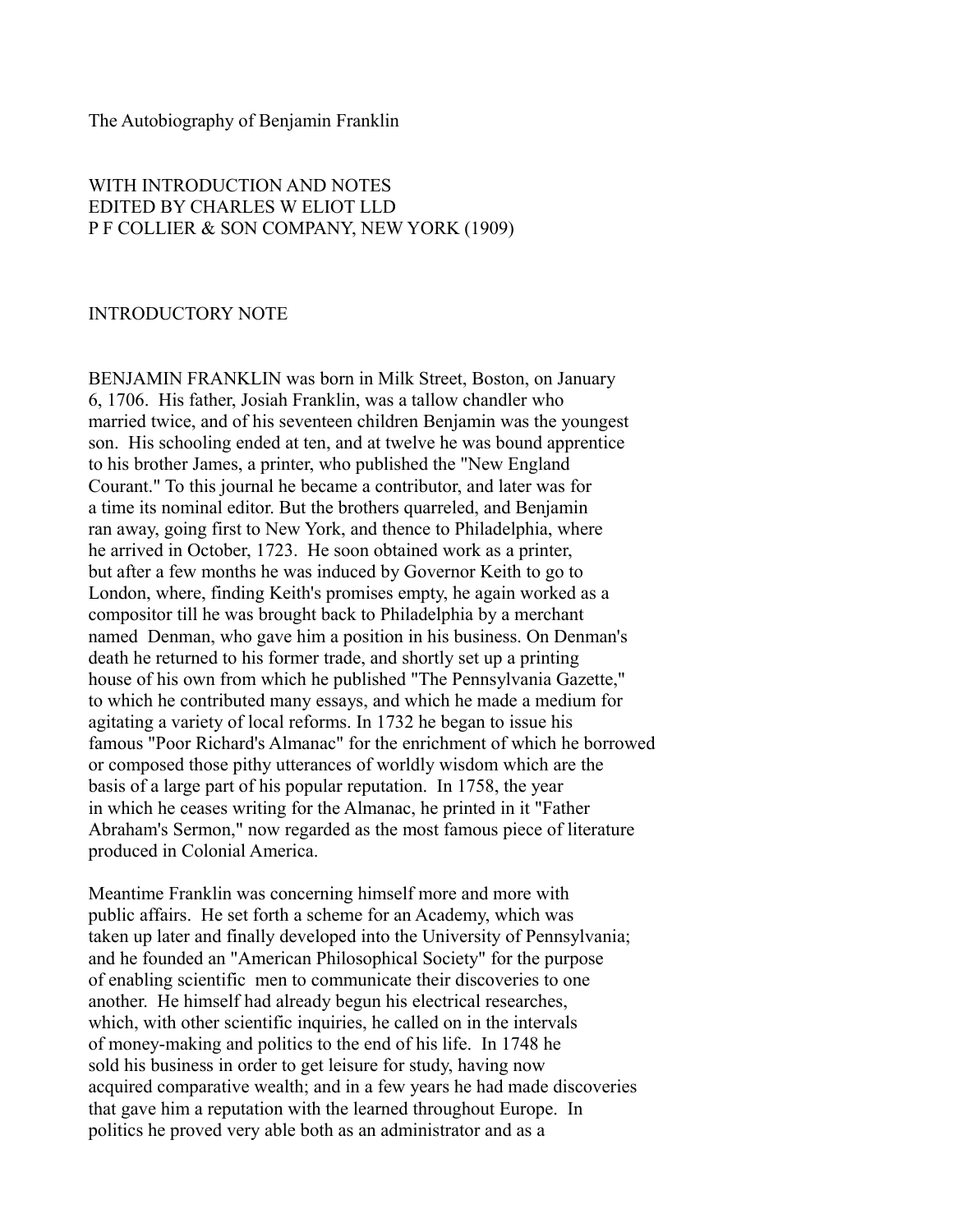controversialist; but his record as an office-holder is stained by the use he made of his position to advance his relatives. His most notable service in home politics was his reform of the postal system; but his fame as a statesman rests chiefly on his services in connection with the relations of the Colonies with Great Britain, and later with France. In 1757 he was sent to England to protest against the influence of the Penns in the government of the colony, and for five years he remained there, striving to enlighten the people and the ministry of England as to Colonial conditions. On his return to America he played an honorable part in the Paxton affair, through which he lost his seat in the Assembly; but in 1764 he was again despatched to England as agent for the colony, this time to petition the King to resume the government from the hands of the proprietors. In London he actively opposed the proposed Stamp Act, but lost the credit for this and much of his popularity through his securing for a friend the office of stamp agent in America. Even his effective work in helping to obtain the repeal of the act left him still a suspect; but he continued his efforts to present the case for the Colonies as the troubles thickened toward the crisis of the Revolution. In 1767 he crossed to France, where he was received with honor; but before his return home in 1775 he lost his position as postmaster through his share in divulging to Massachusetts the famous letter of Hutchinson and Oliver. On his arrival in Philadelphia he was chosen a member of the Continental Congress and in 1777 he was despatched to France as commissioner for the United States. Here he remained till 1785, the favorite of French society; and with such success did he conduct the affairs of his country that when he finally returned he received a place only second to that of Washington as the champion of American independence. He died on April 17, 1790.

The first five chapters of the Autobiography were composed in England in 1771, continued in 1784-5, and again in 1788, at which date he brought it down to 1757. After a most extraordinary series of adventures, the original form of the manuscript was finally printed by Mr. John Bigelow, and is here reproduced in recognition of its value as a picture of one of the most notable personalities of Colonial times, and of its acknowledged rank as one of the great autobiographies of the world.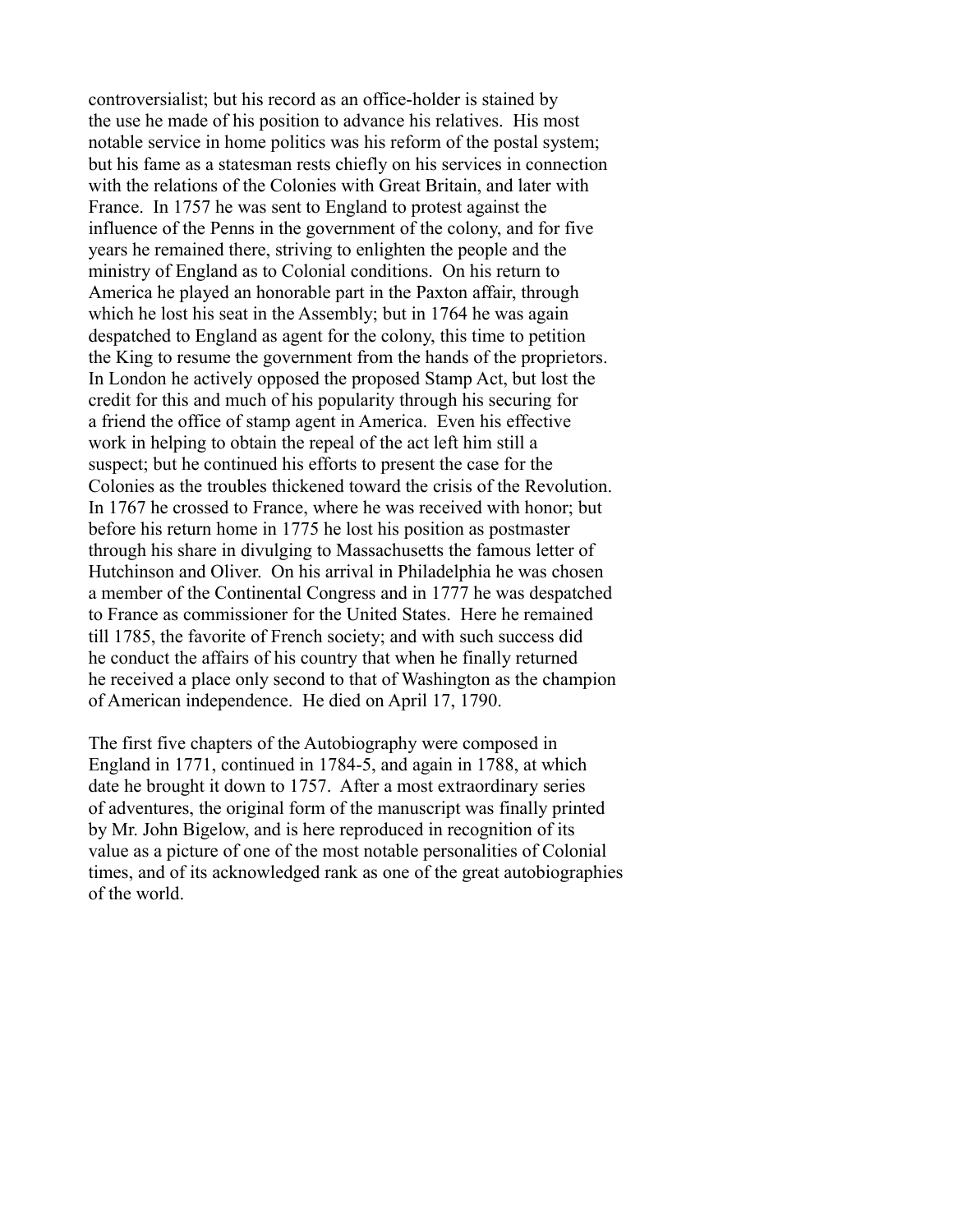BENJAMIN FRANKLIN HIS AUTOBIOGRAPHY 1706-1757

TWYFORD, at the Bishop of St. Asaph's,<0> 1771.

 $\leq 0$  The country-seat of Bishop Shipley, the good bishop, as Dr. Franklin used to style him.--B.

DEAR SON: I have ever had pleasure in obtaining any little anecdotes of my ancestors. You may remember the inquiries I made among the remains of my relations when you were with me in England, and the journey I undertook for that purpose. Imagining it may be equally agreeable to<1> you to know the circumstances of my life, many of which you are yet unacquainted with, and expecting the enjoyment of a week's uninterrupted leisure in my present country retirement, I sit down to write them for you. To which I have besides some other inducements. Having emerged from the poverty and obscurity in which I was born and bred, to a state of affluence and some degree of reputation in the world, and having gone so far through life with a considerable share of felicity, the conducing means I made use of, which with the blessing of God so well succeeded, my posterity may like to know, as they may find some of them suitable to their own situations, and therefore fit to be imitated.

That felicity, when I reflected on it, has induced me sometimes to say, that were it offered to my choice, I should have no objection to a repetition of the same life from its beginning, only asking the advantages authors have in a second edition to correct some faults of the first. So I might, besides correcting the faults, change some sinister accidents and events of it for others more favorable. But though this were denied, I should still accept the offer. Since such a repetition is not to be expected, the next thing most like living one's life over again seems to be a recollection of that life, and to make that recollection as durable as possible by putting it down in writing.

Hereby, too, I shall indulge the inclination so natural in old men, to be talking of themselves and their own past actions; and I shall indulge it without being tiresome to others, who, through respect to age, might conceive themselves obliged to give me a hearing, since this may be read or not as any one pleases. And, lastly (I may as well confess it, since my denial of it will be believed by nobody), perhaps I shall a good deal gratify my own vanity. Indeed, I scarce ever heard or saw the introductory words, "Without vanity I may say,"

 <sup>&</sup>lt;1> After the words "agreeable to" the words "some of" were interlined and afterward effaced.--B.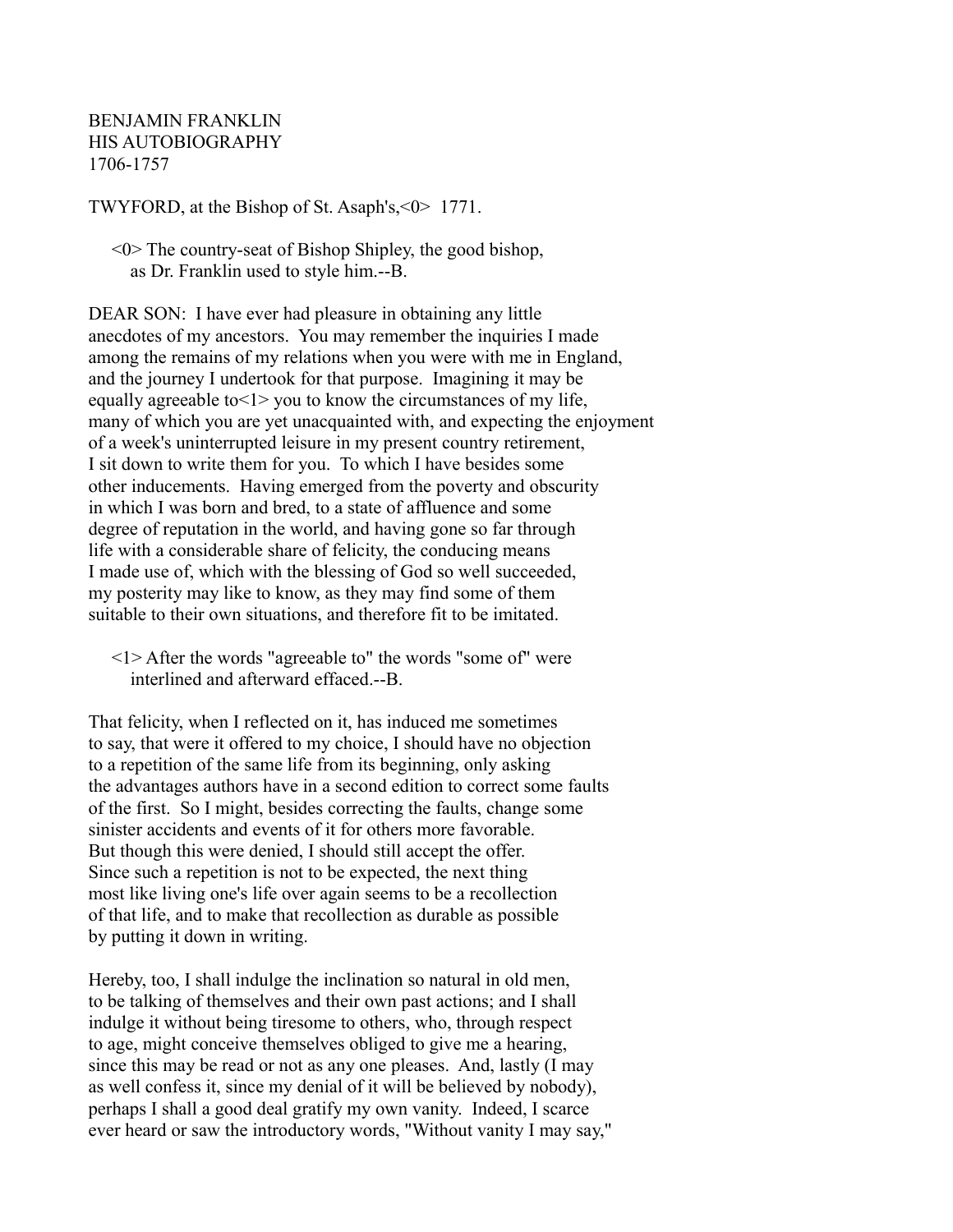&c., but some vain thing immediately followed. Most people dislike vanity in others, whatever share they have of it themselves; but I give it fair quarter wherever I meet with it, being persuaded that it is often productive of good to the possessor, and to others that are within his sphere of action; and therefore, in many cases, it would not be altogether absurd if a man were to thank God for his vanity among the other comforts of life.

And now I speak of thanking God, I desire with all humility to acknowledge that I owe the mentioned happiness of my past life to His kind providence, which lead me to the means I used and gave them success. My belief of this induces me to hope, though I must not presume, that the same goodness will still be exercised toward me, in continuing that happiness, or enabling me to bear a fatal reverse, which I may experience as others have done: the complexion of my future fortune being known to Him only in whose power it is to bless to us even our afflictions.

The notes one of my uncles (who had the same kind of curiosity in collecting family anecdotes) once put into my hands, furnished me with several particulars relating to our ancestors. From these notes I learned that the family had lived in the same village, Ecton, in Northamptonshire, for three hundred years, and how much longer he knew not (perhaps from the time when the name of Franklin, that before was the name of an order of people, was assumed by them as a surname when others took surnames all over the kingdom), on a freehold of about thirty acres, aided by the smith's business, which had continued in the family till his time, the eldest son being always bred to that business; a custom which he and my father followed as to their eldest sons. When I searched the registers at Ecton, I found an account of their births, marriages and burials from the year 1555 only, there being no registers kept in that parish at any time preceding. By that register I perceived that I was the youngest son of the youngest son for five generations back. My grandfather Thomas, who was born in 1598, lived at Ecton till he grew too old to follow business longer, when he went to live with his son John, a dyer at Banbury, in Oxfordshire, with whom my father served an apprenticeship. There my grandfather died and lies buried. We saw his gravestone in 1758. His eldest son Thomas lived in the house at Ecton, and left it with the land to his only child, a daughter, who, with her husband, one Fisher, of Wellingborough, sold it to Mr. Isted, now lord of the manor there. My grandfather had four sons that grew up, viz.: Thomas, John, Benjamin and Josiah. I will give you what account I can of them, at this distance from my papers, and if these are not lost in my absence, you will among them find many more particulars.

Thomas was bred a smith under his father; but, being ingenious,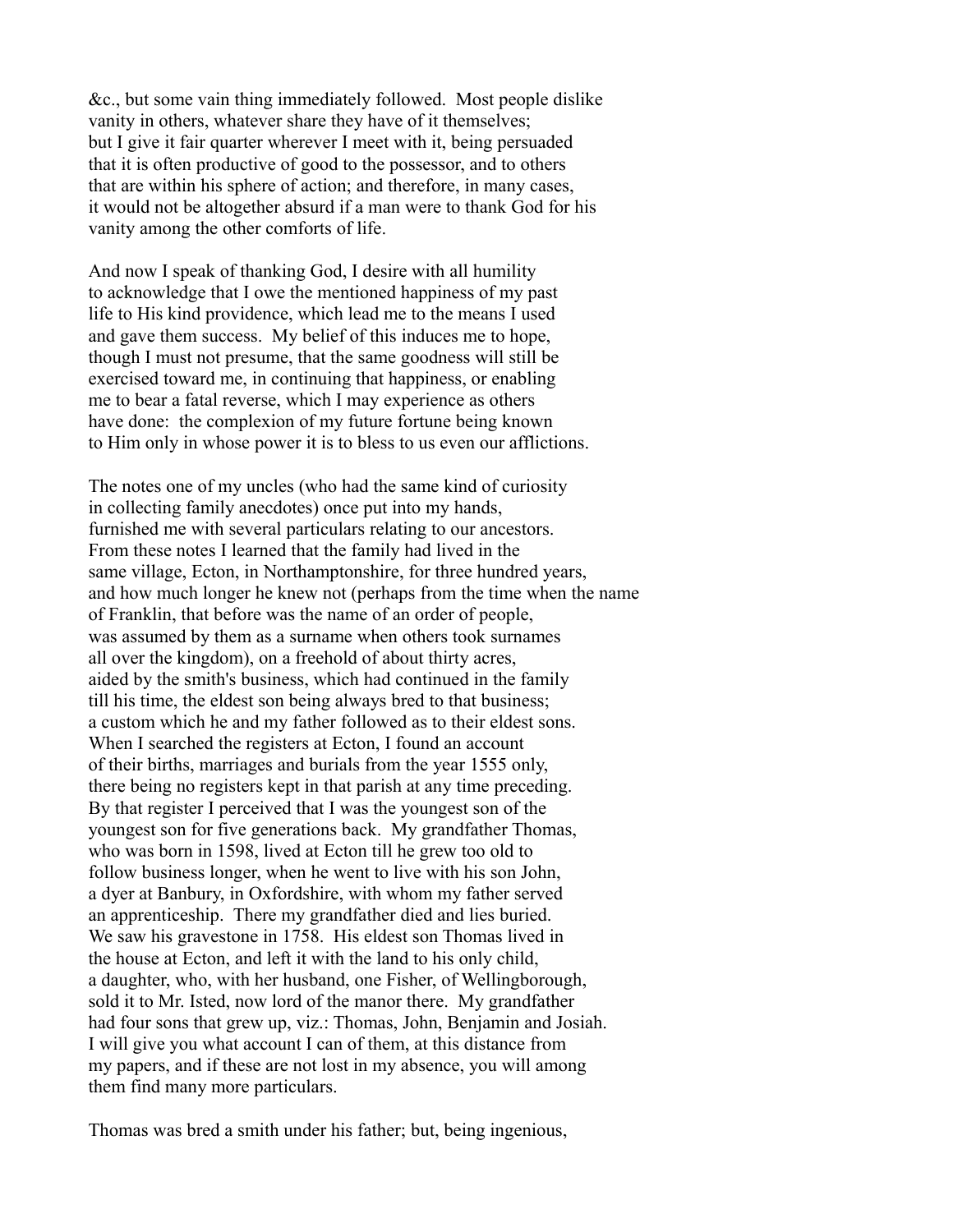and encouraged in learning (as all my brothers were) by an Esquire Palmer, then the principal gentleman in that parish, he qualified himself for the business of scrivener; became a considerable man in the county; was a chief mover of all public-spirited undertakings for the county or town of Northampton, and his own village, of which many instances were related of him; and much taken notice of and patronized by the then Lord Halifax. He died in 17O2, January 6, old style, just four years to a day before I was born. The account we received of his life and character from some old people at Ecton, I remember, struck you as something extraordinary, from its similarity to what you knew of mine.

"Had he died on the same day," you said, "one might have supposed a transmigration."

John was bred a dyer, I believe of woolens. Benjamin was bred a silk dyer, serving an apprenticeship at London. He was an ingenious man. I remember him well, for when I was a boy he came over to my father in Boston, and lived in the house with us some years. He lived to a great age. His grandson, Samuel Franklin, now lives in Boston. He left behind him two quarto volumes, MS., of his own poetry, consisting of little occasional pieces addressed to his friends and relations, of which the following, sent to me, is a specimen.<2> He had formed a short-hand of his own, which he taught me, but, never practising it, I have now forgot it. I was named after this uncle, there being a particular affection between him and my father. He was very pious, a great attender of sermons of the best preachers, which he took down in his short-hand, and had with him many volumes of them. He was also much of a politician; too much, perhaps, for his station. There fell lately into my hands, in London, a collection he had made of all the principal pamphlets, relating to public affairs, from 1641 to 1717; many of the volumes are wanting as appears by the numbering, but there still remain eight volumes in folio, and twenty-four in quarto and in octavo. A dealer in old books met with them, and knowing me by my sometimes buying of him, he brought them to me. It seems my uncle must have left them here, when he went to America, which was about fifty years since. There are many of his notes in the margins.

 <2> Here follow in the margin the words, in brackets, "here insert it," but the poetry is not given. Mr. Sparks informs us (Life of Franklin, p. 6) that these volumes had been preserved, and were in possession of Mrs. Emmons, of Boston, great-granddaughter of their author.

This obscure family of ours was early in the Reformation, and continued Protestants through the reign of Queen Mary, when they were sometimes in danger of trouble on account of their zeal against popery. They had got an English Bible, and to conceal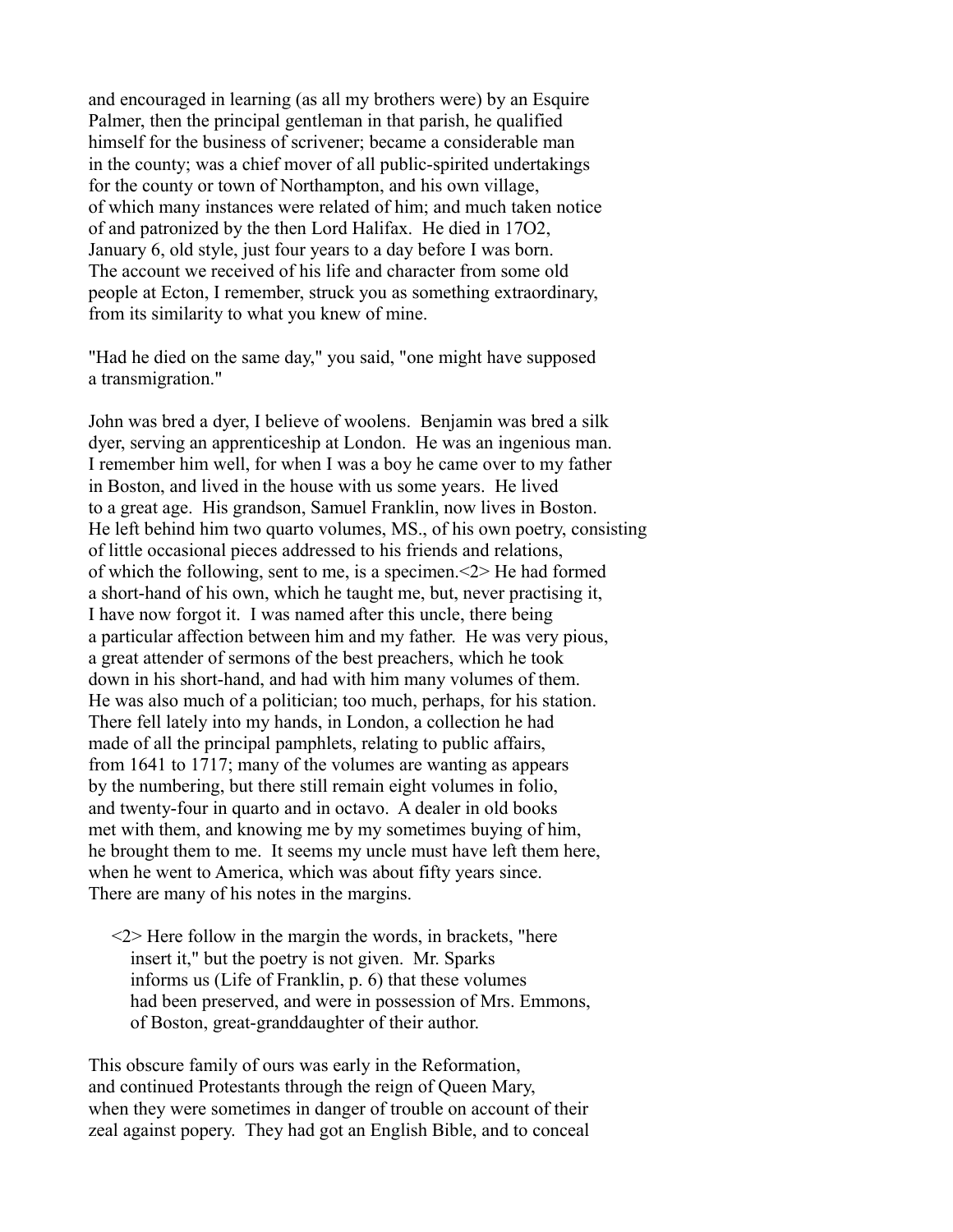and secure it, it was fastened open with tapes under and within the cover of a joint-stool. When my great-great-grandfather read it to his family, he turned up the joint-stool upon his knees, turning over the leaves then under the tapes. One of the children stood at the door to give notice if he saw the apparitor coming, who was an officer of the spiritual court. In that case the stool was turned down again upon its feet, when the Bible remained concealed under it as before. This anecdote I had from my uncle Benjamin. The family continued all of the Church of England till about the end of Charles the Second's reign, when some of the ministers that had been outed for nonconformity holding conventicles in Northamptonshire, Benjamin and Josiah adhered to them, and so continued all their lives: the rest of the family remained with the Episcopal Church.

Josiah, my father, married young, and carried his wife with three children into New England, about 1682. The conventicles having been forbidden by law, and frequently disturbed, induced some considerable men of his acquaintance to remove to that country, and he was prevailed with to accompany them thither, where they expected to enjoy their mode of religion with freedom. By the same wife he had four children more born there, and by a second wife ten more, in all seventeen; of which I remember thirteen sitting at one time at his table, who all grew up to be men and women, and married; I was the youngest son, and the youngest child but two, and was born in Boston, New England. My mother, the second wife, was Abiah Folger, daughter of Peter Folger, one of the first settlers of New England, of whom honorable mention is made by Cotton Mather in his church history of that country, entitled Magnalia Christi Americana, as 'a godly, learned Englishman," if I remember the words rightly. I have heard that he wrote sundry small occasional pieces, but only one of them was printed, which I saw now many years since. It was written in 1675, in the home-spun verse of that time and people, and addressed to those then concerned in the government there. It was in favor of liberty of conscience, and in behalf of the Baptists, Quakers, and other sectaries that had been under persecution, ascribing the Indian wars, and other distresses that had befallen the country, to that persecution, as so many judgments of God to punish so heinous an offense, and exhorting a repeal of those uncharitable laws. The whole appeared to me as written with a good deal of decent plainness and manly freedom. The six concluding lines I remember, though I have forgotten the two first of the stanza; but the purport of them was, that his censures proceeded from good-will, and, therefore, he would be known to be the author.

 "Because to be a libeller (says he) I hate it with my heart; From Sherburne town, where now I dwell My name I do put here; Without offense your real friend,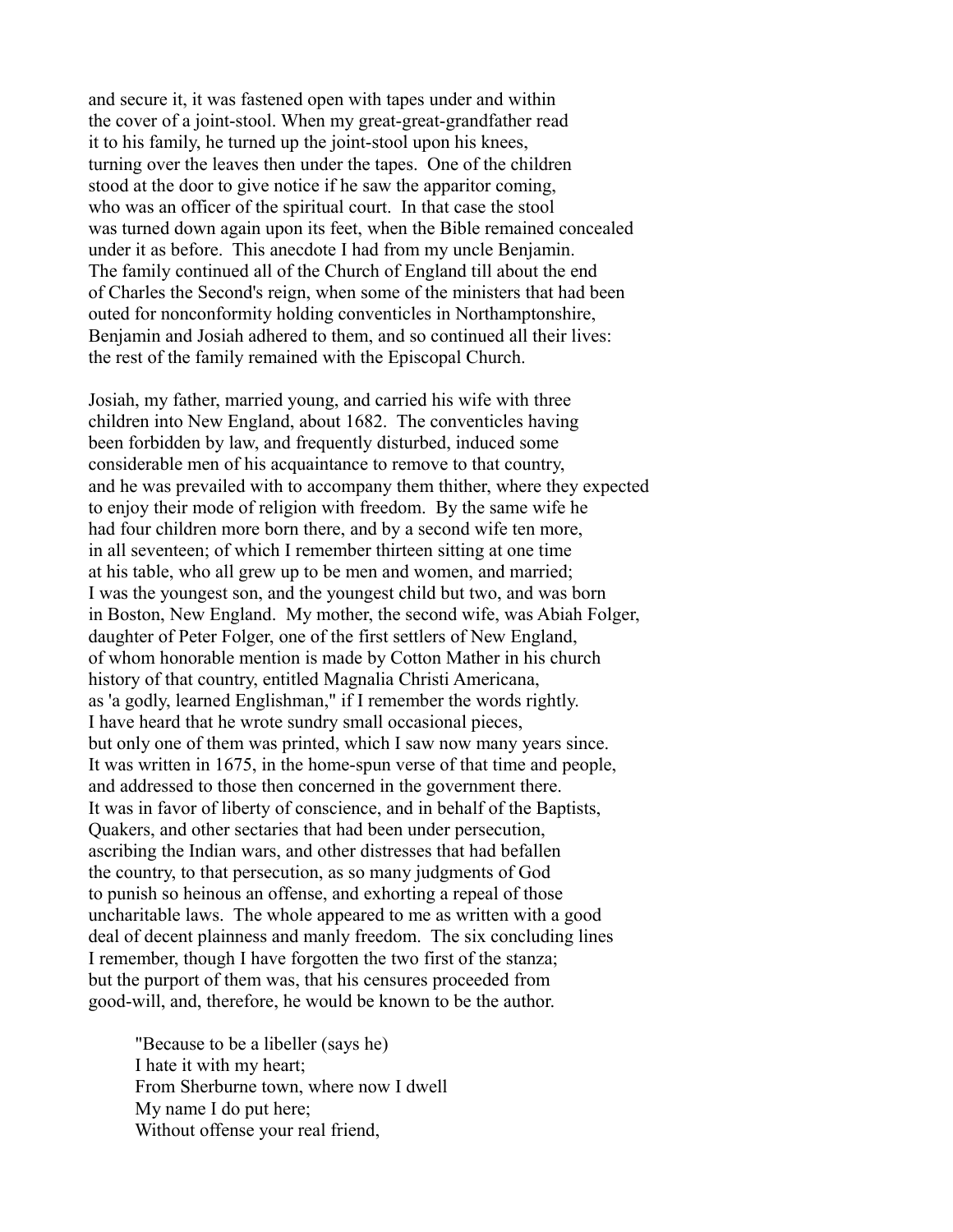It is Peter Folgier."

My elder brothers were all put apprentices to different trades. I was put to the grammar-school at eight years of age, my father intending to devote me, as the tithe of his sons, to the service of the Church. My early readiness in learning to read (which must have been very early, as I do not remember when I could not read), and the opinion of all his friends, that I should certainly make a good scholar, encouraged him in this purpose of his. My uncle Benjamin, too, approved of it, and proposed to give me all his short-hand volumes of sermons, I suppose as a stock to set up with, if I would learn his character. I continued, however, at the grammar-school not quite one year, though in that time I had risen gradually from the middle of the class of that year to be the head of it, and farther was removed into the next class above it, in order to go with that into the third at the end of the year. But my father, in the meantime, from a view of the expense of a college education, which having so large a family he could not well afford, and the mean living many so educated were afterwards able to obtain--reasons that be gave to his friends in my hearing--altered his first intention, took me from the grammar-school, and sent me to a school for writing and arithmetic, kept by a then famous man, Mr. George Brownell, very successful in his profession generally, and that by mild, encouraging methods. Under him I acquired fair writing pretty soon, but I failed in the arithmetic, and made no progress in it. At ten years old I was taken home to assist my father in his business, which was that of a tallow-chandler and sope-boiler; a business he was not bred to, but had assumed on his arrival in New England, and on finding his dying trade would not maintain his family, being in little request. Accordingly, I was employed in cutting wick for the candles, filling the dipping mold and the molds for cast candles, attending the shop, going of errands, etc.

I disliked the trade, and had a strong inclination for the sea, but my father declared against it; however, living near the water, I was much in and about it, learnt early to swim well, and to manage boats; and when in a boat or canoe with other boys, I was commonly allowed to govern, especially in any case of difficulty; and upon other occasions I was generally a leader among the boys, and sometimes led them into scrapes, of which I will mention one instance, as it shows an early projecting public spirit, tho' not then justly conducted.

There was a salt-marsh that bounded part of the mill-pond, on the edge of which, at high water, we used to stand to fish for minnows. By much trampling, we had made it a mere quagmire. My proposal was to build a wharff there fit for us to stand upon, and I showed my comrades a large heap of stones, which were intended for a new house near the marsh, and which would very well suit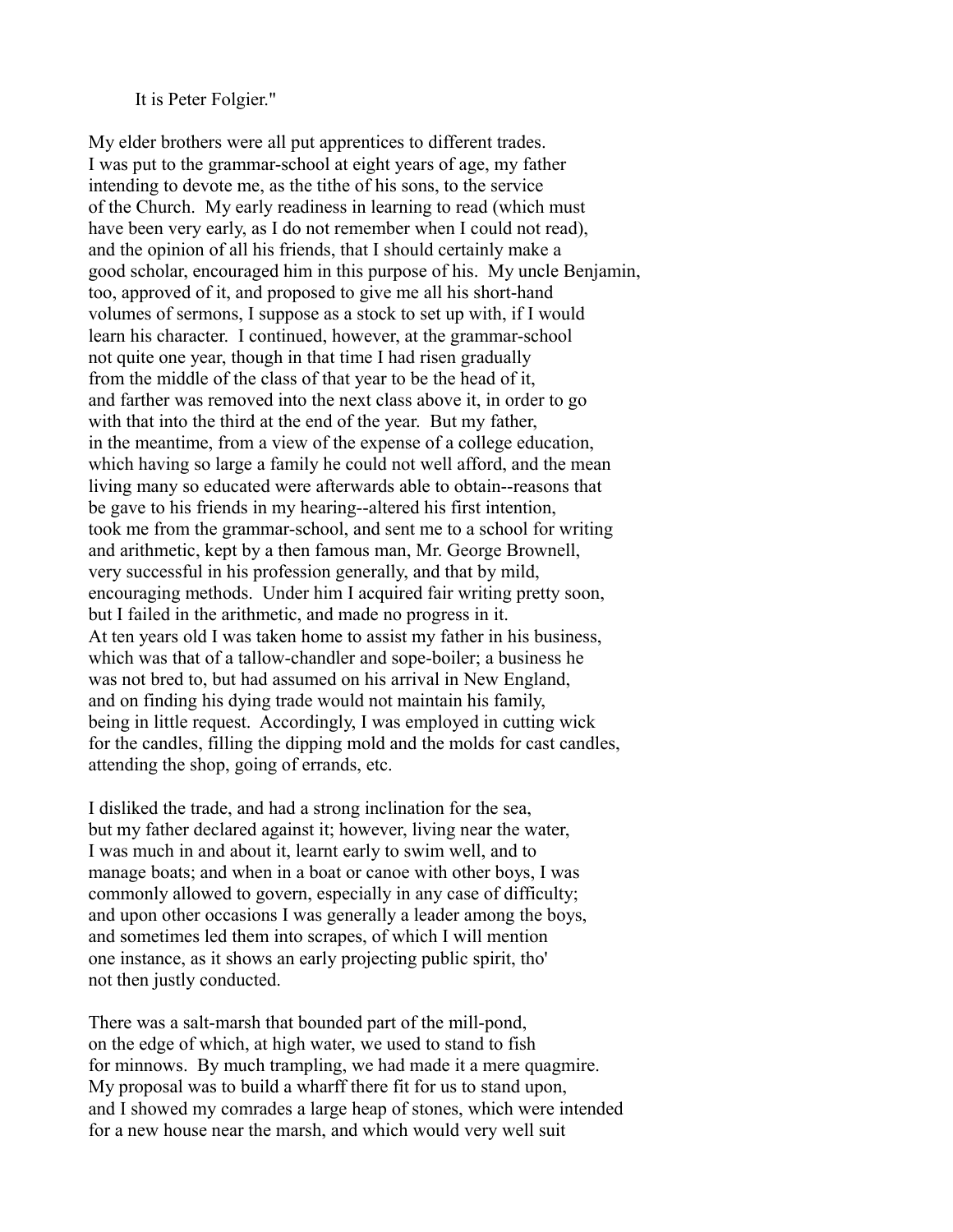our purpose. Accordingly, in the evening, when the workmen were gone, I assembled a number of my play-fellows, and working with them diligently like so many emmets, sometimes two or three to a stone, we brought them all away and built our little wharff. The next morning the workmen were surprised at missing the stones, which were found in our wharff. Inquiry was made after the removers; we were discovered and complained of; several of us were corrected by our fathers; and though I pleaded the usefulness of the work, mine convinced me that nothing was useful which was not honest.

I think you may like to know something of his person and character. He had an excellent constitution of body, was of middle stature, but well set, and very strong; he was ingenious, could draw prettily, was skilled a little in music, and had a clear pleasing voice, so that when he played psalm tunes on his violin and sung withal, as he sometimesdid in an evening after the business of the day was over, it was extremely agreeable to hear. He had a mechanical genius too, and, on occasion, was very handy in the use of other tradesmen's tools; but his great excellence lay in a sound understanding and solid judgment in prudential matters, both in private and publick affairs. In the latter, indeed, he was never employed, the numerous family he had to educate and the straitness of his circumstances keeping him close to his trade; but I remember well his being frequently visited by leading people, who consulted him for his opinion in affairs of the town or of the church he belonged to, and showed a good deal of respect for his judgment and advice: he was also much consulted by private persons about their affairs when any difficulty occurred, and frequently chosen an arbitrator between contending parties.

At his table he liked to have, as often as he could, some sensible friend or neighbor to converse with, and always took care to start some ingenious or useful topic for discourse, which might tend to improve the minds of his children. By this means he turned our attention to what was good, just, and prudent in the conduct of life; and little or no notice was ever taken of what related to the victuals on the table, whether it was well or ill dressed, in or out of season, of good or bad flavor, preferable or inferior to this or that other thing of the kind, so that I was bro't up in such a perfect inattention to those matters as to be quite indifferent what kind of food was set before me, and so unobservant of it, that to this day if I am asked I can scarce tell a few hours after dinner what I dined upon. This has been a convenience to me in travelling, where my companions have been sometimes very unhappy for want of a suitable gratification of their more delicate, because better instructed, tastes and appetites.

My mother had likewise an excellent constitution: she suckled all her ten children. I never knew either my father or mother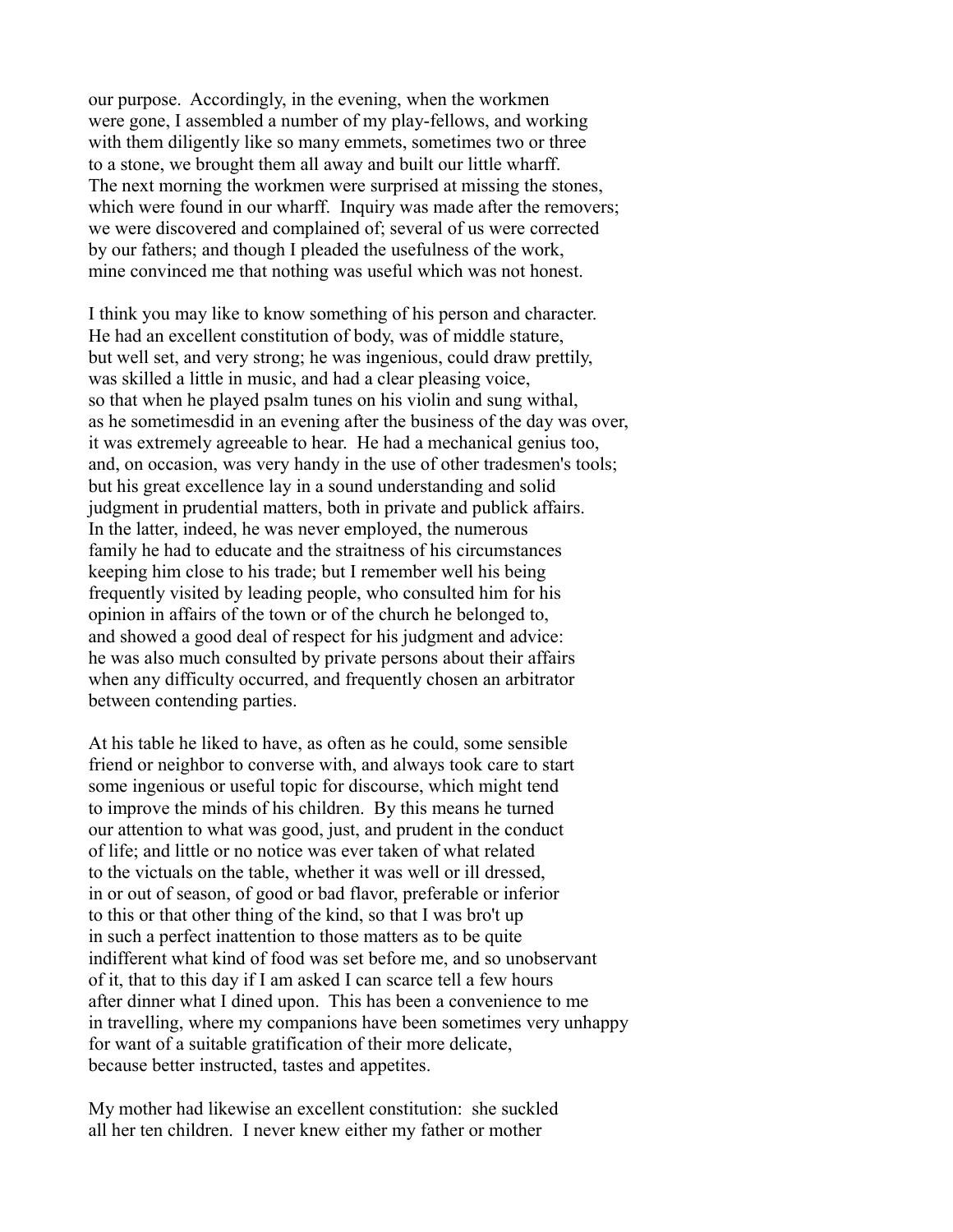to have any sickness but that of which they dy'd, he at 89, and she at 85 years of age. They lie buried together at Boston, where I some years since placed a marble over their grave, with this inscription:

 JOSIAH FRANKLIN, and ABIAH his Wife, lie here interred. They lived lovingly together in wedlock fifty-five years. Without an estate, or any gainful employment, By constant labor and industry, with God's blessing, They maintained a large family comfortably, and brought up thirteen children and seven grandchildren reputably. From this instance, reader, Be encouraged to diligence in thy calling, And distrust not Providence. He was a pious and prudent man; She, a discreet and virtuous woman. Their youngest son, In filial regard to their memory, Places this stone. J.F. born 1655, died 1744, AEtat 89. A.F. born 1667, died 1752, ----- 95.

By my rambling digressions I perceive myself to be grown old. I us'd to write more methodically. But one does not dress for private company as for a publick ball. 'Tis perhaps only negligence.

To return: I continued thus employed in my father's business for two years, that is, till I was twelve years old; and my brother John, who was bred to that business, having left my father, married, and set up for himself at Rhode Island, there was all appearance that I was destined to supply his place, and become a tallow-chandler. But my dislike to the trade continuing, my father was under apprehensions that if he did not find one for me more agreeable, I should break away and get to sea, as his son Josiah had done, to his great vexation. He therefore sometimes took me to walk with him, and see joiners, bricklayers, turners, braziers, etc., at their work, that he might observe my inclination, and endeavor to fix it on some trade or other on land. It has ever since been a pleasure to me to see good workmen handle their tools; and it has been useful to me, having learnt so much by it as to be able to do little jobs myself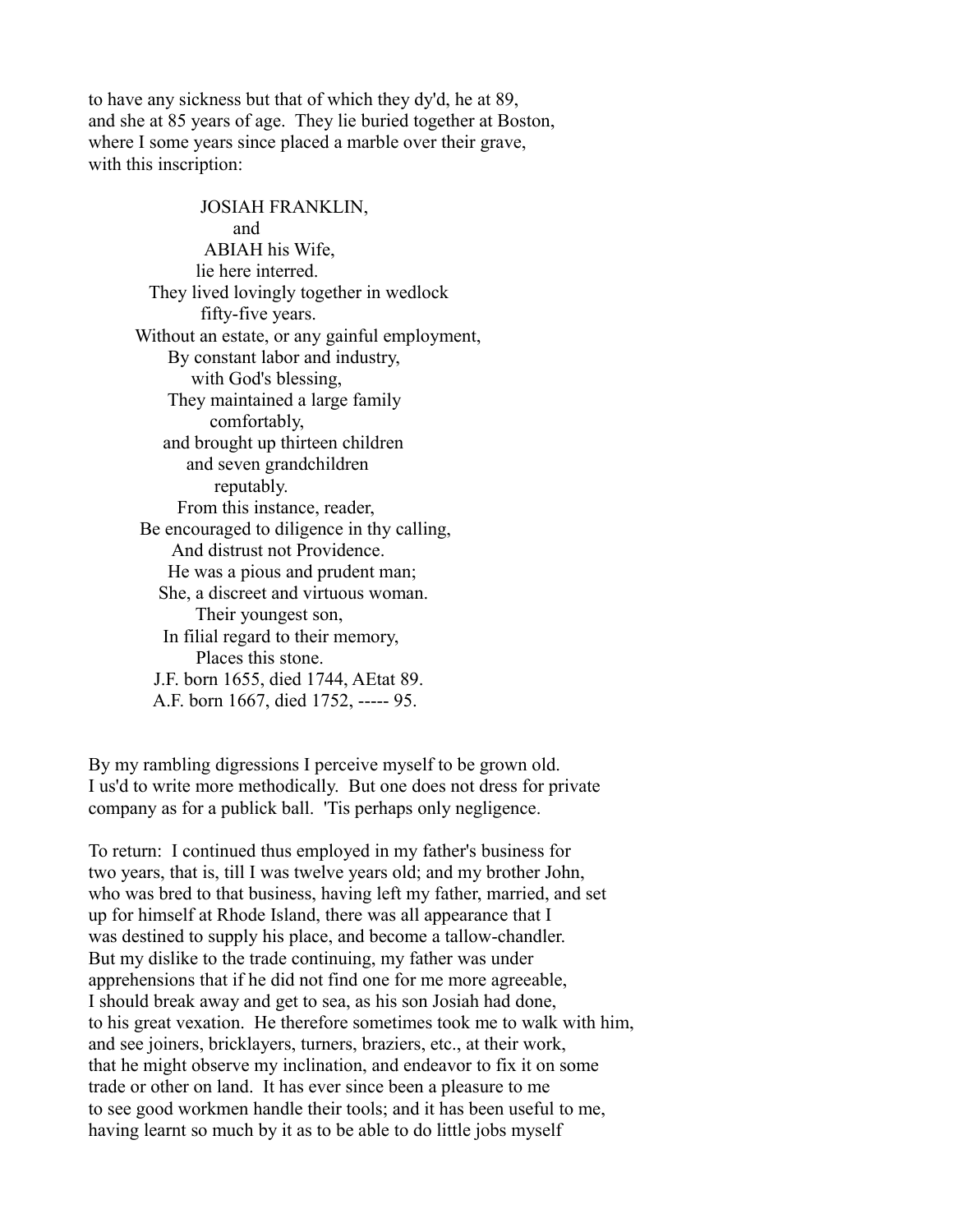in my house when a workman could not readily be got, and to construct little machines for my experiments, while the intention of making the experiment was fresh and warm in my mind. My father at last fixed upon the cutler's trade, and my uncle Benjamin's son Samuel, who was bred to that business in London, being about that time established in Boston, I was sent to be with him some time on liking. But his expectations of a fee with me displeasing my father, I was taken home again.

From a child I was fond of reading, and all the little money that came into my hands was ever laid out in books. Pleased with the Pilgrim's Progress, my first collection was of John Bunyan's works in separate little volumes. I afterward sold them to enable me to buy R. Burton's Historical Collections; they were small chapmen's books, and cheap, 40 or 50 in all. My father's little library consisted chiefly of books in polemic divinity, most of which I read, and have since often regretted that, at a time when I had such a thirst for knowledge, more proper books had not fallen in my way since it was now resolved I should not be a clergyman. Plutarch's Lives there was in which I read abundantly, and I still think that time spent to great advantage. There was also a book of De Foe's, called an Essay on Projects, and another of Dr. Mather's, called Essays to do Good, which perhaps gave me a turn of thinking that had an influence on some of the principal future events of my life.

This bookish inclination at length determined my father to make me a printer, though he had already one son (James) of that profession. In 1717 my brother James returned from England with a press and letters to set up his business in Boston. I liked it much better than that of my father, but still had a hankering for the sea. To prevent the apprehended effect of such an inclination, my father was impatient to have me bound to my brother. I stood out some time, but at last was persuaded, and signed the indentures when I was yet but twelve years old. I was to serve as an apprentice till I was twenty-one years of age, only I was to be allowed journeyman's wages during the last year. In a little time I made great proficiency in the business, and became a useful hand to my brother. I now had access to better books. An acquaintance with the apprentices of booksellers enabled me sometimes to borrow a small one, which I was careful to return soon and clean. Often I sat up in my room reading the greatest part of the night, when the book was borrowed in the evening and to be returned early in the morning, lest it should be missed or wanted.

And after some time an ingenious tradesman, Mr. Matthew Adams, who had a pretty collection of books, and who frequented our printing-house, took notice of me, invited me to his library, and very kindly lent me such books as I chose to read. I now took a fancy to poetry, and made some little pieces; my brother, thinking it might turn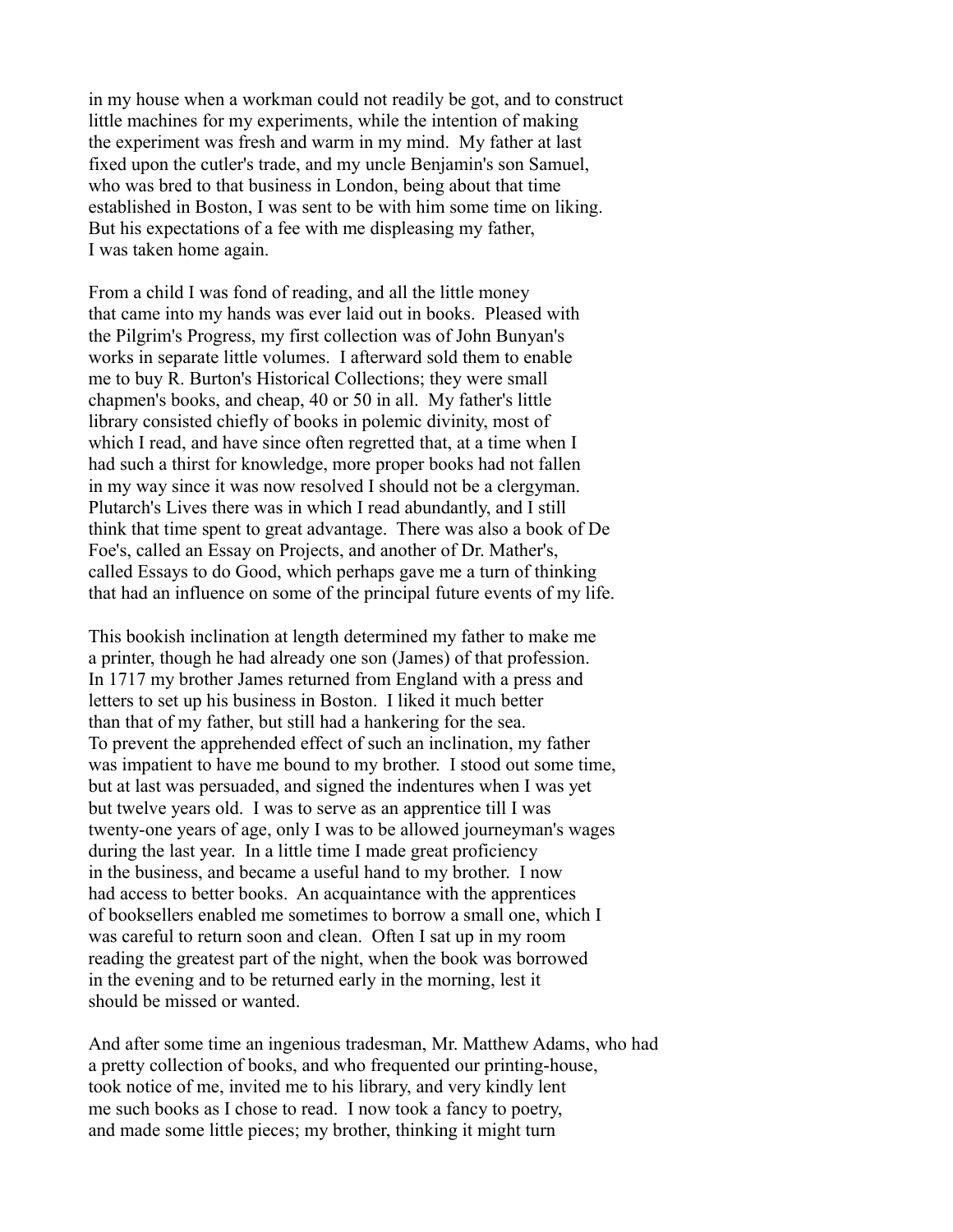to account, encouraged me, and put me on composing occasional ballads. One was called The Lighthouse Tragedy, and contained an account of the drowning of Captain Worthilake, with his two daughters: the other was a sailor's song, on the taking of Teach (or Blackbeard) the pirate. They were wretched stuff, in the Grub-street-ballad style; and when they were printed he sent me about the town to sell them. The first sold wonderfully, the event being recent, having made a great noise. This flattered my vanity; but my father discouraged me by ridiculing my performances, and telling me verse-makers were generally beggars. So I escaped being a poet, most probably a very bad one; but as prose writing bad been of great use to me in the course of my life, and was a principal means of my advancement, I shall tell you how, in such a situation, I acquired what little ability I have in that way.

There was another bookish lad in the town, John Collins by name, with whom I was intimately acquainted. We sometimes disputed, and very fond we were of argument, and very desirous of confuting one another, which disputatious turn, by the way, is apt to become a very bad habit, making people often extremely disagreeable in company by the contradiction that is necessary to bring it into practice; and thence, besides souring and spoiling the conversation, is productive of disgusts and, perhaps enmities where you may have occasion for friendship. I had caught it by reading my father's books of dispute about religion. Persons of good sense, I have since observed, seldom fall into it, except lawyers, university men, and men of all sorts that have been bred at Edinborough.

A question was once, somehow or other, started between Collins and me, of the propriety of educating the female sex in learning, and their abilities for study. He was of opinion that it was improper, and that they were naturally unequal to it. I took the contrary side, perhaps a little for dispute's sake. He was naturally more eloquent, had a ready plenty of words; and sometimes, as I thought, bore me down more by his fluency than by the strength of his reasons. As we parted without settling the point, and were not to see one another again for some time, I sat down to put my arguments in writing, which I copied fair and sent to him. He answered, and I replied. Three or four letters of a side had passed, when my father happened to find my papers and read them. Without entering into the discussion, he took occasion to talk to me about the manner of my writing; observed that, though I had the advantage of my antagonist in correct spelling and pointing (which I ow'd to the printing-house), I fell far short in elegance of expression, in method and in perspicuity, of which he convinced me by several instances. I saw the justice of his remark, and thence grew more attentive to the manner in writing, and determined to endeavor at improvement.

About this time I met with an odd volume of the Spectator.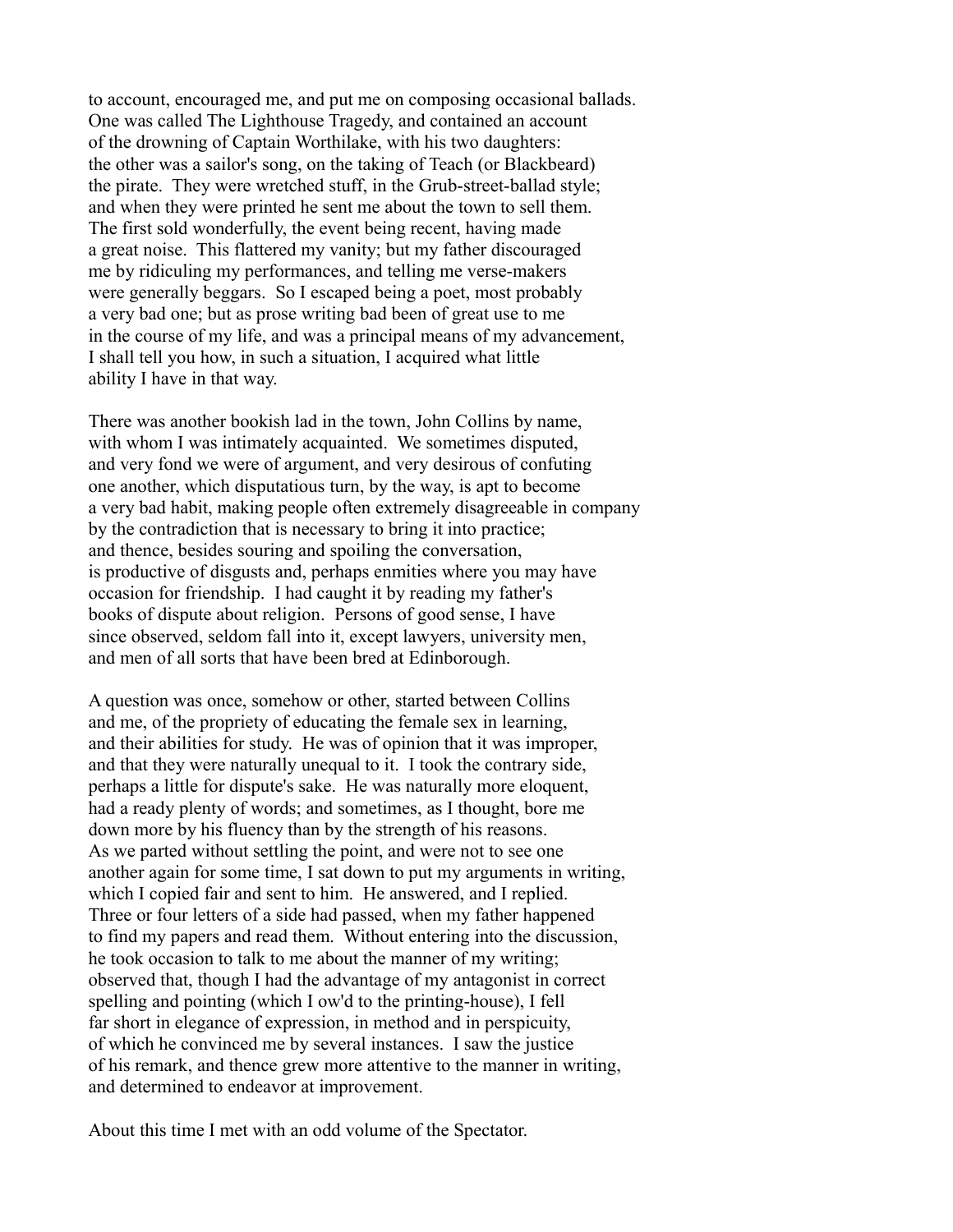It was the third. I had never before seen any of them. I bought it, read it over and over, and was much delighted with it. I thought the writing excellent, and wished, if possible, to imitate it. With this view I took some of the papers, and, making short hints of the sentiment in each sentence, laid them by a few days, and then, without looking at the book, try'd to compleat the papers again, by expressing each hinted sentiment at length, and as fully as it had been expressed before, in any suitable words that should come to hand. Then I compared my Spectator with the original, discovered some of my faults, and corrected them. But I found I wanted a stock of words, or a readiness in recollecting and using them, which I thought I should have acquired before that time if I had gone on making verses; since the continual occasion for words of the same import, but of different length, to suit the measure, or of different sound for the rhyme, would have laid me under a constant necessity of searching for variety, and also have tended to fix that variety in my mind, and make me master of it. Therefore I took some of the tales and turned them into verse; and, after a time, when I had pretty well forgotten the prose, turned them back again. I also sometimes jumbled my collections of hints into confusion, and after some weeks endeavored to reduce them into the best order, before I began to form the full sentences and compleat the paper. This was to teach me method in the arrangement of thoughts. By comparing my work afterwards with the original, I discovered many faults and amended them; but I sometimes had the pleasure of fancying that, in certain particulars of small import, I had been lucky enough to improve the method or the language, and this encouraged me to think I might possibly in time come to be a tolerable English writer, of which I was extremely ambitious. My time for these exercises and for reading was at night, after work or before it began in the morning, or on Sundays, when I contrived to be in the printing-house alone, evading as much as I could the common attendance on public worship which my father used to exact on me when I was under his care, and which indeed I still thought a duty, though I could not, as it seemed to me, afford time to practise it.

When about 16 years of age I happened to meet with a book, written by one Tryon, recommending a vegetable diet. I determined to go into it. My brother, being yet unmarried, did not keep house, but boarded himself and his apprentices in another family. My refusing to eat flesh occasioned an inconveniency, and I was frequently chid for my singularity. I made myself acquainted with Tryon's manner of preparing some of his dishes, such as boiling potatoes or rice, making hasty pudding, and a few others, and then proposed to my brother, that if he would give me, weekly, half the money he paid for my board, I would board myself. He instantly agreed to it, and I presently found that I could save half what he paid me. This was an additional fund for buying books. But I had another advantage in it.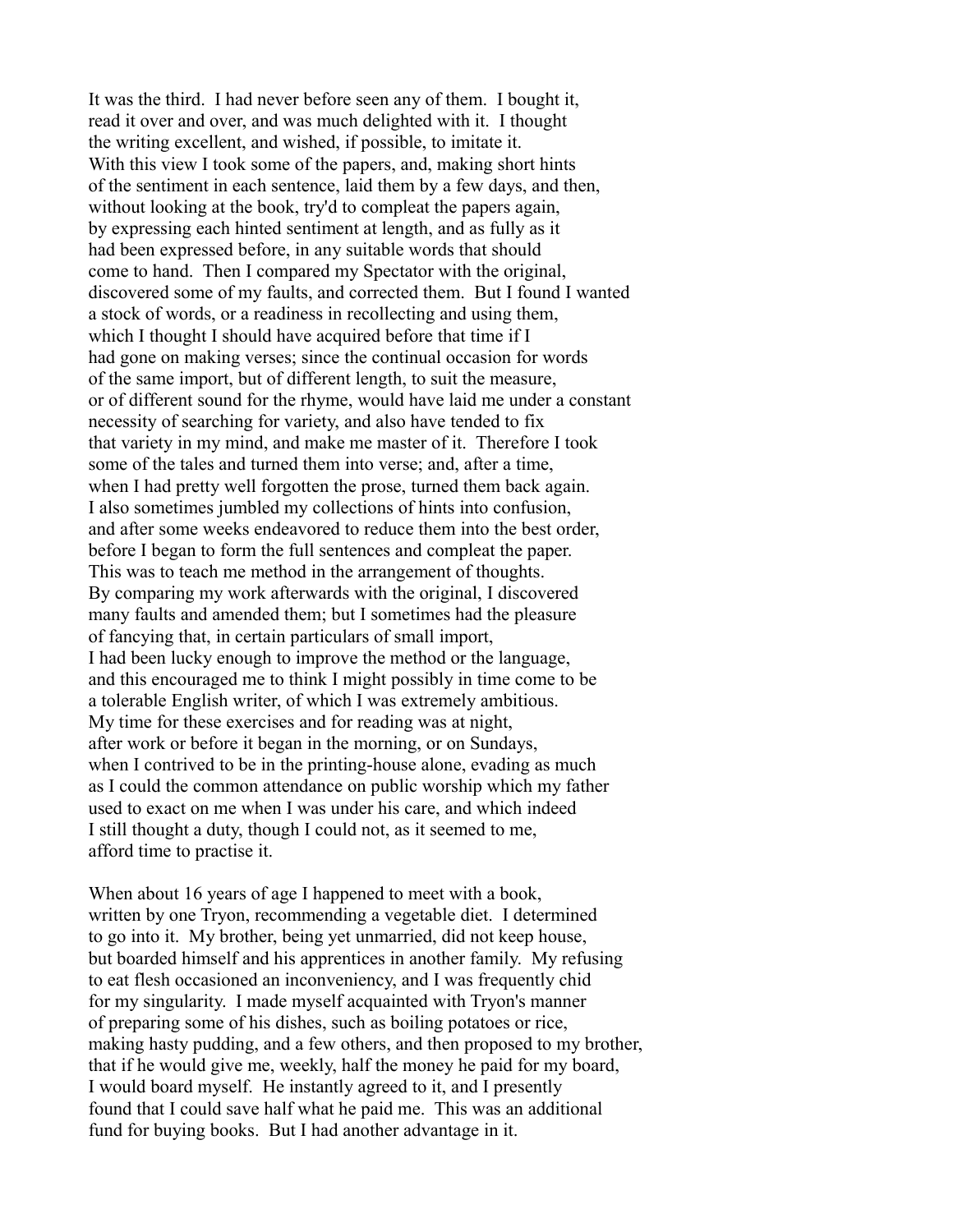My brother and the rest going from the printing-house to their meals, I remained there alone, and, despatching presently my light repast, which often was no more than a bisket or a slice of bread, a handful of raisins or a tart from the pastry-cook's, and a glass of water, had the rest of the time till their return for study, in which I made the greater progress, from that greater clearness of head and quicker apprehension which usually attend temperance in eating and drinking.

And now it was that, being on some occasion made asham'd of my ignorance in figures, which I had twice failed in learning when at school, I took Cocker's book of Arithmetick, and went through the whole by myself with great ease. I also read Seller's and Shermy's books of Navigation, and became acquainted with the little geometry they contain; but never proceeded far in that science. And I read about this time Locke On Human Understanding, and the Art of Thinking, by Messrs. du Port Royal.

While I was intent on improving my language, I met with an English grammar (I think it was Greenwood's), at the end of which there were two little sketches of the arts of rhetoric and logic, the latter finishing with a specimen of a dispute in the Socratic method; and soon after I procur'd Xenophon's Memorable Things of Socrates, wherein there are many instances of the same method. I was charm'd with it, adopted it, dropt my abrupt contradiction and positive argumentation, and put on the humble inquirer and doubter. And being then, from reading Shaftesbury and Collins, become a real doubter in many points of our religious doctrine, I found this method safest for myself and very embarrassing to those against whom I used it; therefore I took a delight in it, practis'd it continually, and grew very artful and expert in drawing people, even of superior knowledge, into concessions, the consequences of which they did not foresee, entangling them in difficulties out of which they could not extricate themselves, and so obtaining victories that neither myself nor my cause always deserved. I continu'd this method some few years, but gradually left it, retaining only the habit of expressing myself in terms of modest diffidence; never using, when I advanced any thing that may possibly be disputed, the words certainly, undoubtedly, or any others that give the air of positiveness to an opinion; but rather say, I conceive or apprehend a thing to be so and so; it appears to me, or I should think it so or so, for such and such reasons; or I imagine it to be so; or it is so, if I am not mistaken. This habit, I believe, has been of great advantage to me when I have had occasion to inculcate my opinions, and persuade men into measures that I have been from time to time engag'd in promoting; and, as the chief ends of conversation are to inform or to be informed, to please or to persuade, I wish well-meaning, sensible men would not lessen their power of doing good by a positive, assuming manner, that seldom fails to disgust, tends to create opposition, and to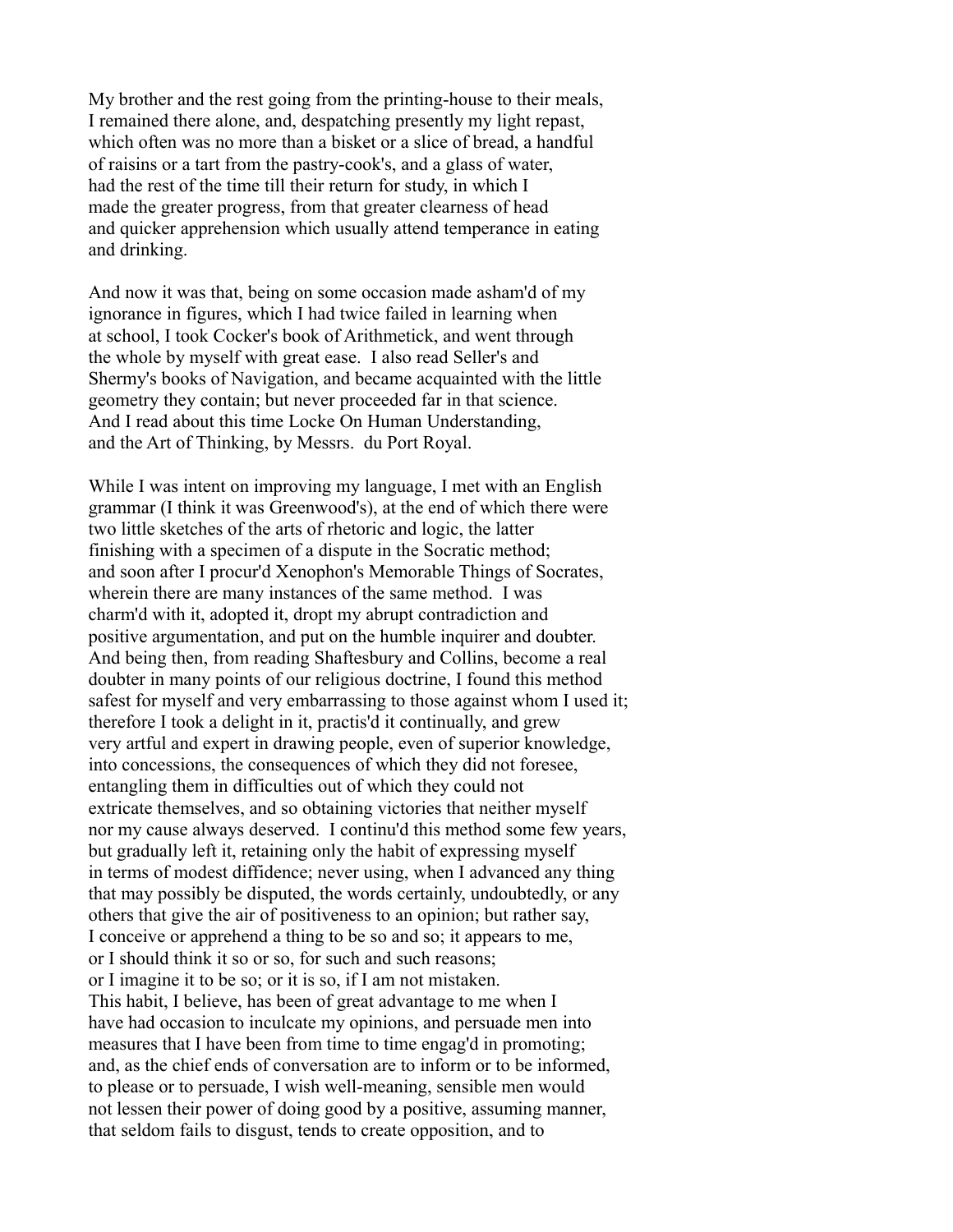defeat every one of those purposes for which speech was given to us, to wit, giving or receiving information or pleasure. For, if you would inform, a positive and dogmatical manner in advancing your sentiments may provoke contradiction and prevent a candid attention. If you wish information and improvement from the knowledge of others, and yet at the same time express yourself as firmly fix'd in your present opinions, modest, sensible men, who do not love disputation, will probably leave you undisturbed in the possession of your error. And by such a manner, you can seldom hope to recommend yourself in pleasing your hearers, or to persuade those whose concurrence you desire. Pope says, judiciously:

 "Men should be taught as if you taught them not, And things unknown propos'd as things forgot;"

farther recommending to us

"To speak, tho' sure, with seeming diffidence."

And he might have coupled with this line that which he has coupled with another, I think, less properly,

"For want of modesty is want of sense."

If you ask, Why less properly? I must repeat the lines,

 "Immodest words admit of no defense, For want of modesty is want of sense."

Now, is not want of sense (where a man is so unfortunate as to want it) some apology for his want of modesty? and would not the lines stand more justly thus?

 "Immodest words admit but this defense, That want of modesty is want of sense."

This, however, I should submit to better judgments.

My brother had, in 1720 or 1721, begun to print a newspaper. It was the second that appeared in America, and was called the New England Courant. The only one before it was the Boston News-Letter. I remember his being dissuaded by some of his friends from the undertaking, as not likely to succeed, one newspaper being, in their judgment, enough for America. At this time (1771) there are not less than five-and-twenty. He went on, however, with the undertaking, and after having worked in composing the types and printing off the sheets, I was employed to carry the papers thro' the streets to the customers.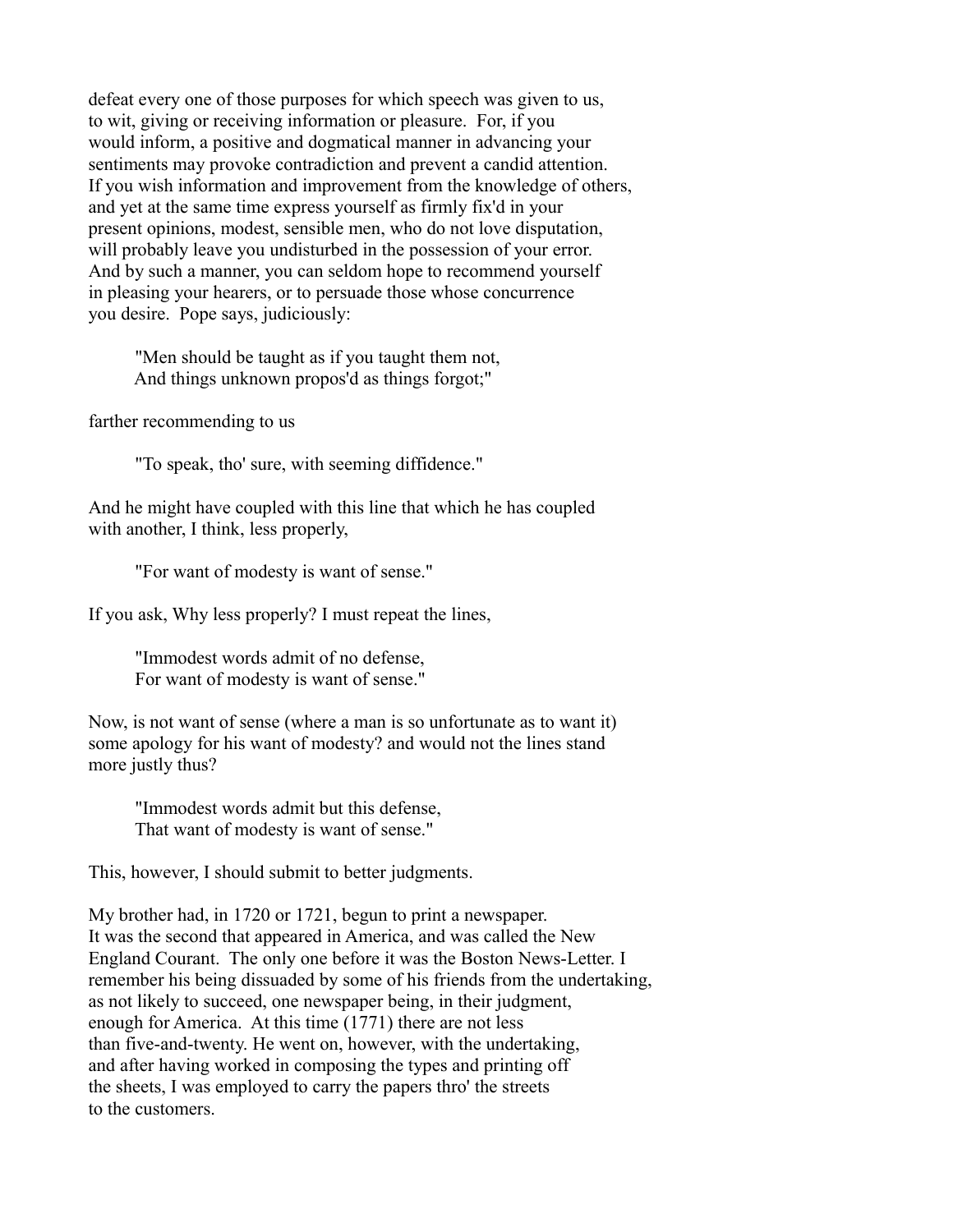He had some ingenious men among his friends, who amus'd themselves by writing little pieces for this paper, which gain'd it credit and made it more in demand, and these gentlemen often visited us. Hearing their conversations, and their accounts of the approbation their papers were received with, I was excited to try my hand among them; but, being still a boy, and suspecting that my brother would object to printing anything of mine in his paper if he knew it to be mine, I contrived to disguise my hand, and, writing an anonymous paper, I put it in at night under the door of the printing-house. It was found in the morning, and communicated to his writing friends when they call'd in as usual. They read it, commented on it in my hearing, and I had the exquisite pleasure of finding it met with their approbation. and that, in their different guesses at the author, none were named but men of some character among us for learning and ingenuity. I suppose now that I was rather lucky in my judges, and that perhaps they were not really so very good ones as I then esteem'd them.

Encourag'd, however, by this, I wrote and convey'd in the same way to the press several more papers which were equally approv'd; and I kept my secret till my small fund of sense for such performances was pretty well exhausted and then I discovered it, when I began to be considered a little more by my brother's acquaintance, and in a manner that did not quite please him, as he thought, probably with reason, that it tended to make me too vain. And, perhaps, this might be one occasion of the differences that we began to have about this time. Though a brother, he considered himself as my master, and me as his apprentice, and accordingly, expected the same services from me as he would from another, while I thought he demean'd me too much in some he requir'd of me, who from a brother expected more indulgence. Our disputes were often brought before our father, and I fancy I was either generally in the right, or else a better pleader, because the judgment was generally in my favor. But my brother was passionate, and had often beaten me, which I took extreamly amiss; and, thinking my apprenticeship very tedious, I was continually wishing for some opportunity of shortening it, which at length offered in a manner unexpected.<3>

 <3> I fancy his harsh and tyrannical treatment of me might be a means of impressing me with that aversion to arbitrary power that has stuck to me through my whole life.

One of the pieces in our newspaper on some political point, which I have now forgotten, gave offense to the Assembly. He was taken up, censur'd, and imprison'd for a month, by the speaker's warrant, I suppose, because he would not discover his author. I too was taken up and examin'd before the council; but, tho' I did not give them any satisfaction, they content'd themselves with admonishing me, and dismissed me, considering me, perhaps, as an apprentice, who was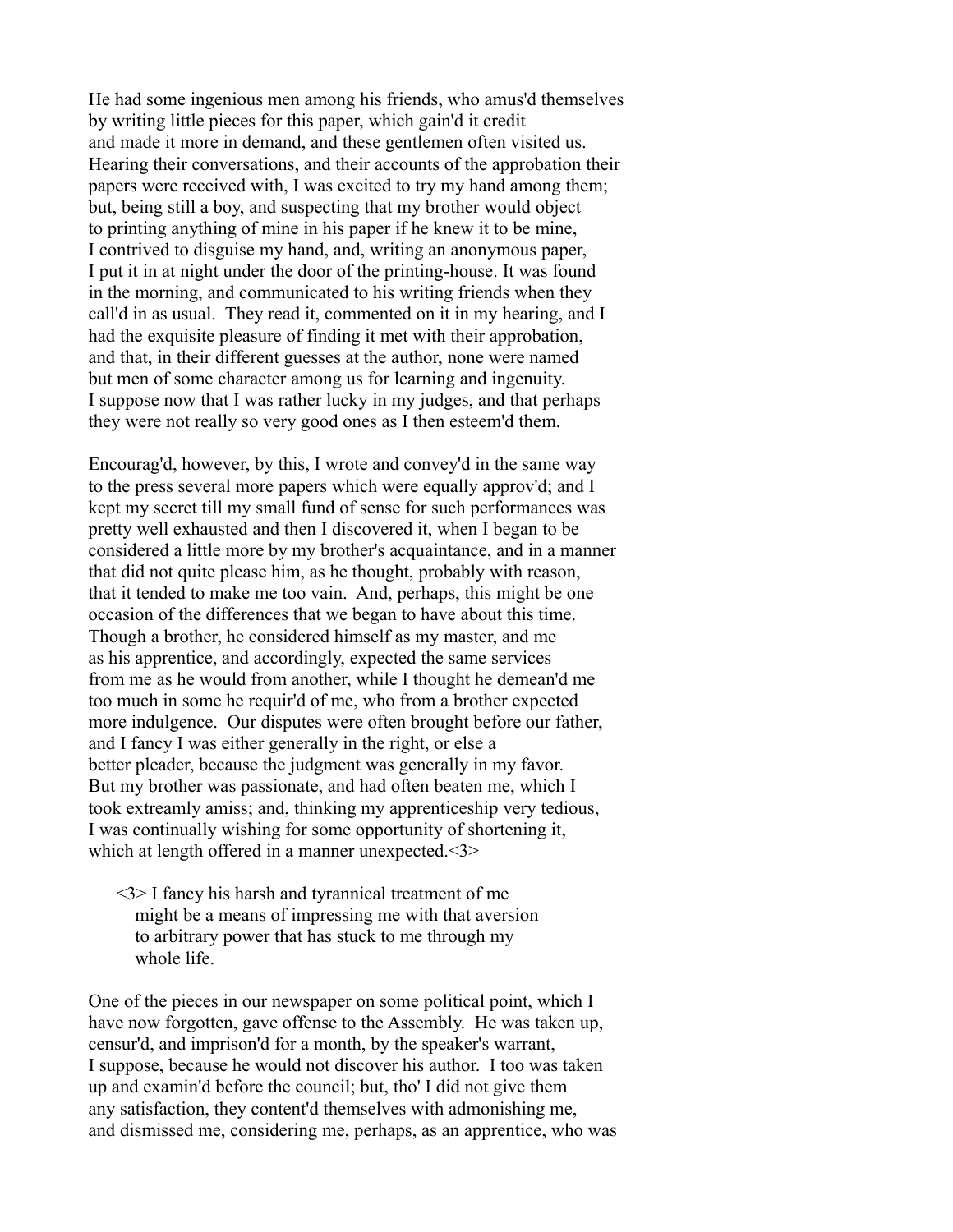bound to keep his master's secrets.

During my brother's confinement, which I resented a good deal, notwithstanding our private differences, I had the management of the paper; and I made bold to give our rulers some rubs in it, which my brother took very kindly, while others began to consider me in an unfavorable light, as a young genius that had a turn for libelling and satyr. My brother's discharge was accompany'd with an order of the House (a very odd one), that "James Franklin should no longer print the paper called the New England Courant."

There was a consultation held in our printing-house among his friends, what he should do in this case. Some proposed to evade the order by changing the name of the paper; but my brother, seeing inconveniences in that, it was finally concluded on as a better way, to let it be printed for the future under the name of BENJAMIN FRANKLIN; and to avoid the censure of the Assembly, that might fall on him as still printing it by his apprentice, the contrivance was that my old indenture should be return'd to me, with a full discharge on the back of it, to be shown on occasion, but to secure to him the benefit of my service, I was to sign new indentures for the remainder of the term, which were to be kept private. A very flimsy scheme it was; however, it was immediately executed, and the paper went on accordingly, under my name for several months.

At length, a fresh difference arising between my brother and me, I took upon me to assert my freedom, presuming that he would not venture to produce the new indentures. It was not fair in me to take this advantage, and this I therefore reckon one of the first errata of my life; but the unfairness of it weighed little with me, when under the impressions of resentment for the blows his passion too often urged him to bestow upon me, though he was otherwise not an ill-natur'd man: perhaps I was too saucy and provoking.

When he found I would leave him, he took care to prevent my getting employment in any other printing-house of the town, by going round and speaking to every master, who accordingly refus'd to give me work. I then thought of going to New York, as the nearest place where there was a printer; and I was rather inclin'd to leave Boston when I reflected that I had already made myself a little obnoxious to the governing party, and, from the arbitrary proceedings of the Assembly in my brother's case, it was likely I might, if I stay'd, soon bring myself into scrapes; and farther, that my indiscrete disputations about religion began to make me pointed at with horror by good people as an infidel or atheist. I determin'd on the point, but my father now siding with my brother, I was sensible that, if I attempted to go openly, means would be used to prevent me. My friend Collins, therefore, undertook to manage a little for me. He agreed with the captain of a New York sloop for my passage,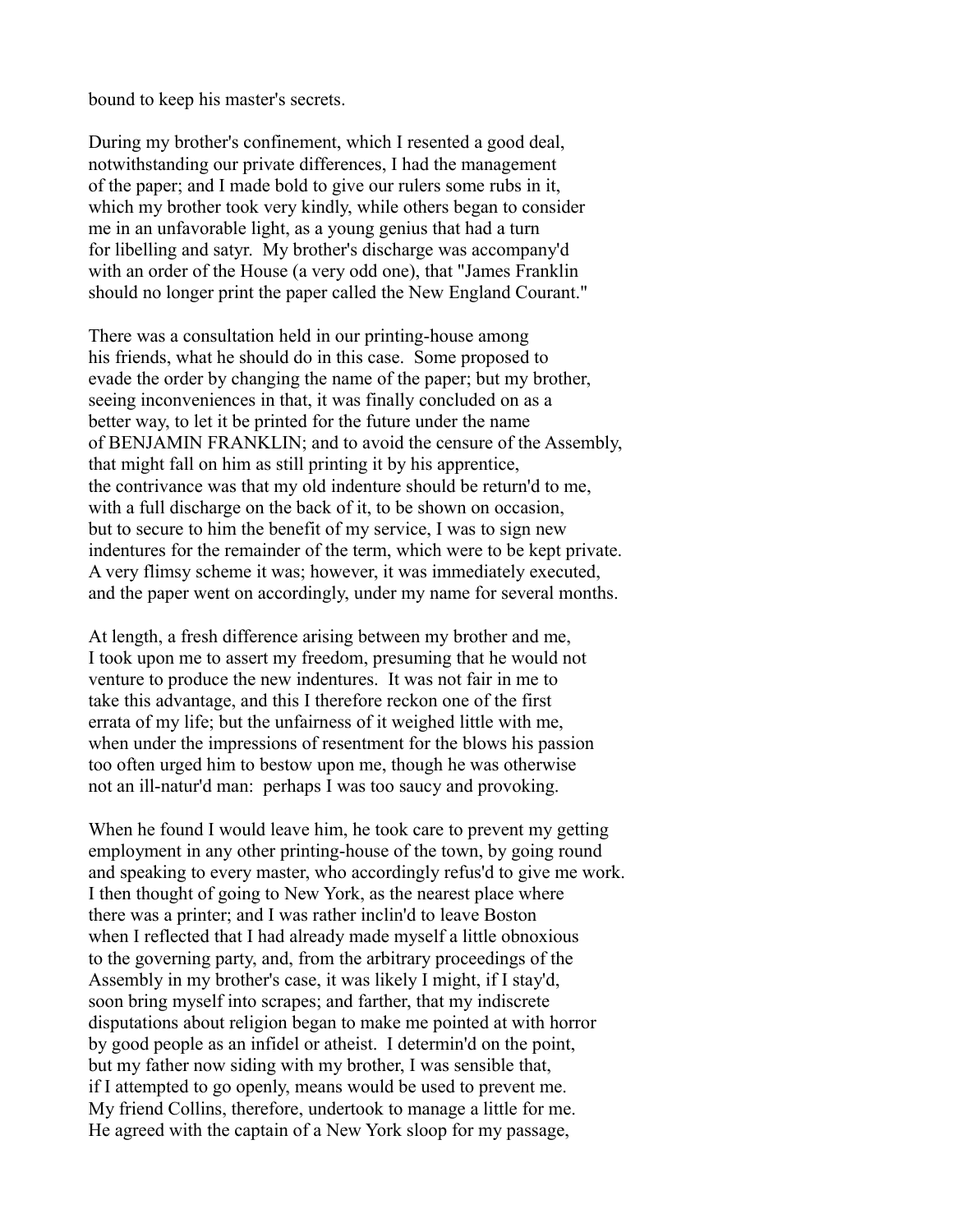under the notion of my being a young acquaintance of his, that had got a naughty girl with child, whose friends would compel me to marry her, and therefore I could not appear or come away publicly. So I sold some of my books to raise a little money, was taken on board privately, and as we had a fair wind, in three days I found myself in New York, near 300 miles from home, a boy of but 17, without the least recommendation to, or knowledge of any person in the place, and with very little money in my pocket.

My inclinations for the sea were by this time worne out, or I might now have gratify'd them. But, having a trade, and supposing myself a pretty good workman, I offer'd my service to the printer in the place, old Mr. William Bradford, who had been the first printer in Pennsylvania, but removed from thence upon the quarrel of George Keith. He could give me no employment, having little to do, and help enough already; but says he, "My son at Philadelphia has lately lost his principal hand, Aquila Rose, by death; if you go thither, I believe he may employ you." Philadelphia was a hundred miles further; I set out, however, in a boat for Amboy, leaving my chest and things to follow me round by sea.

In crossing the bay, we met with a squall that tore our rotten sails to pieces, prevented our getting into the Kill and drove us upon Long Island. In our way, a drunken Dutchman, who was a passenger too, fell overboard; when he was sinking, I reached through the water to his shock pate, and drew him up, so that we got him in again. His ducking sobered him a little, and he went to sleep, taking first out of his pocket a book, which he desir'd I would dry for him. It proved to be my old favorite author, Bunyan's Pilgrim's Progress, in Dutch, finely printed on good paper, with copper cuts, a dress better than I had ever seen it wear in its own language. I have since found that it has been translated into most of the languages of Europe, and suppose it has been more generally read than any other book, except perhaps the Bible. Honest John was the first that I know of who mix'd narration and dialogue; a method of writing very engaging to the reader, who in the most interesting parts finds himself, as it were, brought into the company and present at the discourse. De Foe in his Cruso, his Moll Flanders, Religious Courtship, Family Instructor, and other pieces, has imitated it with success; and Richardson has done the same, in his Pamela, etc.

When we drew near the island, we found it was at a place where there could be no landing, there being a great surff on the stony beach. So we dropt anchor, and swung round towards the shore. Some people came down to the water edge and hallow'd to us, as we did to them; but the wind was so high, and the surff so loud, that we could not hear so as to understand each other. There were canoes on the shore, and we made signs, and hallow'd that they should fetch us; but they either did not understand us, or thought it impracticable,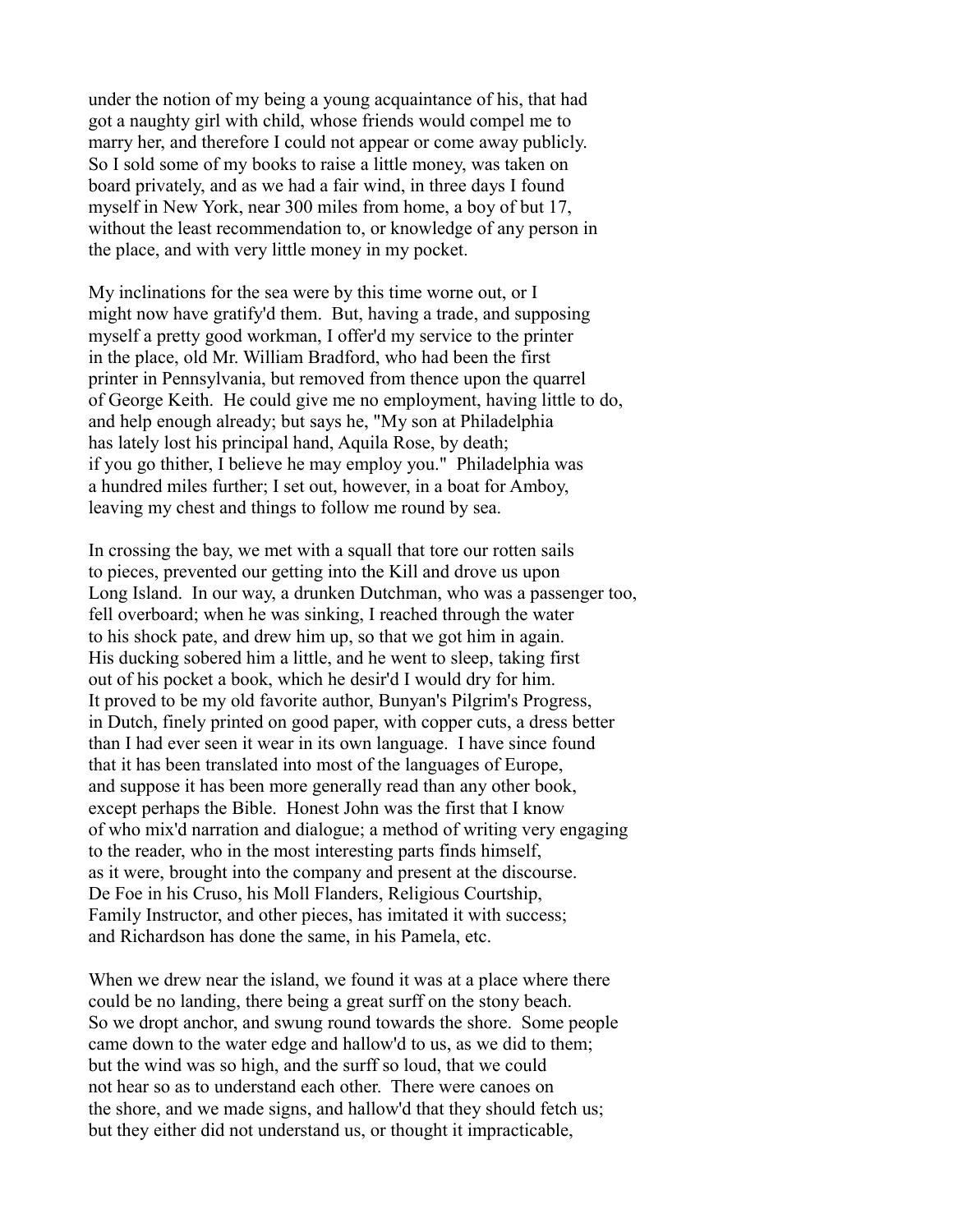so they went away, and night coming on, we had no remedy but to wait till the wind should abate; and, in the meantime, the boatman and I concluded to sleep, if we could; and so crowded into the scuttle, with the Dutchman, who was still wet, and the spray beating over the head of our boat, leak'd thro' to us, so that we were soon almost as wet as he. In this manner we lay all night, with very little rest; but, the wind abating the next day, we made a shift to reach Amboy before night, having been thirty hours on the water, without victuals, or any drink but a bottle of filthy rum, and the water we sail'd on being salt.

In the evening I found myself very feverish, and went in to bed; but, having read somewhere that cold water drank plentifully was good for a fever, I follow'd the prescription, sweat plentiful most of the night, my fever left me, and in the morning, crossing the ferry, I proceeded on my journey on foot, having fifty miles to Burlington, where I was told I should find boats that would carry me the rest of the way to Philadelphia.

It rained very hard all the day; I was thoroughly soak'd, and by noon a good deal tired; so I stopt at a poor inn, where I staid all night, beginning now to wish that I had never left home. I cut so miserable a figure, too, that I found, by the questions ask'd me, I was suspected to be some runaway servant, and in danger of being taken up on that suspicion. However, I proceeded the next day, and got in the evening to an inn, within eight or ten miles of Burlington, kept by one Dr. Brown. He entered into conversation with me while I took some refreshment, and, finding I had read a little, became very sociable and friendly. Our acquaintance continu'd as long as he liv'd. He had been, I imagine, an itinerant doctor, for there was no town in England, or country in Europe, of which he could not give a very particular account. He had some letters, and was ingenious, but much of an unbeliever, and wickedly undertook, some years after, to travestie the Bible in doggrel verse, as Cotton had done Virgil. By this means he set many of the facts in a very ridiculous light, and might have hurt weak minds if his work had been published; but it never was.

At his house I lay that night, and the next morning reach'd Burlington, but had the mortification to find that the regular boats were gone a little before my coming, and no other expected to go before Tuesday, this being Saturday; wherefore I returned to an old woman in the town, of whom I had bought gingerbread to eat on the water, and ask'd her advice. She invited me to lodge at her house till a passage by water should offer; and being tired with my foot travelling, I accepted the invitation. She understanding I was a printer, would have had me stay at that town and follow my business, being ignorant of the stock necessary to begin with. She was very hospitable, gave me a dinner of ox-cheek with great good will,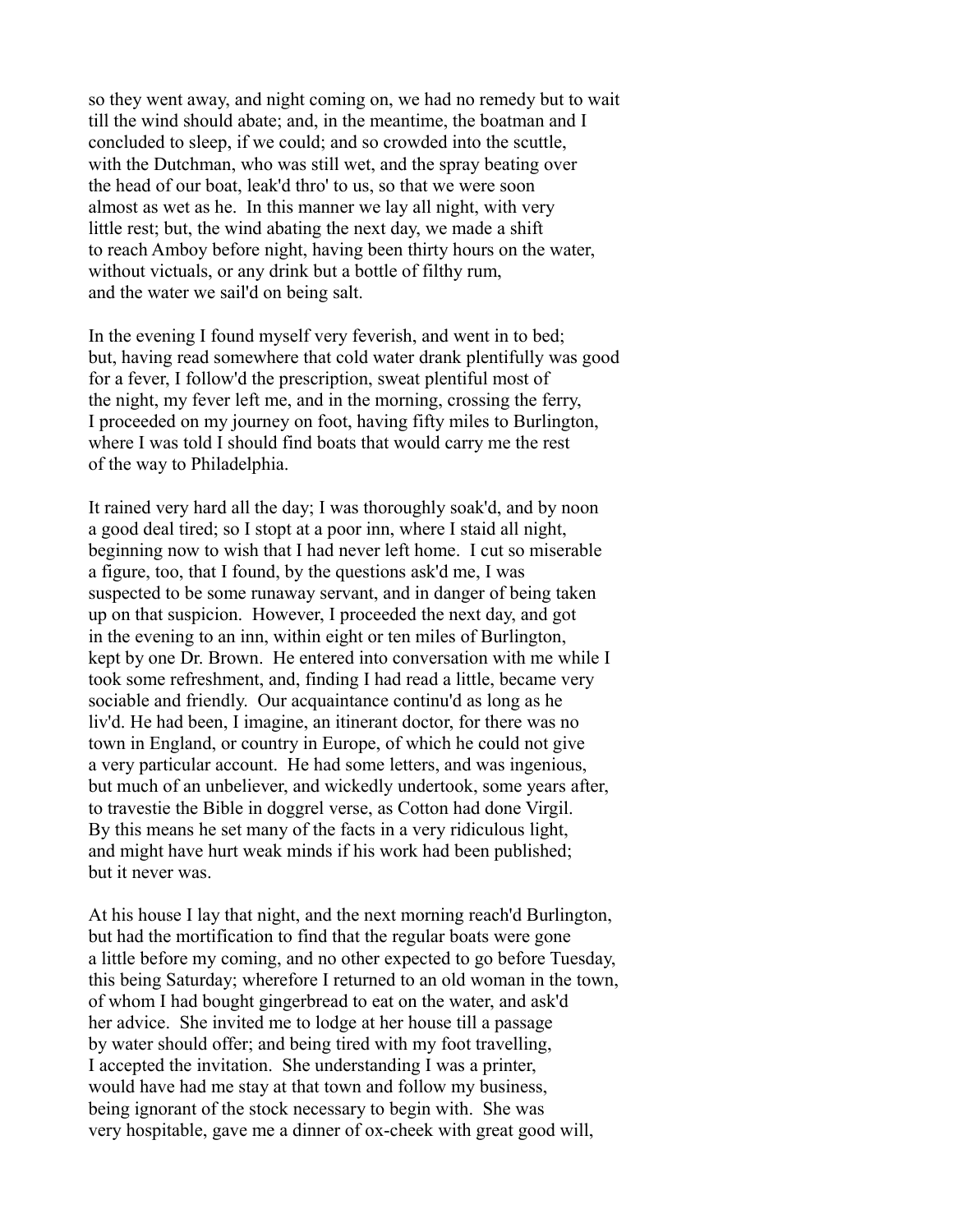accepting only a pot of ale in return; and I thought myself fixed till Tuesday should come. However, walking in the evening by the side of the river, a boat came by, which I found was going towards Philadelphia, with several people in her. They took me in, and, as there was no wind, we row'd all the way; and about midnight, not having yet seen the city, some of the company were confident we must have passed it, and would row no farther; the others knew not where we were; so we put toward the shore, got into a creek, landed near an old fence, with the rails of which we made a fire, the night being cold, in October, and there we remained till daylight. Then one of the company knew the place to be Cooper's Creek, a little above Philadelphia, which we saw as soon as we got out of the creek, and arriv'd there about eight or nine o'clock on the Sunday morning, and landed at the Market-street wharf.

I have been the more particular in this description of my journey, and shall be so of my first entry into that city, that you may in your mind compare such unlikely beginnings with the figure I have since made there. I was in my working dress, my best cloaths being to come round by sea. I was dirty from my journey; my pockets were stuff'd out with shirts and stockings, and I knew no soul nor where to look for lodging. I was fatigued with travelling, rowing, and want of rest, I was very hungry; and my whole stock of cash consisted of a Dutch dollar, and about a shilling in copper. The latter I gave the people of the boat for my passage, who at first refus'd it, on account of my rowing; but I insisted on their taking it. A man being sometimes more generous when he has but a little money than when he has plenty, perhaps thro' fear of being thought to have but little.

Then I walked up the street, gazing about till near the market-house I met a boy with bread. I had made many a meal on bread, and, inquiring where he got it, I went immediately to the baker's he directed me to, in Secondstreet, and ask'd for bisket, intending such as we had in Boston; but they, it seems, were not made in Philadelphia. Then I asked for a three-penny loaf, and was told they had none such. So not considering or knowing the difference of money, and the greater cheapness nor the names of his bread, I made him give me three-penny worth of any sort. He gave me, accordingly, three great puffy rolls. I was surpriz'd at the quantity, but took it, and, having no room in my pockets, walk'd off with a roll under each arm, and eating the other. Thus I went up Market-street as far as Fourth-street, passing by the door of Mr. Read, my future wife's father; when she, standing at the door, saw me, and thought I made, as I certainly did, a most awkward, ridiculous appearance. Then I turned and went down Chestnut-street and part of Walnut-street, eating my roll all the way, and, corning round, found myself again at Market-street wharf, near the boat I came in, to which I went for a draught of the river water; and, being filled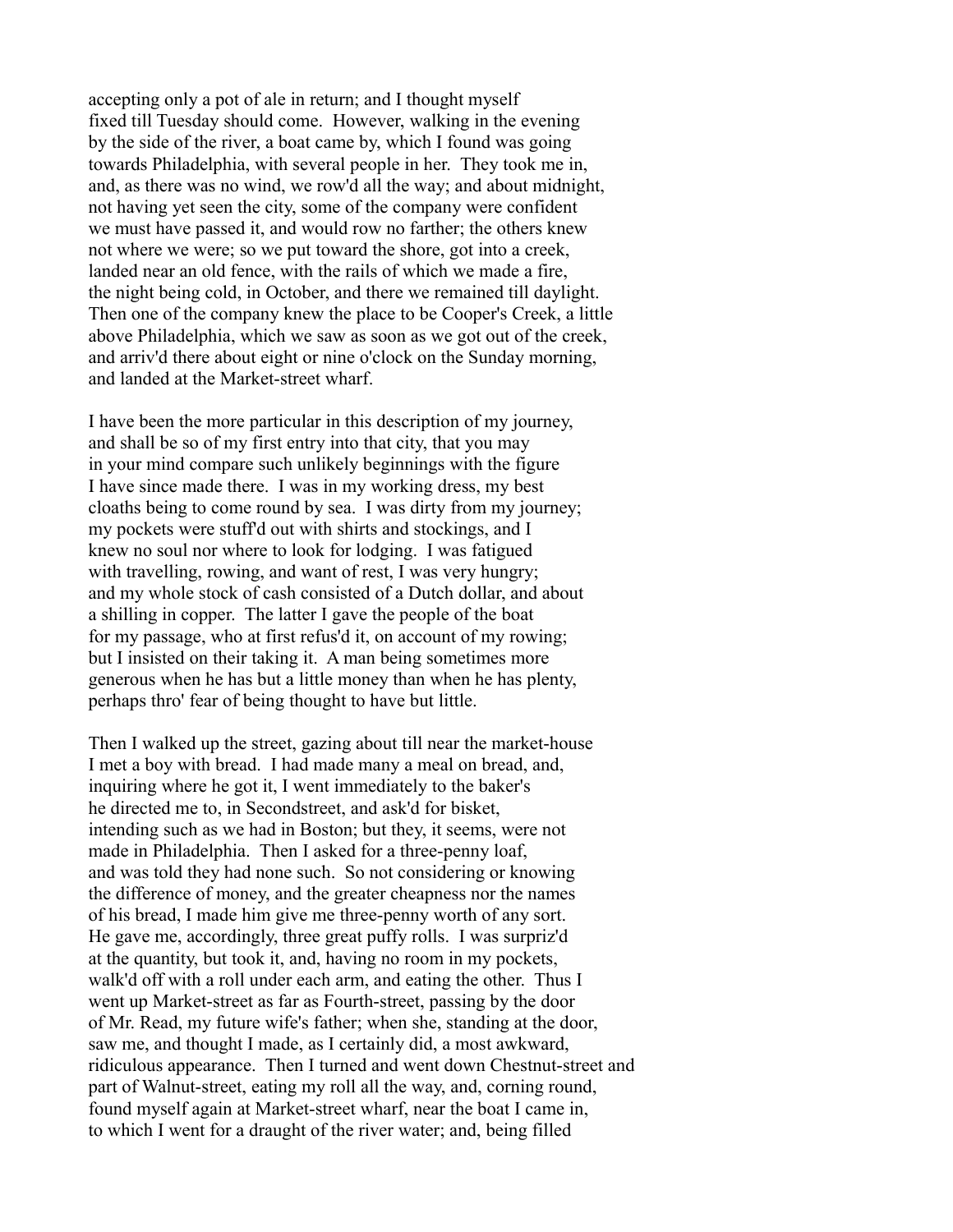with one of my rolls, gave the other two to a woman and her child that came down the river in the boat with us, and were waiting to go farther.

Thus refreshed, I walked again up the street, which by this time had many clean-dressed people in it, who were all walking the same way. I joined them, and thereby was led into the great meeting-house of the Quakers near the market. I sat down among them, and, after looking round awhile and hearing nothing said, being very drowsy thro' labor and want of rest the preceding night, I fell fast asleep, and continued so till the meeting broke up, when one was kind enough to rouse me. This was, therefore, the first house I was in, or slept in, in Philadelphia.

Walking down again toward the river, and, looking in the faces of people, I met a young Quaker man, whose countenance I lik'd, and, accosting him, requested he would tell me where a stranger could get lodging. We were then near the sign of the Three Mariners. "Here," says he, "is one place that entertains strangers, but it is not a reputable house; if thee wilt walk with me, I'll show thee a better." He brought me to the Crooked Billet in Water-street. Here I got a dinner; and, while I was eating it, several sly questions were asked me, as it seemed to be suspected from my youth and appearance, that I might be some runaway.

After dinner, my sleepiness return'd, and being shown to a bed, I lay down without undressing, and slept till six in the evening, was call'd to supper, went to bed again very early, and slept soundly till next morning. Then I made myself as tidy as I could, and went to Andrew Bradford the printer's. I found in the shop the old man his father, whom I had seen at New York, and who, travelling on horseback, had got to Philadelphia before me. He introduc'd me to his son, who receiv'd me civilly, gave me a breakfast, but told me he did not at present want a hand, being lately suppli'd with one; but there was another printer in town, lately set up, one Keimer, who, perhaps, might employ me; if not, I should be welcome to lodge at his house, and he would give me a little work to do now and then till fuller business should offer.

The old gentleman said he would go with me to the new printer; and when we found him, "Neighbor," says Bradford, "I have brought to see you a young man of your business; perhaps you may want such a one." He ask'd me a few questions, put a composing stick in my hand to see how I work'd, and then said he would employ me soon, though he had just then nothing for me to do; and, taking old Bradford, whom he had never seen before, to be one of the town's people that had a good will for him, enter'd into a conversation on his present undertaking and projects; while Bradford, not discovering that he was the other printer's father, on Keimer's saying he expected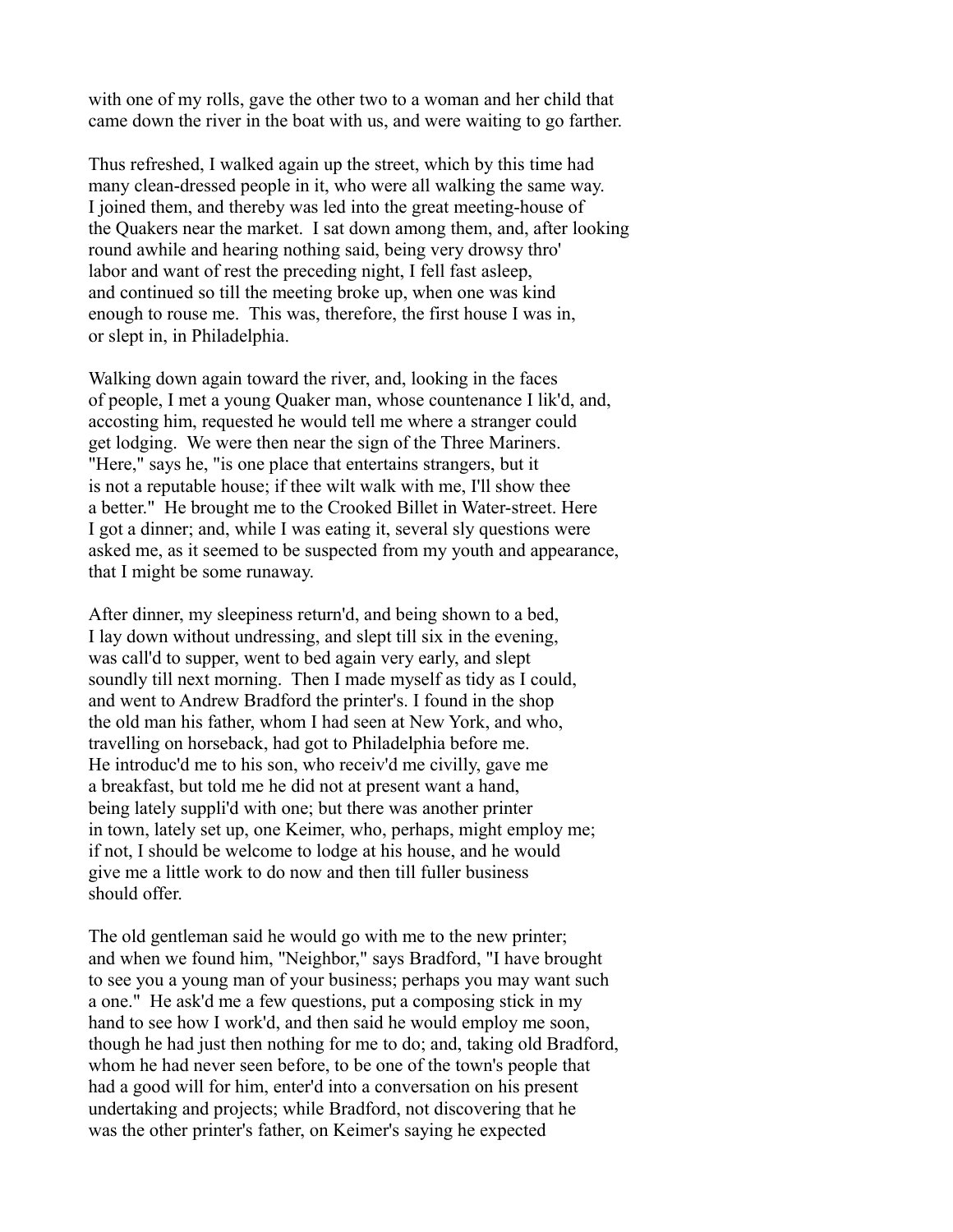soon to get the greatest part of the business into his own hands, drew him on by artful questions, and starting little doubts, to explain all his views, what interests he reli'd on, and in what manner he intended to proceed. I, who stood by and heard all, saw immediately that one of them was a crafty old sophister, and the other a mere novice. Bradford left me with Keimer, who was greatly surpris'd when I told him who the old man was.

Keimer's printing-house, I found, consisted of an old shatter'd press, and one small, worn-out font of English which he was then using himself, composing an Elegy on Aquila Rose, before mentioned, an ingenious young man, of excellent character, much respected in the town, clerk of the Assembly, and a pretty poet. Keimer made verses too, but very indifferently. He could not be said to write them, for his manner was to compose them in the types directly out of his head. So there being no copy, but one pair of cases, and the Elegy likely to require all the letter, no one could help him. I endeavor'd to put his press (which he had not yet us'd, and of which he understood nothing) into order fit to be work'd with; and, promising to come and print off his Elegy as soon as he should have got it ready, I return'd to Bradford's, who gave me a little job to do for the present, and there I lodged and dieted, A few days after, Keimer sent for me to print off the Elegy. And now he had got another pair of cases, and a pamphlet to reprint, on which he set me to work.

These two printers I found poorly qualified for their business. Bradford had not been bred to it, and was very illiterate; and Keimer, tho' something of a scholar, was a mere compositor, knowing nothing of presswork. He had been one of the French prophets, and could act their enthusiastic agitations. At this time he did not profess any particular religion, but something of all on occasion; was very ignorant of the world, and had, as I afterward found, a good deal of the knave in his composition. He did not like my lodging at Bradford's while I work'd with him. He had a house, indeed, but without furniture, so he could not lodge me; but he got me a lodging at Mr. Read's, before mentioned, who was the owner of his house; and, my chest and clothes being come by this time, I made rather a more respectable appearance in the eyes of Miss Read than I had done when she first happen'd to see me eating my roll in the street.

I began now to have some acquaintance among the young people of the town, that were lovers of reading, with whom I spent my evenings very pleasantly; and gaining money by my industry and frugality, I lived very agreeably, forgetting Boston as much as I could, and not desiring that any there should know where I resided, except my friend Collins, who was in my secret, and kept it when I wrote to him. At length, an incident happened that sent me back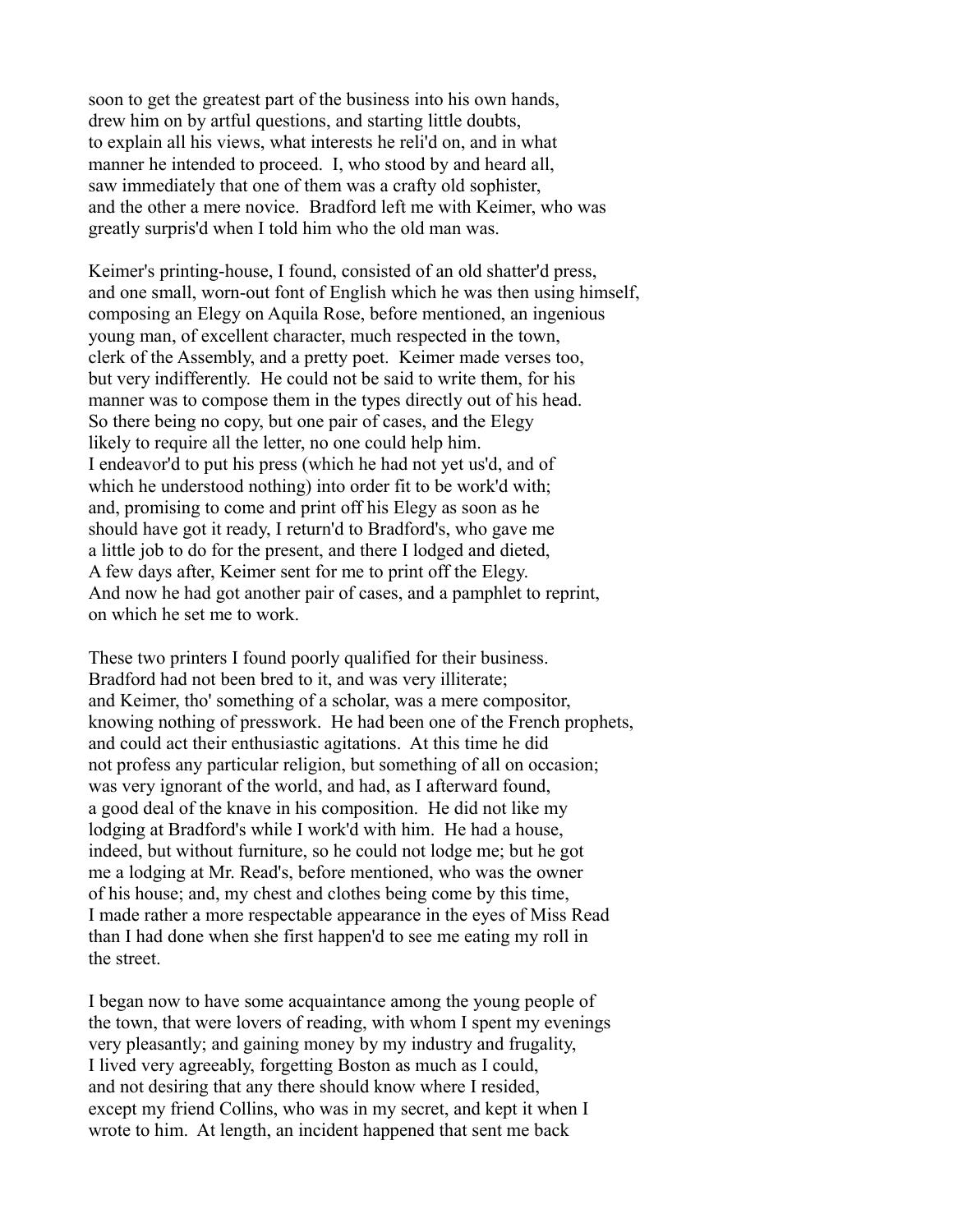again much sooner than I had intended. I had a brother-in-law, Robert Holmes, master of a sloop that traded between Boston and Delaware. He being at Newcastle, forty miles below Philadelphia, heard there of me, and wrote me a letter mentioning the concern of my friends in Boston at my abrupt departure, assuring me of their good will to me, and that every thing would be accommodated to my mind if I would return, to which he exhorted me very earnestly. I wrote an answer to his letter, thank'd him for his advice, but stated my reasons for quitting Boston fully and in such a light as to convince him I was not so wrong as he had apprehended.

Sir William Keith, governor of the province, was then at Newcastle, and Captain Holmes, happening to be in company with him when my letter came to hand, spoke to him of me, and show'd him the letter. The governor read it, and seem'd surpris'd when he was told my age. He said I appear'd a young man of promising parts, and therefore should be encouraged; the printers at Philadelphia were wretched ones; and, if I would set up there, he made no doubt I should succeed; for his part, he would procure me the public business, and do me every other service in his power. This my brother-in-law afterwards told me in Boston, but I knew as yet nothing of it; when, one day, Keimer and I being at work together near the window, we saw the governor and another gentleman (which proved to be Colonel French, of Newcastle), finely dress'd, come directly across the street to our house, and heard them at the door.

Keimer ran down immediately, thinking it a visit to him; but the governor inquir'd for me, came up, and with a condescension of politeness I had been quite unus'd to, made me many compliments, desired to be acquainted with me, blam'd me kindly for not having made myself known to him when I first came to the place, and would have me away with him to the tavern, where he was going with Colonel French to taste, as he said, some excellent Madeira. I was not a little surprised, and Keimer star'd like a pig poison'd. I went, however, with the governor and Colonel French to a tavern, at the corner of Third-street, and over the Madeira he propos'd my setting up my business, laid before me the probabilities of success, and both he and Colonel French assur'd me I should have their interest and influence in procuring the public business of both governments. On my doubting whether my father would assist me in it, Sir William said he would give me a letter to him, in which he would state the advantages, and he did not doubt of prevailing with him. So it was concluded I should return to Boston in the first vessel, with the governor's letter recommending me to my father. In the mean time the intention was to be kept a secret, and I went on working with Keimer as usual, the governor sending for me now and then to dine with him, a very great honor I thought it, and conversing with me in the most affable, familiar, and friendly manner imaginable.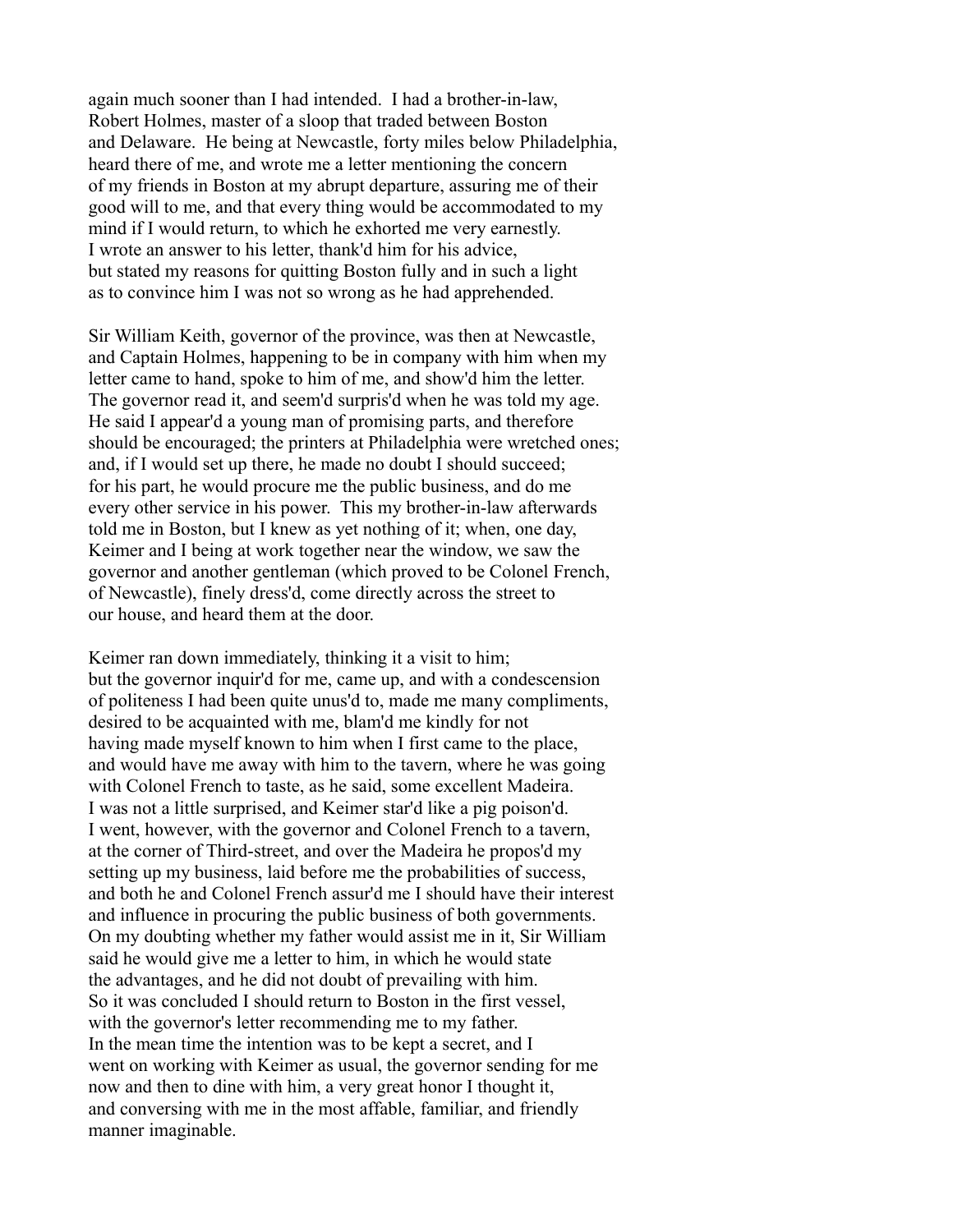About the end of April, 1724, a little vessel offer'd for Boston. I took leave of Keimer as going to see my friends. The governor gave me an ample letter, saying many flattering things of me to my father, and strongly recommending the project of my setting up at Philadelphia as a thing that must make my fortune. We struck on a shoal in going down the bay, and sprung a leak; we had a blustering time at sea, and were oblig'd to pump almost continually, at which I took my turn. We arriv'd safe, however, at Boston in about a fortnight. I had been absent seven months, and my friends had heard nothing of me; for my br. Holmes was not yet return'd, and had not written about me. My unexpected appearance surpriz'd the family; all were, however, very glad to see me, and made me welcome, except my brother. I went to see him at his printing-house. I was better dress'd than ever while in his service, having a genteel new suit from head to foot, a watch, and my pockets lin'd with near five pounds sterling in silver. He receiv'd me not very frankly, look'd me all over, and turn'd to his work again.

The journeymen were inquisitive where I had been, what sort of a country it was, and how I lik'd it. I prais'd it much, the happy life I led in it, expressing strongly my intention of returning to it; and, one of them asking what kind of money we had there, I produc'd a handful of silver, and spread it before them, which was a kind of raree-show they had not been us'd to, paper being the money of Boston. Then I took an opportunity of letting them see my watch; and, lastly (my brother still grum and sullen), I gave them a piece of eight to drink, and took my leave. This visit of mine offended him extreamly; for, when my mother some time after spoke to him of a reconciliation, and of her wishes to see us on good terms together, and that we might live for the future as brothers, he said I had insulted him in such a manner before his people that he could never forget or forgive it. In this, however, he was mistaken.

My father received the governor's letter with some apparent surprise, but said little of it to me for some days, when Capt. Holmes returning he showed it to him, ask'd him if he knew Keith, and what kind of man he was; adding his opinion that he must be of small discretion to think of setting a boy up in business who wanted yet three years of being at man's estate. Holmes said what he could in favor of the project, but my father was clear in the impropriety of it, and at last gave a flat denial to it. Then he wrote a civil letter to Sir William, thanking him for the patronage he had so kindly offered me, but declining to assist me as yet in setting up, I being, in his opinion, too young to be trusted with the management of a business so important, and for which the preparation must be so expensive.

My friend and companion Collins, who was a clerk in the post-office, pleas'd with the account I gave him of my new country, determined to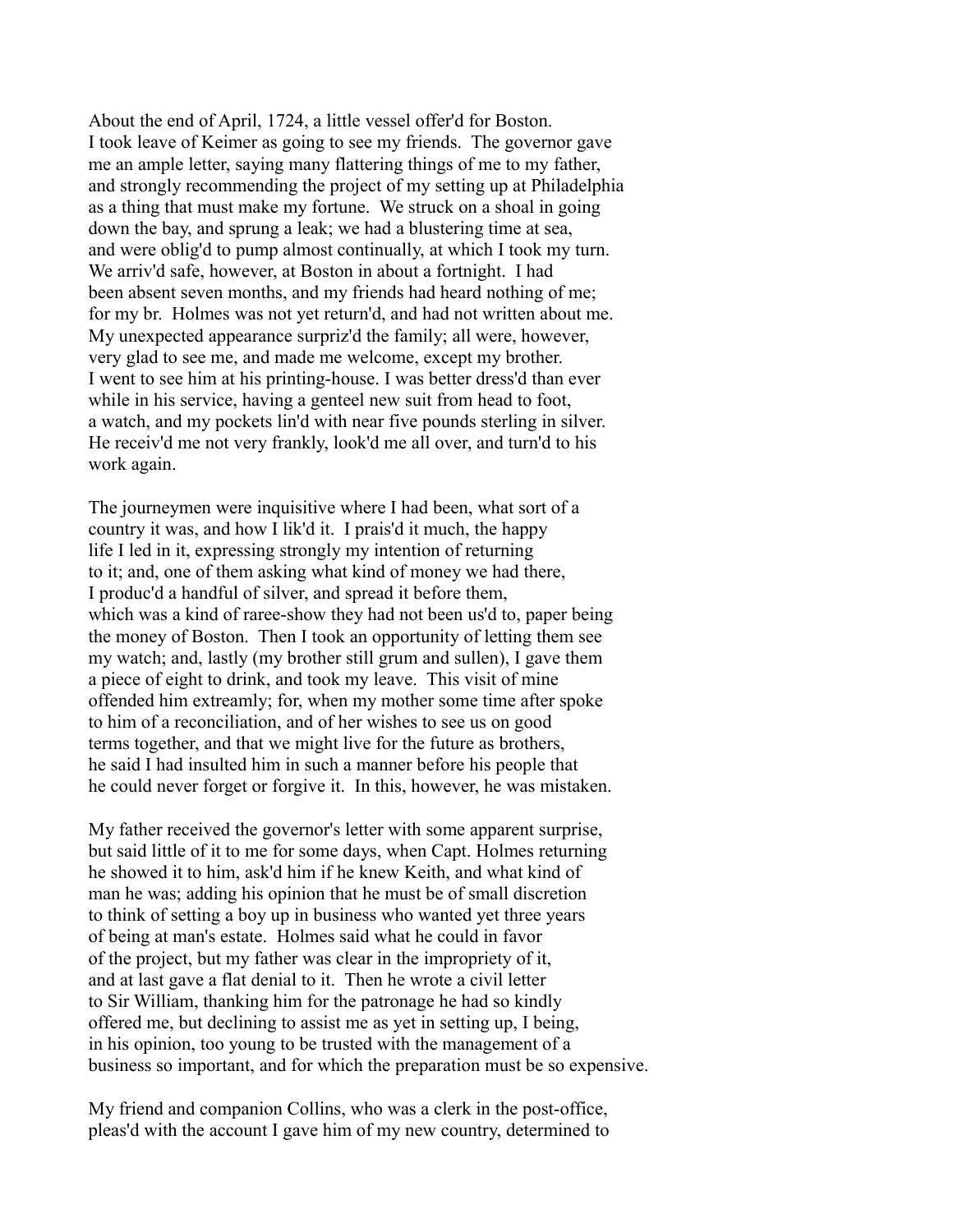go thither also; and, while I waited for my father's determination, he set out before me by land to Rhode Island, leaving his books, which were a pretty collection of mathematicks and natural philosophy, to come with mine and me to New York, where he propos'd to wait for me.

My father, tho' he did not approve Sir William's proposition, was yet pleas'd that I had been able to obtain so advantageous a character from a person of such note where I had resided, and that I had been so industrious and careful as to equip myself so handsomely in so short a time; therefore, seeing no prospect of an accommodation between my brother and me, he gave his consent to my returning again to Philadelphia, advis'd me to behave respectfully to the people there, endeavor to obtain the general esteem, and avoid lampooning and libeling, to which he thought I had too much inclination; telling me, that by steady industry and a prudent parsimony I might save enough by the time I was one-and-twenty to set me up; and that, if I came near the matter, he would help me out with the rest. This was all I could obtain, except some small gifts as tokens of his and my mother's love, when I embark'd again for New York, now with their approbation and their blessing.

The sloop putting in at Newport, Rhode Island, I visited my brother John, who had been married and settled there some years. He received me very affectionately, for he always lov'd me. A friend of his, one Vernon, having some money due to him in Pensilvania, about thirty-five pounds currency, desired I would receive it for him, and keep it till I had his directions what to remit it in. Accordingly, he gave me an order. This afterwards occasion'd me a good deal of uneasiness.

At Newport we took in a number of passengers for New York, among which were two young women, companions, and a grave, sensible, matron-like Quaker woman, with her attendants. I had shown an obliging readiness to do her some little services, which impress'd her I suppose with a degree of good will toward me; therefore, when she saw a daily growing familiarity between me and the two young women, which they appear'd to encourage, she took me aside, and said: "Young man, I am concern'd for thee, as thou has no friend with thee, and seems not to know much of the world, or of the snares youth is expos'd to; depend upon it, those are very bad women; I can see it in all their actions; and if thee art not upon thy guard, they will draw thee into some danger; they are strangers to thee, and I advise thee, in a friendly concern for thy welfare, to have no acquaintance with them." As I seem'd at first not to think so ill of them as she did, she mentioned some things she had observ'd and heard that had escap'd my notice, but now convinc'd me she was right. I thank'd her for her kind advice, and promis'd to follow it. When we arriv'd at New York, they told me where they liv'd, and invited me to come and see them; but I avoided it, and it was well I did;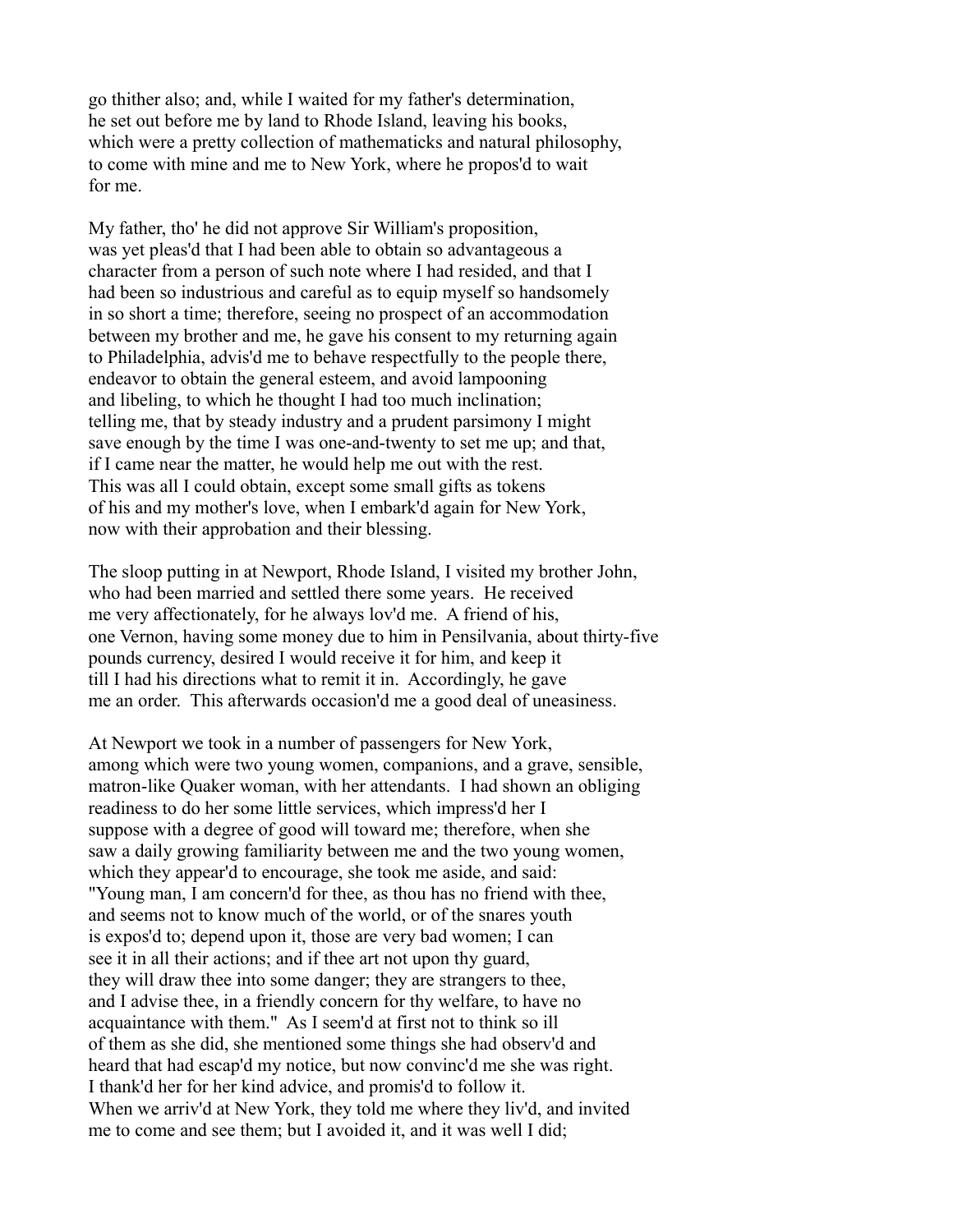for the next day the captain miss'd a silver spoon and some other things, that had been taken out of his cabbin, and, knowing that these were a couple of strumpets, he got a warrant to search their lodgings, found the stolen goods, and had the thieves punish'd. So, tho' we had escap'd a sunken rock, which we scrap'd upon in the passage, I thought this escape of rather more importance to me.

At New York I found my friend Collins, who had arriv'd there some time before me. We had been intimate from children, and had read the same books together; but he had the advantage of more time for reading and studying, and a wonderful genius for mathematical learning, in which he far outstript me. While I liv'd in Boston most of my hours of leisure for conversation were spent with him, and he continu'd a sober as well as an industrious lad; was much respected for his learning by several of the clergy and other gentlemen, and seemed to promise making a good figure in life. But, during my absence, he had acquir'd a habit of sotting with brandy; and I found by his own account, and what I heard from others, that he had been drunk every day since his arrival at New York, and behav'd very oddly. He had gam'd, too, and lost his money, so that I was oblig'd to discharge his lodgings, and defray his expenses to and at Philadelphia, which prov'd extremely inconvenient to me.

The then governor of New York, Burnet (son of Bishop Burnet), hearing from the captain that a young man, one of his passengers, had a great many books, desir'd he would bring me to see him. I waited upon him accordingly, and should have taken Collins with me but that he was not sober. The gov'r. treated me with great civility, show'd me his library, which was a very large one, and we had a good deal of conversation about books and authors. This was the second governor who had done me the honor to take notice of me; which, to a poor boy like me, was very pleasing.

We proceeded to Philadelphia. I received on the way Vernon's money, without which we could hardly have finish'd our journey. Collins wished to be employ'd in some counting-house, but, whether they discover'd his dramming by his breath, or by his behaviour, tho' he had some recommendations, he met with no success in any application, and continu'd lodging and boarding at the same house with me, and at my expense. Knowing I had that money of Vernon's, he was continually borrowing of me, still promising repayment as soon as he should be in business. At length he had got so much of it that I was distress'd to think what I should do in case of being call'd on to remit it.

His drinking continu'd, about which we sometimes quarrell'd;, for, when a little intoxicated, he was very fractious. Once, in a boat on the Delaware with some other young men, he refused to row in his turn. "I will be row'd home," says he. "We will not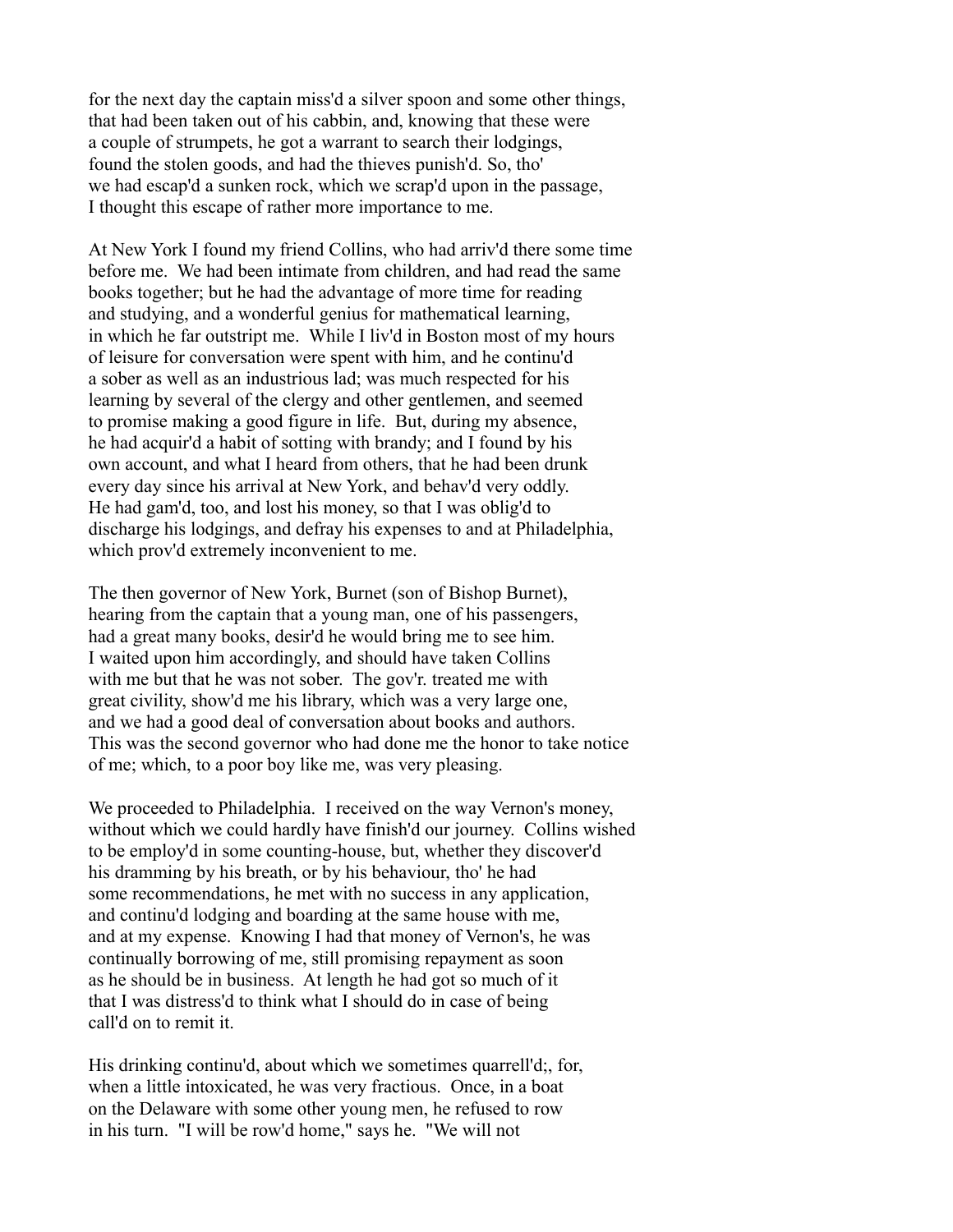row you," says I. "You must, or stay all night on the water," says he, "just as you please." The others said, "Let us row; what signifies it?" But, my mind being soured with his other conduct, I continu'd to refuse. So he swore he would make me row, or throw me overboard; and coming along, stepping on the thwarts, toward me, when he came up and struck at me, I clapped my hand under his crutch, and, rising, pitched him head-foremost into the river. I knew he was a good swimmer, and so was under little concern about him; but before he could get round to lay hold of the boat, we had with a few strokes pull'd her out of his reach; and ever when he drew near the boat, we ask'd if he would row, striking a few strokes to slide her away from him. He was ready to die with vexation, and obstinately would not promise to row. However, seeing him at last beginning to tire, we lifted him in and brought him home dripping wet in the evening. We hardly exchang'd a civil word afterwards, and a West India captain, who had a commission to procure a tutor for the sons of a gentleman at Barbadoes, happening to meet with him, agreed to carry him thither. He left me then, promising to remit me the first money he should receive in order to discharge the debt; but I never heard of him after.

The breaking into this money of Vernon's was one of the first great errata of my life; and this affair show'd that my father was not much out in his judgment when he suppos'd me too young to manage business of importance. But Sir William, on reading his letter, said he was too prudent. There was great difference in persons; and discretion did not always accompany years, nor was youth always without it. "And since he will not set you up," says he, "I will do it myself. Give me an inventory of the things necessary to be had from England, and I will send for them. You shall repay me when you are able; I am resolv'd to have a good printer here, and I am sure you must succeed." This was spoken with such an appearance of cordiality, that I had not the least doubt of his meaning what he said. I had hitherto kept the proposition of my setting up, a secret in Philadelphia, and I still kept it. Had lt been known that I depended on the governor, probably some friend, that knew him better, would have advis'd me not to rely on him, as I afterwards heard it as his known character to be liberal of promises which he never meant to keep. Yet, unsolicited as he was by me, how could I think his generous offers insincere? I believ'd him one of the best men in the world.

I presented him an inventory of a little print'g-house, amounting by my computation to about one hundred pounds sterling. He lik'd it, but ask'd me if my being on the spot in England to chuse the types, and see that every thing was good of the kind, might not be of some advantage. "Then," says he, "when there, you may make acquaintances, and establish correspondences in the bookselling and stationery way." I agreed that this might be advantageous. "Then," says he,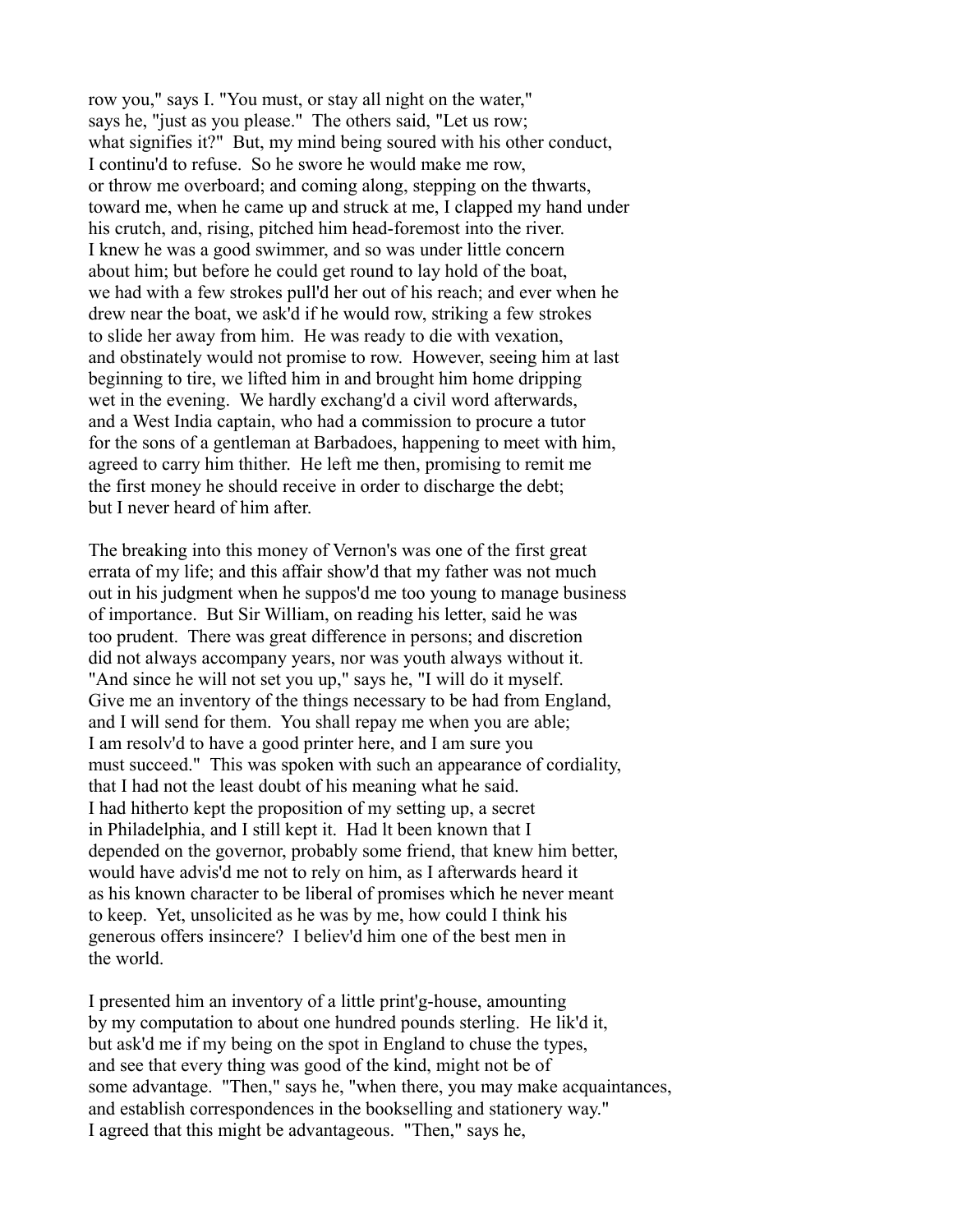"get yourself ready to go with Annis;" which was the annual ship, and the only one at that time usually passing between London and Philadelphia. But it would be some months before Annis sail'd, so I continu'd working with Keimer, fretting about the money Collins had got from me, and in daily apprehensions of being call'd upon by Vernon, which, however, did not happen for some years after.

I believe I have omitted mentioning that, in my first voyage from Boston, being becalm'd off Block Island, our people set about catching cod, and hauled up a great many. Hitherto I had stuck to my resolution of not eating animal food, and on this occasion consider'd, with my master Tryon, the taking every fish as a kind of unprovoked murder, since none of them had, or ever could do us any injury that might justify the slaughter. All this seemed very reasonable. But I had formerly been a great lover of fish, and, when this came hot out of the frying-pan, it smelt admirably well. I balanc'd some time between principle and inclination, till I recollected that, when the fish were opened, I saw smaller fish taken out of their stomachs; then thought I, "If you eat one another, I don't see why we mayn't eat you." So I din'd upon cod very heartily, and continued to eat with other people, returning only now and then occasionally to a vegetable diet. So convenient a thing it is to be a reasonable creature, since it enables one to find or make a reason for everything one has a mind to do.

Keimer and I liv'd on a pretty good familiar footing, and agreed tolerably well, for he suspected nothing of my setting up. He retained a great deal of his old enthusiasms and lov'd argumentation. We therefore had many disputations. I used to work him so with my Socratic method, and had trepann'd him so often by questions apparently so distant from any point we had in hand, and yet by degrees lead to the point, and brought him into difficulties and contradictions, that at last he grew ridiculously cautious, and would hardly answer me the most common question, without asking first, "What do you intend to infer from that?" However, it gave him so high an opinion of my abilities in the confuting way, that he seriously proposed my being his colleague in a project he had of setting up a new sect. He was to preach the doctrines, and I was to confound all opponents. When he came to explain with me upon the doctrines, I found several conundrums which I objected to, unless I might have my way a little too, and introduce some of mine.

Keimer wore his beard at full length, because somewhere in the Mosaic law it is said, "Thou shalt not mar the corners of thy beard." He likewise kept the Seventh day, Sabbath; and these two points were essentials with him. I dislik'd both; but agreed to admit them upon condition of his adopting the doctrine of using no animal food. "I doubt," said he, "my constitution will not bear that." I assur'd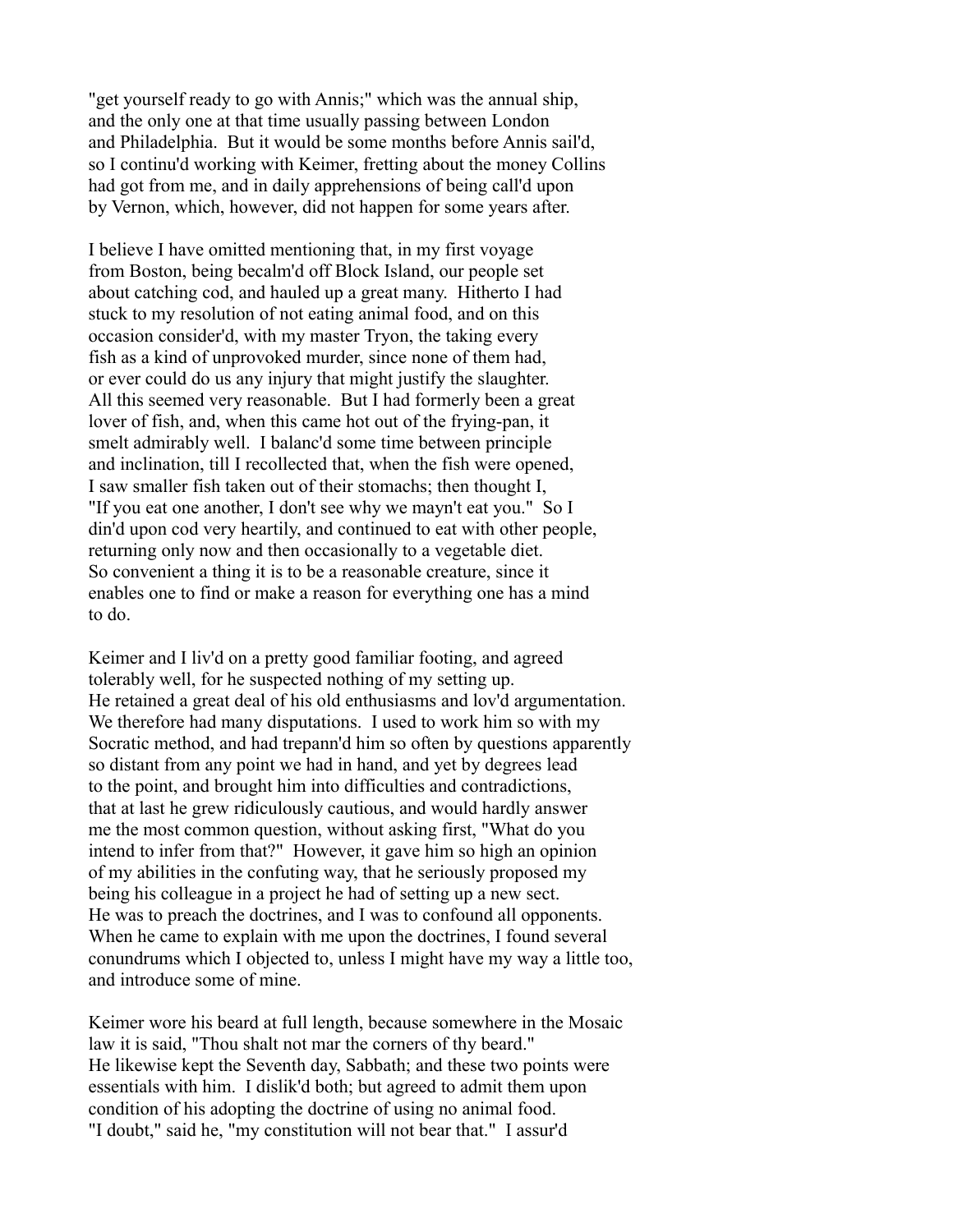him it would, and that he would be the better for it. He was usually a great glutton, and I promised myself some diversion in half starving him. He agreed to try the practice, if I would keep him company. I did so, and we held it for three months. We had our victuals dress'd, and brought to us regularly by a woman in the neighborhood, who had from me a list of forty dishes to be prepar'd for us at different times, in all which there was neither fish, flesh, nor fowl, and the whim suited me the better at this time from the cheapness of it, not costing us above eighteenpence sterling each per week. I have since kept several Lents most strictly, leaving the common diet for that, and that for the common, abruptly, without the least inconvenience, so that I think there is little in the advice of making those changes by easy gradations. I went on pleasantly, but poor Keimer suffered grievously, tired of the project, long'd for the flesh-pots of Egypt, and order'd a roast pig. He invited me and two women friends to dine with him; but, it being brought too soon upon table, he could not resist the temptation, and ate the whole before we came.

I had made some courtship during this time to Miss Read. I had a great respect and affection for her, and had some reason to believe she had the same for me; but, as I was about to take a long voyage, and we were both very young, only a little above eighteen, it was thought most prudent by her mother to prevent our going too far at present, as a marriage, if it was to take place, would be more convenient after my return, when I should be, as I expected, set up in my business. Perhaps, too, she thought my expectations not so well founded as I imagined them to be.

My chief acquaintances at this time were Charles Osborne, Joseph Watson, and James Ralph, all lovers of reading. The two first were clerks to an eminent scrivener or conveyancer in the town, Charles Brogden; the other was clerk to a merchant. Watson was a pious, sensible young man, of great integrity; the others rather more lax in their principles of religion, particularly Ralph, who, as well as Collins, had been unsettled by me, for which they both made me suffer. Osborne was sensible, candid, frank; sincere and affectionate to his friends; but, in literary matters, too fond of criticising. Ralph was ingenious, genteel in his manners, and extremely eloquent; I think I never knew a prettier talker. Both of them great admirers of poetry, and began to try their hands in little pieces. Many pleasant walks we four had together on Sundays into the woods, near Schuylkill, where we read to one another, and conferr'd on what we read.

Ralph was inclin'd to pursue the study of poetry, not doubting but he might become eminent in it, and make his fortune by it, alleging that the best poets must, when they first began to write, make as many faults as he did. Osborne dissuaded him, assur'd him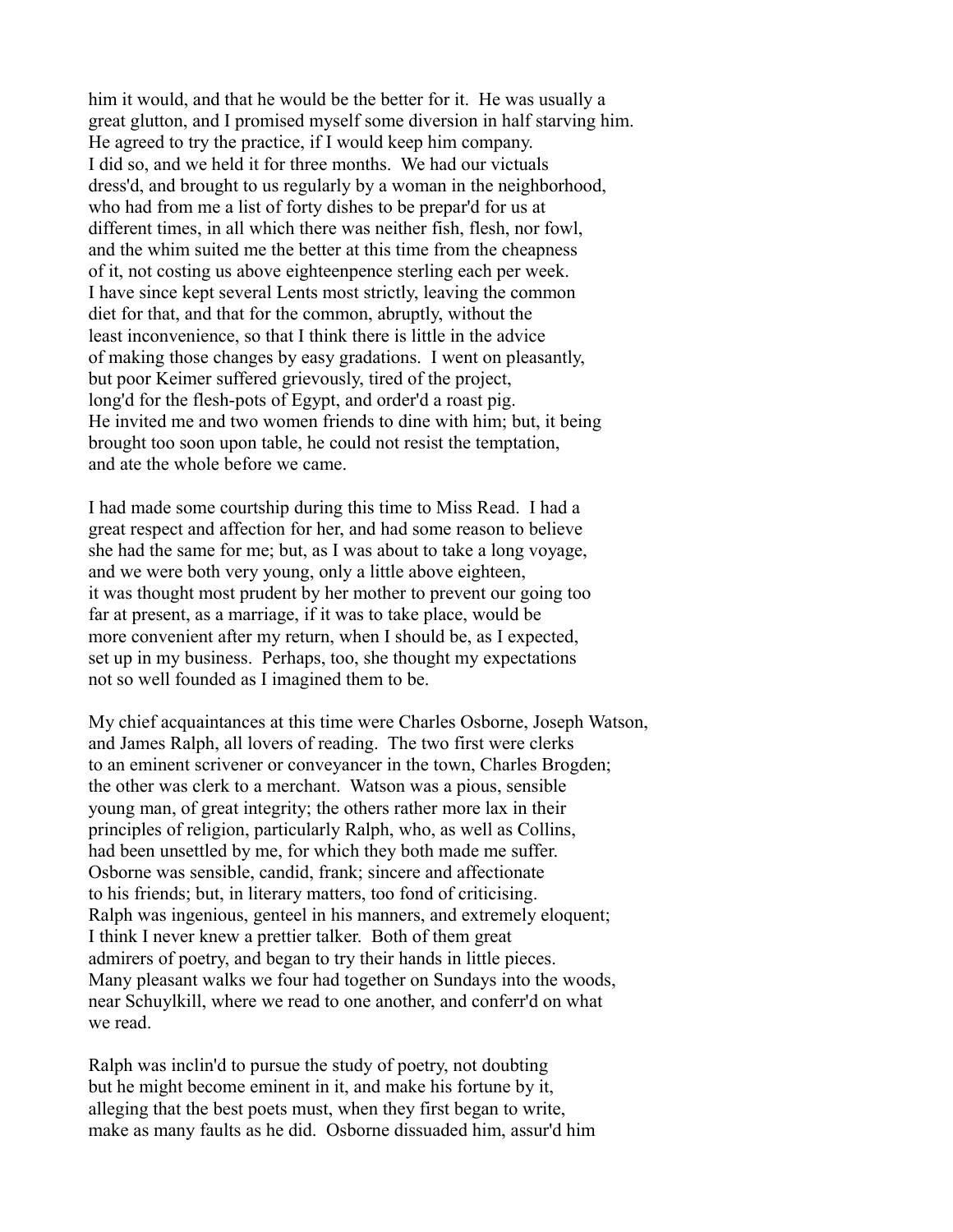he had no genius for poetry, and advis'd him to think of nothing beyond the business he was bred to; that, in the mercantile way, tho' he had no stock, he might, by his diligence and punctuality, recommend himself to employment as a factor, and in time acquire wherewith to trade on his own account. I approv'd the amusing one's self with poetry now and then, so far as to improve one's language, but no farther.

On this it was propos'd that we should each of us, at our next meeting, produce a piece of our own composing, in order to improve by our mutual observations, criticisms, and corrections. As language and expression were what we had in view, we excluded all considerations of invention by agreeing that the task should be a version of the eighteenth Psalm, which describes the descent of a Deity. When the time of our meeting drew nigh, Ralph called on me first, and let me know his piece was ready. I told him I had been busy, and, having little inclination, had done nothing. He then show'd me his piece for my opinion, and I much approv'd it, as it appear'd to me to have great merit. "Now," says he, "Osborne never will allow the least merit in any thing of mine, but makes 1000 criticisms out of mere envy. He is not so jealous of you; I wish, therefore, you would take this piece, and produce it as yours; I will pretend not to have had time, and so produce nothing. We shall then see what he will say to it." It was agreed, and I immediately transcrib'd it, that it might appear in my own hand.

We met; Watson's performance was read; there were some beauties in it, but many defects. Osborne's was read; it was much better; Ralph did it justice; remarked some faults, but applauded the beauties. He himself had nothing to produce. I was backward; seemed desirous of being excused; had not had sufficient time to correct, etc.; but no excuse could be admitted; produce I must. It was read and repeated; Watson and Osborne gave up the contest, and join'd in applauding it. Ralph only made some criticisms, and propos'd some amendments; but I defended my text. Osborne was against Ralph, and told him he was no better a critic than poet, so he dropt the argument. As they two went home together, Osborne expressed himself still more strongly in favor of what he thought my production; having restrain'd himself before, as he said, lest I should think it flattery. "But who would have imagin'd," said he, "that Franklin had been capable of such a performance; such painting, such force, such fire! He has even improv'd the original. In his common conversation he seems to have no choice of words; he hesitates and blunders; and yet, good God! how he writes!" When we next met, Ralph discovered the trick we had plaid him, and Osborne was a little laught at.

This transaction fixed Ralph in his resolution of becoming a poet.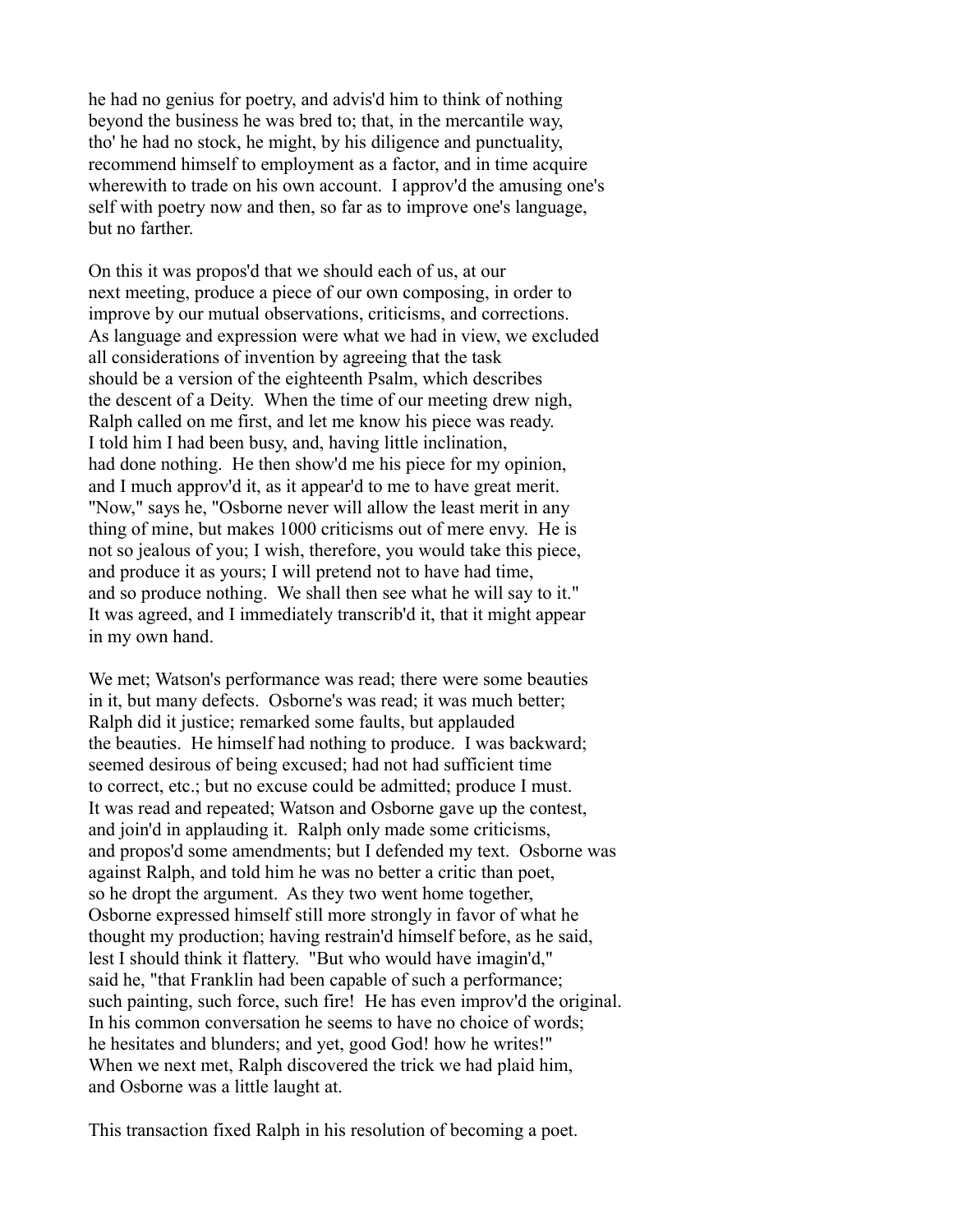I did all I could to dissuade him from it, but he continued scribbling verses till Pope cured him. He became, however, a pretty good prose writer. More of him hereafter. But, as I may not have occasion again to mention the other two, I shall just remark here, that Watson died in my arms a few years after, much lamented, being the best of our set. Osborne went to the West Indies, where he became an eminent lawyer and made money, but died young. He and I had made a serious agreement, that the one who happen'd first to die should, if possible, make a friendly visit to the other, and acquaint him how he found things in that separate state. But he never fulfill'd his promise.

The governor, seeming to like my company, had me frequently to his house, and his setting me up was always mention'd as a fixed thing. I was to take with me letters recommendatory to a number of his friends, besides the letter of credit to furnish me with the necessary money for purchasing the press and types, paper, etc. For these letters I was appointed to call at different times, when they were to be ready, but a future time was still named. Thus he went on till the ship, whose departure too had been several times postponed, was on the point of sailing. Then, when I call'd to take my leave and receive the letters, his secretary, Dr. Bard, came out to me and said the governor was extremely busy in writing, but would be down at Newcastle before the ship, and there the letters would be delivered to me.

Ralph, though married, and having one child, had determined to accompany me in this voyage. It was thought he intended to establish a correspondence, and obtain goods to sell on commission; but I found afterwards, that, thro' some discontent with his wife's relations, he purposed to leave her on their hands, and never return again. Having taken leave of my friends, and interchang'd some promises with Miss Read, I left Philadelphia in the ship, which anchor'd at Newcastle. The governor was there; but when I went to his lodging, the secretary came to me from him with the civillest message in the world, that he could not then see me, being engaged in business of the utmost importance, but should send the letters to me on board, wish'd me heartily a good voyage and a speedy return, etc. I returned on board a little puzzled, but still not doubting.

Mr. Andrew Hamilton, a famous lawyer of Philadelphia, had taken passage in the same ship for himself and son, and with Mr. Denham, a Quaker merchant, and Messrs. Onion and Russel, masters of an iron work in Maryland, had engag'd the great cabin; so that Ralph and I were forced to take up with a berth in the steerage, and none on board knowing us, were considered as ordinary persons. But Mr. Hamilton and his son (it was James, since governor) return'd from Newcastle to Philadelphia, the father being recall'd by a great fee to plead for a seized ship; and, just before we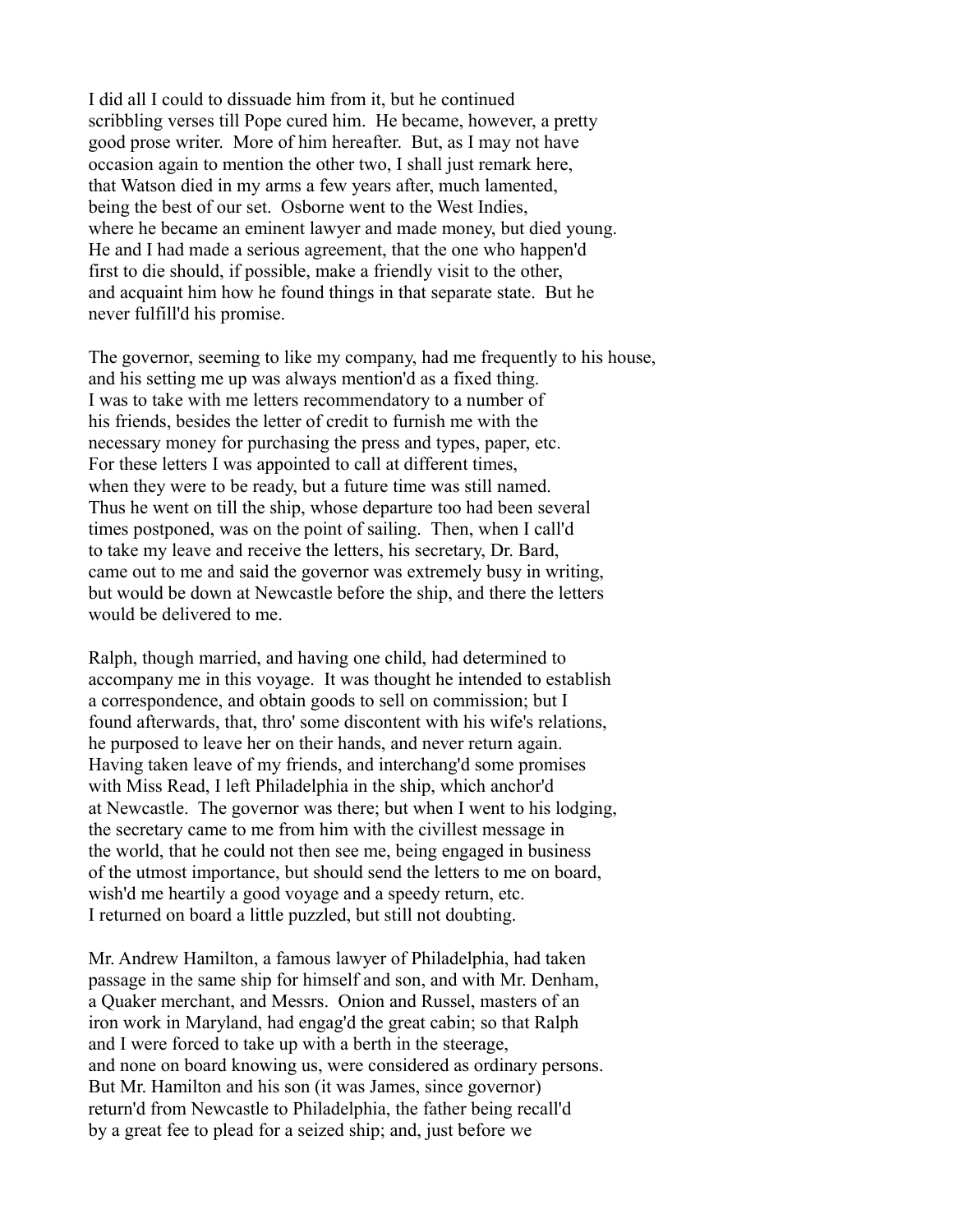sail'd, Colonel French coming on board, and showing me great respect, I was more taken notice of, and, with my friend Ralph, invited by the other gentlemen to come into the cabin, there being now room. Accordingly, we remov'd thither.

Understanding that Colonel French had brought on board the governor's despatches, I ask'd the captain for those letters that were to be under my care. He said all were put into the bag together and he could not then come at them; but, before we landed in England, I should have an opportunity of picking them out; so I was satisfied for the present, and we proceeded on our voyage. We had a sociable company in the cabin, and lived uncommonly well. having the addition of all Mr. Hamilton's stores, who had laid in plentifully. In this passage Mr. Denham contracted a friendship for me that continued during his life. The voyage was otherwise not a pleasant one, as we had a great deal of bad weather.

When we came into the Channel, the captain kept his word with me, and gave me an opportunity of examining the bag for the governor's letters. I found none upon which my name was put as under my care. I picked out six or seven, that, by the handwriting, I thought might be the promised letters, especially as one of them was directed to Basket, the king's printer, and another to some stationer. We arriv'd in London the 24th of December, 1724. I waited upon the stationer, who came first in my way, delivering the letter as from Governor Keith. "I don't know such a person," says he; but, opening the letter, "O! this is from Riddlesden. I have lately found him to be a compleat rascal, and I will have nothing to do with him, nor receive any letters from him." So, putting the letter into my hand, he turn'd on his heel and left me to serve some customer. I was surprized to find these were not the governor's letters; and, after recollecting and comparing circumstances, I began to doubt his sincerity. I found my friend Denham, and opened the whole affair to him. He let me into Keith's character; told me there was not the least probability that he had written any letters for me; that no one, who knew him, had the smallest dependence on him; and he laught at the notion of the governor's giving me a letter of credit, having, as he said, no credit to give. On my expressing some concern about what I should do, he advised me to endeavor getting some employment in the way of my business. "Among the printers here," said he, "you will improve yourself, and when you return to America, you will set up to greater advantage."

We both of us happen'd to know, as well as the stationer, that Riddlesden, the attorney, was a very knave. He had half ruin'd Miss Read's father by persuading him to be bound for him. By this letter it appear'd there was a secret scheme on foot to the prejudice of Hamilton (suppos'd to be then coming over with us); and that Keith was concerned in it with Riddlesden. Denham, who was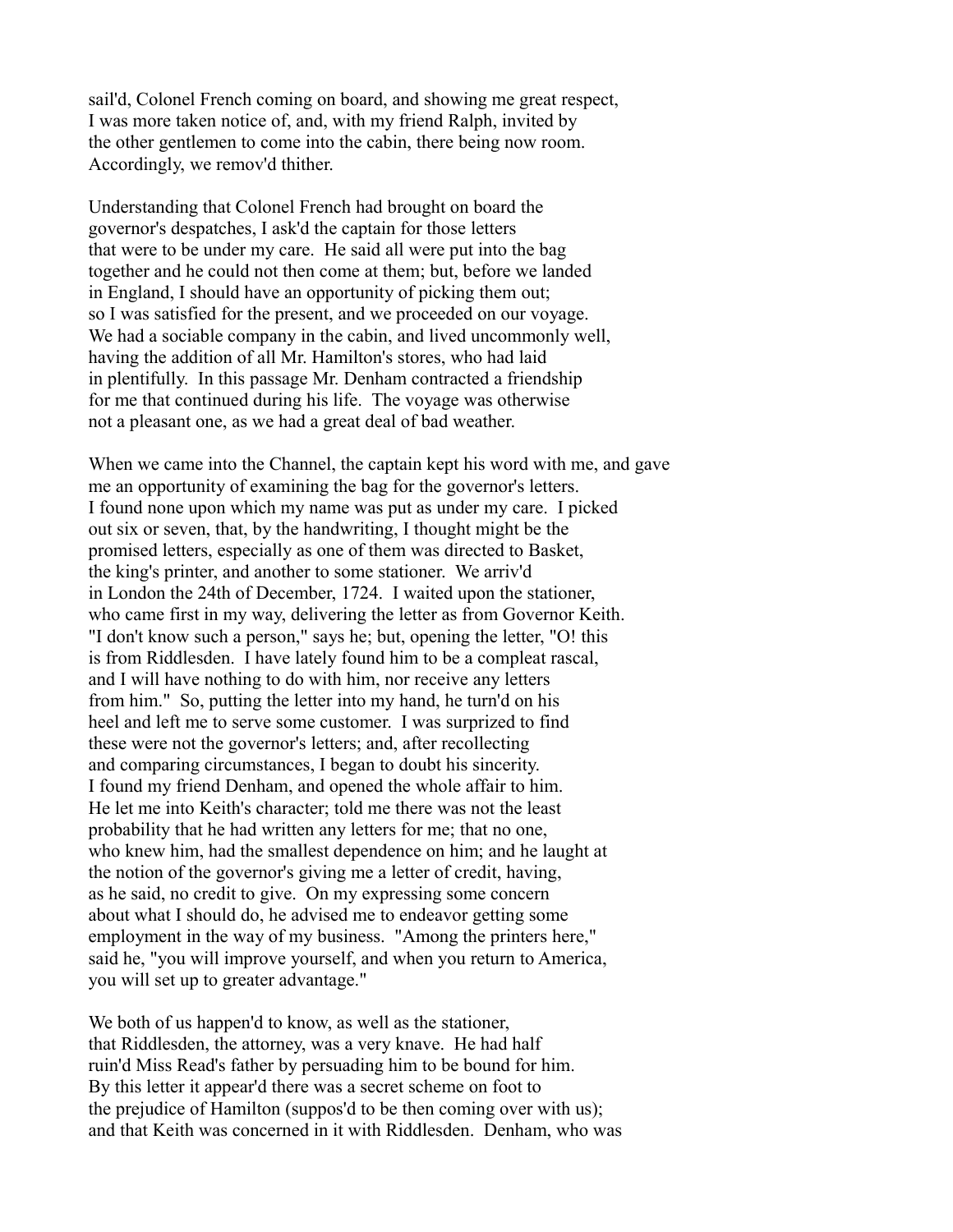a friend of Hamilton's thought he ought to be acquainted with it; so, when he arriv'd in England, which was soon after, partly from resentment and ill-will to Keith and Riddlesden, and partly from good-will to him, I waited on him, and gave him the letter. He thank'd me cordially, the information being of importance to him; and from that time he became my friend, greatly to my advantage afterwards on many occasions.

But what shall we think of a governor's playing such pitiful tricks, and imposing so grossly on a poor ignorant boy! It was a habit he had acquired. He wish'd to please everybody; and, having little to give, he gave expectations. He was otherwise an ingenious, sensible man, a pretty good writer, and a good governor for the people, tho' not for his constituents, the proprietaries, whose instructions he sometimes disregarded. Several of our best laws were of his planning and passed during his administration.

Ralph and I were inseparable companions. We took lodgings together in Little Britain at three shillings and sixpence a week- as much as we could then afford. He found some relations, but they were poor, and unable to assist him. He now let me know his intentions of remaining in London, and that he never meant to return to Philadelphia. He had brought no money with him, the whole he could muster having been expended in paying his passage. I had fifteen pistoles; so he borrowed occasionally of me to subsist, while he was looking out for business. He first endeavored to get into the playhouse, believing himself qualify'd for an actor; but Wilkes, to whom he apply'd, advis'd him candidly not to think of that employment, as it was impossible be should succeed in it. Then he propos'd to Roberts, a publisher in Paternoster Row, to write for him a weekly paper like the Spectator, on certain conditions, which Roberts did not approve. Then he endeavored to get employment as a hackney writer, to copy for the stationers and lawyers about the Temple, but could find no vacancy.

I immediately got into work at Palmer's, then a famous printing-house in Bartholomew Close, and here I continu'd near a year. I was pretty diligent, but spent with Ralph a good deal of my earnings in going to plays and other places of amusement. We had together consumed all my pistoles, and now just rubbed on from hand to mouth. He seem'd quite to forget his wife and child, and I, by degrees, my engagements with Miss Read, to whom I never wrote more than one letter, and that was to let her know I was not likely soon to return. This was another of the great errata of my life, which I should wish to correct if I were to live it over again. In fact, by our expenses, I was constantly kept unable to pay my passage.

At Palmer's I was employed in composing for the second edition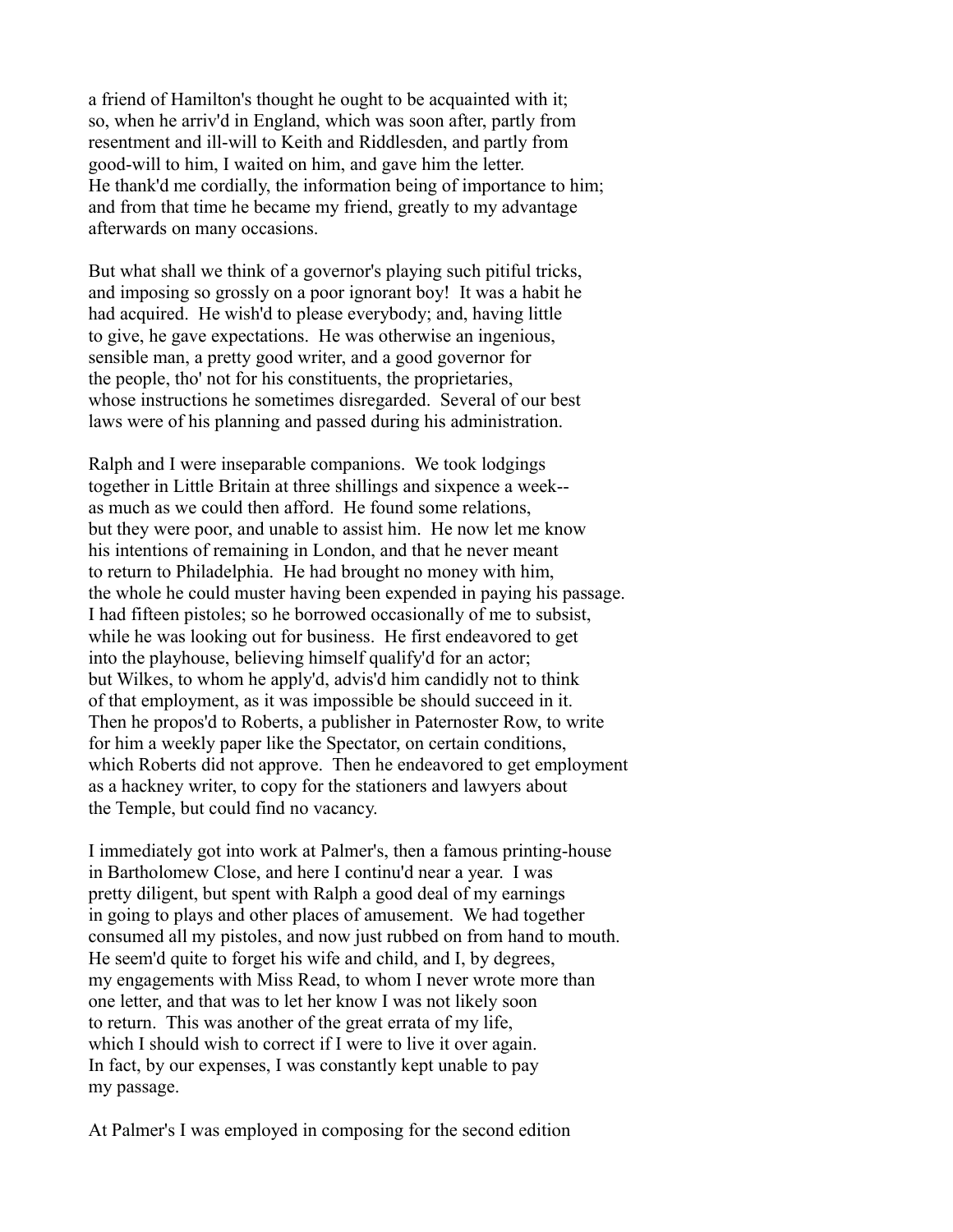of Wollaston's "Religion of Nature." Some of his reasonings not appearing to me well founded, I wrote a little metaphysical piece in which I made remarks on them. It was entitled "A Dissertation on Liberty and Necessity, Pleasure and Pain." I inscribed it to my friend Ralph; I printed a small number. It occasion'd my being more consider'd by Mr. Palmer as a young man of some ingenuity, tho' he seriously expostulated with me upon the principles of my pamphlet, which to him appear'd abominable. My printing this pamphlet was another erratum. While I lodg'd in Little Britain, I made an acquaintance with one Wilcox, a bookseller, whose shop was at the next door. He had an immense collection of second-hand books. Circulating libraries were not then in use; but we agreed that, on certain reasonable terms, which I have now forgotten, I might take, read, and return any of his books. This I esteem'd a great advantage, and I made as much use of it as I could.

My pamphlet by some means falling into the hands of one Lyons, a surgeon, author of a book entitled "The Infallibility of Human Judgment," it occasioned an acquaintance between us. He took great notice of me, called on me often to converse on those subjects, carried me to the Horns, a pale alehouse in ---- Lane, Cheapside, and introduced me to Dr. Mandeville, author of the "Fable of the Bees," who had a club there, of which he was the soul, being a most facetious, entertaining companion. Lyons, too, introduced me to Dr. Pemberton, at Batson's Coffee-house, who promis'd to give me an opportunity, some time or other, of seeing Sir Isaac Newton, of which I was extreamely desirous; but this never happened.

I had brought over a few curiosities, among which the principal was a purse made of the asbestos, which purifies by fire. Sir Hans Sloane heard of it, came to see me, and invited me to his house in Bloomsbury Square, where he show'd me all his curiosities, and persuaded me to let him add that to the number, for which he paid me handsomely.

In our house there lodg'd a young woman, a milliner, who, I think, had a shop in the Cloisters. She had been genteelly bred, was sensible and lively, and of most pleasing conversation. Ralph read plays to her in the evenings, they grew intimate, she took another lodging, and he followed her. They liv'd together some time; but, he being still out of business, and her income not sufficient to maintain them with her child, he took a resolution of going from London, to try for a country school, which he thought himself well qualified to undertake, as he wrote an excellent hand, and was a master of arithmetic and accounts. This, however, he deemed a business below him, and confident of future better fortune, when he should be unwilling to have it known that he once was so meanly employed, he changed his name, and did me the honor to assume mine; for I soon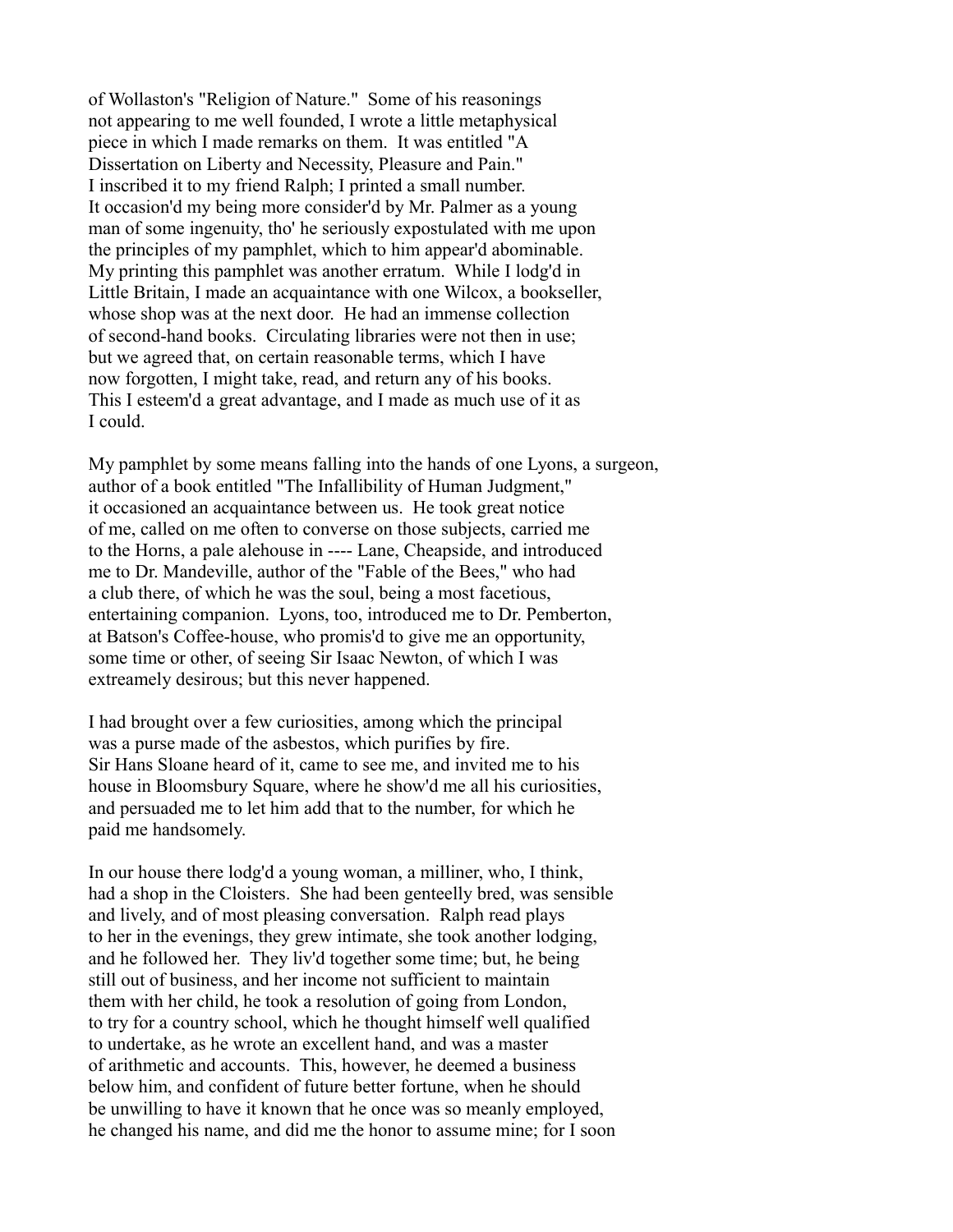after had a letter from him, acquainting me that he was settled in a small village (in Berkshire, I think it was, where he taught reading and writing to ten or a dozen boys, at sixpence each per week), recommending Mrs. T---- to my care, and desiring me to write to him, directing for Mr. Franklin, schoolmaster, at such a place.

He continued to write frequently, sending me large specimens of an epic poem which he was then composing, and desiring my remarks and corrections. These I gave him from time to time, but endeavor'd rather to discourage his proceeding. One of Young's Satires was then just published. I copy'd and sent him a great part of it, which set in a strong light the folly of pursuing the Muses with any hope of advancement by them. All was in vain; sheets of the poem continued to come by every post. In the mean time, Mrs. T----, having on his account lost her friends and business, was often in distresses, and us'd to send for me, and borrow what I could spare to help her out of them. I grew fond of her company, and, being at that time under no religious restraint, and presuming upon my importance to her, I attempted familiarities (another erratum) which she repuls'd with a proper resentment, and acquainted him with my behaviour. This made a breach between us; and, when he returned again to London, he let me know he thought I had cancell'd all the obligations he had been under to me. So I found I was never to expect his repaying me what I lent to him, or advanc'd for him. This, however, was not then of much consequence, as he was totally unable; and in the loss of his friendship I found myself relieved from a burthen. I now began to think of getting a little money beforehand, and, expecting better work, I left Palmer's to work at Watts's, near Lincoln's Inn Fields, a still greater printing-house. Here I continued all the rest of my stay in London.

At my first admission into this printing-house I took to working at press, imagining I felt a want of the bodily exercise I had been us'd to in America, where presswork is mix'd with composing. I drank only water; the other workmen, near fifty in number, were great guzzlers of beer. On occasion, I carried up and down stairs a large form of types in each hand, when others carried but one in both hands. They wondered to see, from this and several instances, that the Water-American, as they called me, was stronger than themselves, who drank strong beer! We had an alehouse boy who attended always in the house to supply the workmen. My companion at the press drank every day a pint before breakfast, a pint at breakfast with his bread and cheese, a pint between breakfast and dinner, a pint at dinner, a pint in the afternoon about six o'clock, and another when he had done his day's work. I thought it a detestable custom; but it was necessary, he suppos'd, to drink strong beer, that he might be strong to labor. I endeavored to convince him that the bodily strength afforded by beer could only be in proportion to the grain or flour of the barley dissolved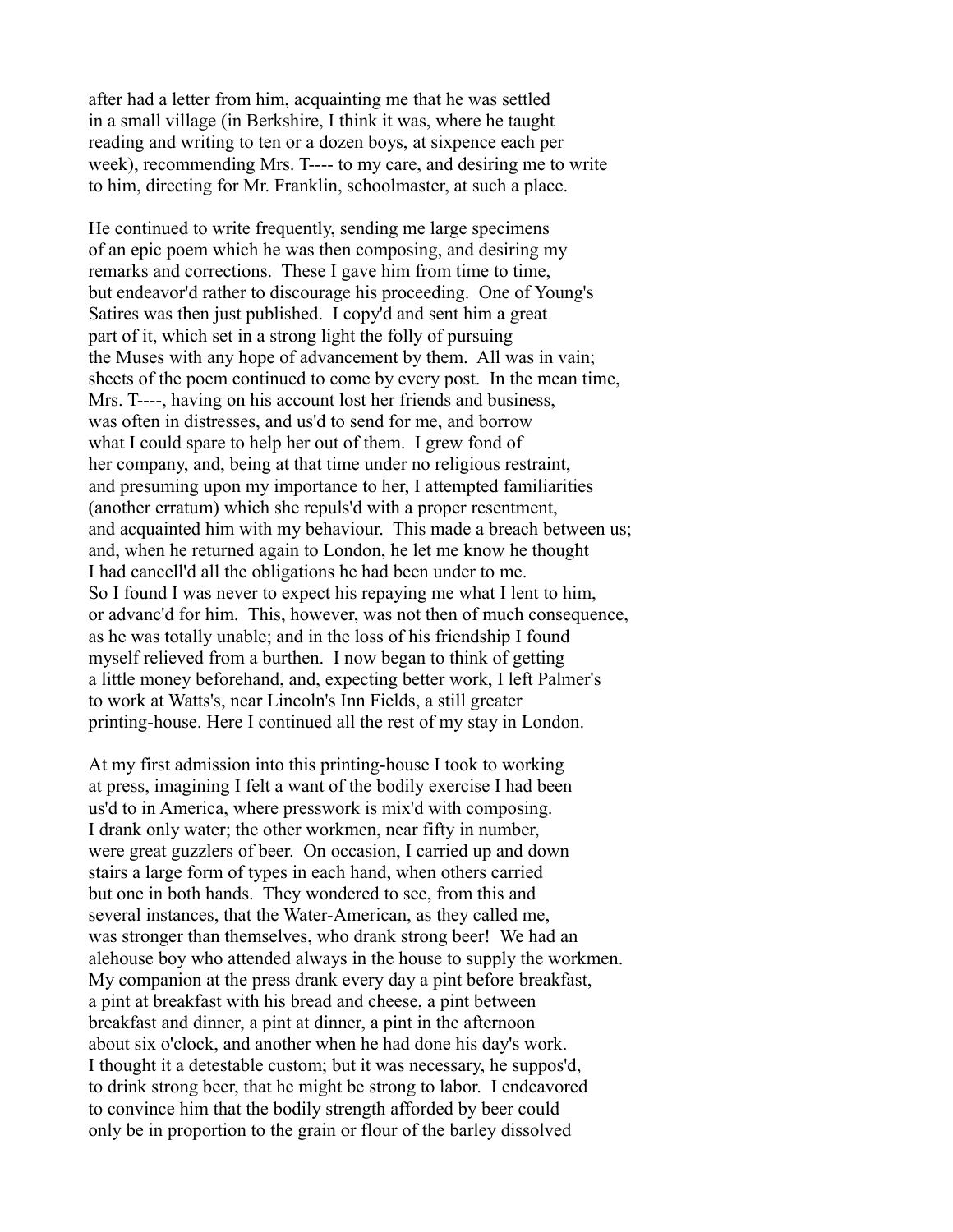in the water of which it was made; that there was more flour in a pennyworth of bread; and therefore, if he would eat that with a pint of water, it would give him more strength than a quart of beer. He drank on, however, and had four or five shillings to pay out of his wages every Saturday night for that muddling liquor; an expense I was free from. And thus these poor devils keep themselves always under.

Watts, after some weeks, desiring to have me in the composing-room, I left the pressmen; a new bien venu or sum for drink, being five shillings, was demanded of me by the compositors. I thought it an imposition, as I had paid below; the master thought so too, and forbad my paying it. I stood out two or three weeks, was accordingly considered as an excommunicate, and bad so many little pieces of private mischief done me, by mixing my sorts, transposing my pages, breaking my matter, etc., etc., if I were ever so little out of the room, and all ascribed to the chappel ghost, which they said ever haunted those not regularly admitted, that, notwithstanding the master's protection, I found myself oblig'd to comply and pay the money, convinc'd of the folly of being on ill terms with those one is to live with continually.

I was now on a fair footing with them, and soon acquir'd considerable influence. I propos'd some reasonable alterations in their chappel<4> laws, and carried them against all opposition. From my example, a great part of them left their muddling breakfast of beer, and bread, and cheese, finding they could with me be suppli'd from a neighboring house with a large porringer of hot water-gruel, sprinkled with pepper, crumbl'd with bread, and a bit of butter in it, for the price of a pint of beer, viz., three half-pence. This was a more comfortable as well as cheaper breakfast, and kept their heads clearer. Those who continued sotting with beer all day, were often, by not paying, out of credit at the alehouse, and us'd to make interest with me to get beer; their light, as they phrased it, being out. I watch'd the pay-table on Saturday night, and collected what I stood engag'd for them, having to pay sometimes near thirty shillings a week on their account. This, and my being esteem'd a pretty good riggite, that is, a jocular verbal satirist, supported my consequence in the society. My constant attendance (I never making a St. Monday) recommended me to the master; and my uncommon quickness at composing occasioned my being put upon all work of dispatch, which was generally better paid. So I went on now very agreeably.

 <4> "A printing-house is always called a chapel by the workmen, the origin of which appears to have been that printing was first carried on in England in an ancient chapel converted into a printing-house, and the title has been preserved by tradition. The bien venu among the printers answers to the terms entrance and footing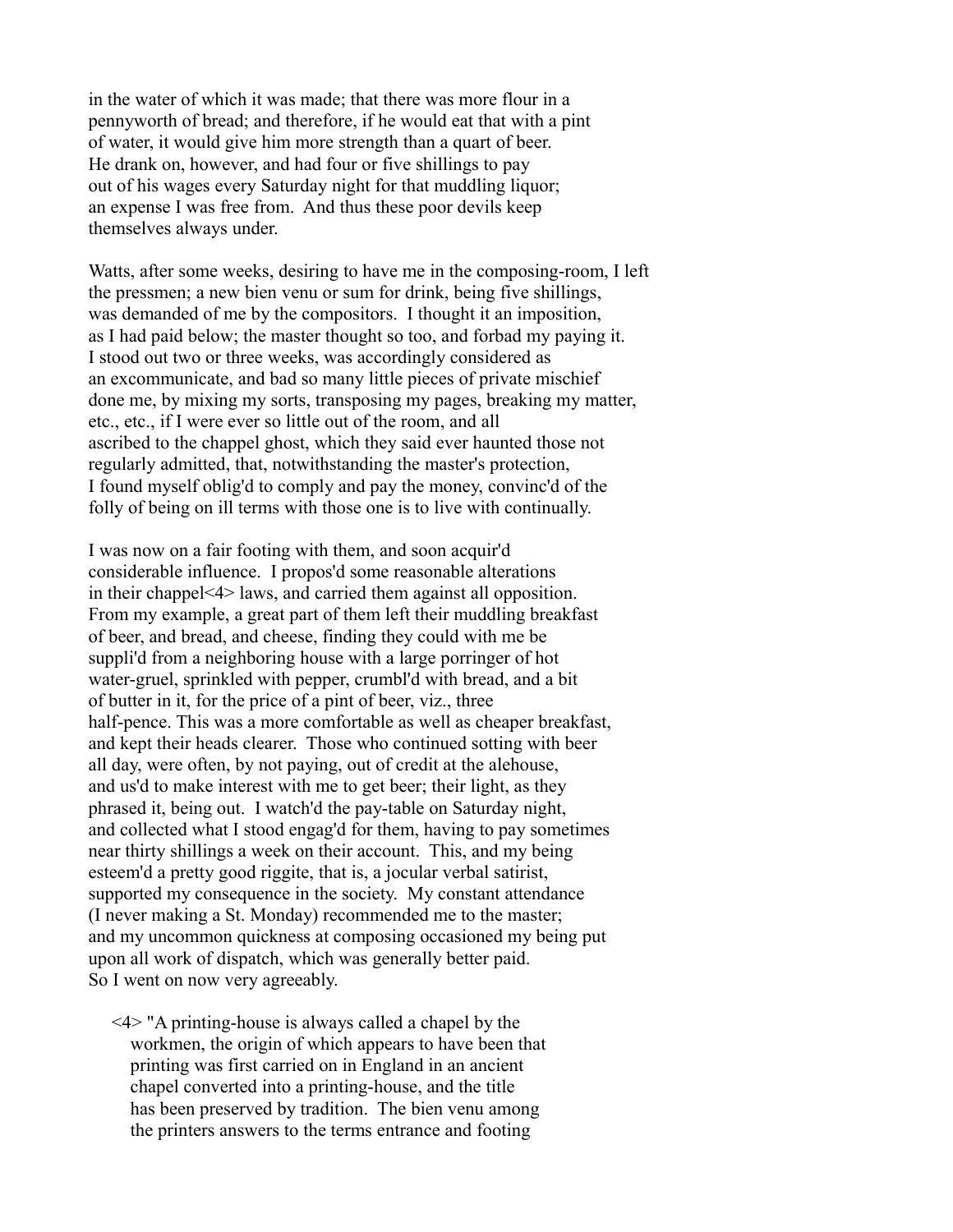among mechanics; thus a journeyman, on entering a printing-house, was accustomed to pay one or more gallons of beer for the good of the chapel; this custom was falling into disuse thirty years ago; it is very properly rejected entirely in the United States."--W. T. F.

My lodging in Little Britain being too remote, I found another in Duke-street, opposite to the Romish Chapel. It was two pair of stairs backwards, at an Italian warehouse. A widow lady kept the house; she had a daughter, and a maid servant, and a journeyman who attended the warehouse, but lodg'd abroad. After sending to inquire my character at the house where I last lodg'd she agreed to take me in at the same rate, 3s. 6d. per week; cheaper, as she said, from the protection she expected in having a man lodge in the house. She was a widow, an elderly woman; had been bred a Protestant, being a clergyman's daughter, but was converted to the Catholic religion by her husband, whose memory she much revered; had lived much among people of distinction, and knew a thousand anecdotes of them as far back as the times of Charles the Second. She was lame in her knees with the gout, and, therefore, seldom stirred out of her room, so sometimes wanted company; and hers was so highly amusing to me, that I was sure to spend an evening with her whenever she desired it. Our supper was only half an anchovy each, on a very little strip of bread and butter, and half a pint of ale between us; but the entertainment was in her conversation. My always keeping good hours, and giving little trouble in the family, made her unwilling to part with me; so that, when I talk'd of a lodging I had heard of, nearer my business, for two shillings a week, which, intent as I now was on saving money, made some difference, she bid me not think of it, for she would abate me two shillings a week for the future; so I remained with her at one shilling and sixpence as long as I staid in London.

In a garret of her house there lived a maiden lady of seventy, in the most retired manner, of whom my landlady gave me this account: that she was a Roman Catholic, had been sent abroad when young, and lodg'd in a nunnery with an intent of becoming a nun; but, the country not agreeing with her, she returned to England, where, there being no nunnery, she had vow'd to lead the life of a nun, as near as might be done in those circumstances. Accordingly, she had given all her estate to charitable uses, reserving only twelve pounds a year to live on, and out of this sum she still gave a great deal in charity, living herself on water-gruel only, and using no fire but to boil it. She had lived many years in that garret, being permitted to remain there gratis by successive Catholic tenants of the house below, as they deemed it a blessing to have her there. A priest visited her to confess her every day. "I have ask'd her," says my landlady, "how she, as she liv'd, could possibly find so much employment for a confessor?" "Oh," said she, "it is impossible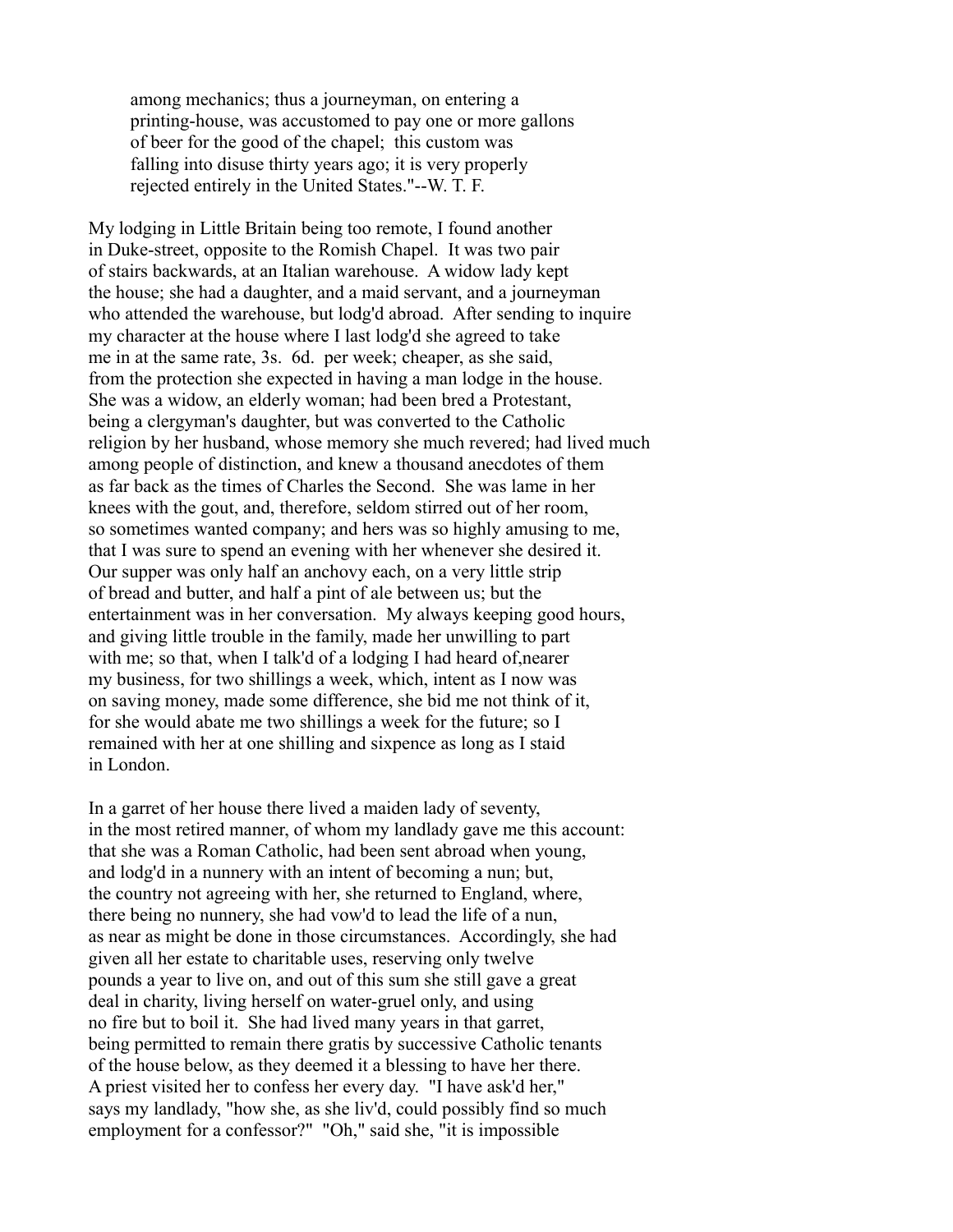to avoid vain thoughts." I was permitted once to visit her, She was chearful and polite, and convers'd pleasantly. The room was clean, but had no other furniture than a matras, a table with a crucifix and book, a stool which she gave me to sit on, and a picture over the chimney of Saint Veronica displaying her handkerchief, with the miraculous figure of Christ's bleeding face on it, which she explained to me with great seriousness. She look'd pale, but was never sick; and I give it as another instance on how small an income life and health may be supported.

At Watts's printing-house I contracted an acquaintance with an ingenious young man, one Wygate, who, having wealthy relations, had been better educated than most printers; was a tolerable Latinist, spoke French, and lov'd reading. I taught him and a friend of his to swim at twice going into the river, and they soon became good swimmers. They introduc'd me to some gentlemen from the country, who went to Chelsea by water to see the College and Don Saltero's curiosities. In our return, at the request of the company, whose curiosity Wygate had excited, I stripped and leaped into the river, and swam from near Chelsea to Blackfryar's, performing on the way many feats of activity, both upon and under water, that surpris'd and pleas'd those to whom they were novelties.

I had from a child been ever delighted with this exercise, had studied and practis'd all Thevenot's motions and positions, added some of my own, aiming at the graceful and easy as well as the useful. All these I took this occasion of exhibiting to the company, and was much flatter'd by their admiration; and Wygate, who was desirous of becoming a master, grew more and more attach'd to me on that account, as well as from the similarity of our studies. He at length proposed to me travelling all over Europe together, supporting ourselves everywhere by working at our business. I was once inclined to it; but, mentioning it to my good friend Mr. Denham, with whom I often spent an hour when I had leisure, he dissuaded me from it, advising me to think only of returning to Pennsilvania, which he was now about to do.

I must record one trait of this good man's character. He had formerly been in business at Bristol, but failed in debt to a number of people, compounded and went to America. There, by a close application to business as a merchant, he acquir'd a plentiful fortune in a few years. Returning to England in the ship with me, he invited his old creditors to an entertainment, at which he thank'd them for the easy composition they had favored him with, and, when they expected nothing but the treat, every man at the first remove found under his plate an order on a banker for the full amount of the unpaid remainder with interest.

He now told me he was about to return to Philadelphia, and should carry over a great quantity of goods in order to open a store there.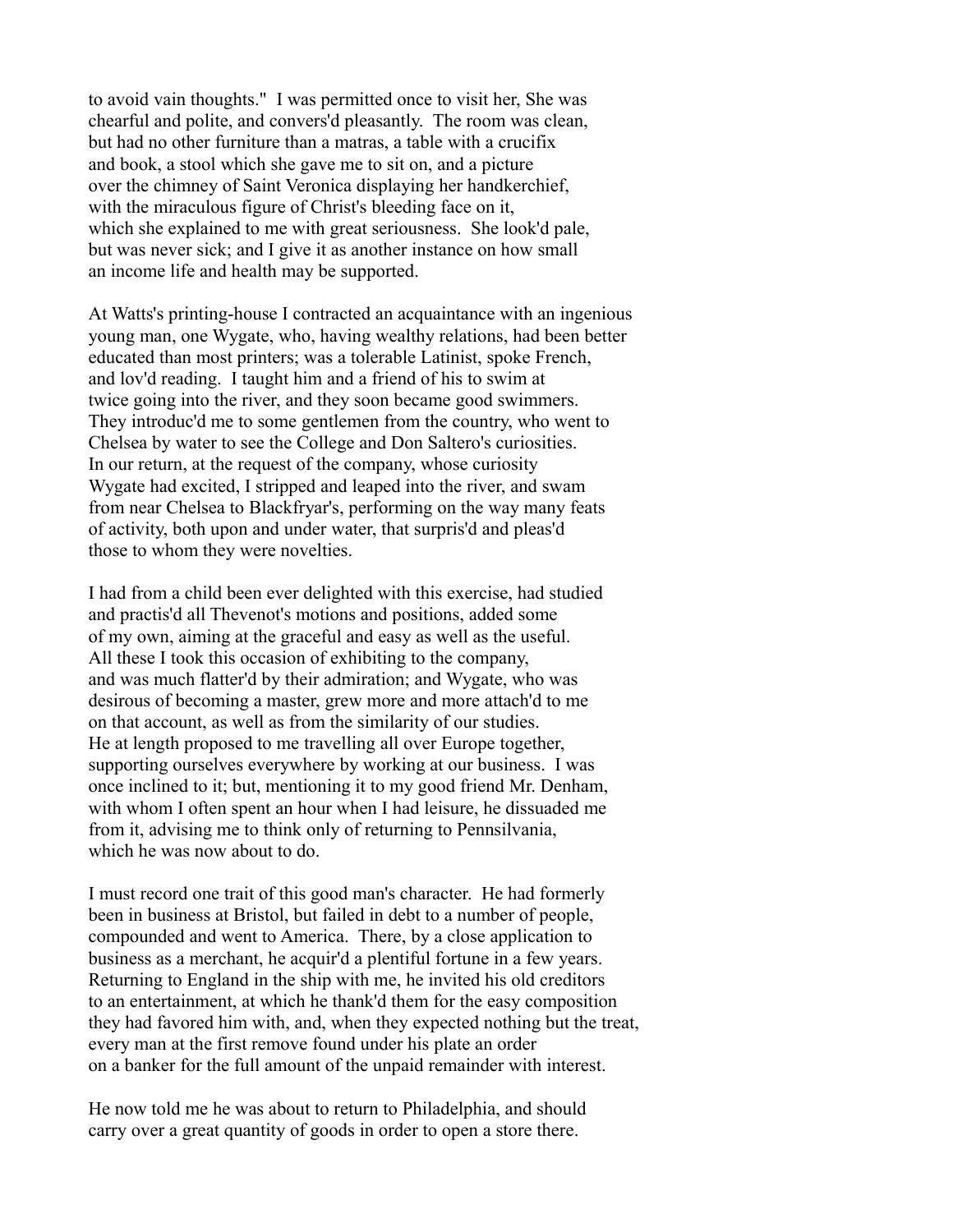He propos'd to take me over as his clerk, to keep his books, in which he would instruct me, copy his letters, and attend the store. He added that, as soon as I should be acquainted with mercantile business, he would promote me by sending me with a cargo of flour and bread, etc., to the West Indies, and procure me commissions from others which would be profitable; and, if I manag'd well, would establish me handsomely. The thing pleas'd me; for I was grown tired of London, remembered with pleasure the happy months I had spent in Pennsylvania, and wish'd again to see it; therefore I immediately agreed on the terms of fifty pounds a year, Pennsylvania money; less, indeed, than my present gettings as a compositor, but affording a better prospect.

I now took leave of printing, as I thought, for ever, and was daily employed in my new business, going about with Mr. Denham among the tradesmen to purchase various articles, and seeing them pack'd up, doing errands, calling upon workmen to dispatch, etc.; and, when all was on board, I had a few days' leisure. On one of these days, I was, to my surprise, sent for by a great man I knew only by name, a Sir William Wyndham, and I waited upon him. He had heard by some means or other of my swimming from Chelsea to Blackfriar's, and of my teaching Wygate and another young man to swim in a few hours. He had two sons, about to set out on their travels; he wish'd to have them first taught swimming, and proposed to gratify me handsomely if I would teach them. They were not yet come to town, and my stay was uncertain, so I could not undertake it; but, from this incident, I thought it likely that, if I were to remain in England and open a swimming-school, I might get a good deal of money; and it struck me so strongly, that, had the overture been sooner made me, probably I should not so soon have returned to America. After many years, you and I had something of more importance to do with one of these sons of Sir William Wyndham, become Earl of Egremont, which I shall mention in its place.

Thus I spent about eighteen months in London; most part of the time I work'd hard at my business, and spent but little upon myself except in seeing plays and in books. My friend Ralph had kept me poor; he owed me about twenty-seven pounds, which I was now never likely to receive; a great sum out of my small earnings! I lov'd him, notwithstanding, for he had many amiable qualities. I had by no means improv'd my fortune; but I had picked up some very ingenious acquaintance, whose conversation was of great advantage to me; and I had read considerably.

We sail'd from Gravesend on the 23d of July, 1726. For the incidents of the voyage, I refer you to my journal, where you will find them all minutely related. Perhaps the most important part of that journal is the plan<5> to be found in it, which I formed at sea, for regulating my future conduct in life. It is the more remarkable,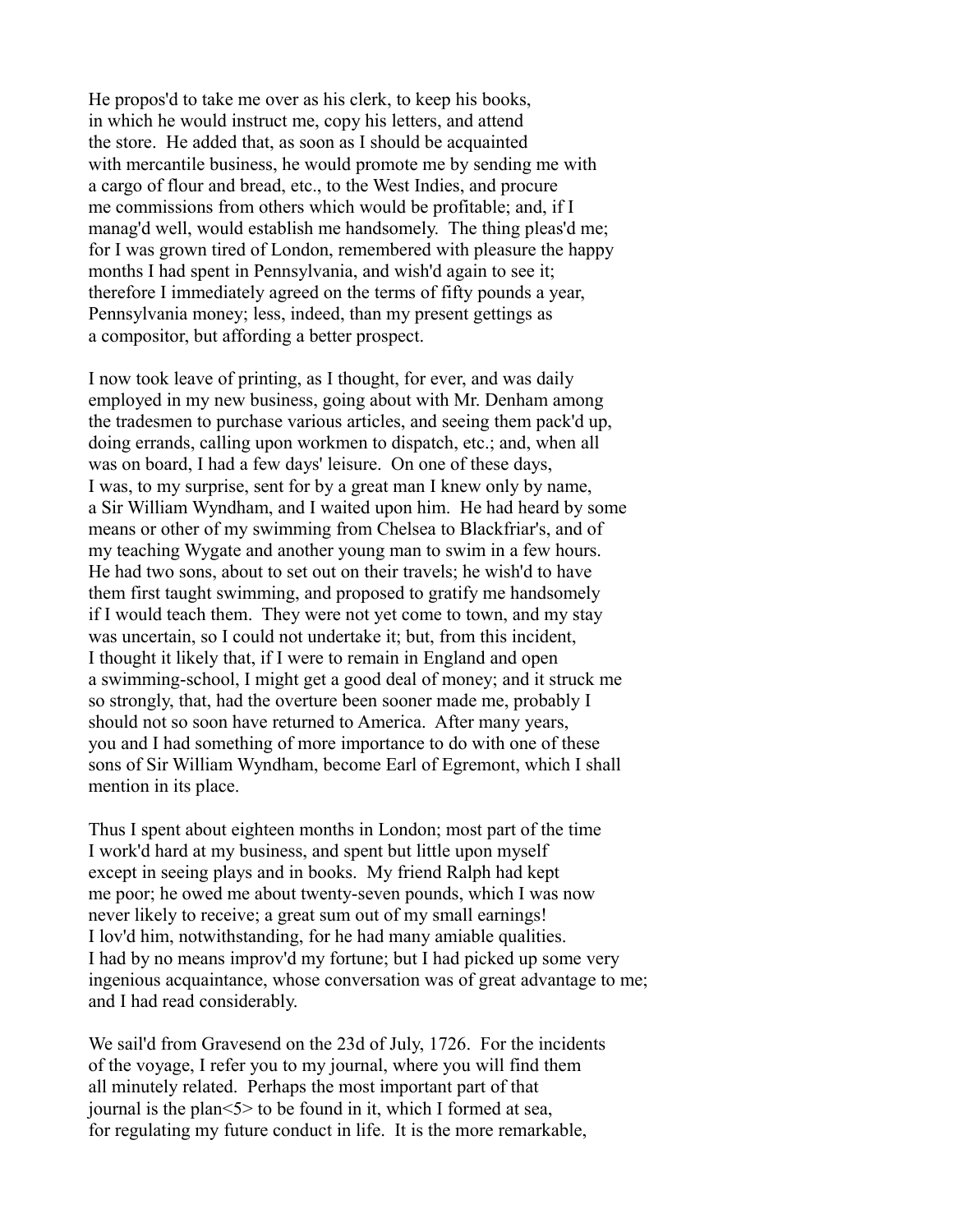as being formed when I was so young, and yet being pretty faithfully adhered to quite thro' to old age.

 <5> The "Journal" was printed by Sparks, from a copy made at Reading in 1787. But it does not contain the Plan. --Ed.

We landed in Philadelphia on the 11th of October, where I found sundry alterations. Keith was no longer governor, being superseded by Major Gordon. I met him walking the streets as a common citizen. He seem'd a little asham'd at seeing me, but pass'd without saying anything. I should have been as much asham'd at seeing Miss Read, had not her friends, despairing with reason of my return after the receipt of my letter, persuaded her to marry another, one Rogers, a potter, which was done in my absence. With him, however, she was never happy, and soon parted from him, refusing to cohabit with him or bear his name, it being now said that he bad another wife. He was a worthless fellow, tho' an excellent workman, which was the temptation to her friends. He got into debt, ran away in 1727 or 1728, went to the West Indies, and died there. Keimer had got a better house, a shop well supply'd with stationery, plenty of new types, a number of hands, tho' none good, and seem'd to have a great deal of business.

Mr. Denham took a store in Water-street, where we open'd our goods; I attended the business diligently, studied accounts, and grew, in a little time, expert at selling. We lodg'd and, boarded together; he counsell'd me as a father, having a sincere regard for me. I respected and lov'd him, and we might have gone on together very happy; but, in the beginning of February, 1726-7, when I had just pass'd my twenty-first year, we both were taken ill. My distemper was a pleurisy, which very nearly carried me off. I suffered a good deal, gave up the point in my own mind, and was rather disappointed when I found myself recovering, regretting, in some degree, that I must now, some time or other, have all that disagreeable work to do over again. I forget what his distemper was; it held him a long time, and at length carried him off. He left me a small legacy in a nuncupative will, as a token of his kindness for me, and he left me once more to the wide world; for the store was taken into the care of his executors, and my employment under him ended.

My brother-in-law, Holmes, being now at Philadelphia, advised my return to my business; and Keimer tempted me, with an offer of large wages by the year, to come and take the management of his printing-house, that he might better attend his stationer's shop. I had heard a bad character of him in London from his wife and her friends, and was not fond of having any more to do with him. I tri'd for farther employment as a merchant's clerk; but, not readily meeting with any,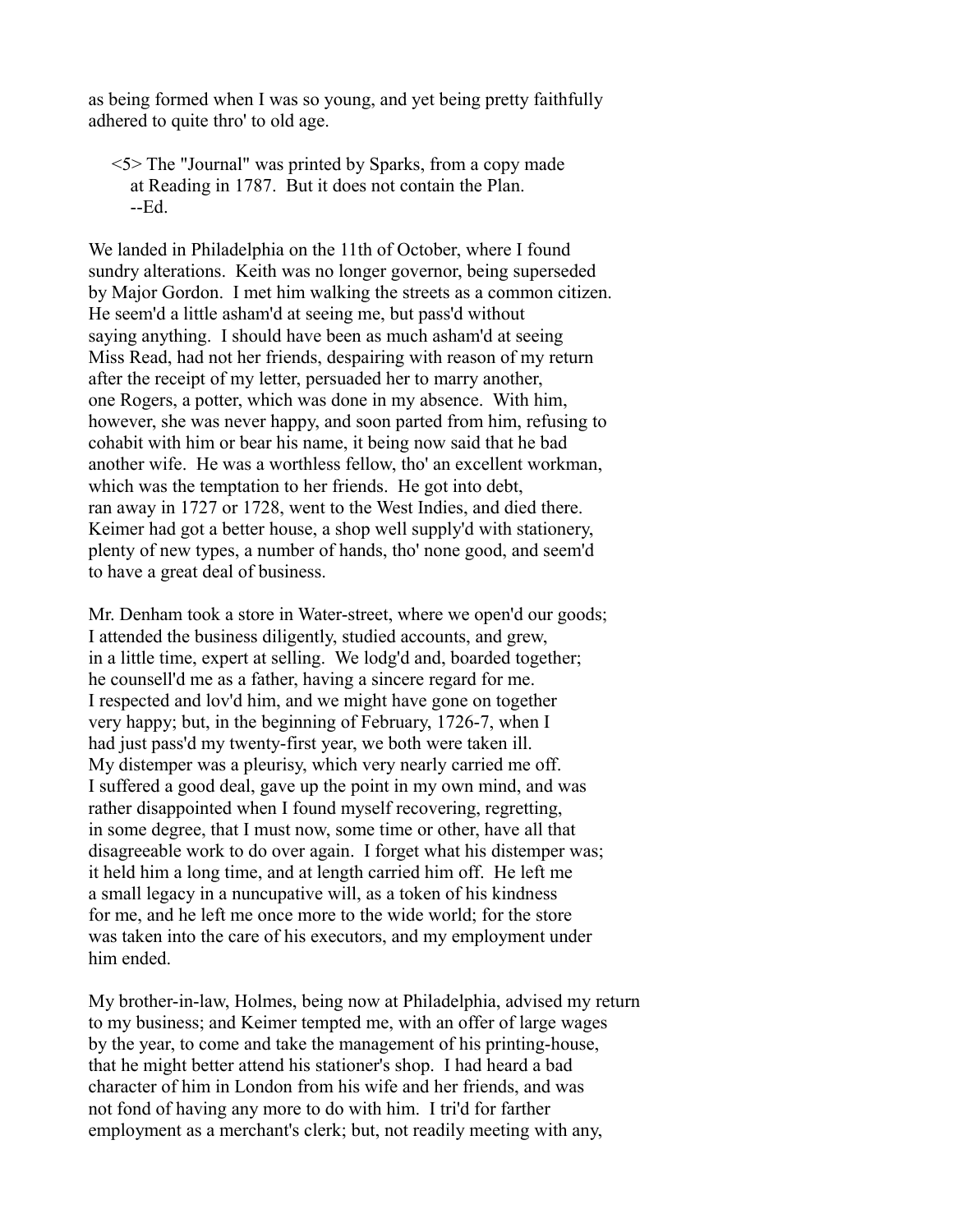I clos'd again with Keimer. I found in his house these hands: Hugh Meredith, a Welsh Pensilvanian, thirty years of age, bred to country work; honest, sensible, had a great deal of solid observation, was something of a reader, but given to drink. Stephen Potts, a young countryman of full age, bred to the same, of uncommon natural parts, and great wit and humor, but a little idle. These he had agreed with at extream low wages per week, to be rais'd a shilling every three months, as they would deserve by improving in their business; and the expectation of these high wages, to come on hereafter, was what he had drawn them in with. Meredith was to work at press, Potts at book-binding, which he, by agreement, was to teach them, though he knew neither one nor t'other. John ----, a wild Irishman, brought up to no business, whose service, for four years, Keimer had purchased from the captain of a ship; he, too, was to be made a pressman. George Webb, an Oxford scholar, whose time for four years he had likewise bought, intending him for a compositor, of whom more presently; and David Harry, a country boy, whom he had taken apprentice.

I soon perceiv'd that the intention of engaging me at wages so much higher than he had been us'd to give, was, to have these raw, cheap hands form'd thro' me; and, as soon as I had instructed them, then they being all articled to him, he should be able to do without me. I went on, however, very cheerfully, put his printing-house in order, which had been in great confusion, and brought his hands by degrees to mind their business and to do it better.

It was an odd thing to find an Oxford scholar in the situation of a bought servant. He was not more than eighteen years of age, and gave me this account of himself; that he was born in Gloucester, educated at a grammar-school there, had been distinguish'd among the scholars for some apparent superiority in performing his part, when they exhibited plays; belong'd to the Witty Club there, and had written some pieces in prose and verse, which were printed in the Gloucester newspapers; thence he was sent to Oxford; where he continued about a year, but not well satisfi'd, wishing of all things to see London, and become a player. At length, receiving his quarterly allowance of fifteen guineas, instead of discharging his debts he walk'd out of town, hid his gown in a furze bush, and footed it to London, where, having no friend to advise him, he fell into bad company, soon spent his guineas, found no means of being introduc'd among the players, grew necessitous, pawn'd his cloaths, and wanted bread. Walking the street very hungry, and not knowing what to do with himself, a crimp's bill was put into his hand, offering immediate entertainment and encouragement to such as would bind themselves to serve in America.

He went directly, sign'd the indentures, was put into the ship, and came over, never writing a line to acquaint his friends what was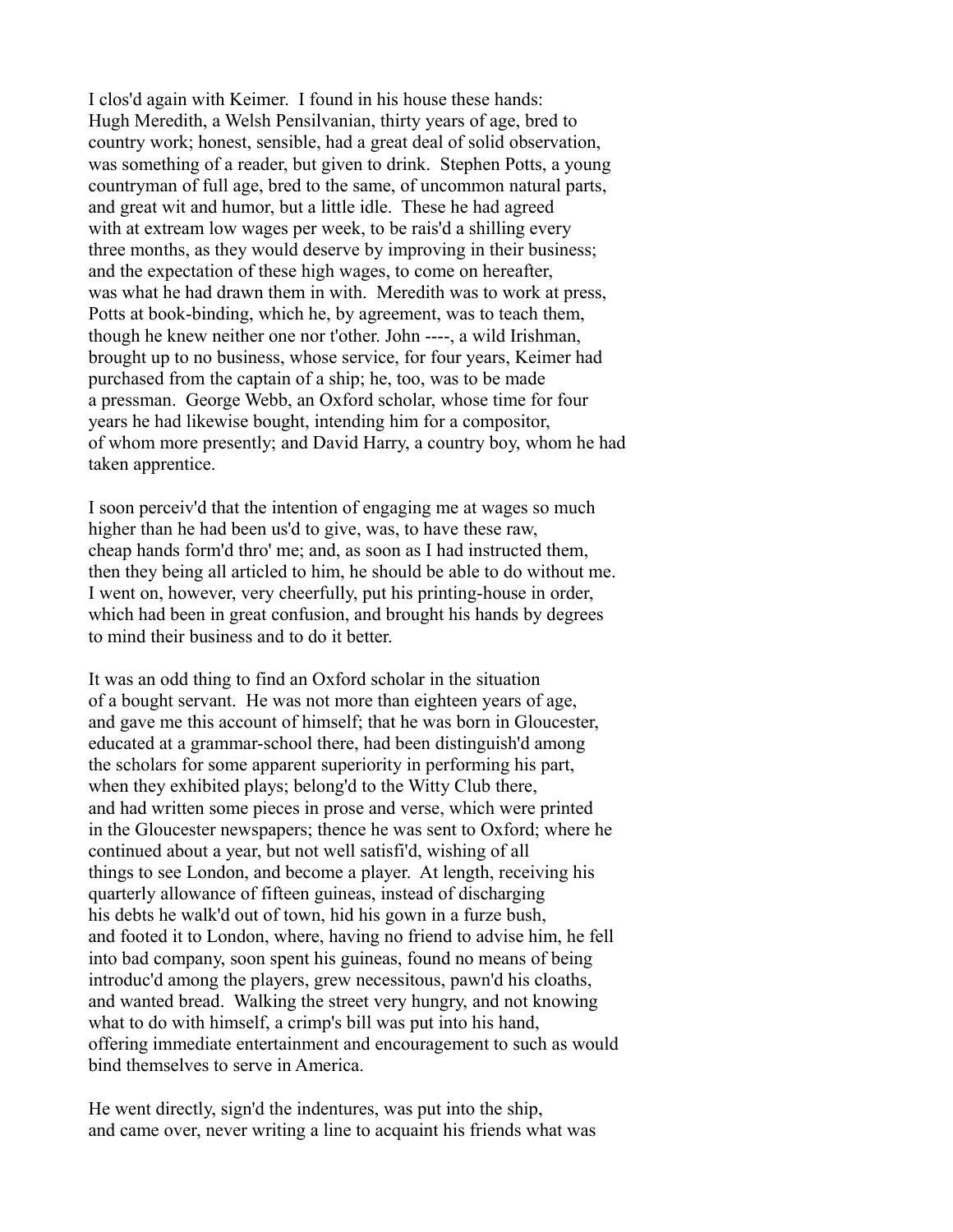become of him. He was lively, witty, good-natur'd, and a pleasant companion, but idle, thoughtless, and imprudent to the last degree.

John, the Irishman, soon ran away; with the rest I began to live very agreeably, for they all respected me the more, as they found Keimer incapable of instructing them, and that from me they learned something daily. We never worked on Saturday, that being Keimer's Sabbath, so I had two days for reading. My acquaintance with ingenious people in the town increased. Keimer himself treated me with great civility and apparent regard, and nothing now made me uneasy but my debt to Vernon, which I was yet unable to pay, being hitherto but a poor oeconomist. He, however, kindly made no demand of it.

Our printing-house often wanted sorts, and there was no letter-founder in America; I had seen types cast at James's in London, but without much attention to the manner; however, I now contrived a mould, made use of the letters we had as puncheons, struck the matrices in lead, And thus supply'd in a pretty tolerable way all deficiencies. I also engrav'd several things on occasion; I made the ink; I was warehouseman, and everything, and, in short, quite a factotum.

But, however serviceable I might be, I found that my services became every day of less importance, as the other hands improv'd in the business; and, when Keimer paid my second quarter's wages, he let me know that he felt them too heavy, and thought I should make an abatement. He grew by degrees less civil, put on more of the master, frequently found fault, was captious, and seem'd ready for an outbreaking. I went on, nevertheless, with a good deal of patience, thinking that his encumber'd circumstances were partly the cause. At length a trifle snapt our connections; for, a great noise happening near the court-house, I put my head out of the window to see what was the matter. Keimer, being in the street, look'd up and saw me, call'd out to me in a loud voice and angry tone to mind my business, adding some reproachful words, that nettled me the more for their publicity, all the neighbors who were looking out on the same occasion being witnesses how I was treated. He came up immediately into the printing-house, continu'd the quarrel, high words pass'd on both sides, he gave me the quarter's warning we had stipulated, expressing a wish that he had not been oblig'd to so long a warning. I told him his wish was unnecessary, for I would leave him that instant; and so, taking my hat, walk'd out of doors, desiring Meredith, whom I saw below, to take care of some things I left, and bring them to my lodgings.

Meredith came accordingly in the evening, when we talked my affair over. He had conceiv'd a great regard for me, and was very unwilling that I should leave the house while he remain'd in it. He dissuaded me from returning to my native country, which I began to think of;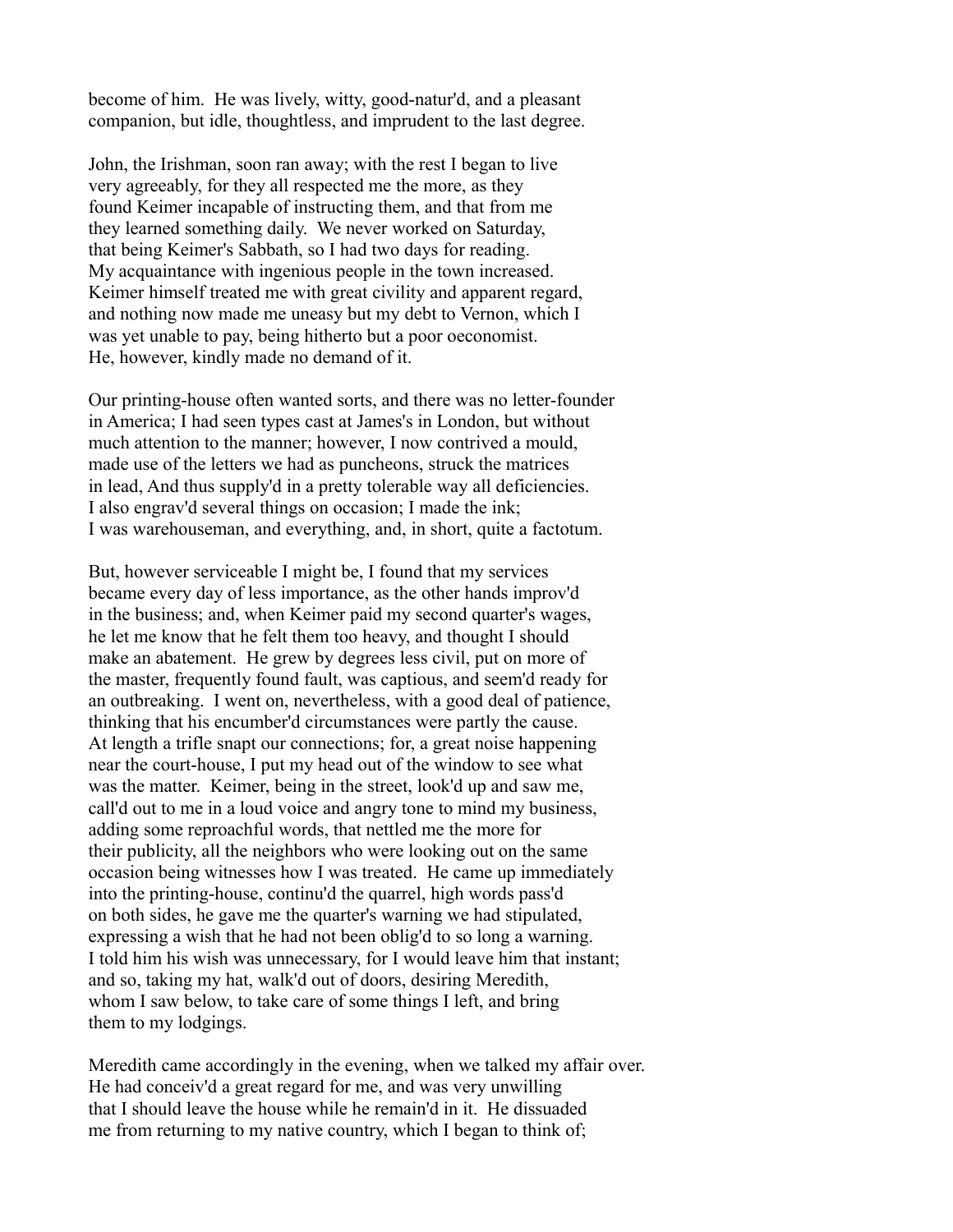he reminded me that Keimer was in debt for all he possess'd; that his creditors began to be uneasy; that he kept his shop miserably, sold often without profit for ready money, and often trusted without keeping accounts; that he must therefore fall, which would make a vacancy I might profit of. I objected my want of money. He then let me know that his father had a high opinion of me, and, from some discourse that had pass'd between them, he was sure would advance money to set us up, if I would enter into partnership with him. "My time," says he, "will be out with Keimer in the spring; by that time we may have our press and types in from London. I am sensible I am no workman; if you like it, your skill in the business shall be set against the stock I furnish, and we will share the profits equally."

The proposal was agreeable, and I consented; his father was in town and approv'd of it; the more as he saw I had great influence with his son, had prevail'd on him to abstain long from dram-drinking, and he hop'd might break him off that wretched habit entirely, when we came to be so closely connected. I gave an inventory to the father, who carry'd it to a merchant; the things were sent for, the secret was to be kept till they should arrive, and in the mean time I was to get work, if I could, at the other printing-house. But I found no vacancy there, and so remain'd idle a few days, when Keimer, on a prospect of being employ'd to print some paper money in New Jersey, which would require cuts and various types that I only could supply, and apprehending Bradford might engage me and get the jobb from him, sent me a very civil message, that old friends should not part for a few words, the effect of sudden passion, and wishing me to return. Meredith persuaded me to comply, as it would give more opportunity for his improvement under my daily instructions; so I return'd, and we went on more smoothly than for some time before. The New jersey jobb was obtain'd, I contriv'd a copperplate press for it, the first that had been seen in the country; I cut several ornaments and checks for the bills. We went together to Burlington, where I executed the whole to satisfaction; and he received so large a sum for the work as to be enabled thereby to keep his head much longer above water.

At Burlington I made an acquaintance with many principal people of the province. Several of them had been appointed by the Assembly a committee to attend the press, and take care that no more bills were printed than the law directed. They were therefore, by turns, constantly with us, and generally he who attended, brought with him a friend or two for company. My mind having been much more improv'd by reading than Keimer's, I suppose it was for that reason my conversation seem'd to he more valu'd. They had me to their houses, introduced me to their friends, and show'd me much civility; while he, tho' the master, was a little neglected. In truth, he was an odd fish; ignorant of common life, fond of rudely opposing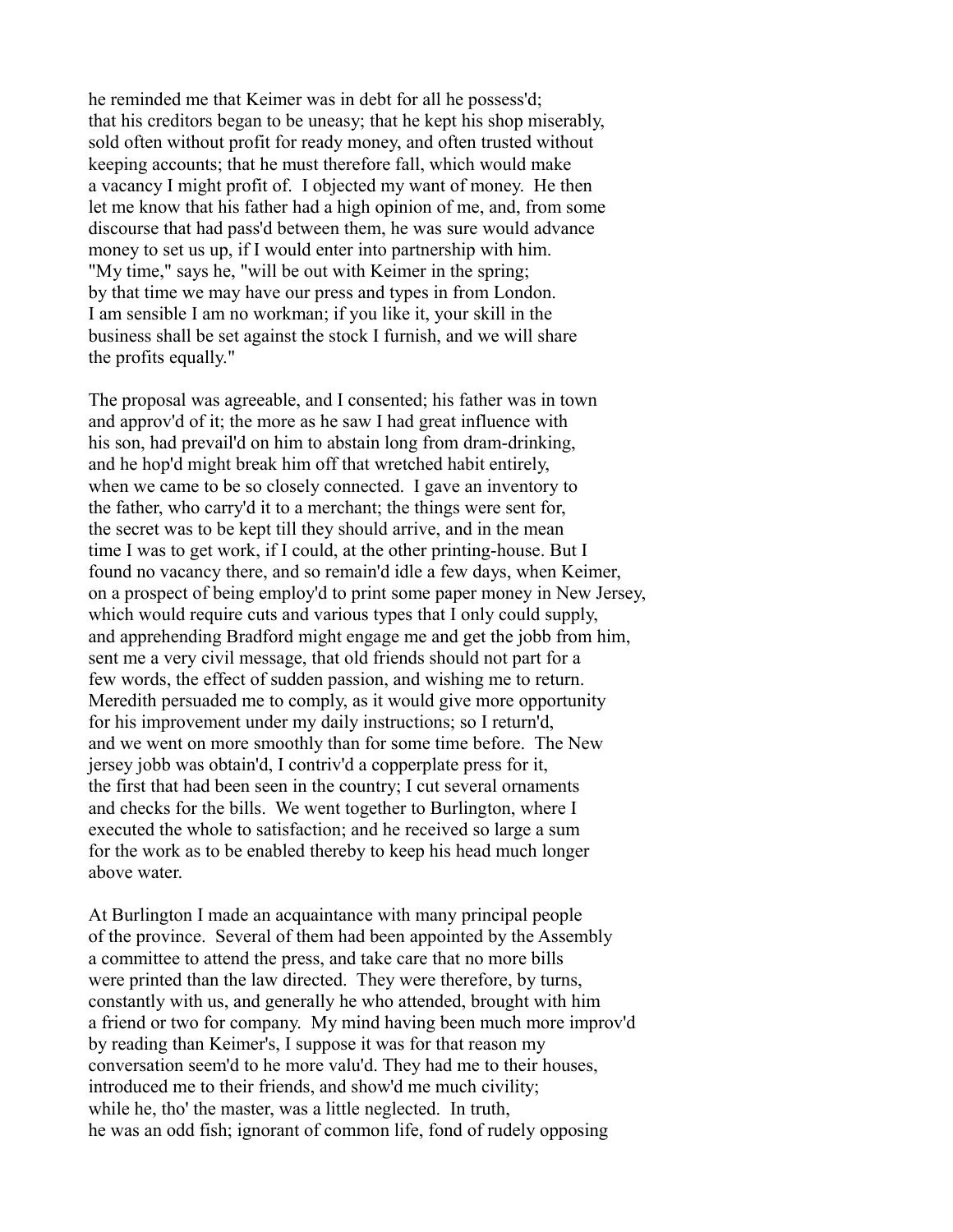receiv'd opinions, slovenly to extream dirtiness, enthusiastic in some points of religion, and a little knavish withal.

We continu'd there near three months; and by that time I could reckon among my acquired friends, Judge Allen, Samuel Bustill, the secretary of the Province, Isaac Pearson, Joseph Cooper, and several of the Smiths, members of Assembly, and Isaac Decow, the surveyor-general. The latter was a shrewd, sagacious old man, who told me that he began for himself, when young, by wheeling clay for the brick-makers, learned to write after be was of age, carri'd the chain for surveyors, who taught him surveying, and he had now by his industry, acquir'd a good estate; and says he, "I foresee that you will soon work this man out of business, and make a fortune in it at Philadelphia." He had not then the least intimation of my intention to set up there or anywhere. These friends were afterwards of great use to me, as I occasionally was to some of them. They all continued their regard for me as long as they lived.

Before I enter upon my public appearance in business, it may be well to let you know the then state of my mind with regard to my principles and morals, that you may see how far those influenc'd the future events of my life. My parents had early given me religious impressions, and brought me through my childhood piously in the Dissenting way. But I was scarce fifteen, when, after doubting by turns of several points, as I found them disputed in the different books I read, I began to doubt of Revelation itself. Some books against Deism fell into my hands; they were said to be the substance of sermons preached at Boyle's Lectures. It happened that they wrought an effect on me quite contrary to what was intended by them; for the arguments of the Deists, which were quoted to be refuted, appeared to me much stronger than the refutations; in short, I soon became a thorough Deist. My arguments perverted some others, particularly Collins and Ralph; but, each of them having afterwards wrong'd me greatly without the least compunction, and recollecting Keith's conduct towards me (who was another freethinker), and my own towards Vernon and Miss Read, which at times gave me great trouble, I began to suspect that this doctrine, tho' it might be true, was not very useful. My London pamphlet, which had for its motto these lines of Dryden:

 "Whatever is, is right. Though purblind man Sees but a part o' the chain, the nearest link: His eyes not carrying to the equal beam, That poises all above;"

and from the attributes of God, his infinite wisdom, goodness and power, concluded that nothing could possibly be wrong in the world, and that vice and virtue were empty distinctions, no such things existing,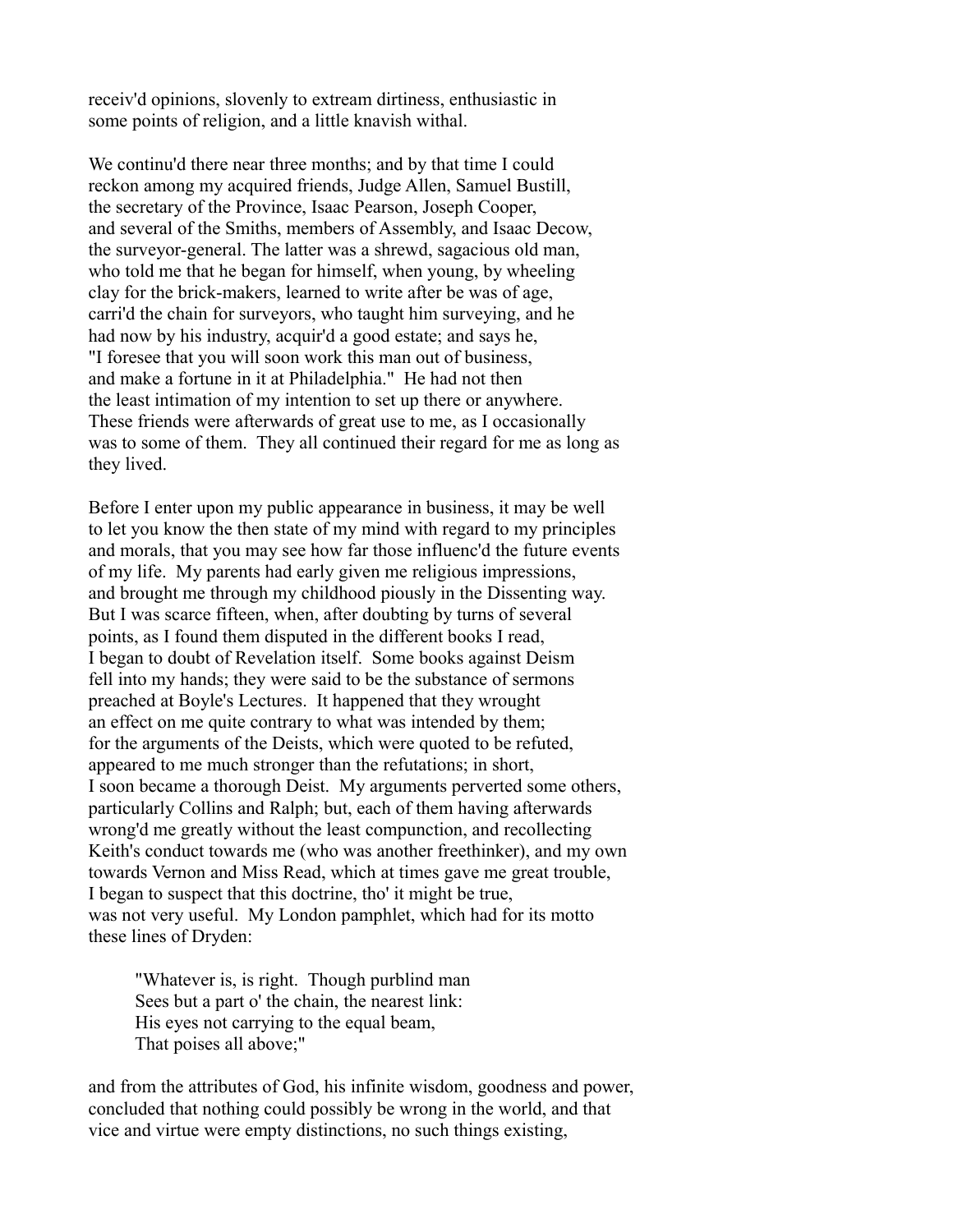appear'd now not so clever a performance as I once thought it; and I doubted whether some error had not insinuated itself unperceiv'd into my argument, so as to infect all that follow'd, as is common in metaphysical reasonings.

I grew convinc'd that truth, sincerity and integrity in dealings between man and man were of the utmost importance to the felicity of life; and I form'd written resolutions, which still remain in my journal book, to practice them ever while I lived. Revelation had indeed no weight with me, as such; but I entertain'd an opinion that, though certain actions might not be bad because they were forbidden by it, or good because it commanded them, yet probably these actions might be forbidden because they were bad for us, or commanded because they were beneficial to us, in their own natures, all the circumstances of things considered. And this persuasion, with the kind hand of Providence, or some guardian angel, or accidental favorable circumstances and situations, or all together, preserved me, thro' this dangerous time of youth, and the hazardous situations I was sometimes in among strangers, remote from the eye and advice of my father, without any willful gross immorality or injustice, that might have been expected from my want of religion. I say willful, because the instances I have mentioned had something of necessity in them, from my youth, inexperience, and the knavery of others. I had therefore a tolerable character to begin the world with; I valued it properly, and determin'd to preserve it.

We had not been long return'd to Philadelphia before the new types arriv'd from London. We settled with Keimer, and left him by his consent before he heard of it. We found a house to hire near the market, and took it. To lessen the rent, which was then but twenty-four pounds a year, tho' I have since known it to let for seventy, we took in Thomas Godfrey, a glazier, and his family, who were to pay a considerable part of it to us, and we to board with them. We had scarce opened our letters and put our press in order, before George House, an acquaintance of mine, brought a countryman to us, whom he had met in the street inquiring for a printer. All our cash was now expended in the variety of particulars we had been obliged to procure, and this countryman's five shillings, being our first-fruits, and coming so seasonably, gave me more pleasure than any crown I have since earned; and the gratitude I felt toward House has made me often more ready than perhaps I should otherwise have been to assist young beginners.

There are croakers in every country, always boding its ruin. Such a one then lived in Philadelphia; a person of note, an elderly man, with a wise look and a very grave manner of speaking; his name was Samuel Mickle. This gentleman, a stranger to me, stopt one day at my door, and asked me if I was the young man who had lately opened a new printing-house. Being answered in the affirmative,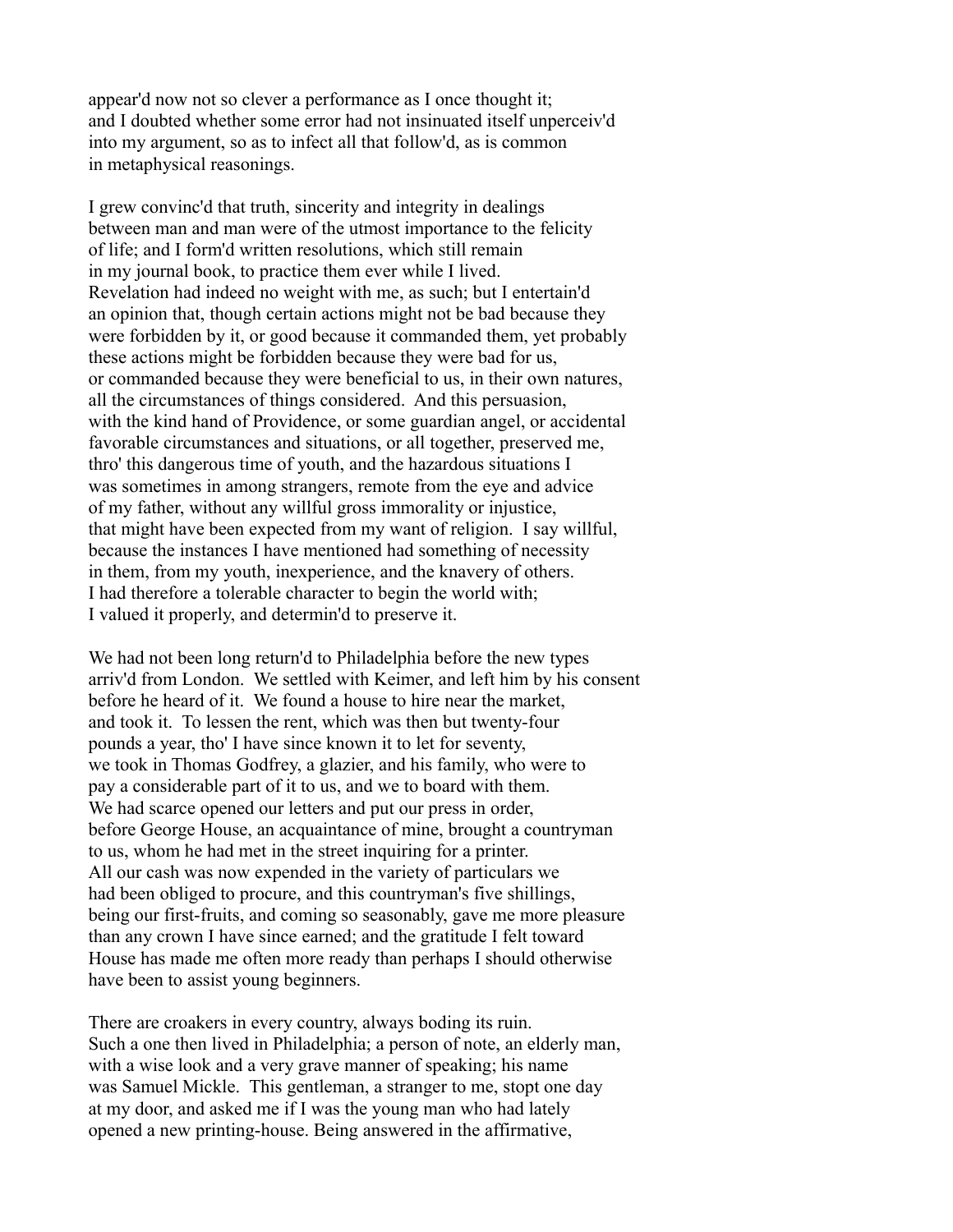he said he was sorry for me, because it was an expensive undertaking, and the expense would be lost; for Philadelphia was a sinking place, the people already half-bankrupts, or near being so; all appearances to the contrary, such as new buildings and the rise of rents, being to his certain knowledge fallacious; for they were, in fact, among the things that would soon ruin us. And he gave me such a detail of misfortunes now existing, or that were soon to exist, that he left me half melancholy. Had I known him before I engaged in this business, probably I never should have done it. This man continued to live in this decaying place, and to declaim in the same strain, refusing for many years to buy a house there, because all was going to destruction; and at last I had the pleasure of seeing him give five times as much for one as he might have bought it for when he first began his croaking.

I should have mentioned before, that, in the autumn of the preceding year, I had form'd most of my ingenious acquaintance into a club of mutual improvement, which we called the JUNTO; we met on Friday evenings. The rules that I drew up required that every member, in his turn, should produce one or more queries on any point of Morals, Politics, or Natural Philosophy, to be discuss'd by the company; and once in three months produce and read an essay of his own writing, on any subject he pleased. Our debates were to be under the direction of a president, and to be conducted in the sincere spirit of inquiry after truth, without fondness for dispute, or desire of victory; and, to prevent warmth, all expressions of positiveness in opinions, or direct contradiction, were after some time made contraband, and prohibited under small pecuniary penalties.

The first members were Joseph Breintnal, a copyer of deeds for the scriveners, a good-natur'd, friendly, middle-ag'd man, a great lover of poetry, reading all he could meet with, and writing some that was tolerable; very ingenious in many little Nicknackeries, and of sensible conversation.

Thomas Godfrey, a self-taught mathematician, great in his way, and afterward inventor of what is now called Hadley's Quadrant. But he knew little out of his way, and was not a pleasing companion; as, like most great mathematicians I have met with, he expected universal precision in everything said, or was for ever denying or distinguishing upon trifles, to the disturbance of all conversation. He soon left us.

Nicholas Scull, a surveyor, afterwards surveyor-general, who lov'd books, and sometimes made a few verses.

William Parsons, bred a shoemaker, but loving reading, had acquir'd a considerable share of mathematics, which he first studied with a view to astrology, that he afterwards laught at it.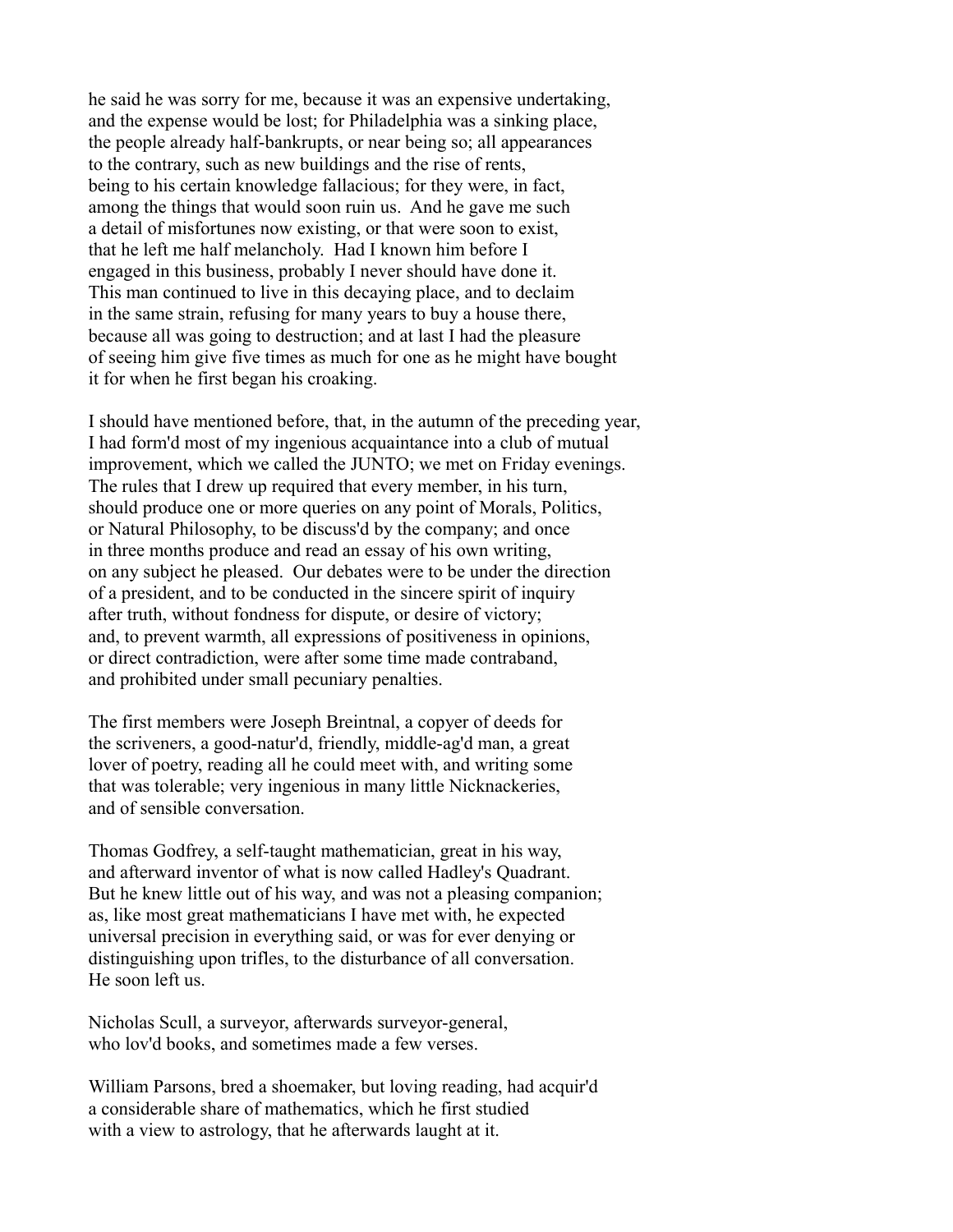He also became surveyor-general.

William Maugridge, a joiner, a most exquisite mechanic, and a solid, sensible man.

Hugh Meredith, Stephen Potts, and George Webb I have characteriz'd before.

Robert Grace, a young gentleman of some fortune, generous, lively, and witty; a lover of punning and of his friends.

And William Coleman, then a merchant's clerk, about my age, who had the coolest, dearest head, the best heart, and the exactest morals of almost any man I ever met with. He became afterwards a merchant of great note, and one of our provincial judges. Our friendship continued without interruption to his death, upward of forty years; and the club continued almost as long, and was the best school of philosophy, morality, and politics that then existed in the province; for our queries, which were read the week preceding their discussion, put us upon reading with attention upon the several subjects, that we might speak more to the purpose; and here, too, we acquired better habits of conversation, every thing being studied in our rules which might prevent our disgusting each other. From hence the long continuance of the club, which I shall have frequent occasion to speak further of hereafter.

But my giving this account of it here is to show something of the interest I had, every one of these exerting themselves in recommending business to us. Breintnal particularly procur'd us from the Quakers the printing forty sheets of their history, the rest being to be done by Keimer; and upon this we work'd exceedingly hard, for the price was low. It was a folio, pro patria size, in pica, with long primer notes. I compos'd of it a sheet a day, and Meredith worked it off at press; it was often eleven at night, and sometimes later, before I had finished my distribution for the next day's work, for the little jobbs sent in by our other friends now and then put us back. But so determin'd I was to continue doing a sheet a day of the folio, that one night, when, having impos'd my forms, I thought my day's work over, one of them by accident was broken, and two pages reduced to pi, I immediately distributed and compos'd it over again before I went to bed; and this industry, visible to our neighbors, began to give us character and credit; particularly, I was told, that mention being made of the new printing-office at the merchants' Every-night club, the general opinion was that it must fail, there being already two printers in the place, Keimer and Bradford; but Dr. Baird (whom you and I saw many years after at his native place, St. Andrew's in Scotland) gave a contrary opinion: "For the industry of that Franklin," says he, "is superior to any thing I ever saw of the kind; I see him still at work when I go home from club, and he is at work again before his neighbors are out of bed."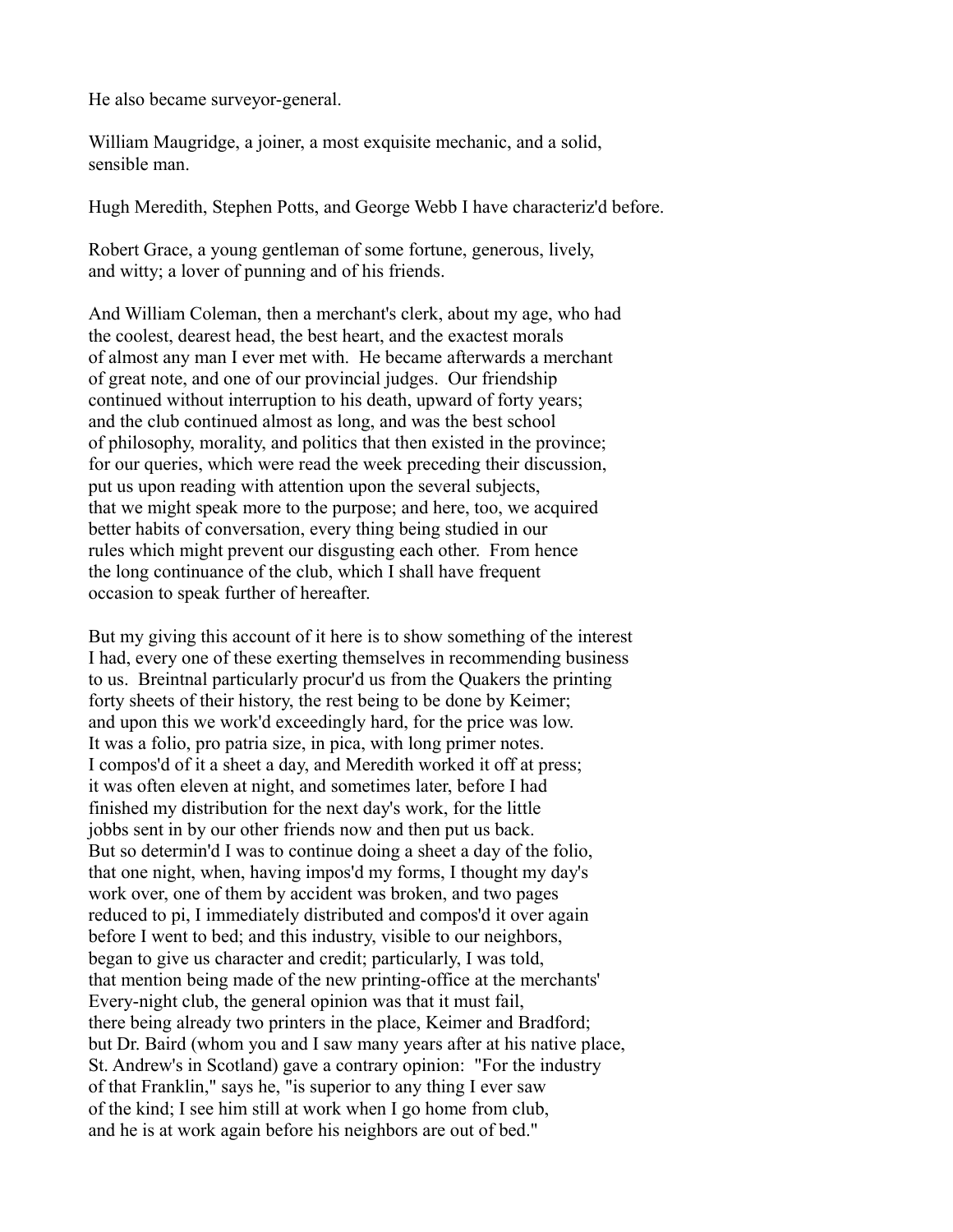This struck the rest, and we soon after had offers from one of them to supply us with stationery; but as yet we did not chuse to engage in shop business.

I mention this industry the more particularly and the more freely, tho' it seems to be talking in my own praise, that those of my posterity, who shall read it, may know the use of that virtue, when they see its effects in my favour throughout this relation.

George Webb, who had found a female friend that lent him wherewith to purchase his time of Keimer, now came to offer himself as a journeyman to us. We could not then employ him; but I foolishly let him know as a secret that I soon intended to begin a newspaper, and might then have work for him. My hopes of success, as I told him, were founded on this, that the then only newspaper, printed by Bradford, was a paltry thing, wretchedly manag'd, no way entertaining, and yet was profitable to him; I therefore thought a good paper would scarcely fail of good encouragement. I requested Webb not to mention it; but he told it to Keimer, who immediately, to be beforehand with me, published proposals for printing one himself, on which Webb was to be employ'd. I resented this; and, to counteract them, as I could not yet begin our paper, I wrote several pieces of entertainment for Bradford's paper, under the title of the BUSY BODY, which Breintnal continu'd some months. By this means the attention of the publick was fixed on that paper, and Keimer's proposals, which we burlesqu'd and ridicul'd, were disregarded. He began his paper, however, and, after carrying it on three quarters of a year, with at most only ninety subscribers, he offered it to me for a trifle; and I, having been ready some time to go on with it, took it in hand directly; and it prov'd in a few years extremely profitable to me.

I perceive that I am apt to speak in the singular number, though our partnership still continu'd; the reason may be that, in fact, the whole management of the business lay upon me. Meredith was no compositor, a poor pressman, and seldom sober. My friends lamented my connection with him, but I was to make the best of it.

Our first papers made a quite different appearance from any before in the province; a better type, and better printed; but some spirited remarks of my writing, on the dispute then going on between Governor Burnet and the Massachusetts Assembly, struck the principal people, occasioned the paper and the manager of it to be much talk'd of, and in a few weeks brought them all to be our subscribers.

Their example was follow'd by many, and our number went on growing continually. This was one of the first good effects of my having learnt a little to scribble; another was, that the leading men,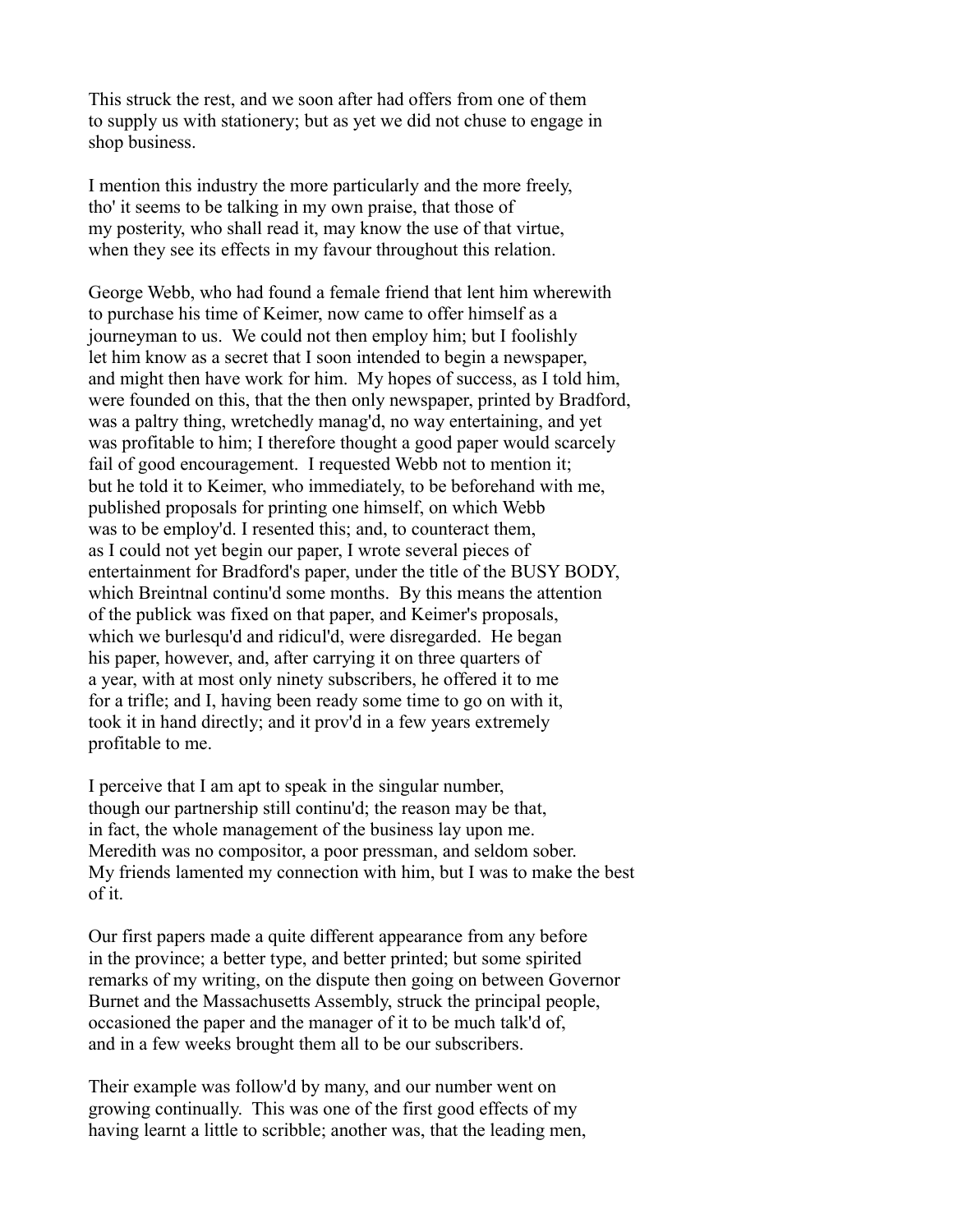seeing a newspaper now in the hands of one who could also handle a pen, thought it convenient to oblige and encourage me. Bradford still printed the votes, and laws, and other publick business. He had printed an address of the House to the governor, in a coarse, blundering manner, we reprinted it elegantly and correctly, and sent one to every member. They were sensible of the difference: it strengthened the hands of our friends in the House, and they voted us their printers for the year ensuing.

Among my friends in the House I must not forget Mr. Hamilton, before mentioned, who was then returned from England, and had a seat in it. He interested himself for me strongly in that instance, as he did in many others afterward, continuing his patronage till his death. <6>

 $\leq 6$  I got his son once L500.--[Marg. note.]

Mr. Vernon, about this time, put me in mind of the debt I ow'd him, but did not press me. I wrote him an ingenuous letter of acknowledgment, crav'd his forbearance a little longer, which he allow'd me, and as soon as I was able, I paid the principal with interest, and many thanks; so that erratum was in some degree corrected.

But now another difficulty came upon me which I had never the least reason to expect. Mr. Meredith's father, who was to have paid for our printing-house, according to the expectations given me, was able to advance only one hundred pounds currency, which had been paid; and a hundred more was due to the merchant, who grew impatient, and su'd us all. We gave bail, but saw that, if the money could not be rais'd in time, the suit must soon come to a judgment and execution, and our hopeful prospects must, with us, be ruined, as the press and letters must be sold for payment, perhaps at half price.

In this distress two true friends, whose kindness I have never forgotten, nor ever shall forget while I can remember any thing, came to me separately, unknown to each other, and, without any application from me, offering each of them to advance me all the money that should be necessary to enable me to take the whole business upon myself, if that should be practicable; but they did not like my continuing the partnership with Meredith, who, as they said, was often seen drunk in the streets, and playing at low games in alehouses, much to our discredit. These two friends were William Coleman and Robert Grace. I told them I could not propose a separation while any prospect remain'd of the Merediths' fulfilling their part of our agreement, because I thought myself under great obligations to them for what they had done, and would do if they could; but, if they finally fail'd in their performance, and our partnership must be dissolv'd, I should then think myself at liberty to accept the assistance of my friends.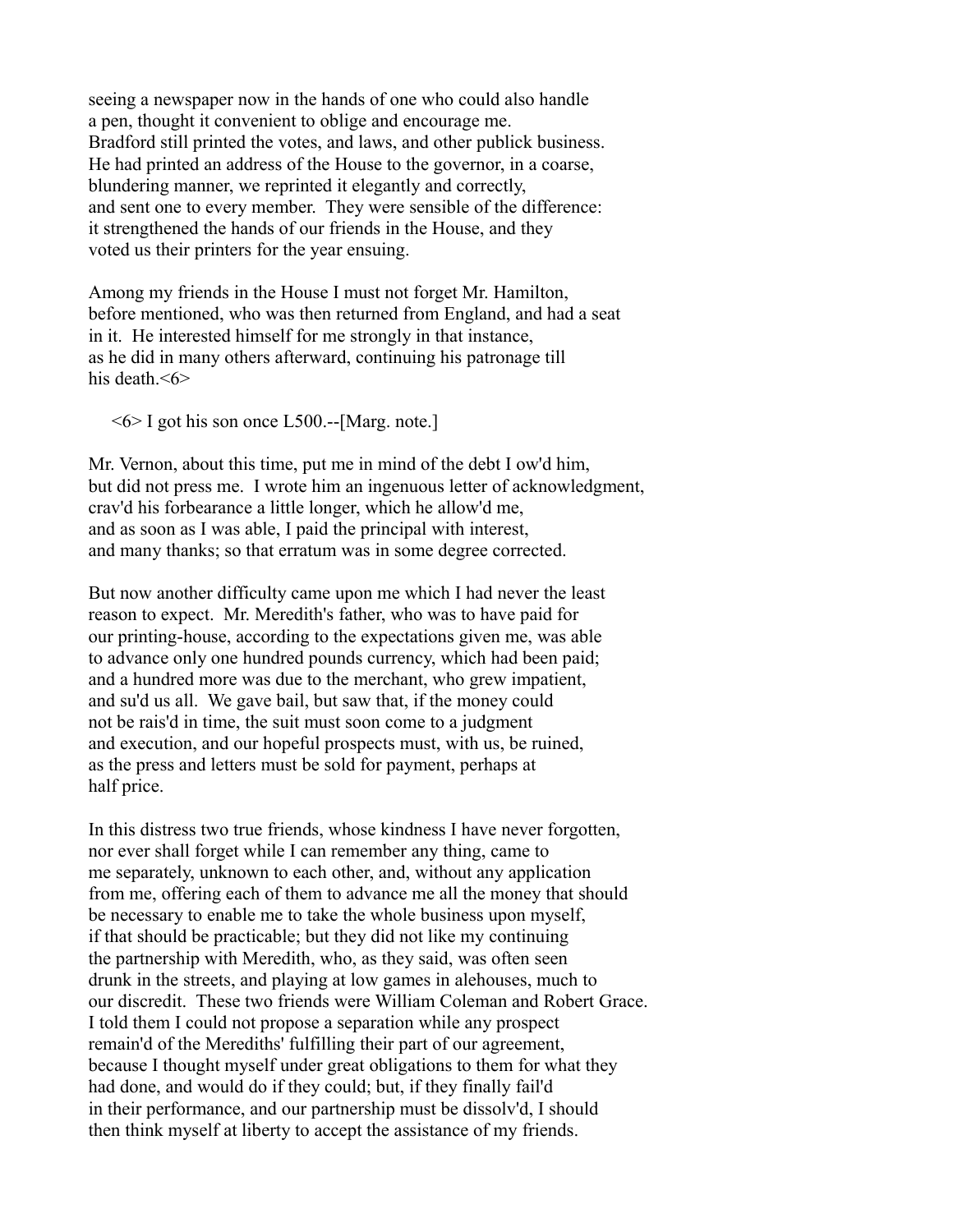Thus the matter rested for some time, when I said to my partner, "Perhaps your father is dissatisfied at the part you have undertaken in this affair of ours, and is unwilling to advance for you and me what he would for you alone. If that is the case, tell me, and I will resign the whole to you, and go about my business." "No," said he, "my father has really been disappointed, and is really unable; and I am unwilling to distress him farther. I see this is a business I am not fit for. I was bred a farmer, and it was a folly in me to come to town, and put myself, at thirty years of age, an apprentice to learn a new trade. Many of our Welsh people are going to settle in North Carolina, where land is cheap. I am inclin'd to go with them, and follow my old employment. You may find friends to assist you. If you will take the debts of the company upon you; return to my father the hundred pound he has advanced; pay my little personal debts, and give me thirty pounds and a new saddle, I will relinquish the partnership, and leave the whole in your hands." I agreed to this proposal: it was drawn up in writing, sign'd, and seal'd immediately. I gave him what he demanded, and he went soon after to Carolina, from whence he sent me next year two long letters, containing the best account that had been given of that country, the climate, the soil, husbandry, etc., for in those matters he was very judicious. I printed them in the papers, and they gave great satisfaction to the publick.

As soon as he was gone, I recurr'd to my two friends; and because I would not give an unkind preference to either, I took half of what each had offered and I wanted of one, and half of the other; paid off the company's debts, and went on with the business in my own name, advertising that the partnership was dissolved. I think this was in or about the year 1729.

About this time there was a cry among the people for more paper money, only fifteen thousand pounds being extant in the province, and that soon to be sunk. The wealthy inhabitants oppos'd any addition, being against all paper currency, from an apprehension that it would depreciate, as it had done in New England, to the prejudice of all creditors. We had discuss'd this point in our Junto, where I was on the side of an addition, being persuaded that the first small sum struck in 1723 had done much good by increasing the trade, employment, and number of inhabitants in the province, since I now saw all the old houses inhabited, and many new ones building; whereas I remembered well, that when I first walk'd about the streets of Philadelphia, eating my roll, I saw most of the houses in Walnut-street, between Second and Front streets, with bills on their doors, "To be let"; and many likewise in Chestnut-street and other streets, which made me then think the inhabitants of the city were deserting it one after another.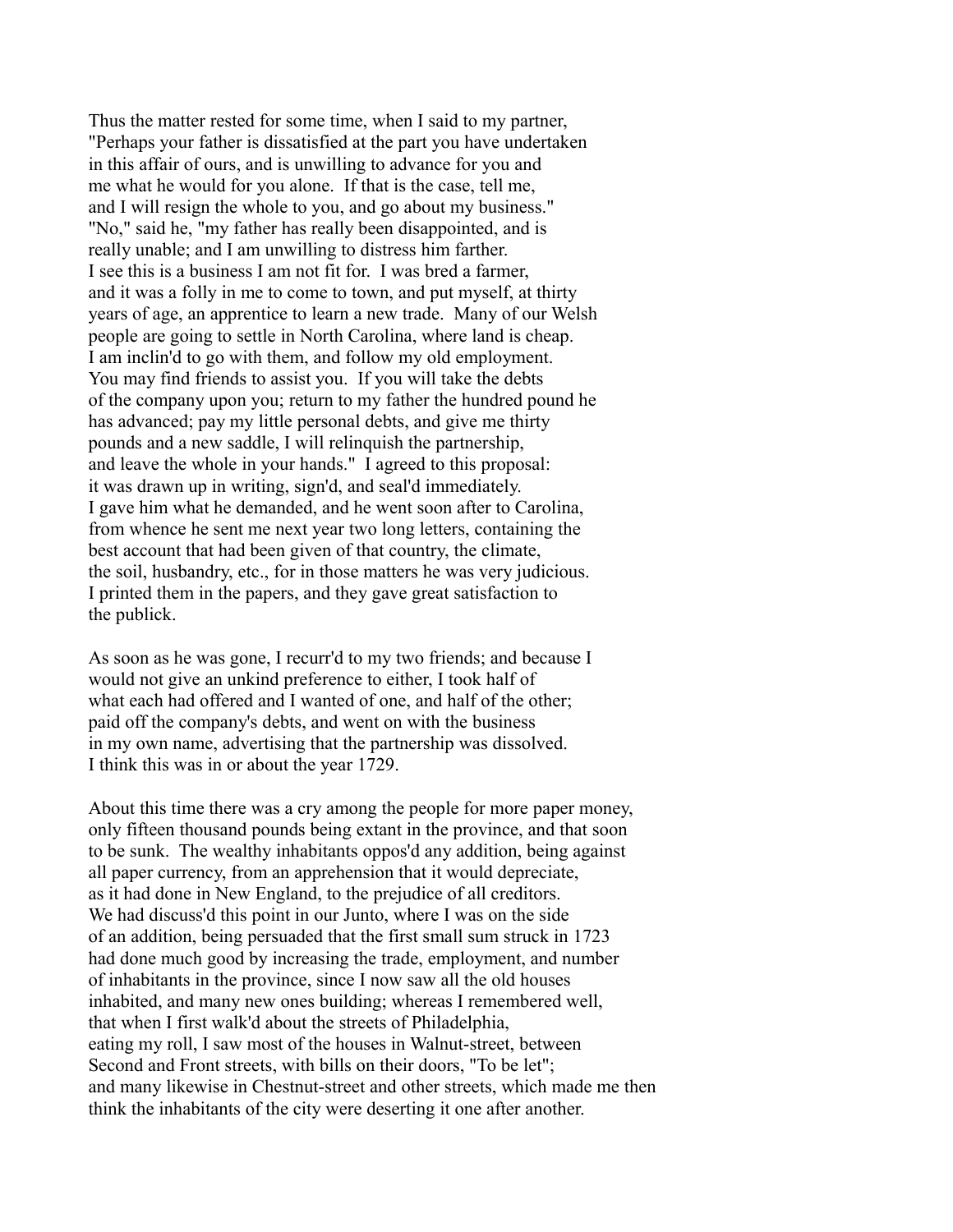Our debates possess'd me so fully of the subject, that I wrote and printed an anonymous pamphlet on it, entitled "The Nature and Necessity of a Paper Currency." It was well receiv'd by the common people in general; but the rich men dislik'd it, for it increas'd and strengthen'd the clamor for more money, and they happening to have no writers among them that were able to answer it, their opposition slacken'd, and the point was carried by a majority in the House. My friends there, who conceiv'd I had been of some service, thought fit to reward me by employing me in printing the money; a very profitable jobb and a great help to me. This was another advantage gain'd by my being able to write.

The utility of this currency became by time and experience so evident as never afterwards to be much disputed; so that it grew soon to fifty-five thousand pounds, and in 1739 to eighty thousand pounds, since which it arose during war to upwards of three hundred and fifty thousand pounds, trade, building, and inhabitants all the while increasing, till I now think there are limits beyond which the quantity may be hurtful.

I soon after obtain'd, thro' my friend Hamilton, the printing of the Newcastle paper money, another profitable jobb as I then thought it; small things appearing great to those in small circumstances; and these, to me, were really great advantages, as they were great encouragements. He procured for me, also, the printing of the laws and votes of that government, which continu'd in my hands as long as I follow'd the business.

I now open'd a little stationer's shop. I had in it blanks of all sorts, the correctest that ever appear'd among us, being assisted in that by my friend Breintnal. I had also paper, parchment, chapmen's books, etc. One Whitemash, a compositor I had known in London, an excellent workman, now came to me, and work'd with me constantly and diligently; and I took an apprentice, the son of Aquila Rose.

I began now gradually to pay off the debt I was under for the printing-house. In order to secure my credit and character as a tradesman, I took care not only to be in reality industrious and frugal, but to avoid all appearances to the contrary. I drest plainly; I was seen at no places of idle diversion. I never went out a fishing or shooting; a book, indeed, sometimes debauch'd me from my work, but that was seldom, snug, and gave no scandal; and, to show that I was not above my business, I sometimes brought home the paper I purchas'd at the stores thro' the streets on a wheelbarrow. Thus being esteem'd an industrious, thriving young man, and paying duly for what I bought, the merchants who imported stationery solicited my custom; others proposed supplying me with books, and I went on swimmingly. In the mean time, Keimer's credit and business declining daily, he was at last forc'd to sell his printing house to satisfy his creditors. He went to Barbadoes,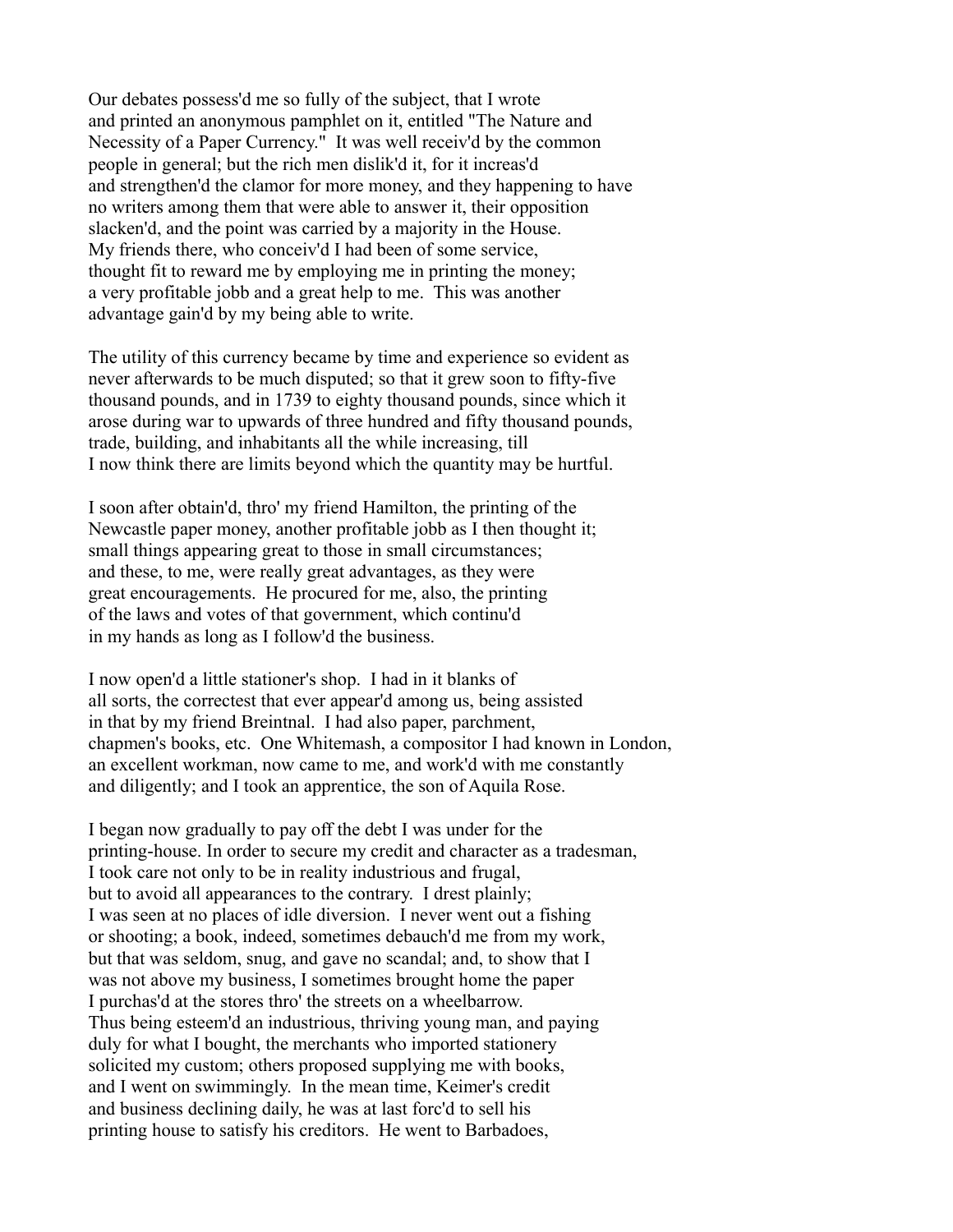and there lived some years in very poor circumstances.

His apprentice, David Harry, whom I had instructed while I work'd with him, set up in his place at Philadelphia, having bought his materials. I was at first apprehensive of a powerful rival in Harry, as his friends were very able, and had a good deal of interest. I therefore propos'd a partner-ship to him which he, fortunately for me, rejected with scorn. He was very proud, dress'd like a gentleman, liv'd expensively, took much diversion and pleasure abroad, ran in debt, and neglected his business; upon which, all business left him; and, finding nothing to do, he followed Keimer to Barbadoes, taking the printing-house with him. There this apprentice employ'd his former master as a journeyman; they quarrel'd often; Harry went continually behindhand, and at length was forc'd to sell his types and return to his country work in Pensilvania. The person that bought them employ'd Keimer to use them, but in a few years he died.

There remained now no competitor with me at Philadelphia but the old one, Bradford; who was rich and easy, did a little printing now and then by straggling hands, but was not very anxious about the business. However, as he kept the post-office, it was imagined he had better opportunities of obtaining news; his paper was thought a better distributer of advertisements than mine, and therefore had many, more, which was a profitable thing to him, and a disadvantage to me; for, tho' I did indeed receive and send papers by the post, yet the publick opinion was otherwise, for what I did send was by bribing the riders, who took them privately, Bradford being unkind enough to forbid it, which occasion'd some resentment on my part; and I thought so meanly of him for it, that, when I afterward came into his situation, I took care never to imitate it.

I had hitherto continu'd to board with Godfrey, who lived in part of my house with his wife and children, and had one side of the shop for his glazier's business, tho' he worked little, being always absorbed in his mathematics. Mrs. Godfrey projected a match for me with a relation's daughter, took opportunities of bringing us often together, till a serious courtship on my part ensu'd, the girl being in herself very deserving. The old folks encourag'd me by continual invitations to supper, and by leaving us together, till at length it was time to explain. Mrs. Godfrey manag'd our little treaty. I let her know that I expected as much money with their daughter as would pay off my remaining debt for the printing-house, which I believe was not then above a hundred pounds. She brought me word they had no such sum to spare; I said they might mortgage their house in the loan-office. The answer to this, after some days, was, that they did not approve the match; that, on inquiry of Bradford, they had been inform'd the printing business was not a profitable one; the types would soon be worn out, and more wanted; that S. Keimer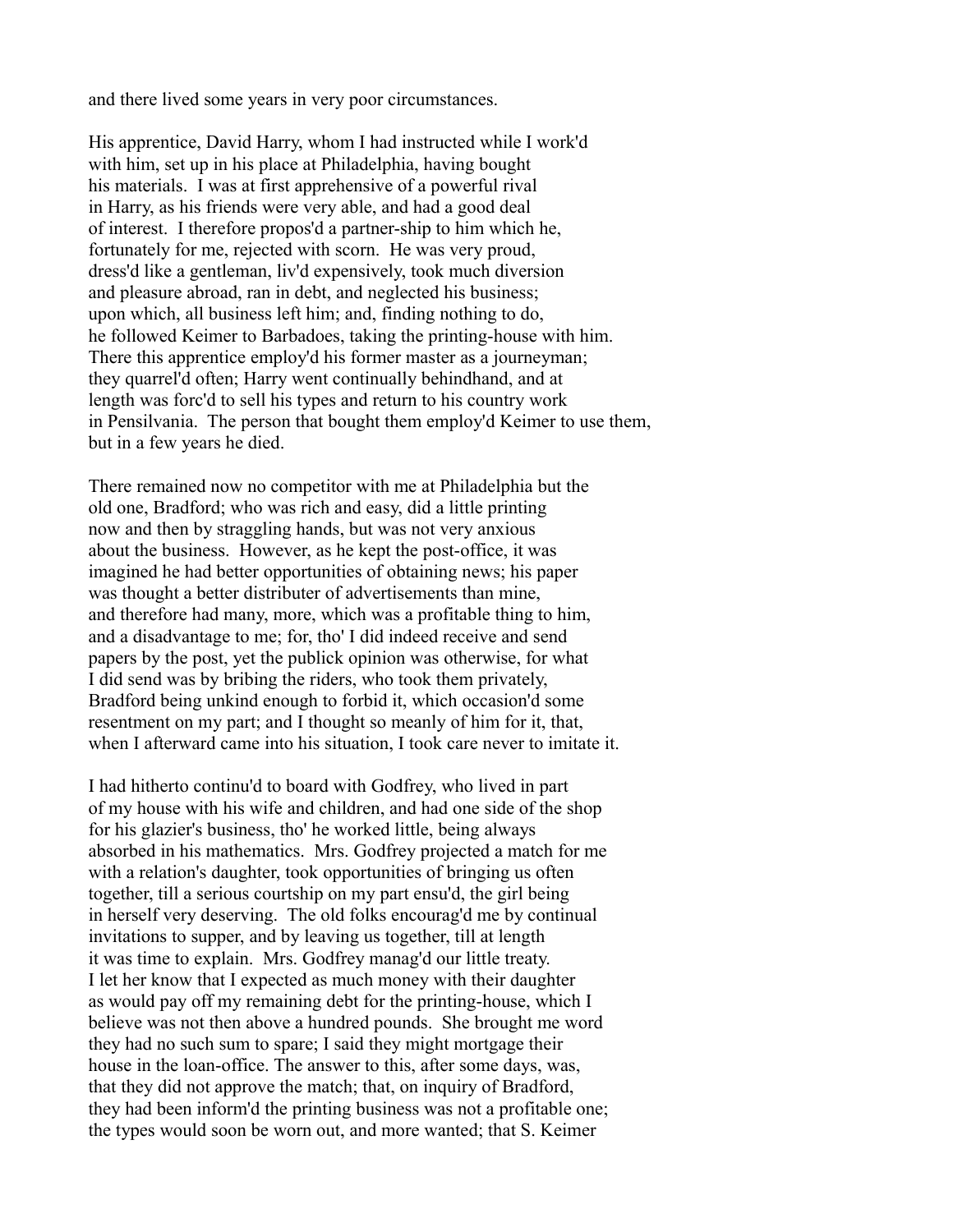and D. Harry had failed one after the other, and I should probably soon follow them; and, therefore, I was forbidden the house, and the daughter shut up.

Whether this was a real change of sentiment or only artifice, on a supposition of our being too far engaged in affection to retract, and therefore that we should steal a marriage, which would leave them at liberty to give or withhold what they pleas'd, I know not; but I suspected the latter, resented it, and went no more. Mrs. Godfrey brought me afterward some more favorable accounts of their disposition, and would have drawn me on again; but I declared absolutely my resolution to have nothing more to do with that family. This was resented by the Godfreys; we differ'd, and they removed, leaving me the whole house, and I resolved to take no more inmates.

But this affair having turned my thoughts to marriage, I look'd round me and made overtures of acquaintance in other places; but soon found that, the business of a printer being generally thought a poor one, I was not to expect money with a wife, unless with such a one as I should not otherwise think agreeable. In the mean time, that hard-to-be-governed passion of youth hurried me frequently into intrigues with low women that fell in my way, which were attended with some expense and great inconvenience, besides a continual risque to my health by a distemper which of all things I dreaded, though by great good luck I escaped it. A friendly correspondence as neighbors and old acquaintances had continued between me and Mrs. Read's family, who all had a regard for me from the time of my first lodging in their house. I was often invited there and consulted in their affairs, wherein I sometimes was of service. I piti'd poor Miss Read's unfortunate situation, who was generally dejected, seldom cheerful, and avoided company. I considered my giddiness and inconstancy when in London as in a great degree the cause of her unhappiness, tho' the mother was good enough to think the fault more her own than mine, as she had prevented our marrying before I went thither, and persuaded the other match in my absence. Our mutual affection was revived, but there were now great objections to our union. The match was indeed looked upon as invalid, a preceding wife being said to be living in England; but this could not easily be prov'd, because of the distance; and, tho' there was a report of his death, it was not certain. Then, tho' it should be true, he had left many debts, which his successor might be call'd upon to pay. We ventured, however, over all these difficulties, and I took her to wife, September 1st, 1730. None of the inconveniences happened that we had apprehended, she proved a good and faithful helpmate, assisted me much by attending the shop; we throve together, and have ever mutually endeavored to make each other happy. Thus I corrected that great erratum as well as I could.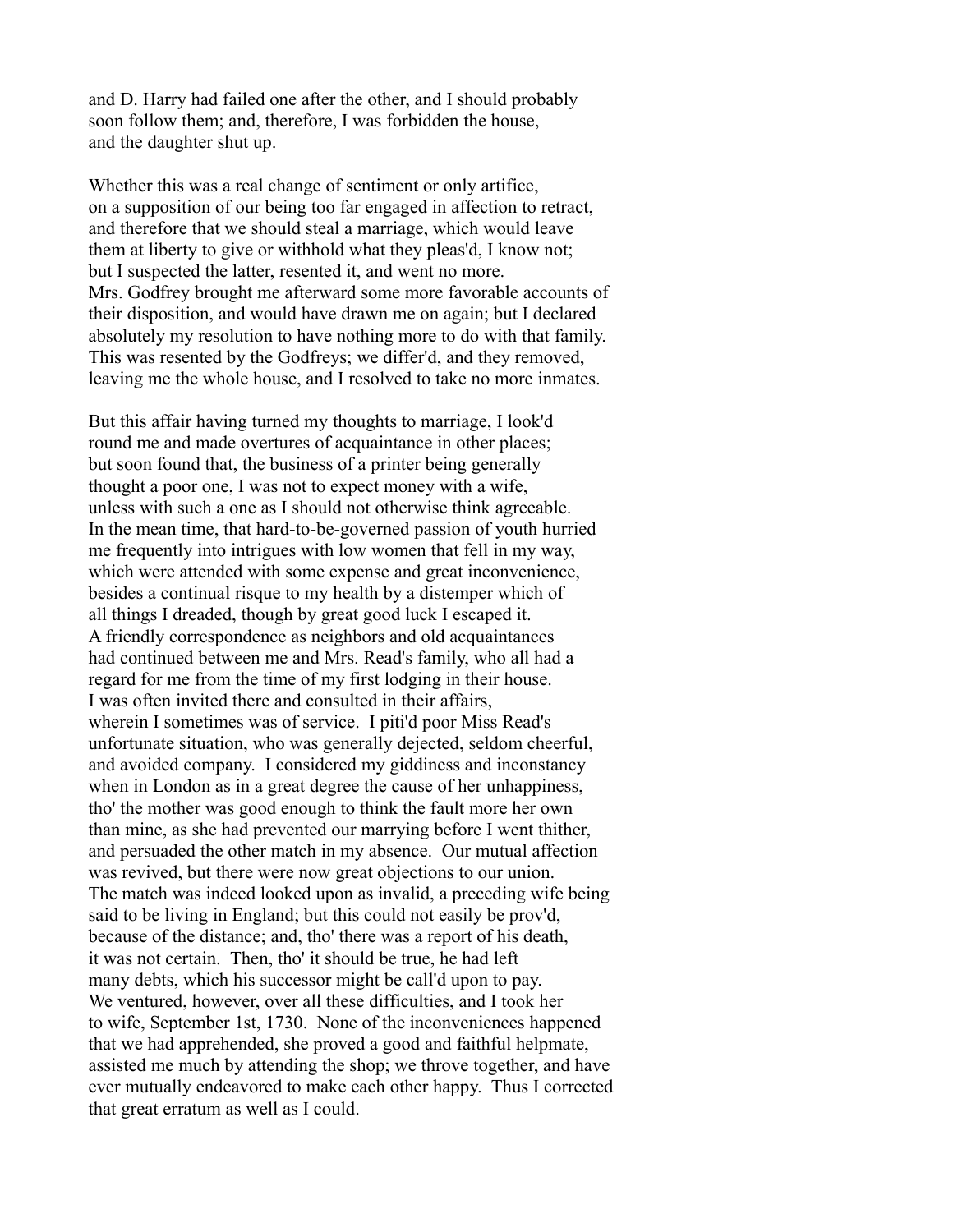About this time, our club meeting, not at a tavern, but in a little room of Mr. Grace's, set apart for that purpose, a proposition was made by me, that, since our books were often referr'd to in our disquisitions upon the queries, it might be convenient to us to have them altogether where we met, that upon occasion they might be consulted; and by thus clubbing our books to a common library, we should, while we lik'd to keep them together, have each of us the advantage of using the books of all the other members, which would be nearly as beneficial as if each owned the whole. It was lik'd and agreed to, and we fill'd one end of the room with such books as we could best spare. The number was not so great as we expected; and tho' they had been of great use, yet some inconveniences occurring for want of due care of them, the collection, after about a year, was separated, and each took his books home again

And now I set on foot my first project of a public nature, that for a subscription library. I drew up the proposals, got them put into form by our great scrivener, Brockden, and, by the help of my friends in the Junto, procured fifty subscribers of forty shillings each to begin with, and ten shillings a year for fifty years, the term our company was to continue. We afterwards obtain'd a charter, the company being increased to one hundred: this was the mother of all the North American subscription libraries, now so numerous. It is become a great thing itself, and continually increasing. These libraries have improved the general conversation of the Americans, made the common tradesmen and farmers as intelligent as most gentlemen from other countries, and perhaps have contributed in some degree to the stand so generally made throughout the colonies in defense of their privileges.

Memo. Thus far was written with the intention express'd in the beginning and therefore contains several little family anecdotes of no importance to others. What follows was written many years after in compliance with the advice contain'd in these letters, and accordingly intended for the public. The affairs of the Revolution occasion'd the interruption.

 Letter from Mr. Abel James, with Notes of my Life (received in Paris).

"MY DEAR AND HONORED FRIEND: I have often been desirous of writing to thee, but could not be reconciled to the thought that the letter might fall into the hands of the British, lest some printer or busy-body should publish some part of the contents, and give our friend pain, and myself censure.

"Some time since there fell into my hands, to my great joy, about twenty-three sheets in thy own handwriting, containing an account of the parentage and life of thyself, directed to thy son, ending in the year 1730, with which there were notes, likewise in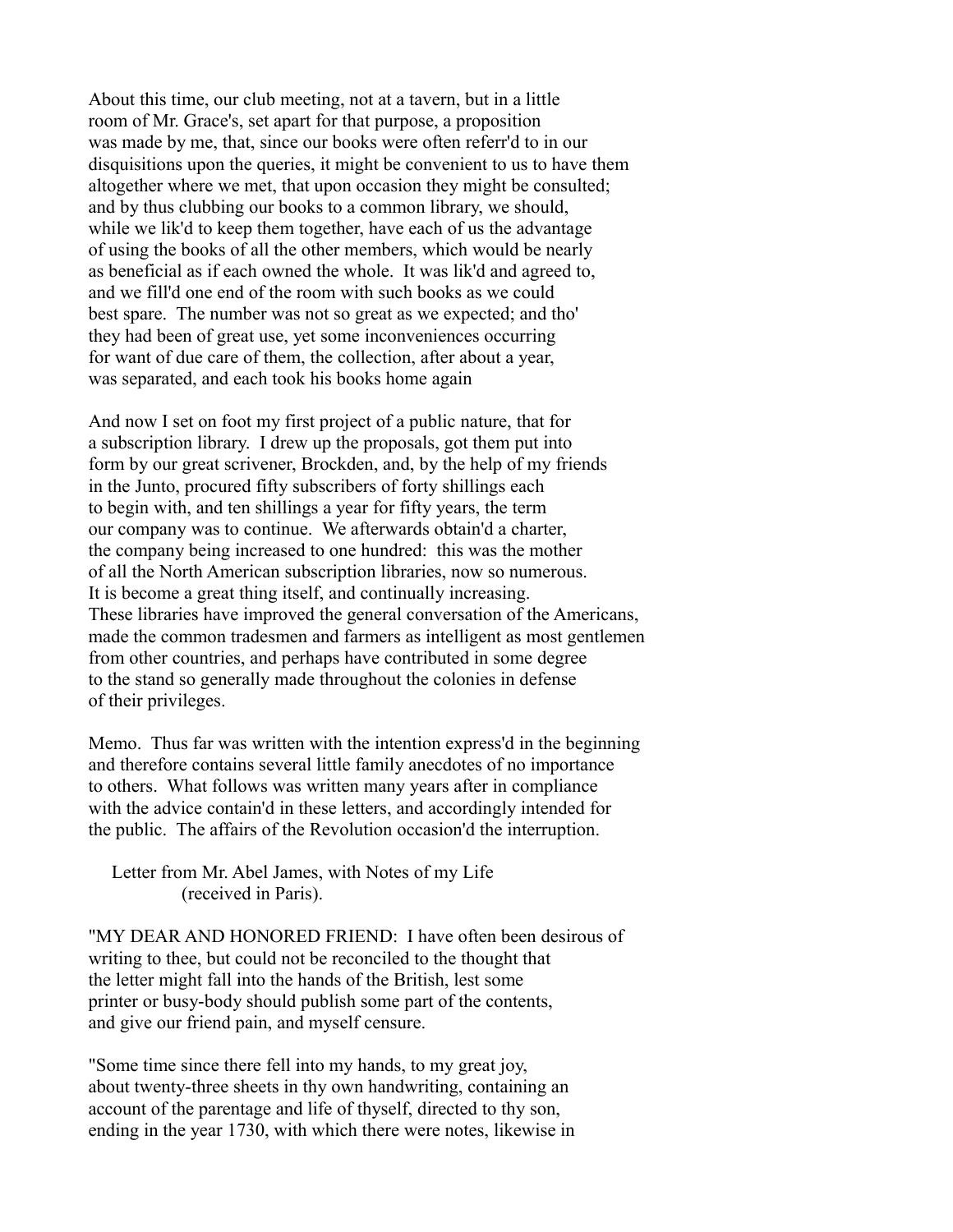thy writing; a copy of which I inclose, in hopes it may be a means, if thou continued it up to a later period, that the first and latter part may be put together; and if it is not yet continued, I hope thee will not delay it. Life is uncertain, as the preacher tells us; and what will the world say if kind, humane, and benevolent Ben. Franklin should leave his friends and the world deprived of so pleasing and profitable a work; a work which would be useful and entertaining not only to a few, but to millions? The influence writings under that class have on the minds of youth is very great, and has nowhere appeared to me so plain, as in our public friend's journals. It almost insensibly leads the youth into the resolution of endeavoring to become as good and eminent as the journalist. Should thine, for instance, when published (and I think it could not fail of it), lead the youth to equal the industry and temperance of thy early youth, what a blessing with that class would such a work be! I know of no character living, nor many of them put together, who has so much in his power as thyself to promote a greater spirit of industry and early attention to business, frugality, and temperance with the American youth. Not that I think the work would have no other merit and use in the world, far from it; but the first is of such vast importance that I know nothing that can equal it."

The foregoing letter and the minutes accompanying it being shown to a friend, I received from him the following:

 Letter from Mr. Benjamin Vaughan. "PARIS, January 31, 1783.

"My DEAREST SIR: When I had read over your sheets of minutes of the principal incidents of your life, recovered for you by your Quaker acquaintance, I told you I would send you a letter expressing my reasons why I thought it would be useful to complete and publish it as he desired. Various concerns have for some time past prevented this letter being written, and I do not know whether it was worth any expectation; happening to be at leisure, however, at present, I shall by writing, at least interest and instruct myself; but as the terms I am inclined to use may tend to offend a person of your manners, I shall only tell you how I would address any other person, who was as good and as great as yourself, but less diffident. I would say to him, Sir, I solicit the history of your life from the following motives: Your history is so remarkable, that if you do not give it, somebody else will certainly give it; and perhaps so as nearly to do as much harm, as your own management of the thing might do good. It will moreover present a table of the internal circumstances of your country, which will very much tend to invite to it settlers of virtuous and manly minds. And considering the eagerness with which such information is sought by them, and the extent of your reputation, I do not know of a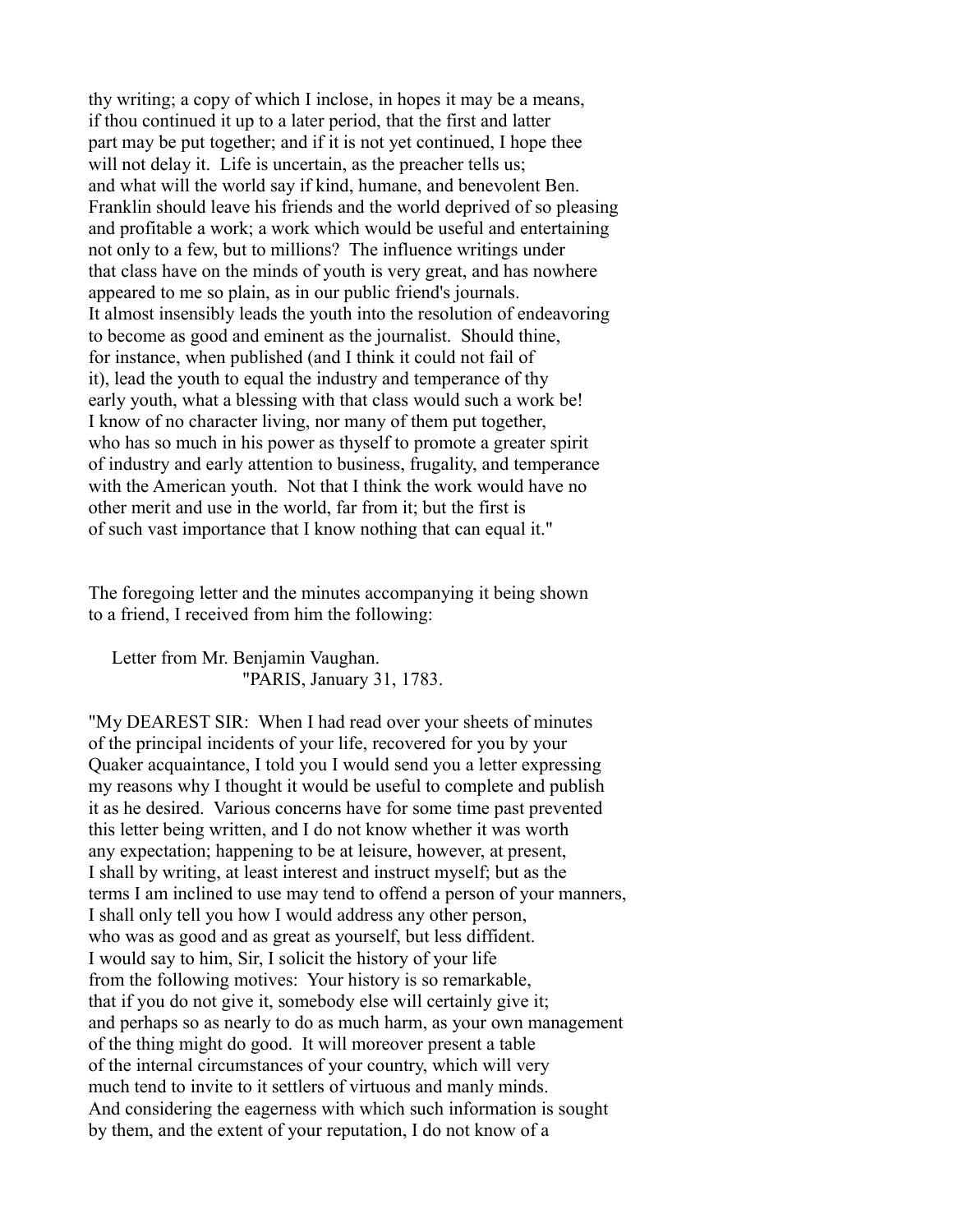more efficacious advertisement than your biography would give. All that has happened to you is also connected with the detail of the manners and situation of a rising people; and in this respect I do not think that the writings of Caesar and Tacitus can be more interesting to a true judge of human nature and society. But these, sir, are small reasons, in my opinion, compared with the chance which your life will give for the forming of future great men; and in conjunction with your Art of Virtue (which you design to publish) of improving the features of private character, and consequently of aiding all happiness, both public and domestic. The two works I allude to, sir, will in particular give a noble rule and example of self-education. School and other education constantly proceed upon false principles, and show a clumsy apparatus pointed at a false mark; but your apparatus is simple, and the mark a true one; and while parents and young persons are left destitute of other just means of estimating and becoming prepared for a reasonable course in life, your discovery that the thing is in many a man's private power, will be invaluable! Influence upon the private character, late in life, is not only an influence late in life, but a weak influence. It is in youth that we plant our chief habits and prejudices; it is in youth that we take our party as to profession, pursuits and matrimony. In youth, therefore, the turn is given; in youth the education even of the next generation is given; in youth the private and public character is determined; and the term of life extending but from youth to age, life ought to begin well from youth, and more especially before we take our party as to our principal objects. But your biography will not merely teach self-education, but the education of a wise man; and the wisest man will receive lights and improve his progress, by seeing detailed the conduct of another wise man. And why are weaker men to be deprived of such helps, when we see our race has been blundering on in the dark, almost without a guide in this particular, from the farthest trace of time? Show then, sir, how much is to be done, both to sons and fathers; and invite all wise men to become like yourself, and other men to become wise. When we see how cruel statesmen and warriors can be to the human race, and how absurd distinguished men can be to their acquaintance, it will be instructive to observe the instances multiply of pacific, acquiescing manners; and to find how compatible it is to be great and domestic, enviable and yet good-humored.

"The little private incidents which you will also have to relate, will have considerable use, as we want, above all things, rules of prudence in ordinary affairs; and it will be curious to see how you have acted in these. It will be so far a sort of key to life, and explain many things that all men ought to have once explained to them, to give, them a chance of becoming wise by foresight. The nearest thing to having experience of one's own, is to have other people's affairs brought before us in a shape that is interesting;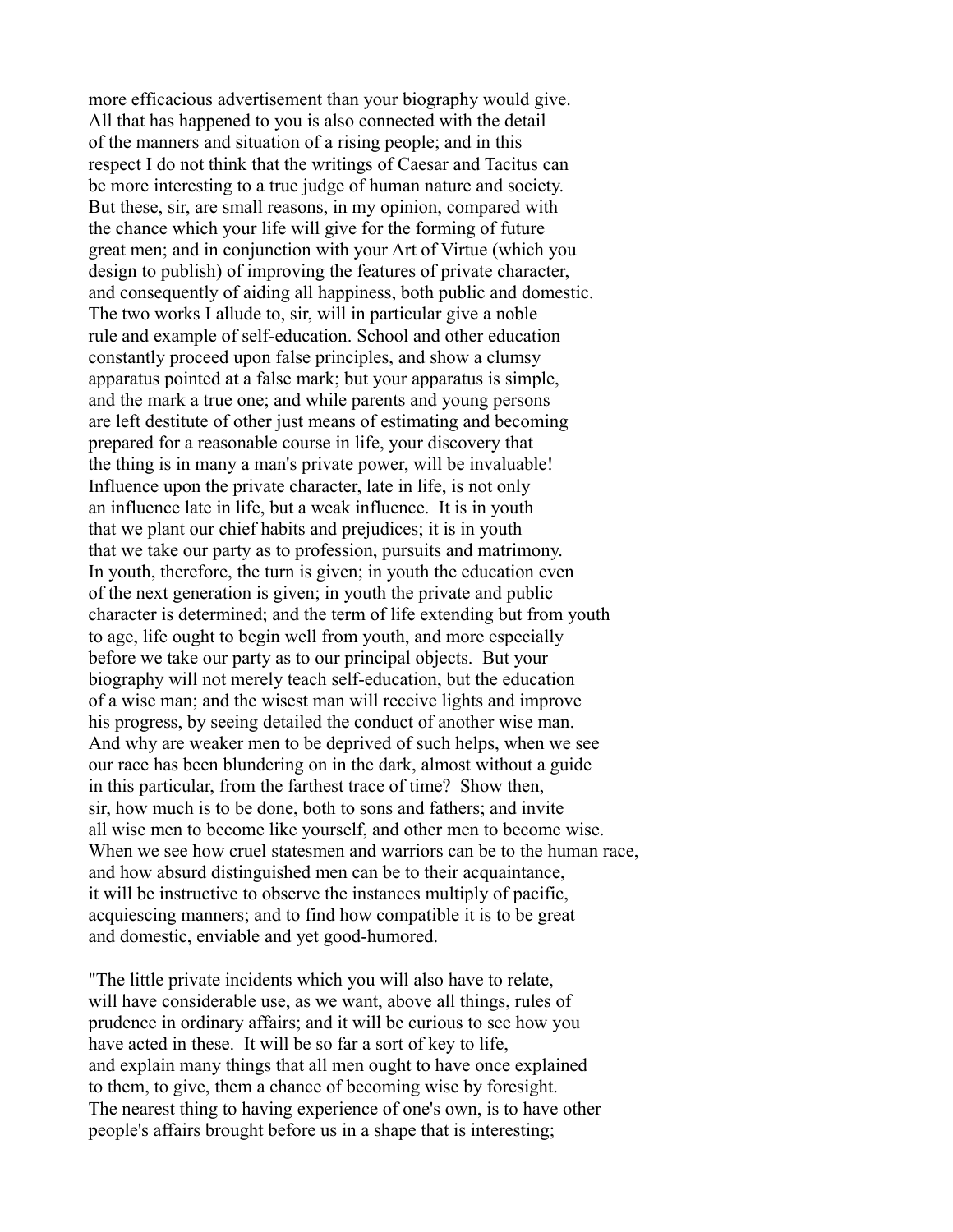this is sure to happen from your pen; our affairs and management will have an air of simplicity or importance that will not fail to strike; and I am convinced you have conducted them with as much originality as if you had been conducting discussions in politics or philosophy; and what more worthy of experiments and system (its importance and its errors considered) than human life?

"Some men have been virtuous blindly, others have speculated fantastically, and others have been shrewd to bad purposes; but you, sir, I am sure, will give under your hand, nothing but what is at the same moment, wise, practical and good, your account of yourself (for I suppose the parallel I am drawing for Dr. Franklin, will hold not only in point of character, but of private history) will show that you are ashamed of no origin; a thing the more important, as you prove how little necessary all origin is to happiness, virtue, or greatness. As no end likewise happens without a means, so we shall find, sir, that even you yourself framed a plan by which you became considerable; but at the same time we may see that though the event is flattering,the means are as simple as wisdom could make them;that is, depending upon nature, virtue, thought and habit.Another thing demonstrated will be the propriety of everyman's waiting for his time for appearing upon the stage of the world. Our sensations being very much fixed to the moment, we are apt to forget that more moments are to follow the first, and consequently that man should arrange his conduct so as to suit the whole of a life. Your attribution appears to have been applied to your life, and the passing moments of it have been enlivened with content and enjoyment instead of being tormented with foolish impatience or regrets. Such a conduct is easy for those who make virtue and themselves in countenance by examples of other truly great men, of whom patience is so often the characteristic. Your Quaker correspondent, sir (for here again I will suppose the subject of my letter resembling Dr. Franklin), praised your frugality, diligence and temperance, which he considered as a pattern for all youth; but it is singular that he should have forgotten your modesty and your disinterestedness, without which you never could have waited for your advancement, or found your situation in the mean time comfortable; which is a strong lesson to show the poverty of glory and the importance of regulating our minds. If this correspondent had known the nature of your reputation as well as I do, he would have said, Your former writings and measures would secure attention to your Biography, and Art of Virtue; and your Biography and Art of Virtue, in return, would secure attention to them. This is an advantage attendant upon a various character, and which brings all that belongs to it into greater play; and it is the more useful, as perhaps more persons are at a loss for the means of improving their minds and characters, than they are for the time or the inclination to do it. But there is one concluding reflection, sir, that will shew the use of your life as a mere piece of biography. This style of writing seems a little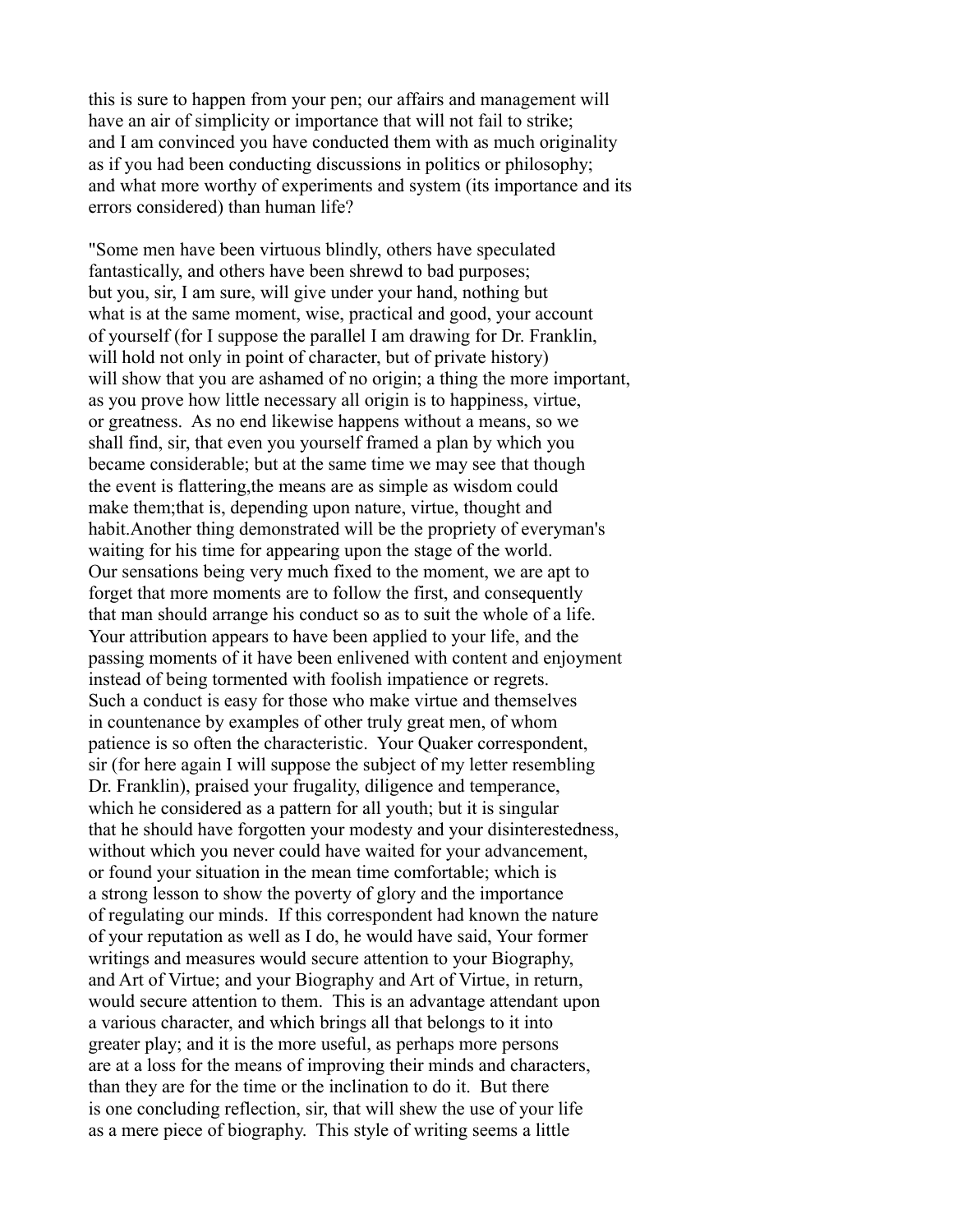gone out of vogue, and yet it is a very useful one; and your specimen of it may be particularly serviceable, as it will make a subject of comparison with the lives of various public cutthroats and intriguers, and with absurd monastic self-tormentors or vain literary triflers. If it encourages more writings of the same kind with your own, and induces more men to spend lives fit to be written, it will be worth all Plutarch's Lives put together. But being tired of figuring to myself a character of which every feature suits only one man in the world, without giving him the praise of it, I shall end my letter, my dear Dr. Franklin, with a personal application to your proper self. I am earnestly desirous, then, my dear sir, that you should let the world into the traits of your genuine character, as civil broils nay otherwise tend to disguise or traduce it. Considering your great age, the caution of your character, and your peculiar style of thinking, it is not likely that any one besides yourself can be sufficiently master of the facts of your life, or the intentions of your mind. Besides all this, the immense revolution of the present period, will necessarily turn our attention towards the author of it, and when virtuous principles have been pretended in it, it will be highly important to shew that such have really influenced; and, as your own character will be the principal one to receive a scrutiny, it is proper (even for its effects upon your vast and rising country, as well as upon England and upon Europe) that it should stand respectable and eternal. For the furtherance of human happiness, I have always maintained that it is necessary to prove that man is not even at present a vicious and detestable animal; and still more to prove that good management may greatly amend him; and it is for much the same reason, that I am anxious to see the opinion established, that there are fair characters existing among the individuals of the race; for the moment that all men, without exception, shall be conceived abandoned, good people will cease efforts deemed to be hopeless, and perhaps think of taking their share in the scramble of life, or at least of making it comfortable principally for themselves. Take then, my dear sir, this work most speedily into hand: shew yourself good as you are good; temperate as you are temperate; and above all things, prove yourself as one, who from your infancy have loved justice, liberty and concord, in a way that has made it natural and consistent for you to have acted, as we have seen you act in the last seventeen years of your life. Let Englishmen be made not only to respect, but even to love you. When they think well of individuals in your native country, they will go nearer to thinking well of your country; and when your countrymen see themselves well thought of by Englishmen, they will go nearer to thinking well of England. Extend your views even further; do not stop at those who speak the English tongue, but after having settled so many points in nature and politics, think of bettering the whole race of men. As I have not read any part of the life in question, but know only the character that lived it, I write somewhat at hazard. I am sure, however, that the life and the treatise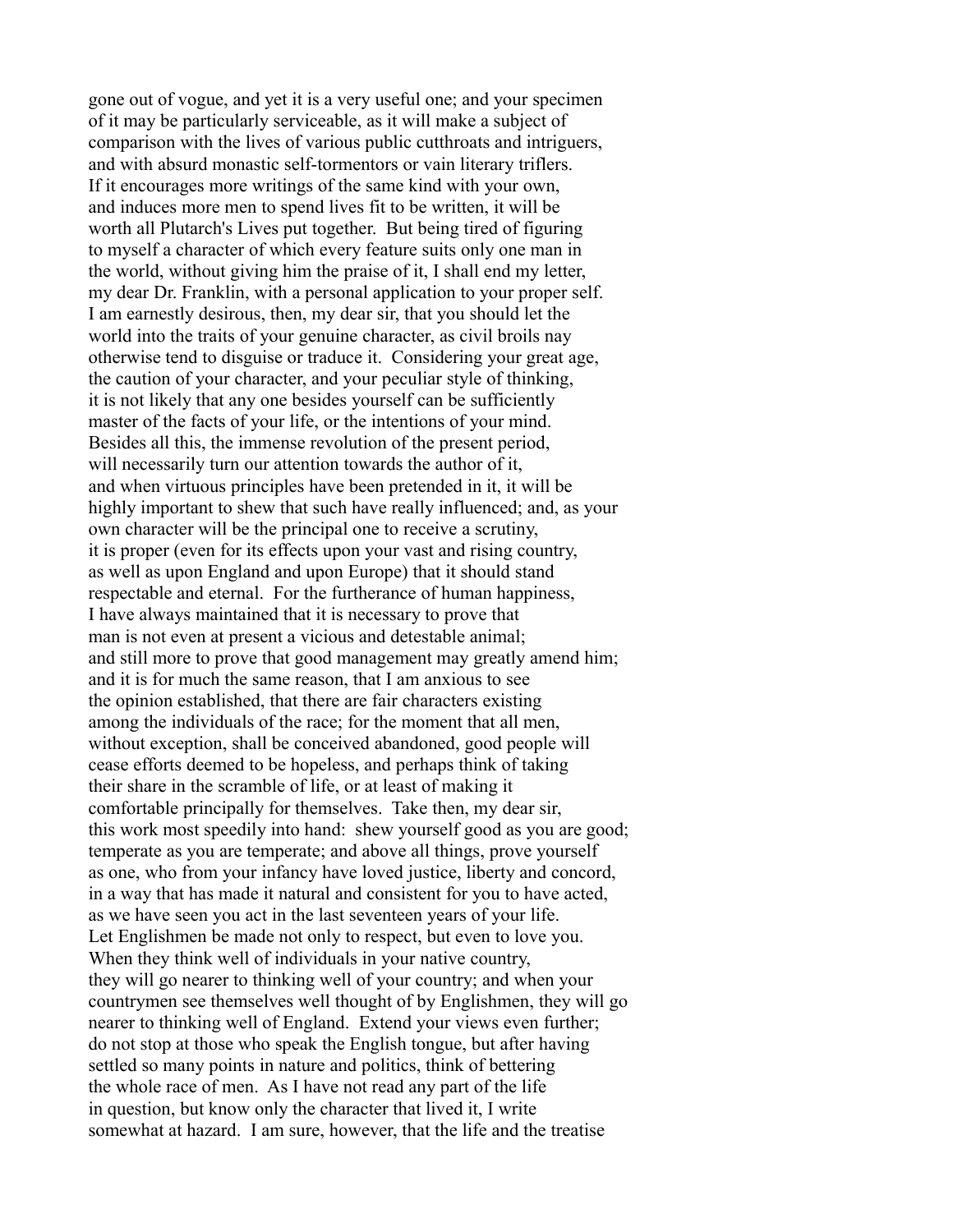I allude to (on the Art of Virtue) will necessarily fulfil the chief of my expectations; and still more so if you take up the measure of suiting these performances to the several views above stated. Should they even prove unsuccessful in all that a sanguine admirer of yours hopes from them, you will at least have framed pieces to interest the human mind; and whoever gives a feeling of pleasure that is innocent to man, has added so much to the fair side of a life otherwise too much darkened by anxiety and too much injured by pain. In the hope, therefore, that you will listen to the prayer addressed to you in this letter, I beg to subscribe myself, my dearest sir, etc., etc.,

"Signed, BENJ. VAUGHAN."

Continuation of the Account of my Life, begun at Passy, near Paris, 1784.

It is some time since I receiv'd the above letters, but I have been too busy till now to think of complying with the request they contain. It might, too, be much better done if I were at home among my papers, which would aid my memory, and help to ascertain dates; but my return being uncertain and having just now a little leisure, I will endeavor to recollect and write what I can; if I live to get home, it may there be corrected and improv'd.

Not having any copy here of what is already written, I know not whether an account is given of the means I used to establish the Philadelphia public library, which, from a small beginning, is now become so considerable, though I remember to have come down to near the time of that transaction (1730). I will therefore begin here with an account of it, which may be struck out if found to have been already given.

At the time I establish'd myself in Pennsylvania, there was not a good bookseller's shop in any of the colonies to the southward of Boston. In New York and Philad'a the printers were indeed stationers; they sold only paper, etc., almanacs, ballads, and a few common school-books. Those who lov'd reading were oblig'd to send for their books from England; the members of the Junto had each a few. We had left the alehouse, where we first met, and hired a room to hold our club in. I propos'd that we should all of us bring our books to that room, where they would not only be ready to consult in our conferences, but become a common benefit, each of us being at liberty to borrow such as he wish'd to read at home. This was accordingly done, and for some time contented us.

Finding the advantage of this little collection, I propos'd to render the benefit from books more common, by commencing a public subscription library. I drew a sketch of the plan and rules that would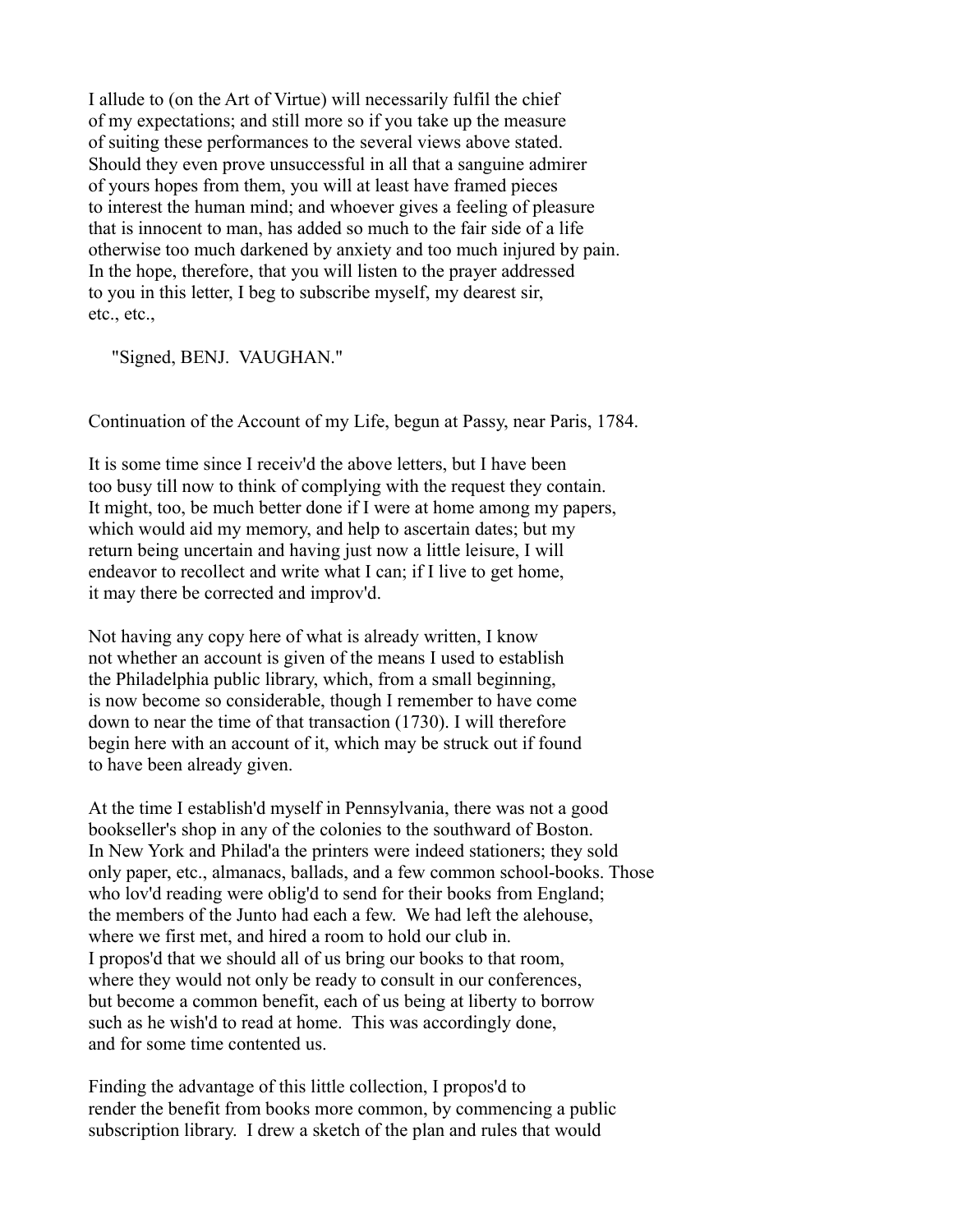be necessary, and got a skilful conveyancer, Mr. Charles Brockden, to put the whole in form of articles of agreement to be subscribed, by which each subscriber engag'd to pay a certain sum down for the first purchase of books, and an annual contribution for increasing them. So few were the readers at that time in Philadelphia, and the majority of us so poor, that I was not able, with great industry, to find more than fifty persons, mostly young tradesmen, willing to pay down for this purpose forty shillings each, and ten shillings per annum. On this little fund we began. The books were imported; the library wag opened one day in the week for lending to the subscribers, on their promissory notes to pay double the value if not duly returned. The institution soon manifested its utility, was imitated by other towns, and in other provinces. The libraries were augmented by donations; reading became fashionable; and our people, having no publick amusements to divert their attention from study, became better acquainted with books, and in a few years were observ'd by strangers to be better instructed and more intelligent than people of the same rank generally are in other countries.

When we were about to sign the above-mentioned articles, which were to be binding upon us, our heirs, etc., for fifty years, Mr. Brockden, the scrivener, said to us, "You are young men, but it is scarcely probable that any of you will live to see the expiration of the term fix'd in the instrument." A number of us, however, are yet living; but the instrument was after a few years rendered null by a charter that incorporated and gave perpetuity to the company.

The objections and reluctances I met with in soliciting the subscriptions, made me soon feel the impropriety of presenting one's self as the proposer of any useful project, that might be suppos'd to raise one's reputation in the smallest degree above that of one's neighbors, when one has need of their assistance to accomplish that project. I therefore put myself as much as I could out of sight, and stated it as a scheme of a number of friends, who had requested me to go about and propose it to such as they thought lovers of reading. In this way my affair went on more smoothly, and I ever after practis'd it on such occasions; and, from my frequent successes, can heartily recommend it. The present little sacrifice of your vanity will afterwards be amply repaid. If it remains a while uncertain to whom the merit belongs, some one more vain than yourself will be encouraged to claim it, and then even envy will be disposed to do you justice by plucking those assumed feathers, and restoring them to their right owner.

This library afforded me the means of improvement by constant study, for which I set apart an hour or two each day, and thus repair'd in some degree the loss of the learned education my father once intended for me. Reading was the only amusement I allow'd myself. I spent no time in taverns, games, or frolicks of any kind;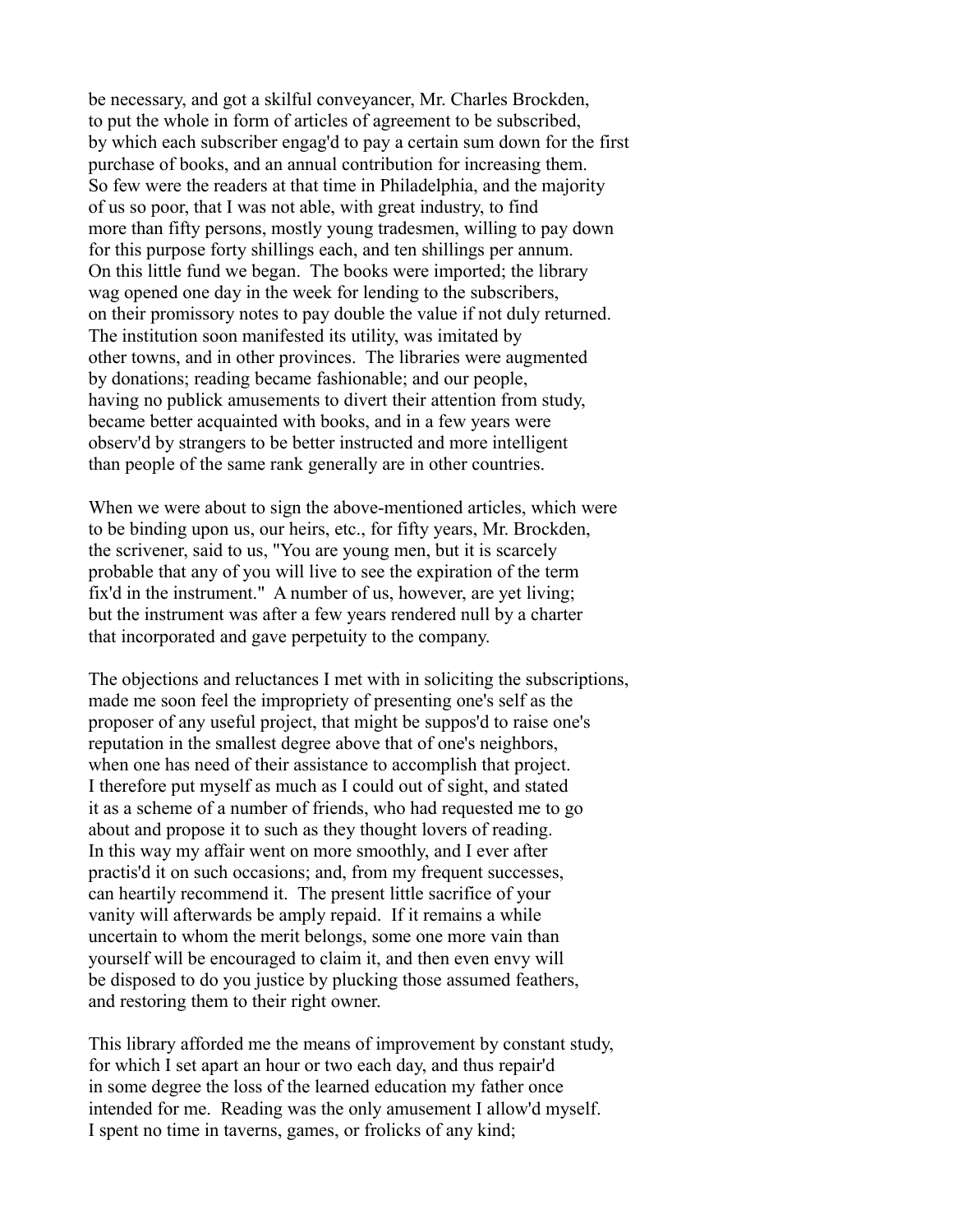and my industry in my business continu'd as indefatigable as it was necessary. I was indebted for my printing-house; I had a young family coming on to be educated, and I had to contend with for business two printers, who were established in the place before me. My circumstances, however, grew daily easier. My original habits of frugality continuing, and my father having, among his instructions to me when a boy, frequently repeated a proverb of Solomon, "Seest thou a man diligent in his calling, he shall stand before kings, he shall not stand before mean men," I from thence considered industry as a means of obtaining wealth and distinction, which encourag'd me, tho' I did not think that I should ever literally stand before kings, which, however, has since happened; for I have stood before five, and even had the honor of sitting down with one, the King of Denmark, to dinner.

We have an English proverb that says, "He that would thrive, must ask his wife." It was lucky for me that I had one as much dispos'd to industry and frugality as myself. She assisted me cheerfully in my business, folding and stitching pamphlets, tending shop, purchasing old linen rags for the papermakers, etc., etc. We kept no idle servants, our table was plain and simple, our furniture of the cheapest. For instance, my breakfast was a long time bread and milk (no tea), and I ate it out of a twopenny earthen porringer, with a pewter spoon. But mark how luxury will enter families, and make a progress, in spite of principle: being call'd one morning to breakfast, I found it in a China bowl, with a spoon of silver! They had been bought for me without my knowledge by my wife, and had cost her the enormous sum of three-and-twenty shillings, for which she had no other excuse or apology to make, but that she thought her husband deserv'd a silver spoon and China bowl as well as any of his neighbors. This was the first appearance of plate and China in our house, which afterward, in a course of years, as our wealth increas'd, augmented gradually to several hundred pounds in value.

I had been religiously educated as a Presbyterian; and tho' some of the dogmas of that persuasion, such as the eternal decrees of God, election, reprobation, etc., appeared to me unintelligible, others doubtful, and I early absented myself from the public assemblies of the sect, Sunday being my studying day, I never was without some religious principles. I never doubted, for instance, the existence of the Deity; that he made the world, and govern'd it by his Providence; that the most acceptable service of God was the doing good to man; that our souls are immortal; and that all crime will be punished, and virtue rewarded, either here or hereafter. These I esteem'd the essentials of every religion; and, being to be found in all the religions we had in our country, I respected them all, tho' with different degrees of respect, as I found them more or less mix'd with other articles, which, without any tendency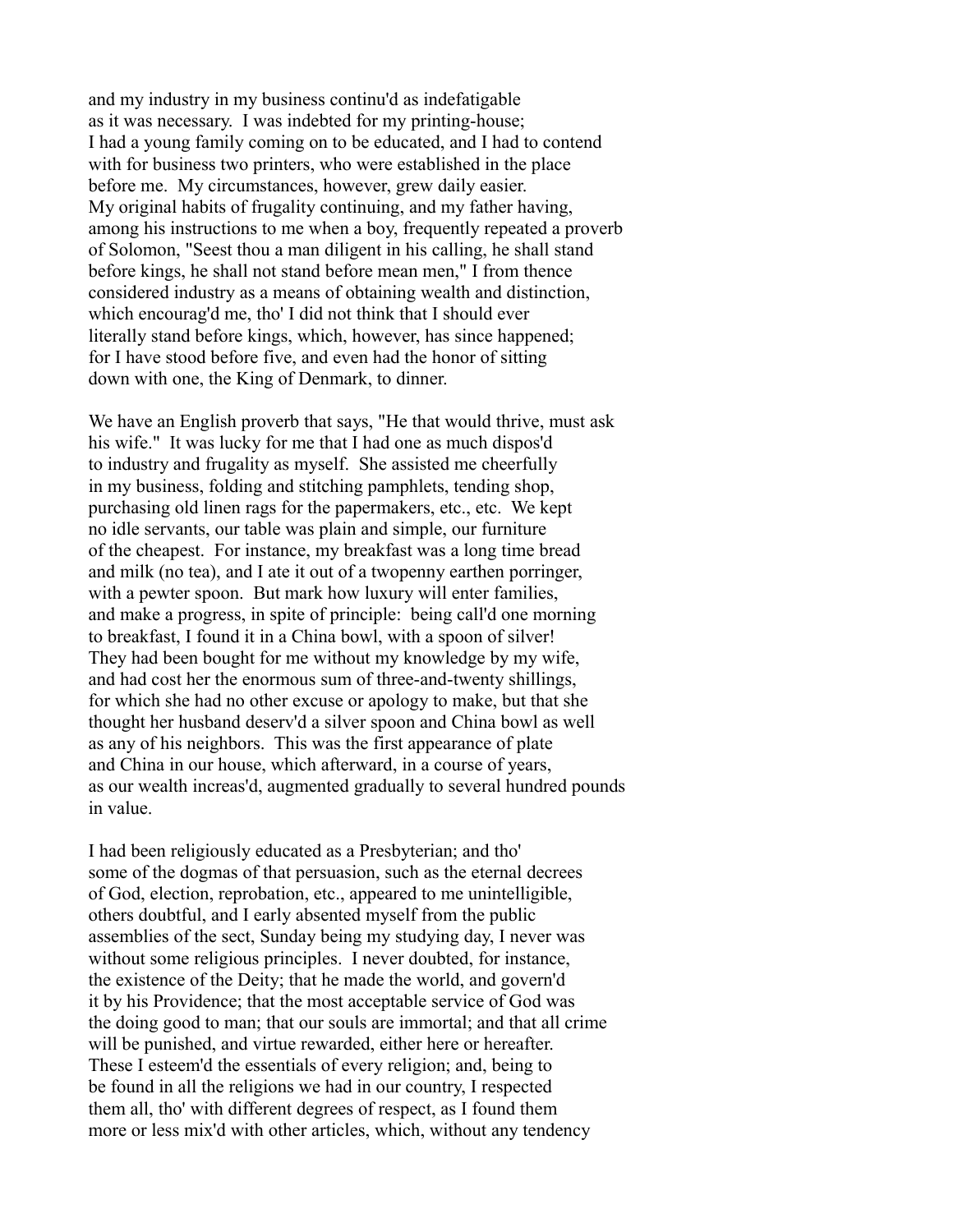to inspire, promote, or confirm morality, serv'd principally to divide us, and make us unfriendly to one another. This respect to all, with an opinion that the worst had some good effects, induc'd me to avoid all discourse that might tend to lessen the good opinion another might have of his own religion; and as our province increas'd in people, and new places of worship were continually wanted, and generally erected by voluntary contributions, my mite for such purpose, whatever might be the sect, was never refused.

Tho' I seldom attended any public worship, I had still an opinion of its propriety, and of its utility when rightly conducted, and I regularly paid my annual subscription for the support of the only Presbyterian minister or meeting we had in Philadelphia. He us'd to visit me sometimes as a friend, and admonish me to attend his administrations, and I was now and then prevail'd on to do so, once for five Sundays successively. Had he been in my opinion a good preacher, perhaps I might have continued, notwithstanding the occasion I had for the Sunday's leisure in my course of study; but his discourses were chiefly either polemic arguments, or explications of the peculiar doctrines of our sect, and were all to me very dry, uninteresting, and unedifying, since not a single moral principle was inculcated or enforc'd, their aim seeming to be rather to make us Presbyterians than good citizens.

At length he took for his text that verse of the fourth chapter of Philippians, "Finally, brethren, whatsoever things are true, honest, just, pure, lovely, or of good report, if there be any virtue, or any praise, think on these things." And I imagin'd, in a sermon on such a text, we could not miss of having some morality. But he confin'd himself to five points only, as meant by the apostle, viz.: 1. Keeping holy the Sabbath day. 2. Being diligent in reading the holy Scriptures. 3. Attending duly the publick worship. 4. Partaking of the Sacrament. 5. Paying a due respect to God's ministers. These might be all good things; but, as they were not the kind of good things that I expected from that text, I despaired of ever meeting with them from any other, was disgusted, and attended his preaching no more. I had some years before compos'd a little Liturgy, or form of prayer, for my own private use (viz., in 1728), entitled, Articles of Belief and Acts of Religion. I return'd to the use of this, and went no more to the public assemblies. My conduct might be blameable, but I leave it, without attempting further to excuse it; my present purpose being to relate facts, and not to make apologies for them.

It was about this time I conceiv'd the bold and arduous project of arriving at moral perfection. I wish'd to live without committing any fault at any time; I would conquer all that either natural inclination, custom, or company might lead me into. As I knew, or thought I knew, what was right and wrong, I did not see why I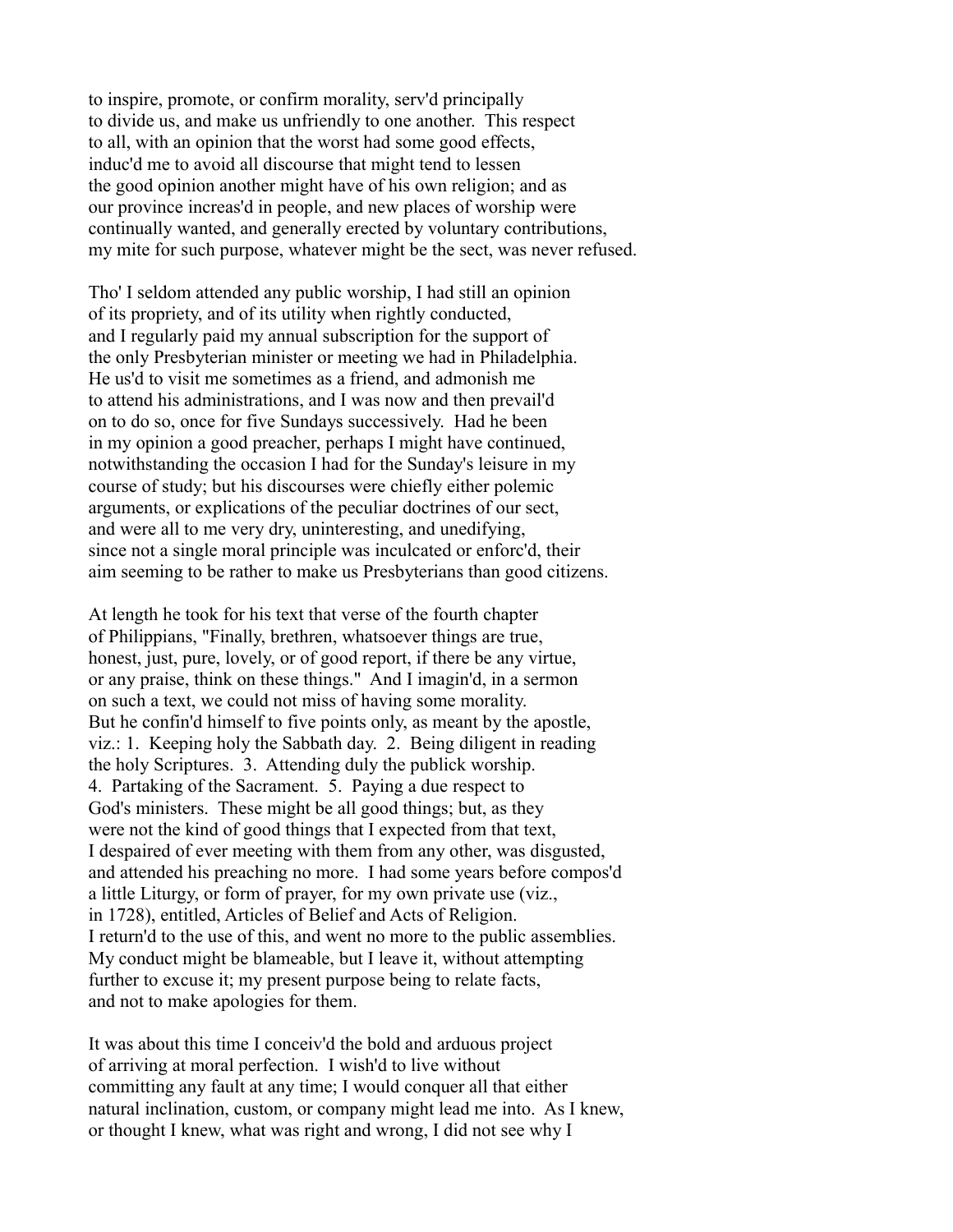might not always do the one and avoid the other. But I soon found I had undertaken a task of more difficulty than I bad imagined. While my care was employ'd in guarding against one fault, I was often surprised by another; habit took the advantage of inattention; inclination was sometimes too strong for reason. I concluded, at length, that the mere speculative conviction that it was our interest to be completely virtuous, was not sufficient to prevent our slipping; and that the contrary habits must be broken, and good ones acquired and established, before we can have any dependence on a steady, uniform rectitude of conduct. For this purpose I therefore contrived the following method.

In the various enumerations of the moral virtues I had met with in my reading, I found the catalogue more or less numerous, as different writers included more or fewer ideas under the same name. Temperance, for example, was by some confined to eating and drinking, while by others it was extended to mean the moderating every other pleasure, appetite, inclination, or passion, bodily or mental, even to our avarice and ambition. I propos'd to myself, for the sake of clearness, to use rather more names, with fewer ideas annex'd to each, than a few names with more ideas; and I included under thirteen names of virtues all that at that time occurr'd to me as necessary or desirable, and annexed to each a short precept, which fully express'd the extent I gave to its meaning.

These names of virtues, with their precepts, were:

1. TEMPERANCE. Eat not to dullness; drink not to elevation.

2. SILENCE. Speak not but what may benefit others or yourself; avoid trifling conversation.

3. ORDER. Let all your things have their places; let each part of your business have its time.

4. RESOLUTION. Resolve to perform what you ought; perform without fail what you resolve.

5. FRUGALITY. Make no expense but to do good to others or yourself; i.e., waste nothing.

6. INDUSTRY. Lose no time; be always employ'd in something useful; cut off all unnecessary actions.

7. SINCERITY. Use no hurtful deceit; think innocently and justly, and, if you speak, speak accordingly.

8. JUSTICE. Wrong none by doing injuries, or omitting the benefits that are your duty.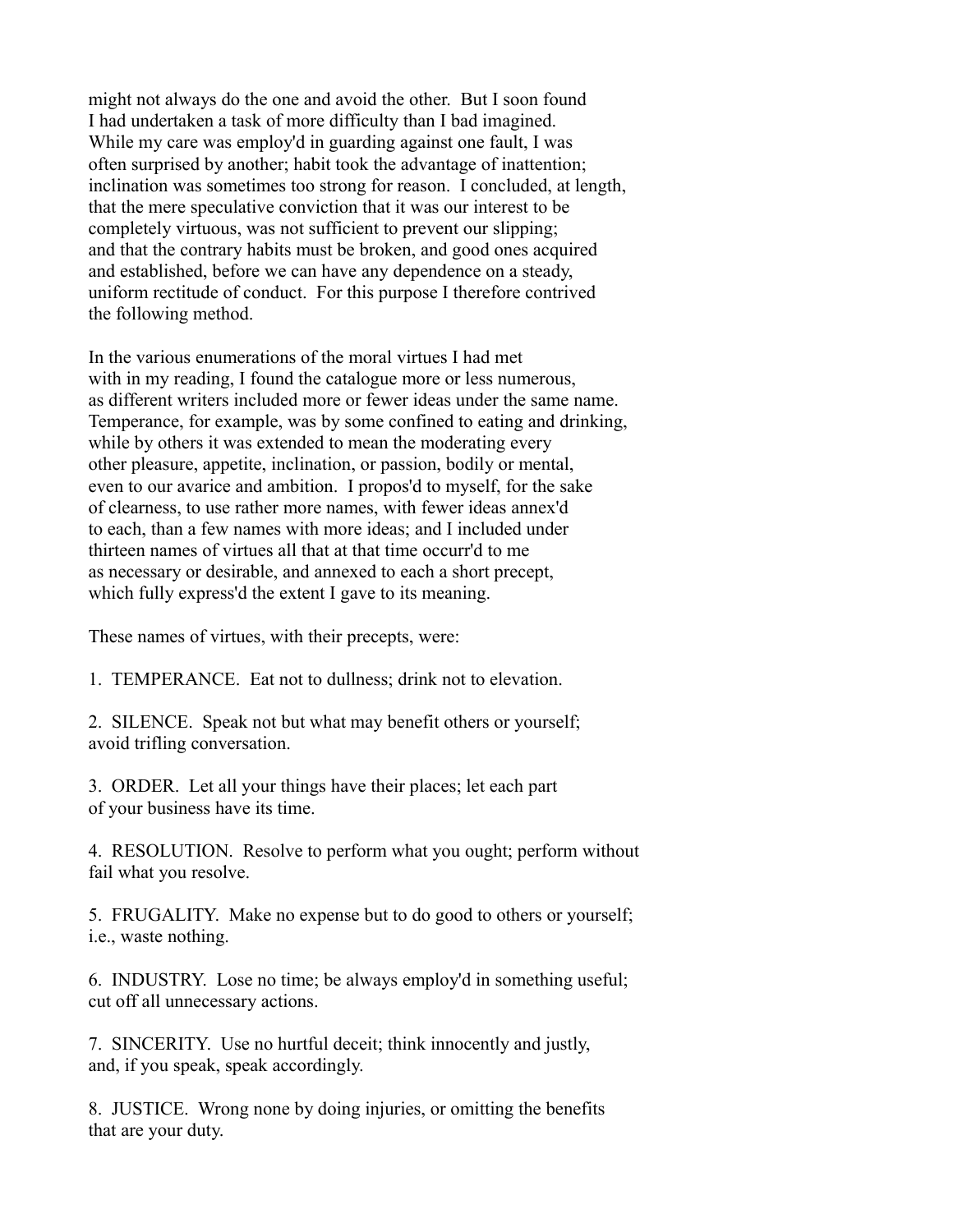9. MODERATION. Avoid extreams; forbear resenting injuries so much as you think they deserve.

10. CLEANLINESS. Tolerate no uncleanliness in body, cloaths, or habitation.

11. TRANQUILLITY. Be not disturbed at trifles, or at accidents common or unavoidable.

12. CHASTITY. Rarely use venery but for health or offspring, never to dulness, weakness, or the injury of your own or another's peace or reputation.

13. HUMILITY. Imitate Jesus and Socrates.

My intention being to acquire the habitude of all these virtues, I judg'd it would be well not to distract my attention by attempting the whole at once, but to fix it on one of them at a time; and, when I should be master of that, then to proceed to another, and so on, till I should have gone thro' the thirteen; and, as the previous acquisition of some might facilitate the acquisition of certain others, I arrang'd them with that view, as they stand above. Temperance first, as it tends to procure that coolness and clearness of head, which is so necessary where constant vigilance was to be kept up, and guard maintained against the unremitting attraction of ancient habits, and the force of perpetual temptations. This being acquir'd and establish'd, Silence would be more easy; and my desire being to gain knowledge at the same time that I improv'd in virtue, and considering that in conversation it was obtain'd rather by the use of the ears than of the tongue, and therefore wishing to break a habit I was getting into of prattling, punning, and joking, which only made me acceptable to trifling company, I gave Silence the second place. This and the next, Order, I expected would allow me more time for attending to my project and my studies. Resolution, once become habitual, would keep me firm in my endeavors to obtain all the subsequent virtues; Frugality and Industry freeing me from my remaining debt, and producing affluence and independence, would make more easy the practice of Sincerity and Justice, etc., etc. Conceiving then, that, agreeably to the advice of Pythagoras in his Golden Verses, daily examination would be necessary, I contrived the following method for conducting that examination.

I made a little book, in which I allotted a page for each of the virtues. I rul'd each page with red ink, so as to have seven columns, one for each day of the week, marking each column with a letter for the day. I cross'd these columns with thirteen red lines, marking the beginning of each line with the first letter of one of the virtues, on which line, and in its proper column, I might mark,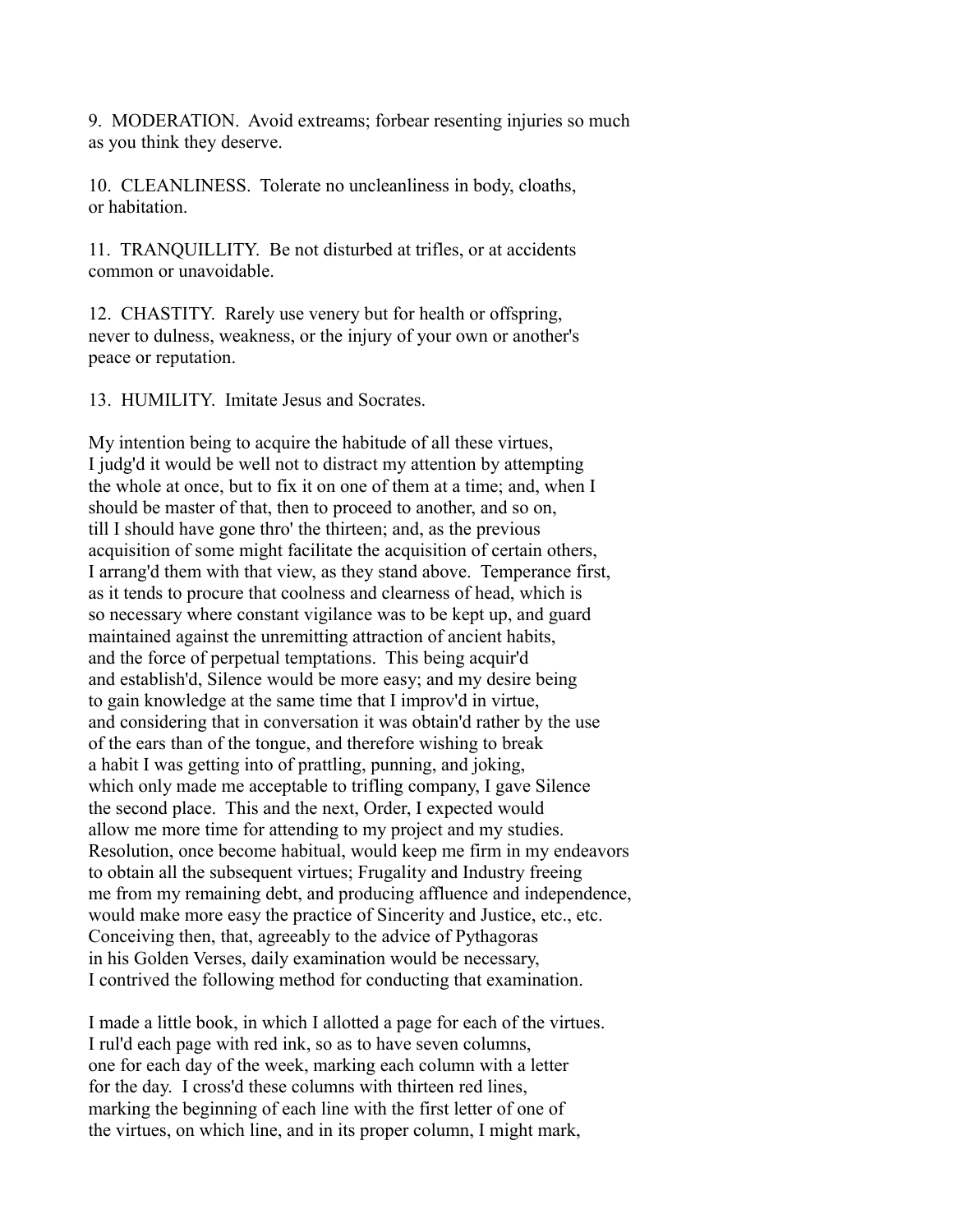by a little black spot, every fault I found upon examination to have been committed respecting that virtue upon that day.

Form of the pages.

 +-------------------------------+ TEMPERANCE. | +-------------------------------+ EAT NOT TO DULNESS; | DRINK NOT TO ELEVATION. | +-------------------------------+  $|$  | S.| M.| T.| W.| T.| F.| S.| +---+---+---+---+---+---+---+---+ | T.| | | | | | | | +---+---+---+---+---+---+---+---+  $| S | * | * | * | * | * | * |$  +---+---+---+---+---+---+---+---+  $| 0.1**| * | * | * | * | * | * |$  +---+---+---+---+---+---+---+---+  $|R.|$  | |\*| | |\*| | +---+---+---+---+---+---+---+---+  $|F|$   $| * | | * | * | |$  +---+---+---+---+---+---+---+---+  $| 1.|$   $| 1$   $| 1$   $| 1 1 1$  +---+---+---+---+---+---+---+---+ | S.| | | | | | | | +---+---+---+---+---+---+---+---+ | J.| | | | | | | | +---+---+---+---+---+---+---+---+ | M.| | | | | | | | +---+---+---+---+---+---+---+---+ | C.| | | | | | | | +---+---+---+---+---+---+---+---+ | T.| | | | | | | | +---+---+---+---+---+---+---+---+ | C.| | | | | | | | +---+---+---+---+---+---+---+---+ | H.| | | | | | | | +---+---+---+---+---+---+---+---+

I determined to give a week's strict attention to each of the virtues successively. Thus, in the first week, my great guard was to avoid every the least offence against Temperance, leaving the other virtues to their ordinary chance, only marking every evening the faults of the day. Thus, if in the first week I could keep my first line, marked T, clear of spots, I suppos'd the habit of that virtue so much strengthen'd and its opposite weaken'd, that I might venture extending my attention to include the next, and for the following week keep both lines clear of spots.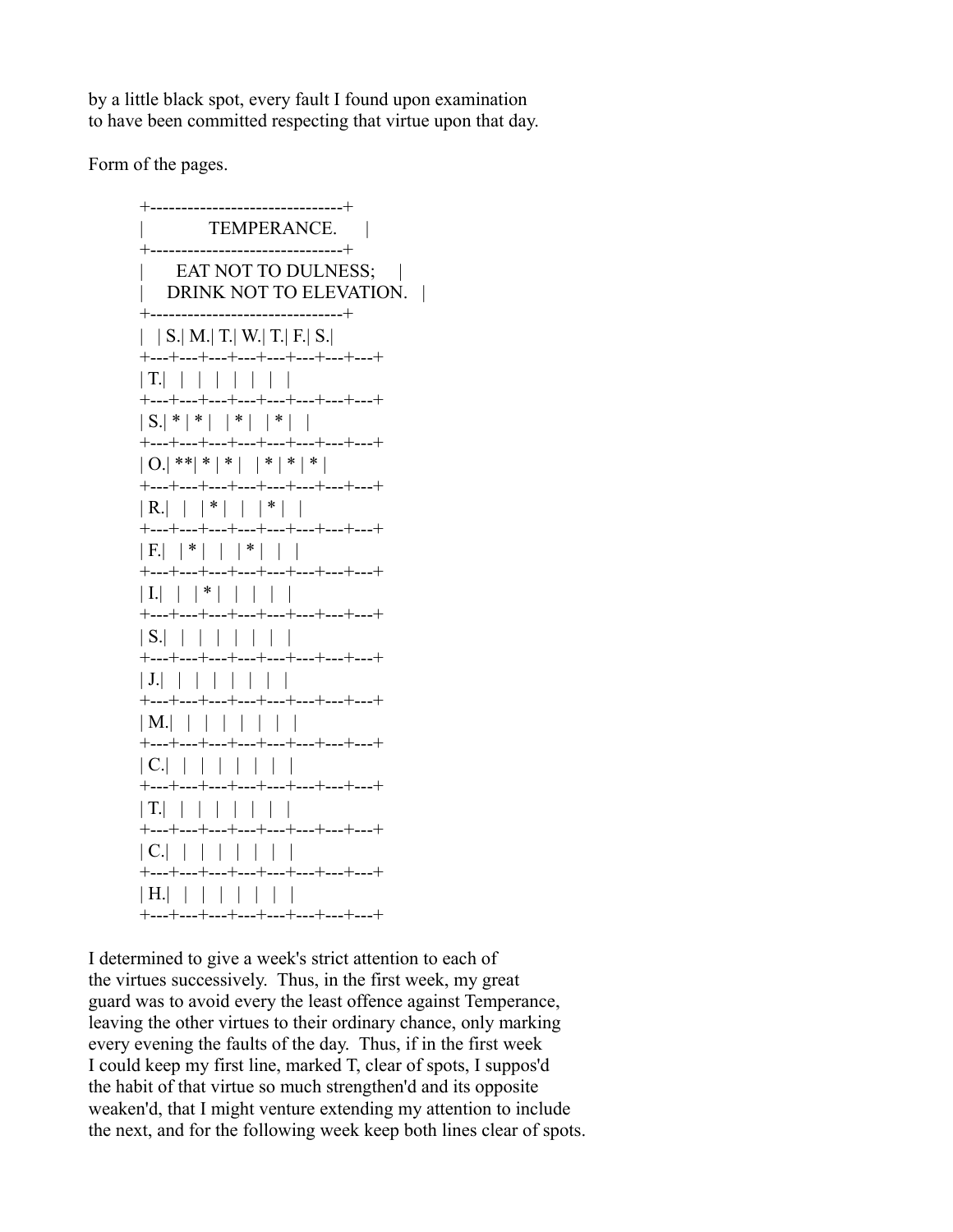Proceeding thus to the last, I could go thro' a course compleat in thirteen weeks, and four courses in a year. And like him who, having a garden to weed, does not attempt to eradicate all the bad herbs at once, which would exceed his reach and his strength, but works on one of the beds at a time, and, having accomplish'd the first, proceeds to a second, so I should have, I hoped, the encouraging pleasure of seeing on my pages the progress I made in virtue, by clearing successively my lines of their spots, till in the end, by a number of courses, I should he happy in viewing a clean book, after a thirteen weeks' daily examination.

This my little book had for its motto these lines from Addison's Cato:

 "Here will I hold. If there's a power above us (And that there is all nature cries aloud Thro' all her works), He must delight in virtue; And that which he delights in must be happy."

Another from Cicero,

 "O vitae Philosophia dux! O virtutum indagatrix expultrixque vitiorum! Unus dies, bene et ex praeceptis tuis actus, peccanti immortalitati est anteponendus."

Another from the Proverbs of Solomon, speaking of wisdom or virtue:

 "Length of days is in her right hand, and in her left hand riches and honour. Her ways are ways of pleasantness, and all her paths are peace." iii. 16, 17.

And conceiving God to be the fountain of wisdom, I thought it right and necessary to solicit his assistance for obtaining it; to this end I formed the following little prayer, which was prefix'd to my tables of examination, for daily use.

"O powerful Goodness! bountiful Father! merciful Guide! increase in me that wisdom which discovers my truest interest. strengthen my resolutions to perform what that wisdom dictates. Accept my kind offices to thy other children as the only return in my power for thy continual favors to me."

I used also sometimes a little prayer which I took from Thomson's Poems, viz.:

 "Father of light and life, thou Good Supreme! O teach me what is good; teach me Thyself! Save me from folly, vanity, and vice, From every low pursuit; and fill my soul With knowledge, conscious peace, and virtue pure;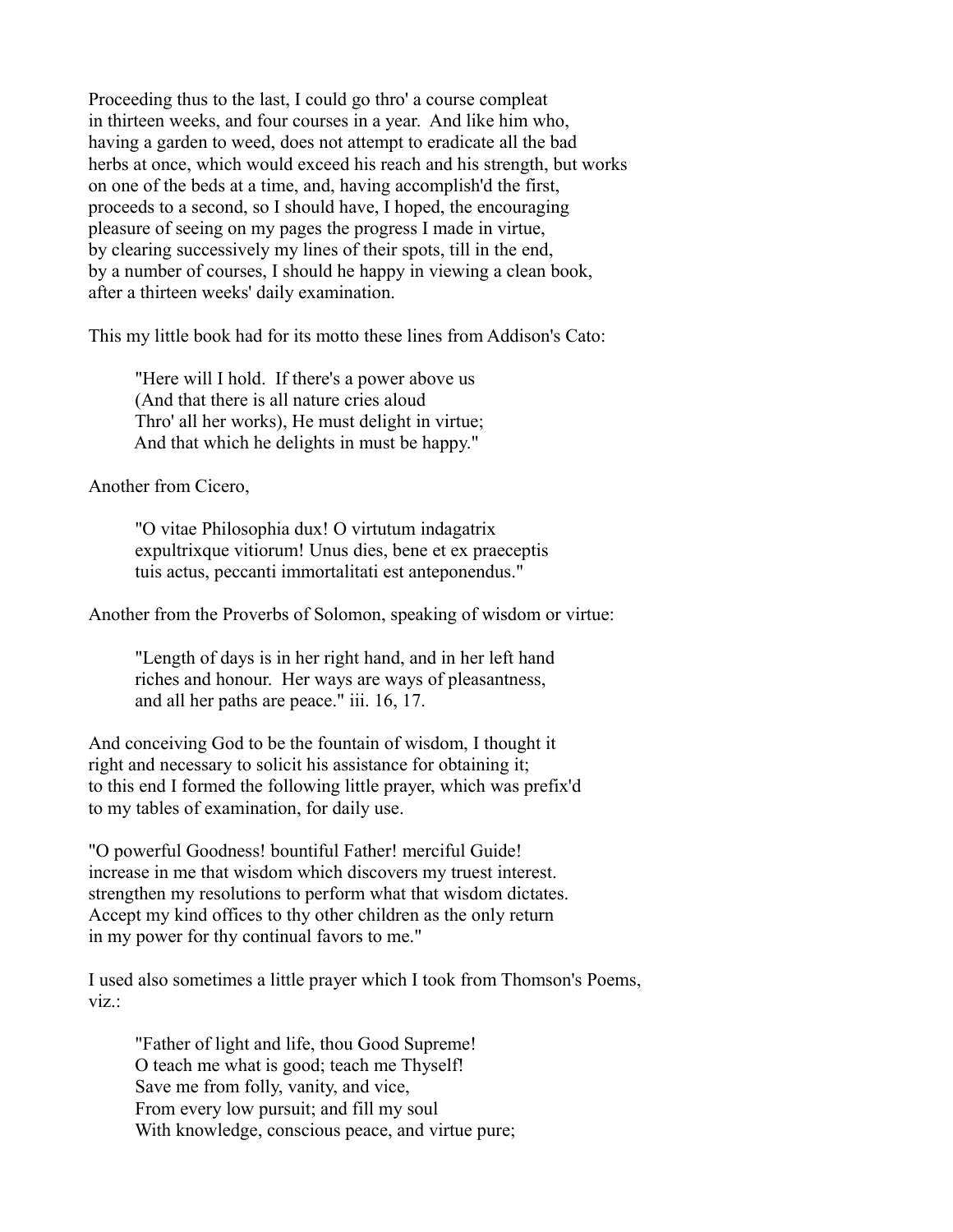Sacred, substantial, never-fading bliss!"

The precept of Order requiring that every part of my business should have its allotted time, one page in my little book contain'd the following scheme of employment for the twenty-four hours of a natural day:

|                 | THE MORNING. $\{5\}$ Rise, wash, and address                            |
|-----------------|-------------------------------------------------------------------------|
|                 | { } Powerful Goodness! Contrive                                         |
|                 | Question. What good shall $\{6\}$ day's business, and take the          |
| I do this day?  | { } resolution of the day; prose-                                       |
|                 | $\{7\}$ cute the present study, and                                     |
|                 | $\{\quad\}$ breakfast.                                                  |
|                 | 8 }                                                                     |
|                 | 9 } Work.                                                               |
|                 | $10 \}$                                                                 |
|                 | $11 \}$                                                                 |
|                 |                                                                         |
| NOON.           | $\{12\}$ Read, or overlook my ac-                                       |
|                 | $\{1\}$ counts, and dine.                                               |
|                 |                                                                         |
|                 | $\begin{array}{c} 2 \\ 3 \end{array}$ Work.                             |
|                 |                                                                         |
|                 | $\begin{array}{c} 4 \\ 5 \end{array}$                                   |
|                 |                                                                         |
| <b>EVENING.</b> | $\{6\}$ Put things in their places.                                     |
|                 | { 7 } Supper. Music or diversion,                                       |
|                 | Question. What good have $\{8\}$ or conversation. Examination           |
| I done to-day?  | $\{9\}$ of the day.                                                     |
|                 | ${10}$                                                                  |
|                 | ${11}$                                                                  |
|                 | ${12}$                                                                  |
|                 |                                                                         |
| NIGHT.          | $1 \}$ Sleep.                                                           |
|                 |                                                                         |
|                 | $\left\{ \begin{array}{c} 2 \\ 3 \\ \{3\} \\ \{4\} \end{array} \right.$ |
|                 |                                                                         |
|                 |                                                                         |

I enter'd upon the execution of this plan for self-examination, and continu'd it with occasional intermissions for some time. I was surpris'd to find myself so much fuller of faults than I had imagined; but I had the satisfaction of seeing them diminish. To avoid the trouble of renewing now and then my little book, which, by scraping out the marks on the paper of old faults to make room for new ones in a new course, became full of holes, I transferr'd my tables and precepts to the ivory leaves of a memorandum book, on which the lines were drawn with red ink, that made a durable stain, and on those lines I mark'd my faults with a black-lead pencil, which marks I could easily wipe out with a wet sponge. After a while I went thro' one course only in a year, and afterward only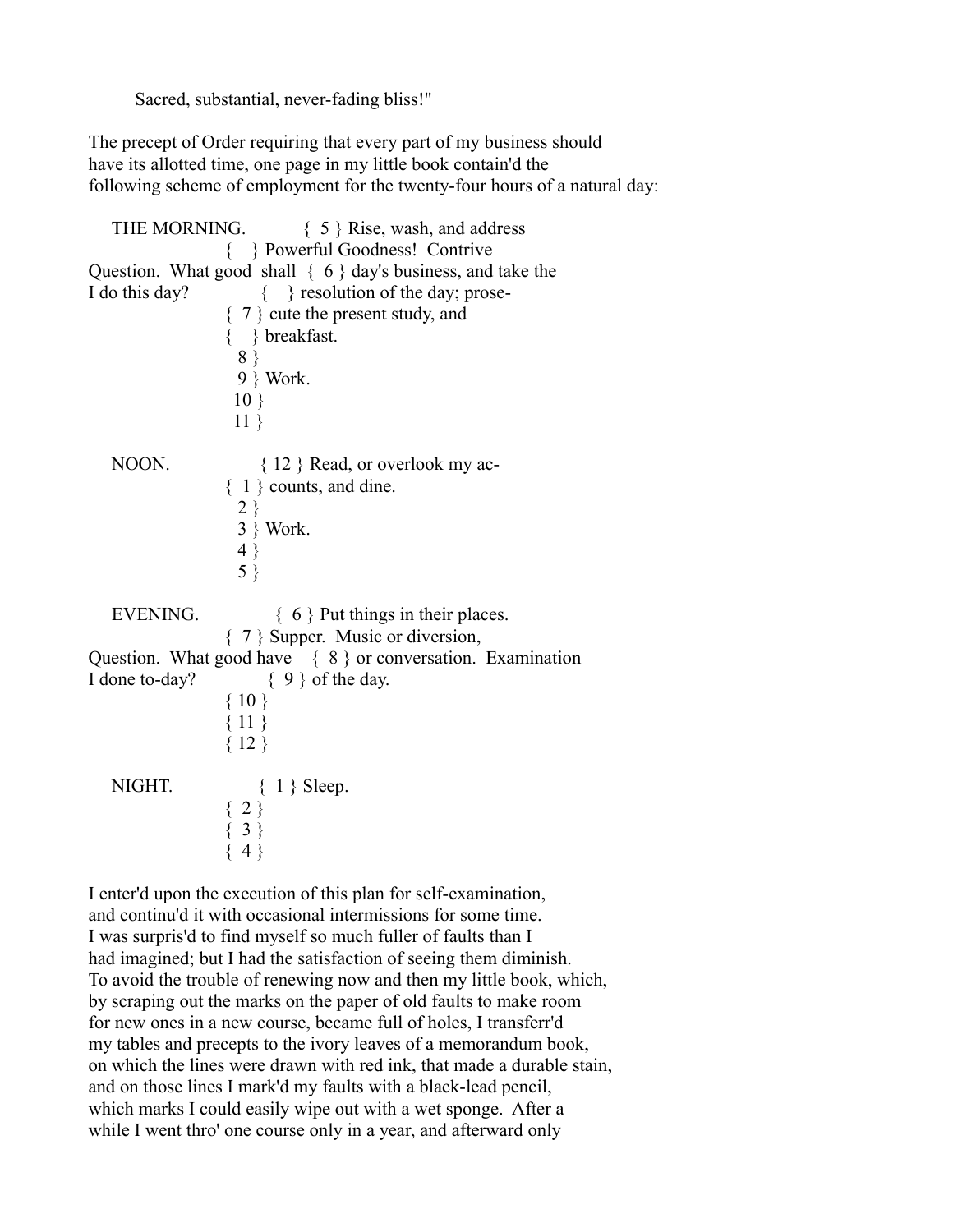one in several years, till at length I omitted them entirely, being employ'd in voyages and business abroad, with a multiplicity of affairs that interfered; but I always carried my little book with me.

My scheme of ORDER gave me the most trouble; and I found that, tho' it might be practicable where a man's business was such as to leave him the disposition of his time, that of a journeyman printer, for instance, it was not possible to be exactly observed by a master, who must mix with the world, and often receive people of business at their own hours. Order, too, with regard to places for things, papers, etc., I found extreamly difficult to acquire. I had not been early accustomed to it, and, having an exceeding good memory, I was not so sensible of the inconvenience attending want of method. This article, therefore, cost me so much painful attention, and my faults in it vexed me so much, and I made so little progress in amendment, and had such frequent relapses, that I was almost ready to give up the attempt, and content myself with a faulty character in that respect, like the man who, in buying an ax of a smith, my neighbour, desired to have the whole of its surface as bright as the edge. The smith consented to grind it bright for him if he would turn the wheel; he turn'd, while the smith press'd the broad face of the ax hard and heavily on the stone, which made the turning of it very fatiguing. The man came every now and then from the wheel to see how the work went on, and at length would take his ax as it was, without farther grinding. "No," said the smith, "turn on, turn on; we shall have it bright by-and-by; as yet, it is only speckled." "Yes," said the man, "but I think I like a speckled ax best." And I believe this may have been the case with many, who, having, for want of some such means as I employ'd, found the difficulty of obtaining good and breaking bad habits in other points of vice and virtue, have given up the struggle, and concluded that "a speckled ax was best"; for something, that pretended to be reason, was every now and then suggesting to me that such extream nicety as I exacted of myself might be a kind of foppery in morals, which, if it were known, would make me ridiculous; that a perfect character might be attended with the inconvenience of being envied and hated; and that a benevolent man should allow a few faults in himself, to keep his friends in countenance.

In truth, I found myself incorrigible with respect to Order; and now I am grown old, and my memory bad, I feel very sensibly the want of it. But, on the whole, tho' I never arrived at the perfection I had been so ambitious of obtaining, but fell far short of it, yet I was, by the endeavour, a better and a happier man than I otherwise should have been if I had not attempted it; as those who aim at perfect writing by imitating the engraved copies, tho' they never reach the wish'd-for excellence of those copies, their hand is mended by the endeavor, and is tolerable while it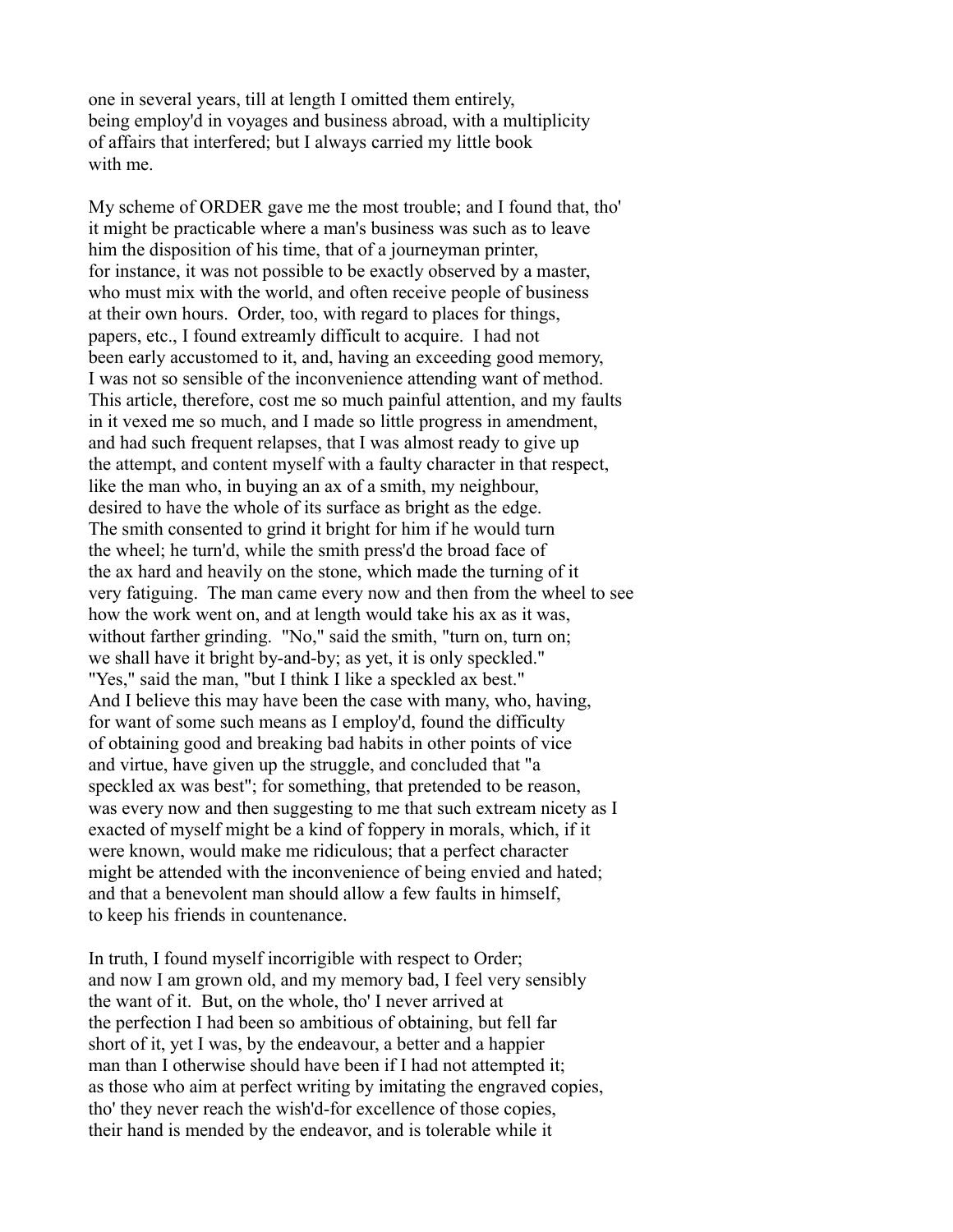continues fair and legible.

It may be well my posterity should be informed that to this little artifice, with the blessing of God, their ancestor ow'd the constant felicity of his life, down to his 79th year, in which this is written. What reverses may attend the remainder is in the hand of Providence; but, if they arrive, the reflection on past happiness enjoy'd ought to help his bearing them with more resignation. To Temperance he ascribes his long-continued health, and what is still left to him of a good constitution; to Industry and Frugality, the early easiness of his circumstances and acquisition of his fortune, with all that knowledge that enabled him to be a useful citizen. and obtained for him some degree of reputation among the learned; to Sincerity and Justice, the confidence of his country, and the honorable employs it conferred upon him; and to the joint influence of the whole mass of the virtues, even in the imperfect state he was able to acquire them, all that evenness of temper, and that cheerfulness in conversation, which makes his company still sought for, and agreeable even to his younger acquaintance. I hope, therefore, that some of my descendants may follow the example and reap the benefit.

It will be remark'd that, tho' my scheme was not wholly without religion, there was in it no mark of any of the distingishing tenets of any particular sect. I had purposely avoided them; for, being fully persuaded of the utility and excellency of my method, and that it might be serviceable to people in all religions, and intending some time or other to publish it, I would not have any thing in it that should prejudice any one, of any sect, against it. I purposed writing a little comment on each virtue, in which I would have shown the advantages of possessing it, and the mischiefs attending its opposite vice; and I should have called my book THE ART OF VIRTUE,<7> because it would have shown the means and manner of obtaining virtue, which would have distinguished it from the mere exhortation to be good, that does not instruct and indicate the means, but is like the apostle's man of verbal charity, who only without showing to the naked and hungry how or where they might get clothes or victuals, exhorted them to be fed and clothed.--James ii. 15, 16.

 <7> Nothing so likely to make a man's fortune as virtue. --[Marg. note.]

But it so happened that my intention of writing and publishing this comment was never fulfilled. I did, indeed, from time to time, put down short hints of the sentiments, reasonings, etc., to be made use of in it, some of which I have still by me; but the necessary close attention to private business in the earlier part of thy life, and public business since, have occasioned my postponing it; for, it being connected in my mind with a great and extensive project,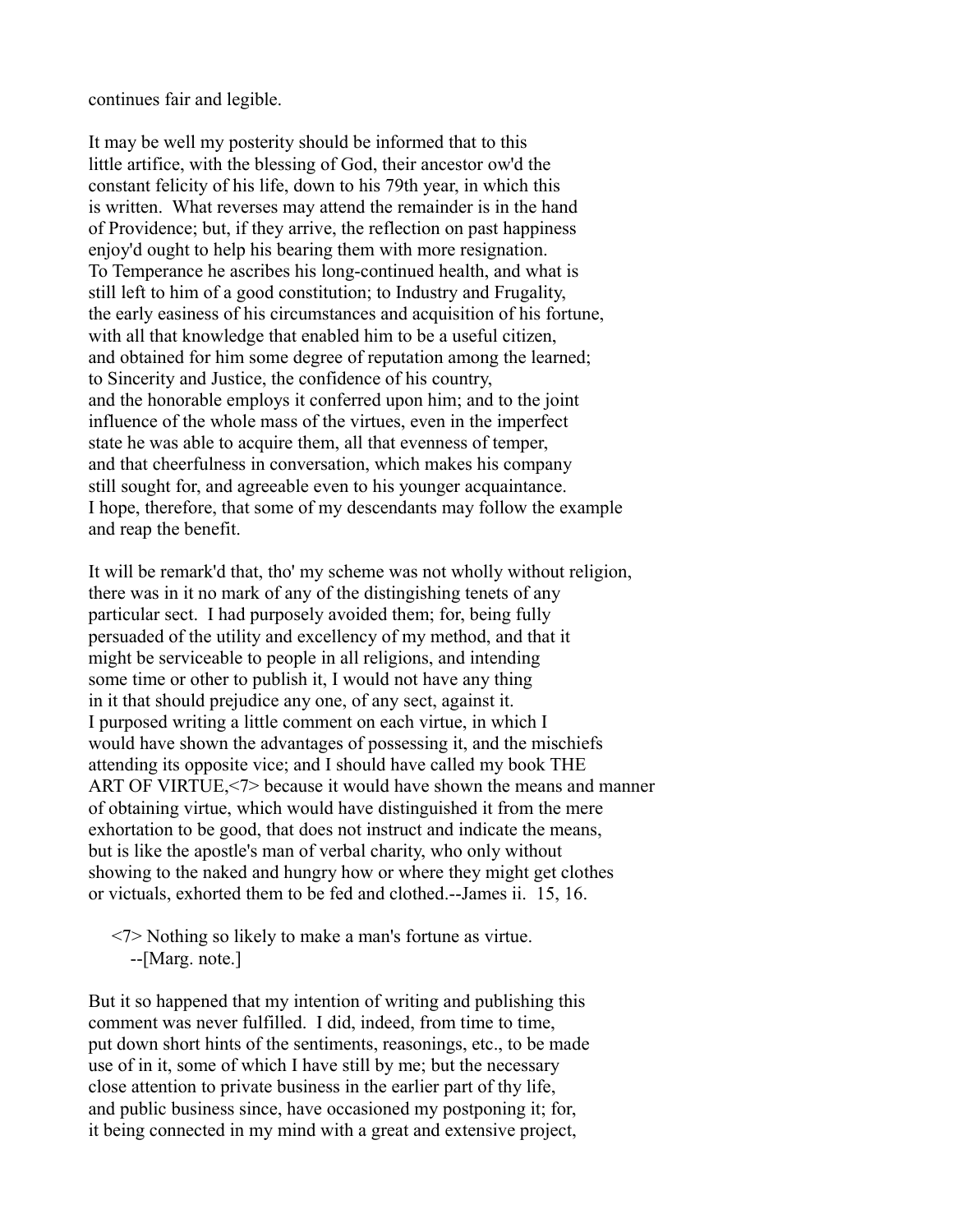that required the whole man to execute, and which an unforeseen succession of employs prevented my attending to, it has hitherto remain'd unfinish'd.

In this piece it was my design to explain and enforce this doctrine, that vicious actions are not hurtful because they are forbidden, but forbidden because they are hurtful, the nature of man alone considered; that it was, therefore, every one's interest to be virtuous who wish'd to be happy even in this world; and I should, from this circumstance (there being always in the world a number of rich merchants, nobility, states, and princes, who have need of honest instruments for the management of their affairs, and such being so rare), have endeavored to convince young persons that no qualities were so likely to make a poor man's fortune as those of probity and integrity.

My list of virtues contain'd at first but twelve; but a Quaker friend having kindly informed me that I was generally thought proud; that my pride show'd itself frequently in conversation; that I was not content with being in the right when discussing any point, but was overbearing, and rather insolent, of which he convinc'd me by mentioning several instances; I determined endeavouring to cure myself, if I could, of this vice or folly among the rest, and I added Humility to my list) giving an extensive meaning to the word.

I cannot boast of much success in acquiring the reality of this virtue, but I had a good deal with regard to the appearance of it. I made it a rule to forbear all direct contradiction to the sentiments of others, and all positive assertion of my own. I even forbid myself, agreeably to the old laws of our Junto, the use of every word or expression in the language that imported a fix'd opinion, such as certainly, undoubtedly, etc., and I adopted, instead of them, I conceive, I apprehend, or I imagine a thing to be so or so; or it so appears to me at present. When another asserted something that I thought an error, I deny'd myself the pleasure of contradicting him abruptly, and of showing immediately some absurdity in his proposition; and in answering I began by observing that in certain cases or circumstances his opinion would be right, but in the present case there appear'd or seem'd to me some difference, etc. I soon found the advantage of this change in my manner; the conversations I engag'd in went on more pleasantly. The modest way in which I propos'd my opinions procur'd them a readier recep tion and less contradiction; I had less mortification when I was found to be in the wrong, and I more easily prevail'd with others to give up their mistakes and join with me when I happened to be in the right.

And this mode, which I at first put on with some violence to natural inclination, became at length so easy, and so habitual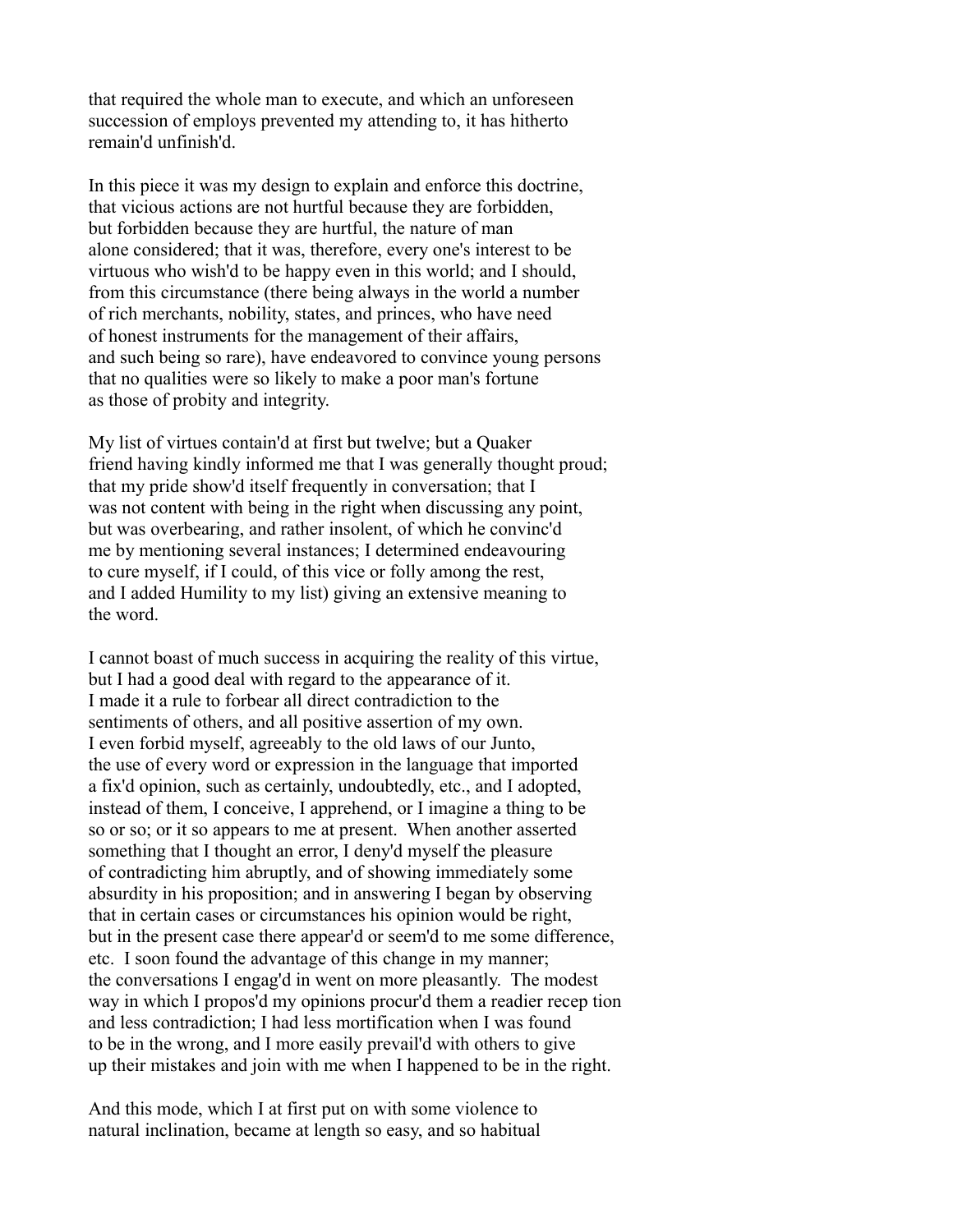to me, that perhaps for these fifty years past no one has ever heard a dogmatical expression escape me. And to this habit (after my character of integrity) I think it principally owing that I had early so much weight with my fellow-citizens when I proposed new institutions, or alterations in the old, and so much influence in public councils when I became a member; for I was but a bad speaker, never eloquent, subject to much hesitation in my choice of words, hardly correct in language, and yet I generally carried my points.

In reality, there is, perhaps, no one of our natural passions so hard to subdue as pride. Disguise it, struggle with it, beat it down, stifle it, mortify it as much as one pleases, it is still alive, and will every now and then peep out and show itself; you will see it, perhaps, often in this history; for, even if I could conceive that I had compleatly overcome it, I should probably be proud of my humility.

[Thus far written at Passy, 1741.]

["I am now about to write at home, August, 1788, but can not have the help expected from my papers, many of them being lost in the war. I have, however, found the following."]<8>

<8>This is a marginal memorandum.--B.

HAVING mentioned a great and extensive project which I had conceiv'd, it seems proper that some account should be here given of that project and its object. Its first rise in my mind appears in the following little paper, accidentally preserv'd, viz.:

Observations on my reading history, in Library, May 19th, 1731.

"That the great affairs of the world, the wars, revolutions, etc., are carried on and affected by parties.

"That the view of these parties is their present general interest, or what they take to be such.

"That the different views of these different parties occasion all confusion.

"That while a party is carrying on a general design, each man has his particular private interest in view.

"That as soon as a party has gain'd its general point, each member becomes intent upon his particular interest; which, thwarting others, breaks that party into divisions, and occasions more confusion.

"That few in public affairs act from a meer view of the good of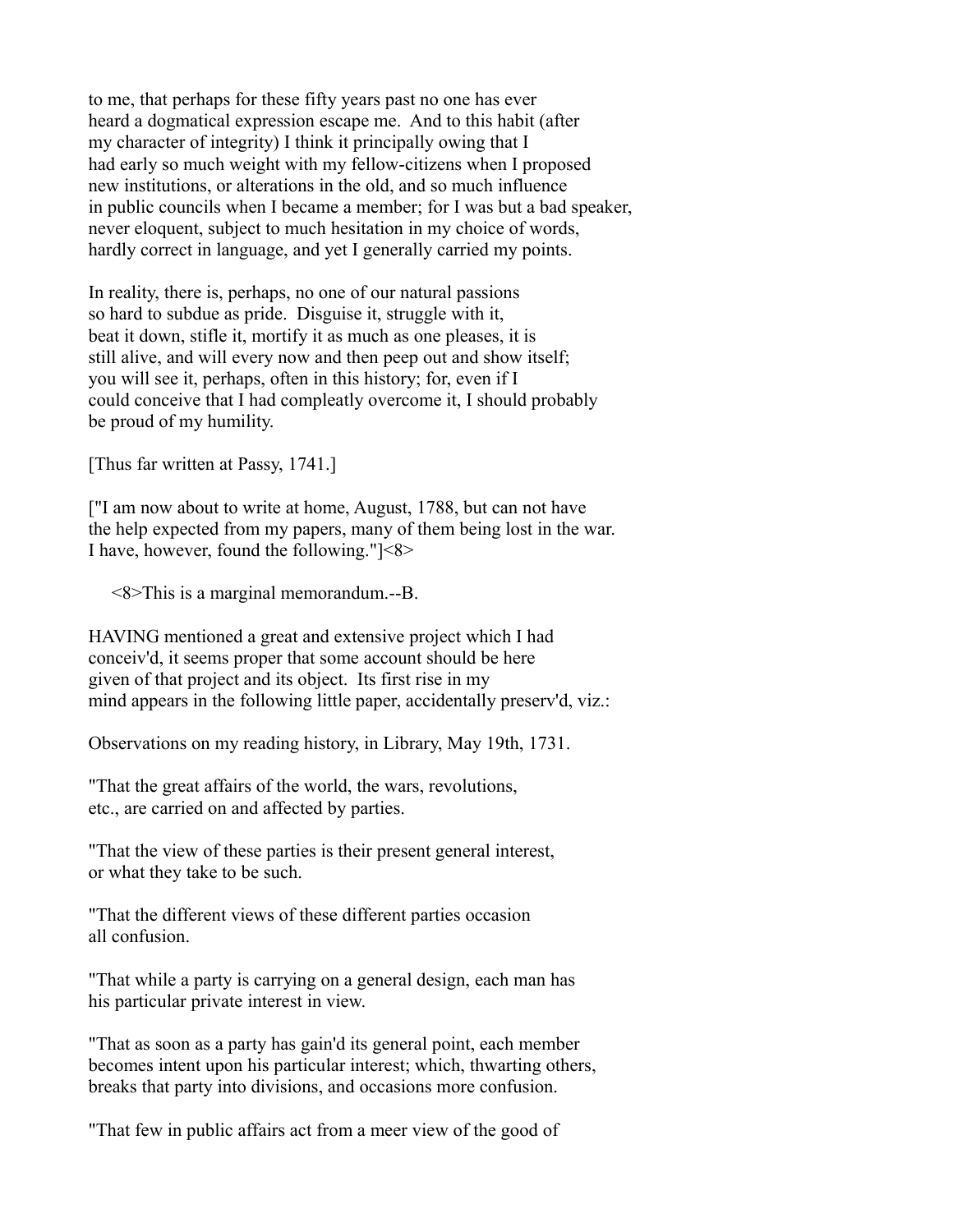their country, whatever they may pretend; and, tho' their actings bring real good to their country, yet men primarily considered that their own and their country's interest was united, and did not act from a principle of benevolence.

"That fewer still, in public affairs, act with a view to the good of mankind.

"There seems to me at present to be great occasion for raising a United Party for Virtue, by forming the virtuous and good men of all nations into a regular body, to be govern'd by suitable good and wise rules, which good and wise men may probably be more unanimous in their obedience to, than common people are to common laws.

"I at present think that whoever attempts this aright, and is well qualified, can not fail of pleasing God, and of meeting with success. B. F."

Revolving this project in my mind, as to be undertaken hereafter, when my circumstances should afford me the necessary leisure, I put down from time to time, on pieces of paper, such thoughts as occurr'd to me respecting it. Most of these are lost; but I find one purporting to be the substance of an intended creed) containing, as I thought, the essentials of every known religion, and being free of every thing that might shock the professors of any religion. It is express'd in these words, viz.:

"That there is one God, who made all things.

"That he governs the world by his providence.

"That he ought to be worshiped by adoration, prayer, and thanksgiving.

"But that the most acceptable service of God is doing good to man.

"That the soul is immortal.

"And that God will certainly reward virtue and punish vice either here or hereafter."<9>

 <9> In the Middle Ages, Franklin, if such a phenomenon as Franklin were possible in the Middle Ages, would probably have been the founder of a monastic order.--B.

My ideas at that time were, that the sect should be begun and spread at first among young and single men only; that each person to be initiated should not only declare his assent to such creed, but should have exercised himself with the thirteen weeks' examination and practice of the virtues) as in the before-mention'd model;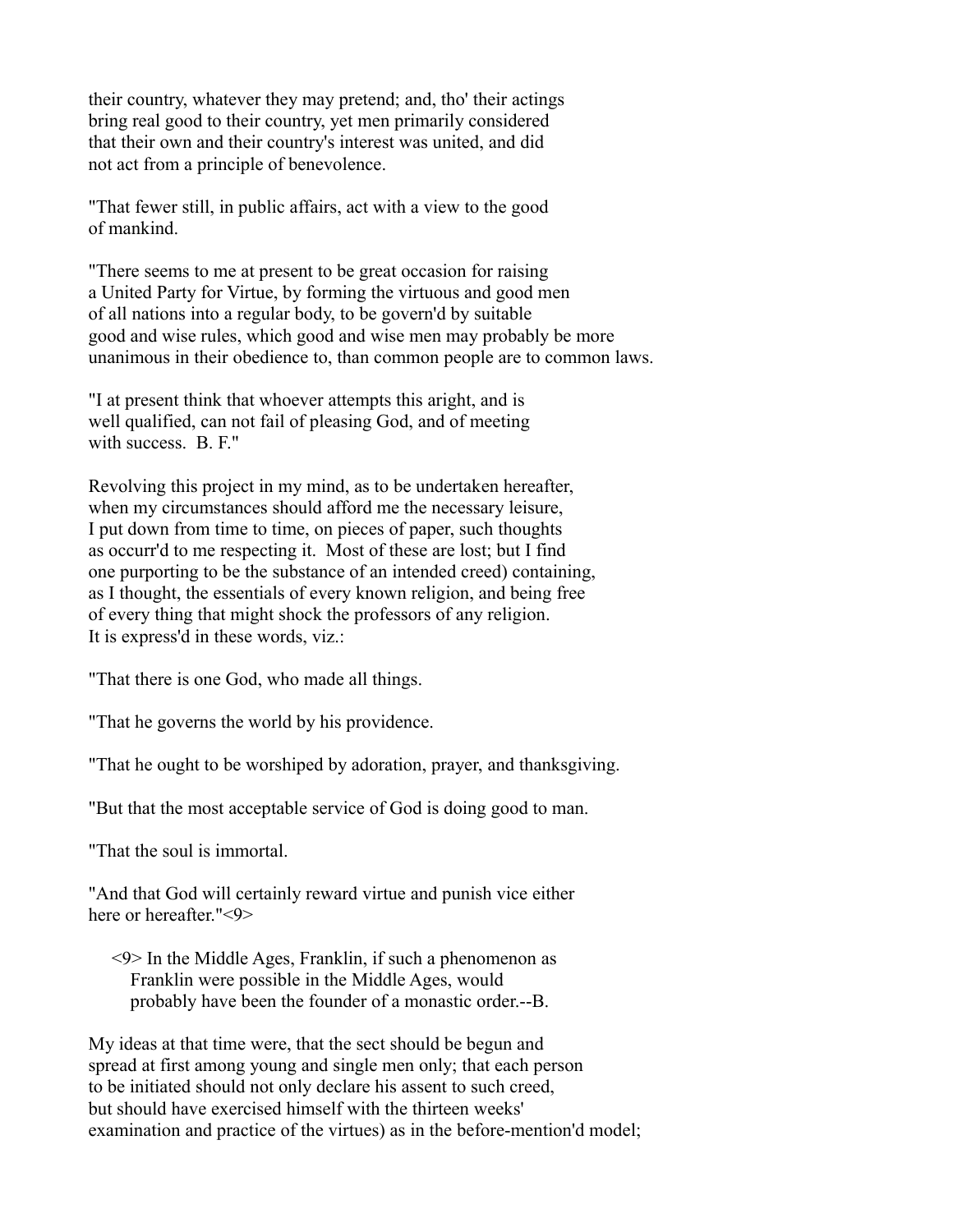that the existence of such a society should he kept a secret, till it was become considerable, to prevent solicitations for the admission of improper persons, but that the members should each of them search among his acquaintance for ingenuous, well-disposed youths, to whom, with prudent caution, the scheme should be grad ually communicated; that the members should engage to afford their advice, assistance, and support to each other in promoting one another's interests, business, and advancement in life; that, for distinction, we should be call'd The Society of the Free and Easy: free, as being, by the general practice and habit of the virtues, free from the dominion of vice; and particularly by the practice of industry and frugality, free from debt, which exposes a man to confinement, and a species of slavery to his creditors.

This is as much as I can now recollect of the project, except that I communicated it in part to two young men, who adopted it with some enthusiasm; but my then narrow circumstances, and the necessity I was under of sticking close to my business, occasion'd my postponing the further prosecution of it at that time; and my multifarious occupations, public and private, induc'd me to continue postponing, so that it has been omitted till I have no longer strength or activity left sufficient for such an enterprise; tho' I am still of opinion that it was a practicable scheme, and might have been very useful, by forming a great number of good citizens; and I was not discourag'd by the seeming magnitude of the undertaking, as I have always thought that one man of tolerable abilities may work great changes, and accomplish great affairs among mankind, if he first forms a good plan, and, cutting off all amusements or other employments that would divert his attention, makes the execution of that same plan his sole study and business.

In 1732 I first publish'd my Almanack, under the name of Richard Saunders; it was continu'd by me about twenty-five years, commonly call'd Poor Richard's Almanac. I endeavor'd to make it both entertaining and useful, and it accordingly came to be in such demand, that I reap'd considerable profit from it, vending annually near ten thousand. And observing that it was generally read, scarce any neighborhood in the province being without it, I consider'd it as a proper vehicle for conveying instruction among the common people, who bought scarcely any other books; I therefore filled all the little spaces that occurr'd between the remarkable days in the calendar with proverbial sentences, chiefly such as inculcated industry and frugality, as the means of procuring wealth, and thereby securing virtue; it being more difficult for a man in want, to act always honestly, as, to use here one of those proverbs, it is hard for an empty sack to stand up-right.

These proverbs, which contained the wisdom of many ages and nations, I assembled and form'd into a connected discourse prefix'd to the Almanack of 1757, as the harangue of a wise old man to the people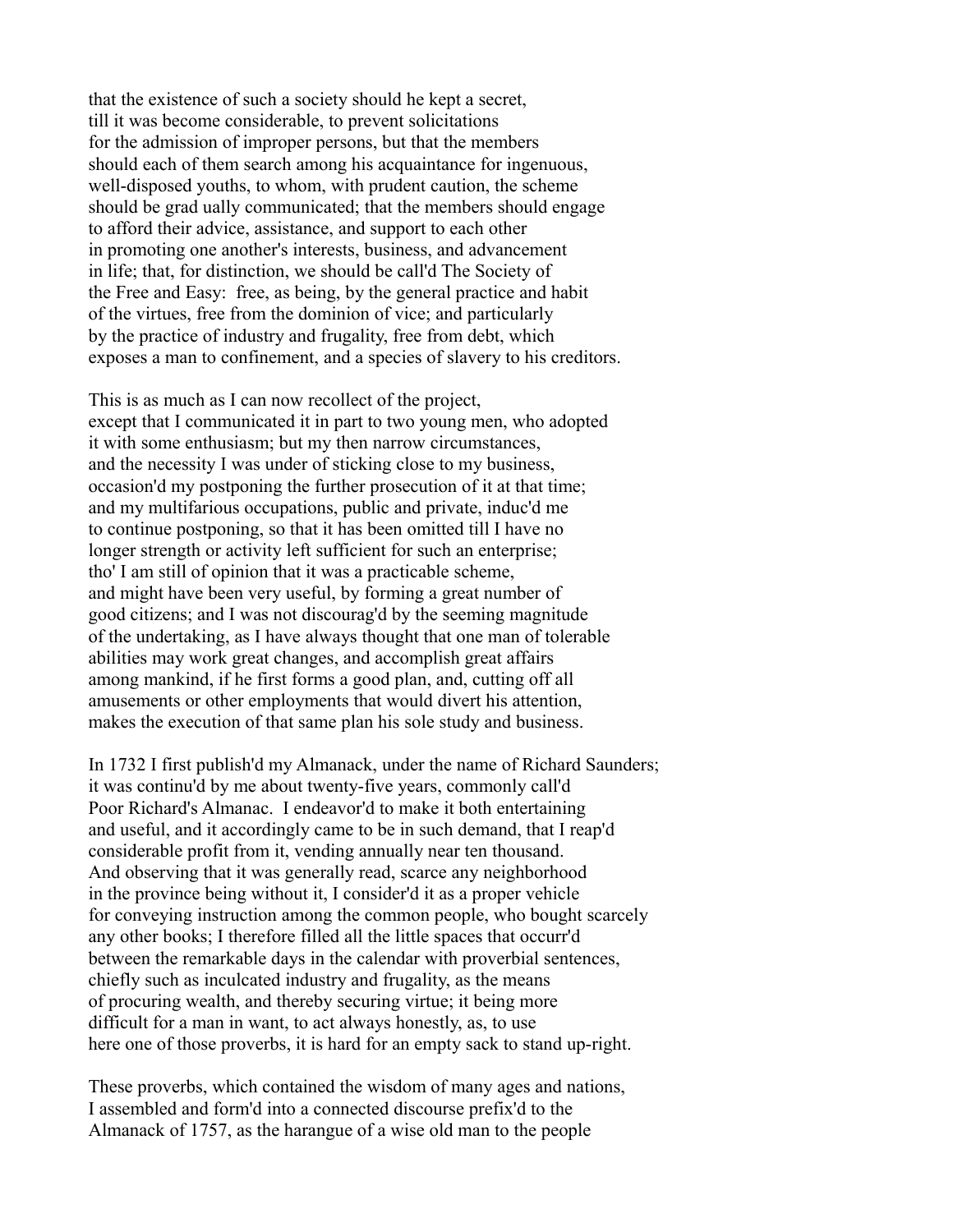attending an auction. The bringing all these scatter'd counsels thus into a focus enabled them to make greater impression. The piece, being universally approved, was copied in all the newspapers of the Continent; reprinted in Britain on a broad side, to be stuck up in houses; two translations were made of it in French, and great numbers bought by the clergy and gentry, to distribute gratis among their poor parishioners and tenants. In Pennsylvania, as it discouraged useless expense in foreign superfluities, some thought it had its share of influence in producing that growing plenty of money which was observable for several years after its publication.

I considered my newspaper, also, as another means of communicating instruction, and in that view frequently reprinted in it extracts from the Spectator, and other moral writers; and sometimes publish'd little pieces of my own, which had been first compos'd for reading in our Junto. Of these are a Socratic dialogue, tending to prove that, whatever might be his parts and abilities, a vicious man could not properly be called a man of sense; and a discourse on self-denial, showing that virtue was not secure till its practice became a habitude, and was free from the opposition of contrary inclinations. These may be found in the papers about the beginning Of 1735.

In the conduct of my newspaper, I carefully excluded all libelling and personal abuse, which is of late years become so disgraceful to our country. Whenever I was solicited to insert anything of that kind, and the writers pleaded, as they generally did, the liberty of the press, and that a newspaper was like a stagecoach, in which any one who would pay had a right to a place, my answer was, that I would print the piece separately if desired, and the author might have as many copies as he pleased to distribute himself, but that I would not take upon me to spread his detraction; and that, having contracted with my subscribers to furnish them with what might be either useful or entertaining, I could not fill their papers with private altercation, in which they had no concern, without doing them manifest injustice. Now, many of our printers make no scruple of gratifying the malice of individuals by false accusations of the fairest characters among ourselves, augmenting animosity even to the producing of duels; and are, moreover, so indiscreet as to print scurrilous reflections on the government of neighboring states, and even on the conduct of our best national allies, which may be attended with the most pernicious consequences. These things I mention as a caution to young printers, and that they may be encouraged not to pollute their presses and disgrace their profession by such infamous practices, but refuse steadily, as they may see by my example that such a course of conduct will not, on the whole, be injurious to their interests.

In 1733 I sent one of my journeymen to Charleston, South Carolina, where a printer was wanting. I furnish'd him with a press and letters,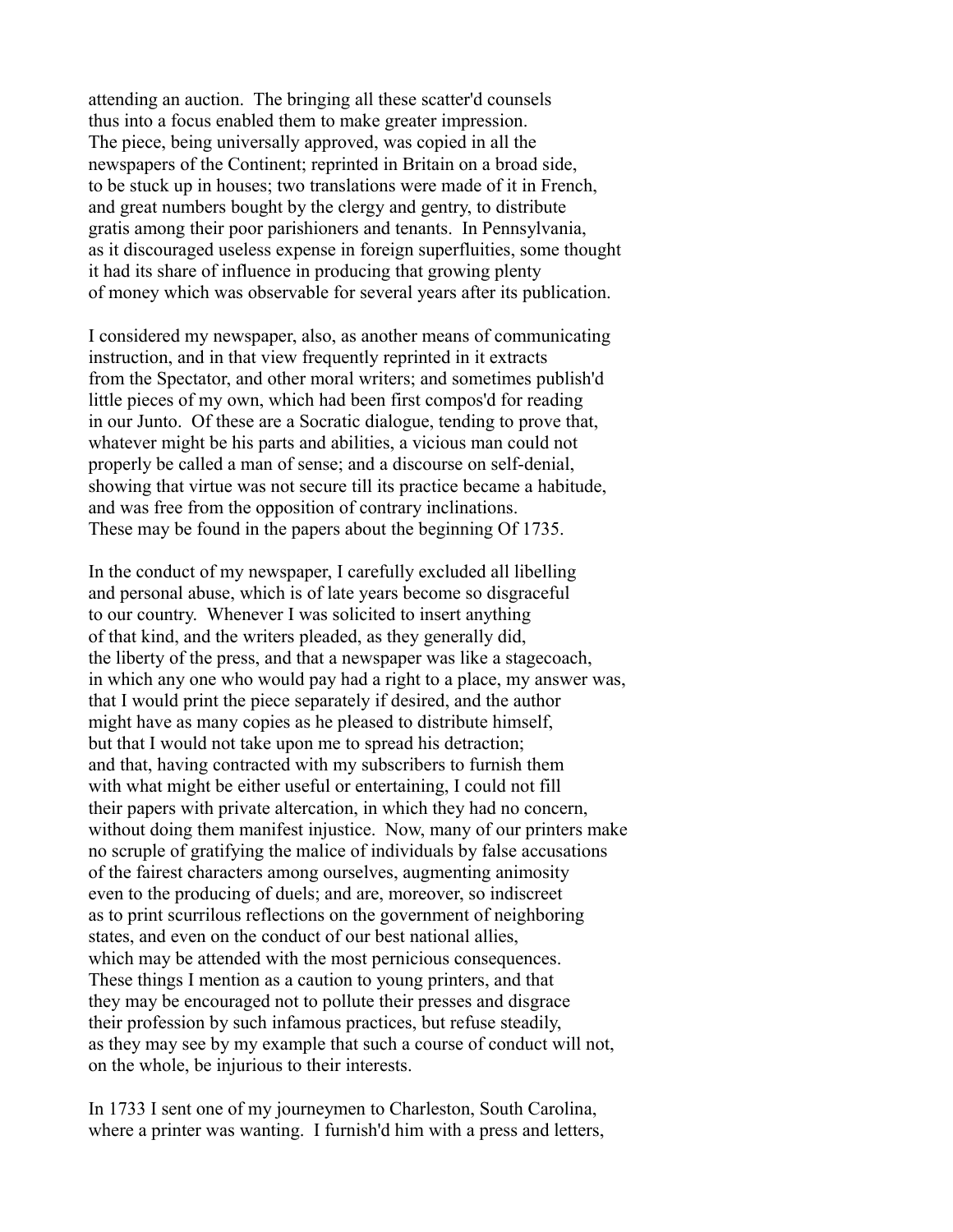on an agreement of partnership, by which I was to receive one-third of the profits of the business, paying one-third of the expense. He was a man of learning, and honest but ignorant in matters of account; and, tho' he sometimes made me remittances, I could get no account from him, nor any satisfactory state of our partnership while he lived. On his decease, the business was continued by his widow, who, being born and bred in Holland, where, as I have been inform'd, the knowledge of accounts makes a part of female education, she not only sent me as clear a state as she could find of the transactions past, but continued to account with the greatest regularity and exactness every quarter afterwards, and managed the business with such success, that she not only brought up reputably a family of children, but, at the expiration of the term, was able to purchase of me the printing-house, and establish her son in it.

I mention this affair chiefly for the sake of recommending that branch of education for our young females, as likely to be of more use to them and their children, in case of widowhood, than either music or dancing, by preserving them from losses by imposition of crafty men, and enabling them to continue, perhaps, a profitable mercantile house, with establish'd correspondence, till a son is grown up fit to undertake and go on with it, to the lasting advantage and enriching of the family.

About the year 1734 there arrived among us from Ireland a young Presbyterian preacher, named Hemphill, who delivered with a good voice, and apparently extempore, most excellent discourses, which drew together considerable numbers of different persuasion, who join'd in admiring them. Among the rest, I became one of his constant hearers, his sermons pleasing me, as they had little of the dogmatical kind, but inculcated strongly the practice of virtue, or what in the religious stile are called good works. Those, however, of our congregation, who considered themselves as orthodox Presbyterians, disapprov'd his doctrine, and were join'd by most of the old clergy, who arraign'd him of heterodoxy before the synod, in order to have him silenc'd. I became his zealous partisan, and contributed all I could to raise a party in his favour, and we combated for him a while with some hopes of success. There was much scribbling pro and con upon the occasion; and finding that, tho' an elegant preacher, he was but a poor writer, I lent him my pen and wrote for him two or three pamphlets, and one piece in the Gazette of April, 1735. Those pamphlets, as is generally the case with controversial writings, tho' eagerly read at the time, were soon out of vogue, and I question whether a single copy of them now exists.

During the contest an unlucky occurrence hurt his cause exceedingly. One of our adversaries having heard him preach a sermon that was much admired, thought he had somewhere read the sermon before, or at least a part of it. On search he found that part quoted at length, in one of the British Reviews, from a discourse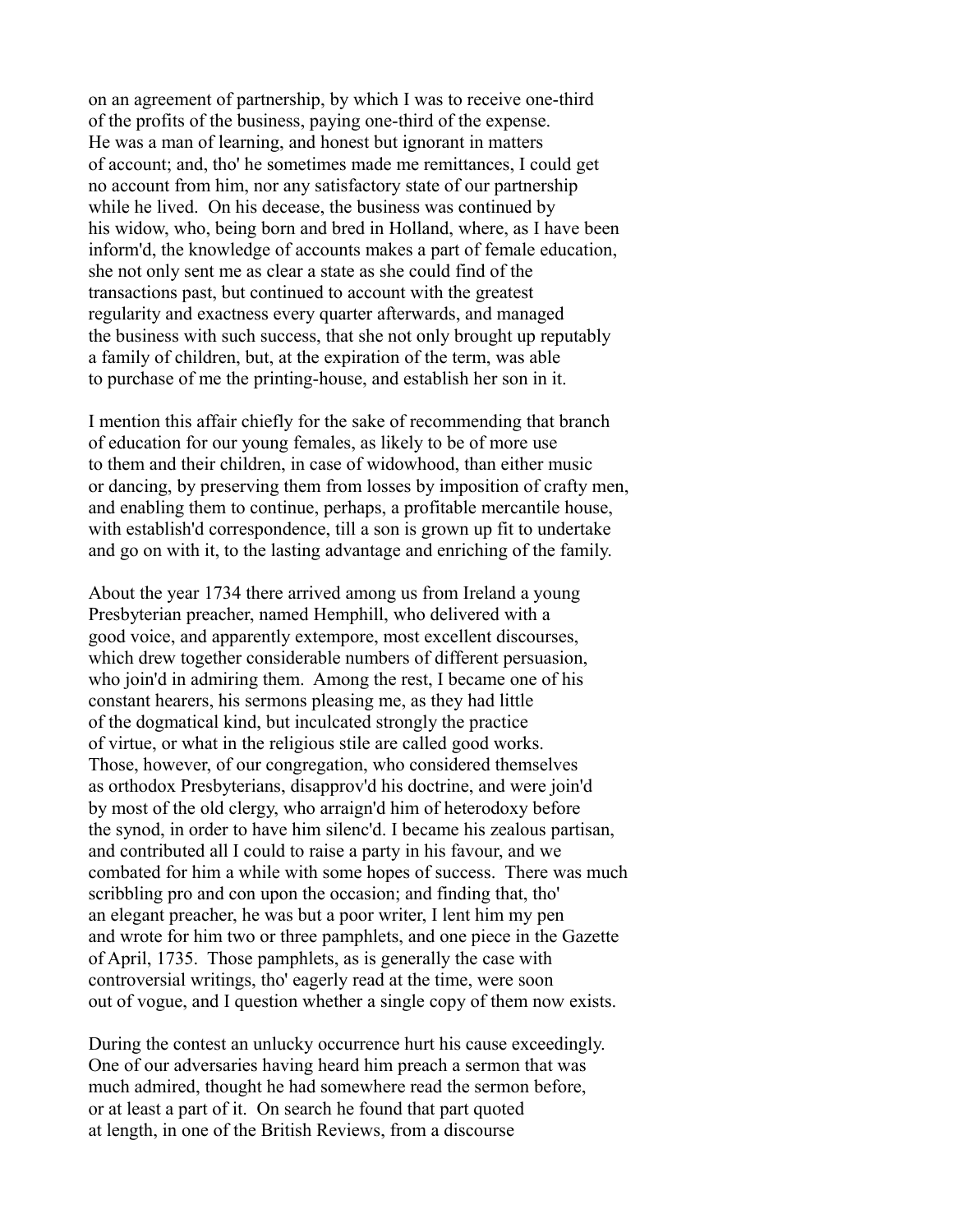of Dr. Foster's. This detection gave many of our party disgust, who accordingly abandoned his cause, and occasion'd our more speedy discomfiture in the synod. I stuck by him, however, as I rather approv'd his giving us good sermons compos'd by others, than bad ones of his own manufacture, tho' the latter was the practice of our common teachers. He afterward acknowledg'd to me that none of those he preach'd were his own; adding, that his memory was such as enabled him to retain and repeat any sermon after one reading only. On our defeat, he left us in search elsewhere of better fortune, and I quitted the congregation, never joining it after, tho' I continu'd many years my subscription for the support of its ministers.

I had begun in 1733 to study languages; I soon made myself so much a master of the French as to be able to read the books with ease. I then undertook the Italian. An acquaintance, who was also learning it, us'd often to tempt me to play chess with him. Finding this took up too much of the time I had to spare for study, I at length refus'd to play any more, unless on this condition, that the victor in every game should have a right to impose a task, either in parts of the grammar to be got by heart, or in translations, etc., which tasks the vanquish'd was to perform upon honour, before our next meeting. As we play'd pretty equally, we thus beat one another into that language. I afterwards with a little painstaking, acquir'd as much of the Spanish as to read their books also.

I have already mention'd that I had only one year's instruction in a Latin school, and that when very young, after which I neglected that language entirely. But, when I had attained an acquaintance with the French, Italian, and Spanish, I was surpriz'd to find, on looking over a Latin Testament, that I understood so much more of that language than I had imagined, which encouraged me to apply myself again to the study of it, and I met with more success, as those preceding languages had greatly smooth'd my way.

From these circumstances, I have thought that there is some inconsistency in our common mode of teaching languages. We are told that it is proper to begin first with the Latin, and, having acquir'd that, it will be more easy to attain those modern languages which are deriv'd from it; and yet we do not begin with the Greek, in order more easily to acquire the Latin. It is true that, if you can clamber and get to the top of a staircase without using the steps, you will more easily gain them in descending; but certainly, if you begin with the lowest you will with more ease ascend to the top; and I would therefore offer it to the consideration of those who superintend the education of our youth, whether, since many of those who begin with the Latin quit the same after spending some years without having made any great proficiency, and what they have learnt becomes almost useless, so that their time has been lost, it would not have been better to have begun with the French,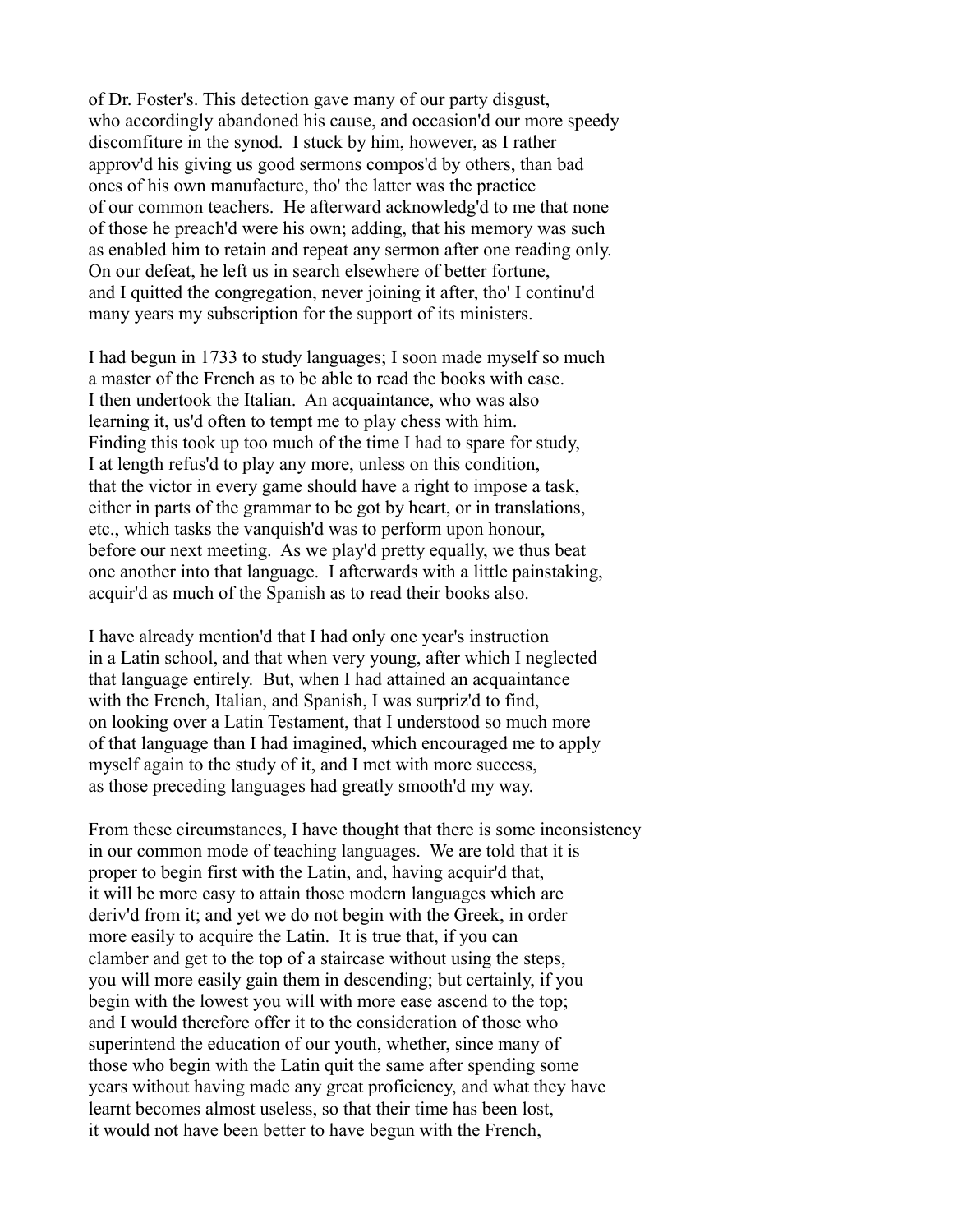proceeding to the Italian, etc.; for, tho', after spending the same time, they should quit the study of languages and never arrive at the Latin, they would, however, have acquired another tongue or two, that, being in modern use, might be serviceable to them in common life.

After ten years' absence from Boston, and having become easy in my circumstances, I made a journey thither to visit my relations, which I could not sooner well afford. In returning, I call'd at Newport to see my brother, then settled there with his printing-house. Our former differences were forgotten, and our meeting was very cordial and affectionate. He was fast declining in his health, and requested of me that, in case of his death, which he apprehended not far distant, I would take home his son, then but ten years of age, and bring him up to the printing business. This I accordingly perform'd, sending him a few years to school before I took him into the office. His mother carried on the business till he was grown up, when I assisted him with an assortment of new types, those of his father being in a manner worn out. Thus it was that I made my brother ample amends for the service I had depriv'd him of by leaving him so early.

In 1736 I lost one of my sons, a fine boy of four years old, by the small-pox, taken in the common way. I long regretted bitterly, and still regret that I had not given it to him by inoculation. This I mention for the sake of parents who omit that operation, on the supposition that they should never forgive themselves if a child died under it; my example showing that the regret may be the same either way, and that, therefore, the safer should be chosen.

Our club, the Junto, was found so useful, and afforded such satisfaction to the members, that several were desirous of introducing their friends, which could not well be done without exceeding what we had settled as a convenient number, viz., twelve. We had from the beginning made it a rule to keep our institution a secret, which was pretty well observ'd; the intention was to avoid applications of improper persons for admittance, some of whom, perhaps, we might find it difficult to refuse. I was one of those who were against any addition to our number, but, instead of it, made in writing a proposal, that every member separately should endeavor to form a subordinate club, with the same rules respecting queries, etc., and without informing them of the connection with the Junto. The advantages proposed were, the improvement of so many more young citizens by the use of our institutions; our better acquaintance with the general sentiments of the inhabitants on any occasion, as the Junto member might propose what queries we should desire, and was to report to the Junto what pass'd in his separate club; the promotion of our particular interests in business by more extensive recommendation, and the increase of our influence in public affairs, and our power of doing good by spreading thro'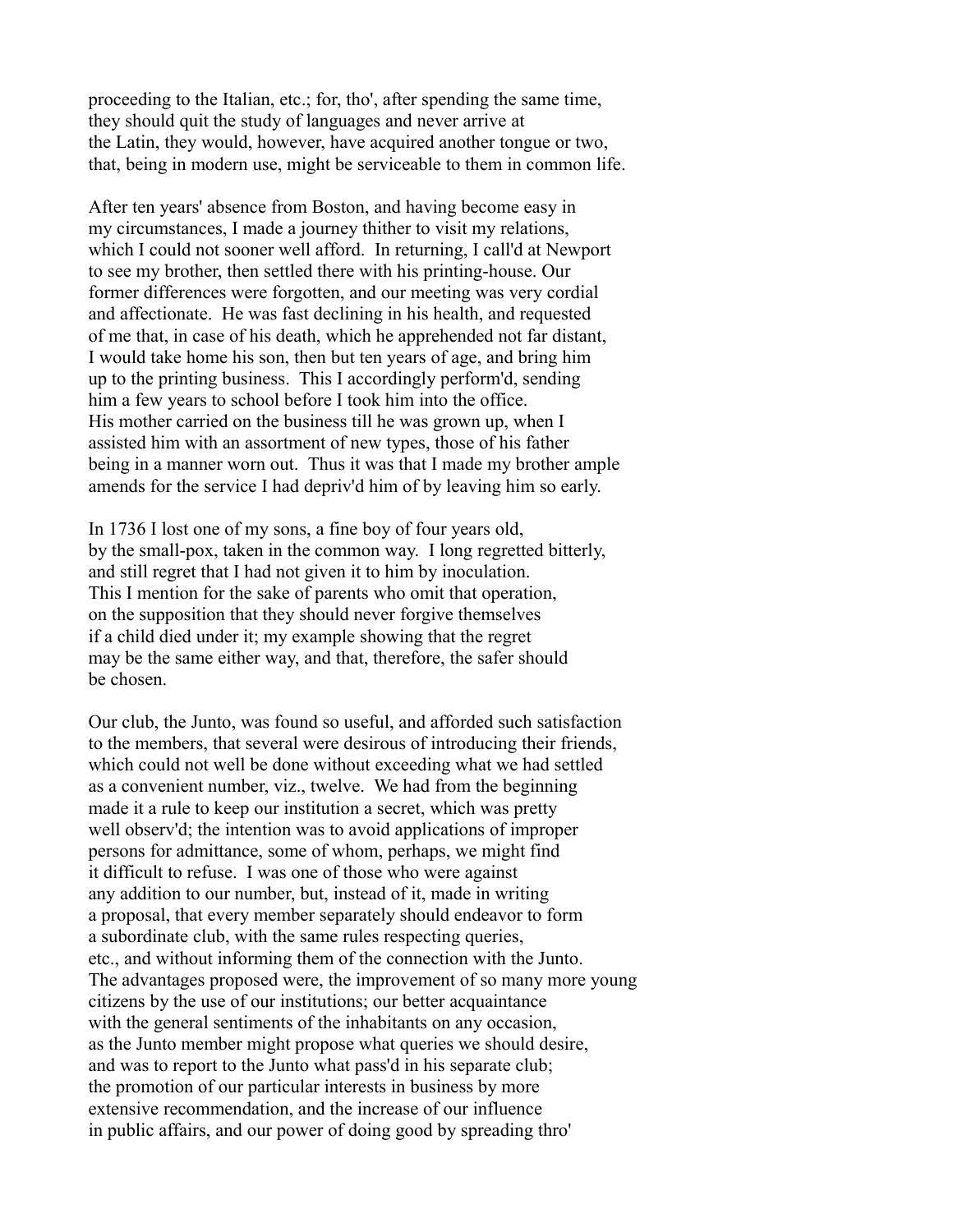the several clubs the sentiments of the Junto.

The project was approv'd, and every member undertook to form his club, but they did not all succeed. Five or six only were compleated, which were called by different names, as the Vine, the Union, the Band, etc. They were useful to themselves, and afforded us a good deal of amusement, information, and instruction, besides answering, in some considerable degree, our views of influencing the public opinion on particular occasions, of which I shall give some instances in course of time as they happened.

My first promotion was my being chosen, in 1736, clerk of the General Assembly. The choice was made that year without opposition; but the year following, when I was again propos'd (the choice, like that of the members, being annual), a new member made a long speech against me, in order to favour some other candidate. I was, however, chosen, which was the more agreeable to me, as, besides the pay for the immediate service as clerk, the place gave me a better opportunity of keeping up an interest among the members, which secur'd to me the business of printing the votes, laws, paper money, and other occasional jobbs for the public, that, on the whole, were very profitable.

I therefore did not like the opposition of this new member, who was a gentleman of fortune and education, with talents that were likely to give him, in time, great influence in the House, which, indeed, afterwards happened. I did not, however, aim at gaining his favour by paying any servile respect to him, but, after some time, took this other method. Having heard that he had in his library a certain very scarce and curious book, I wrote a note to him, expressing my desire of perusing that book, and requesting he would do me the favour of lending it to me for a few days. He sent it immediately, and I return'd it in about a week with another note, expressing strongly my sense of the favour. When we next met in the House, he spoke to me (which he had never done before), and with great civility; and he ever after manifested a readiness to serve me on all occasions, so that we became great friends, and our friendship continued to his death. This is another instance of the truth of an old maxim I had learned, which says, "He that has once done you a kindness will be more ready to do you another, than he whom you yourself have obliged." And it shows how much more profitable it is prudently to remove, than to resent, return, and continue inimical proceedings.

In 1737, Colonel Spotswood, late governor of Virginia, and then postmaster-general, being dissatisfied with the conduct of his deputy at Philadelphia, respecting some negligence in rendering, and inexactitude of his accounts, took from him the commission and offered it to me. I accepted it readily, and found it of great advantage;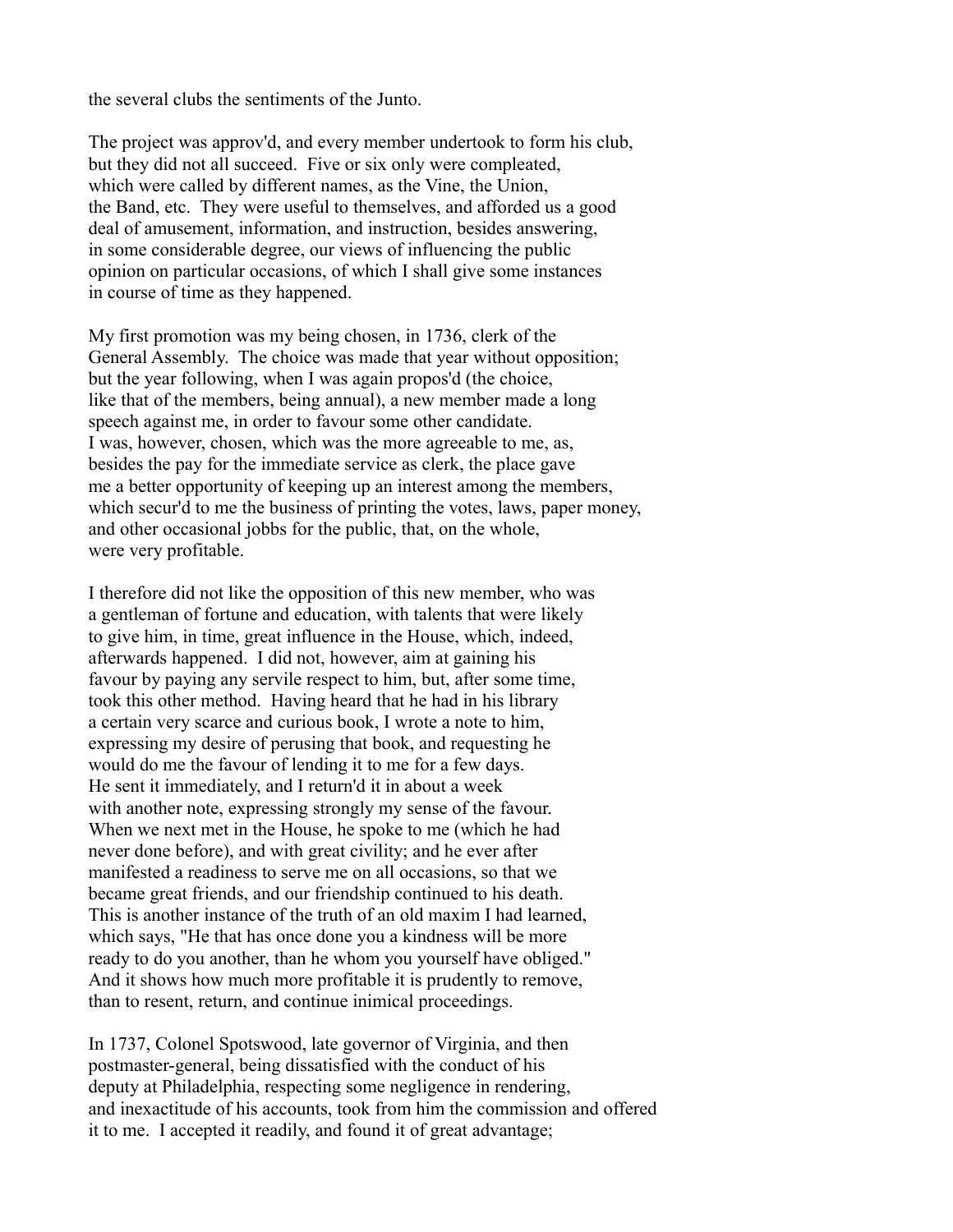for, tho' the salary was small, it facilitated the correspondence that improv'd my newspaper, increas'd the number demanded, as well as the advertisements to be inserted, so that it came to afford me a considerable income. My old competitor's newspaper declin'd proportionably, and I was satisfy'd without retaliating his refusal, while postmaster, to permit my papers being carried by the riders. Thus he suffer'd greatly from his neglect in due accounting; and I mention it as a lesson to those young men who may be employ'd in managing affairs for others, that they should always render accounts, and make remittances, with great clearness and punctuality. The character of observing such a conduct is the most powerful of all recommendations to new employments and increase of business.

I began now to turn my thoughts a little to public affairs, beginning, however, with small matters. The city watch was one of the first things that I conceiv'd to want regulation. It was managed by the constables of the respective wards in turn; the constable warned a number of housekeepers to attend him for the night. Those who chose never to attend paid him six shillings a year to be excus'd, which was suppos'd to be for hiring substitutes, but was, in reality, much more than was necessary for that purpose, and made the constableship a place of profit; and the constable, for a little drink, often got such ragamuffins about him as a watch, that respectable housekeepers did not choose to mix with. Walking the rounds, too, was often neglected, and most of the nights spent in tippling. I thereupon wrote a paper, to be read in Junto, representing these irregularities, but insisting more particularly on the inequality of this six-shilling tax of the constables, respecting the circumstances of those who paid it, since a poor widow housekeeper, all whose property to be guarded by the watch did not perhaps exceed the value of fifty pounds, paid as much as the wealthiest merchant, who had thousands of pounds worth of goods in his stores.

On the whole, I proposed as a more effectual watch, the hiring of proper men to serve constantly in that business; and as a more equitable way of supporting the charge the levying a tax that should be proportion'd to the property. This idea, being approv'd by the Junto, was communicated to the other clubs, but as arising in each of them; and though the plan was not immediately carried into execution, yet, by preparing the minds of people for the change, it paved the way for the law obtained a few years after, when the members of our clubs were grown into more influence.

About this time I wrote a paper (first to be read in Junto, but it was afterward publish'd) on the different accidents and carelessnesses by which houses were set on fire, with cautions against them, and means proposed of avoiding them. This was much spoken of as a useful piece, and gave rise to a project, which soon followed it,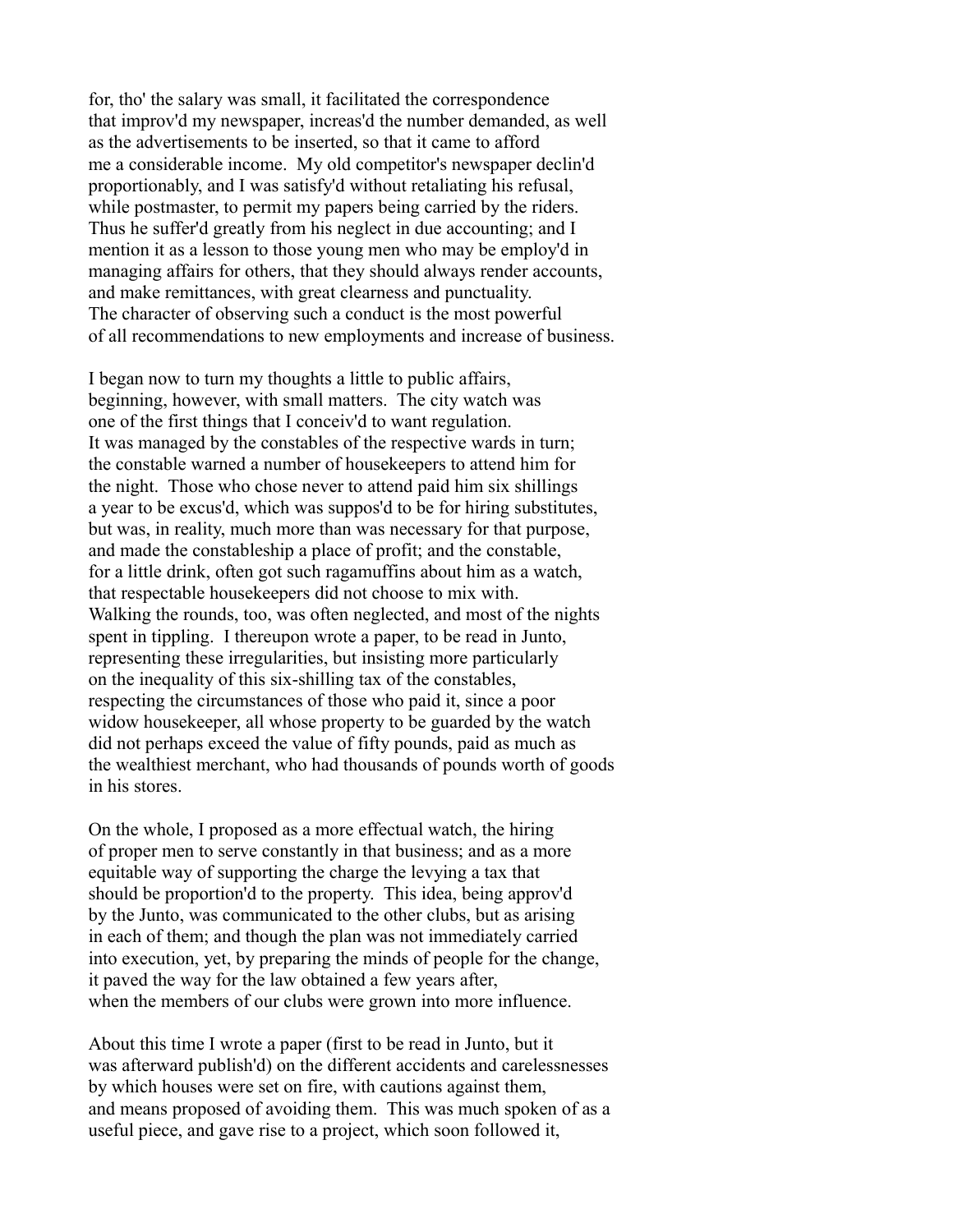of forming a company for the more ready extinguishing of fires, and mutual assistance in removing and securing the goods when in danger. Associates in this scheme were presently found, amounting to thirty. Our articles of agreement oblig'd every member to keep always in good order, and fit for use, a certain number of leather buckets, with strong bags and baskets (for packing and transporting of goods), which were to be brought to every fire; and we agreed to meet once a month and spend a social evening together, in discoursing and communicating such ideas as occurred to us upon the subject of fires, as might be useful in our conduct on such occasions.

The utility of this institution soon appeared, and many more desiring to be admitted than we thought convenient for one company, they were advised to form another, which was accordingly done; and this went on, one new company being formed after another, till they became so numerous as to include most of the inhabitants who were men of property; and now, at the time of my writing this, tho' upward of fifty years since its establishment, that which I first formed, called the Union Fire Company, still subsists and flourishes, tho' the first members are all deceas'd but myself and one, who is older by a year than I am. The small fines that have been paid by members for absence at the monthly meetings have been apply'd to the purchase of fire-engines, ladders, fire-hooks, and other useful implements for each company, so that I question whether there is a city in the world better provided with the means of putting a stop to beginning conflagrations; and, in fact, since these institutions, the city has never lost by fire more than one or two houses at a time, and the flames have often been extinguished before the house in which they began has been half consumed.

In 1739 arrived among us from Ireland the Reverend Mr. Whitefield, who had made himself remarkable there as an itinerant preacher. He was at first permitted to preach in some of our churches; but the clergy, taking a dislike to him, soon refus'd him their pulpits, and he was oblig'd to preach in the fields. The multitudes of all sects and denominations that attended his sermons were enormous, and it was matter of speculation to me, who was one of the number, to observe the extraordinary influence of his oratory on his hearers, and bow much they admir'd and respected him, notwithstanding his common abuse of them, by assuring them that they were naturally half beasts and half devils. It was wonderful to see the change soon made in the manners of our inhabitants. From being thoughtless or indifferent about religion, it seem'd as if all the world were growing religious, so that one could not walk thro' the town in an evening without hearing psalms sung in different families of every street.

And it being found inconvenient to assemble in the open air, subject to its inclemencies, the building of a house to meet in was no sooner propos'd, and persons appointed to receive contributions,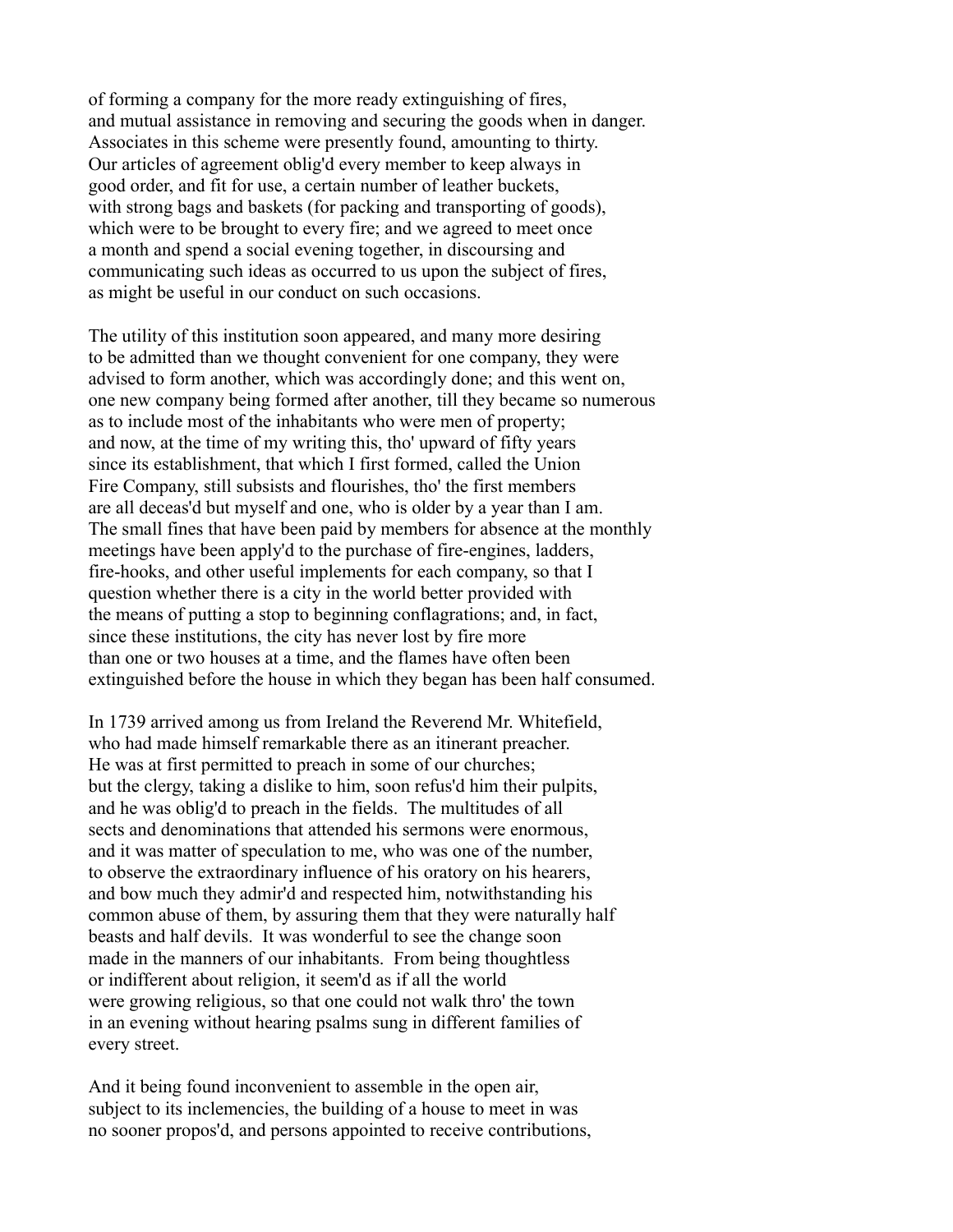but sufficient sums were soon receiv'd to procure the ground and erect the building, which was one hundred feet long and seventy broad, about the size of Westminster Hall; and the work was carried on with such spirit as to be finished in a much shorter time than could have been expected. Both house and ground were vested in trustees, expressly for the use of any preacher of any religious persuasion who might desire to say something to the people at Philadelphia; the design in building not being to accommodate any particular sect, but the inhabitants in general; so that even if the Mufti of Constantinople were to send a missionary to preach Mohammedanism to us, he would find a pulpit at his service.

Mr. Whitefield, in leaving us, went preaching all the way thro' the colonies to Georgia. The settlement of that province had lately been begun, but, instead of being made with hardy, industrious husbandmen, accustomed to labor, the only people fit for such an enterprise, it was with families of broken shop-keepers and other insolvent debtors, many of indolent and idle habits, taken out of the jails, who, being set down in the woods, unqualified for clearing land, and unable to endure the hardships of a new settlement, perished in numbers, leaving many helpless children unprovided for. The sight of their miserable situation inspir'd the benevolent heart of Mr. Whitefield with the idea of building an Orphan House there, in which they might be supported and educated. Returning northward, he preach'd up this charity, and made large collections, for his eloquence had a wonderful power over the hearts and purses of his hearers, of which I myself was an instance.

I did not disapprove of the design, but, as Georgia was then destitute of materials and workmen, and it was proposed to send them from Philadelphia at a great expense, I thought it would have been better to have built the house here, and brought the children to it. This I advis'd; but he was resolute in his first project, rejected my counsel, and I therefore refus'd to contribute. I happened soon after to attend one of his sermons, in the course of which I perceived he intended to finish with a collection, and I silently resolved he should get nothing from me, I had in my pocket a handful of copper money, three or four silver dollars, and five pistoles in gold. As he proceeded I began to soften, and concluded to give the coppers. Another stroke of his oratory made me asham'd of that, and determin'd me to give the silver; and he finish'd so admirably, that I empty'd my pocket wholly into the collector's dish, gold and all. At this sermon there was also one of our club, who, being of my sentiments respecting the building in Georgia, and suspecting a collection might be intended, had, by precaution, emptied his pockets before he came from home. Towards the conclusion of the discourse, however, he felt a strong desire to give, and apply'd to a neighbour, who stood near him, to borrow some money for the purpose. The application was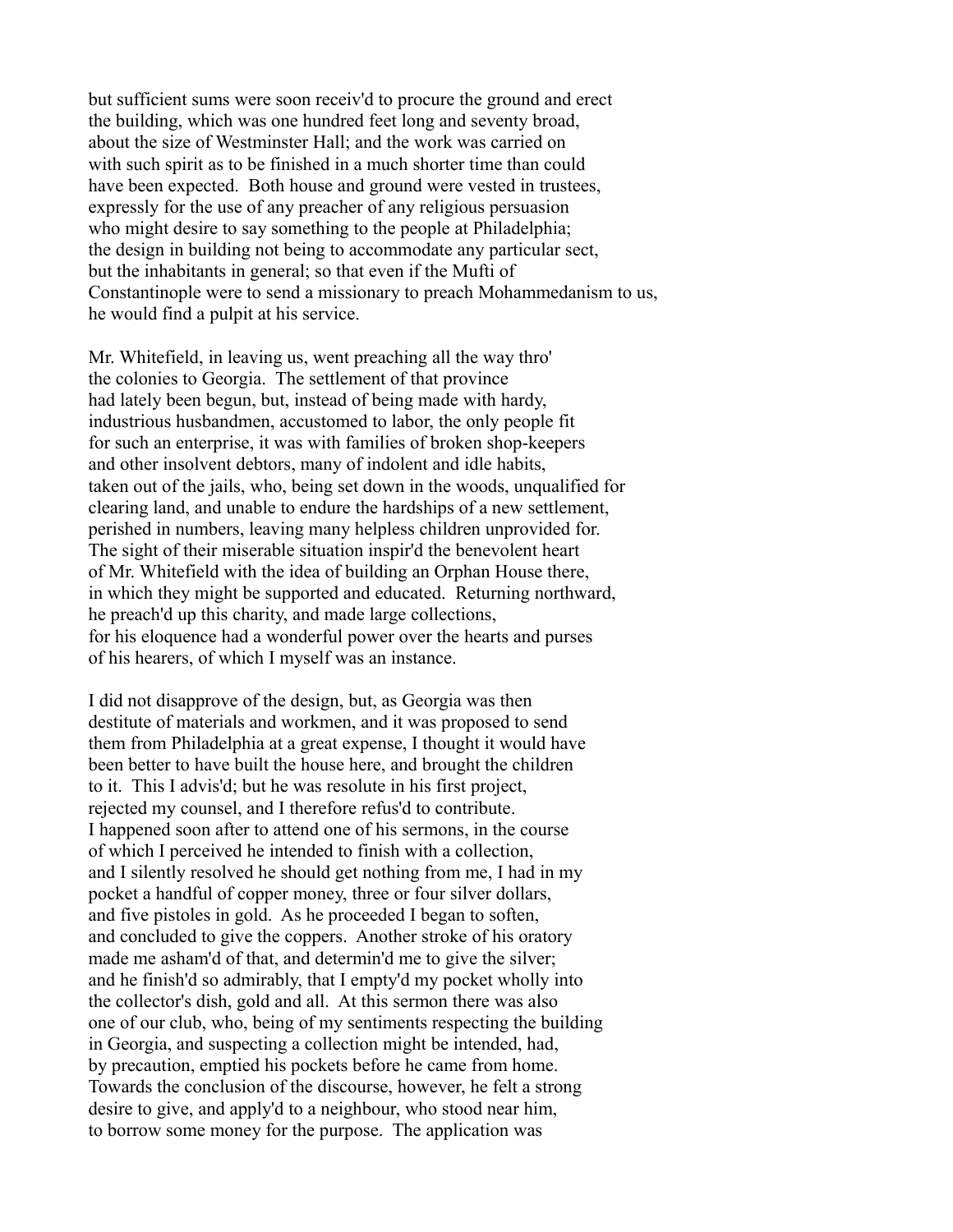unfortunately [made] to perhaps the only man in the company who had the firmness not to be affected by the preacher. His answer was, "At any other time, Friend Hopkinson, I would lend to thee freely; but not now, for thee seems to be out of thy right senses."

Some of Mr. Whitefield's enemies affected to suppose that he would apply these collections to his own private emolument; but I who was intimately acquainted with him (being employed in printing his Sermons and Journals, etc.), never had the least suspicion of his integrity, but am to this day decidedly of opinion that he was in all his conduct a perfectly honest man, and methinks my testimony in his favour ought to have the more weight, as we had no religious connection. He us'd, indeed, sometimes to pray for my conversion, but never had the satisfaction of believing that his prayers were heard. Ours was a mere civil friendship, sincere on both sides, and lasted to his death.

The following instance will show something of the terms on which we stood. Upon one of his arrivals from England at Boston, he wrote to me that he should come soon to Philadelphia, but knew not where he could lodge when there, as he understood his old friend and host, Mr. Benezet, was removed to Germantown. My answer was, "You know my house; if you can make shift with its scanty accommodations, you will be most heartily welcome." He reply'd, that if I made that kind offer for Christ's sake, I should not miss of a reward. And I returned, "Don't let me be mistaken; it was not for Christ's sake, but for your sake." One of our common acquaintance jocosely remark'd, that, knowing it to be the custom of the saints, when they received any favour, to shift the burden of the obligation from off their own shoulders, and place it in heaven, I had contriv'd to fix it on earth.

The last time I saw Mr. Whitefield was in London, when he consulted me about his Orphan House concern, and his purpose of appropriating it to the establishment of a college.

He had a loud and clear voice, and articulated his words and sentences so perfectly, that he might be heard and understood at a great distance, especially as his auditories, however numerous, observ'd the most exact silence. He preach'd one evening from the top of the Court-house steps, which are in the middle of Market-street, and on the west side of Second-street, which crosses it at right angles. Both streets were fill'd with his hearers to a considerable distance. Being among the hindmost in Market-street, I had the curiosity to learn how far he could be heard, by retiring backwards down the street towards the river; and I found his voice distinct till I came near Front-street, when some noise in that street obscur'd it. Imagining then a semi-circle, of which my distance should be the radius, and that it were fill'd with auditors, to each of whom I allow'd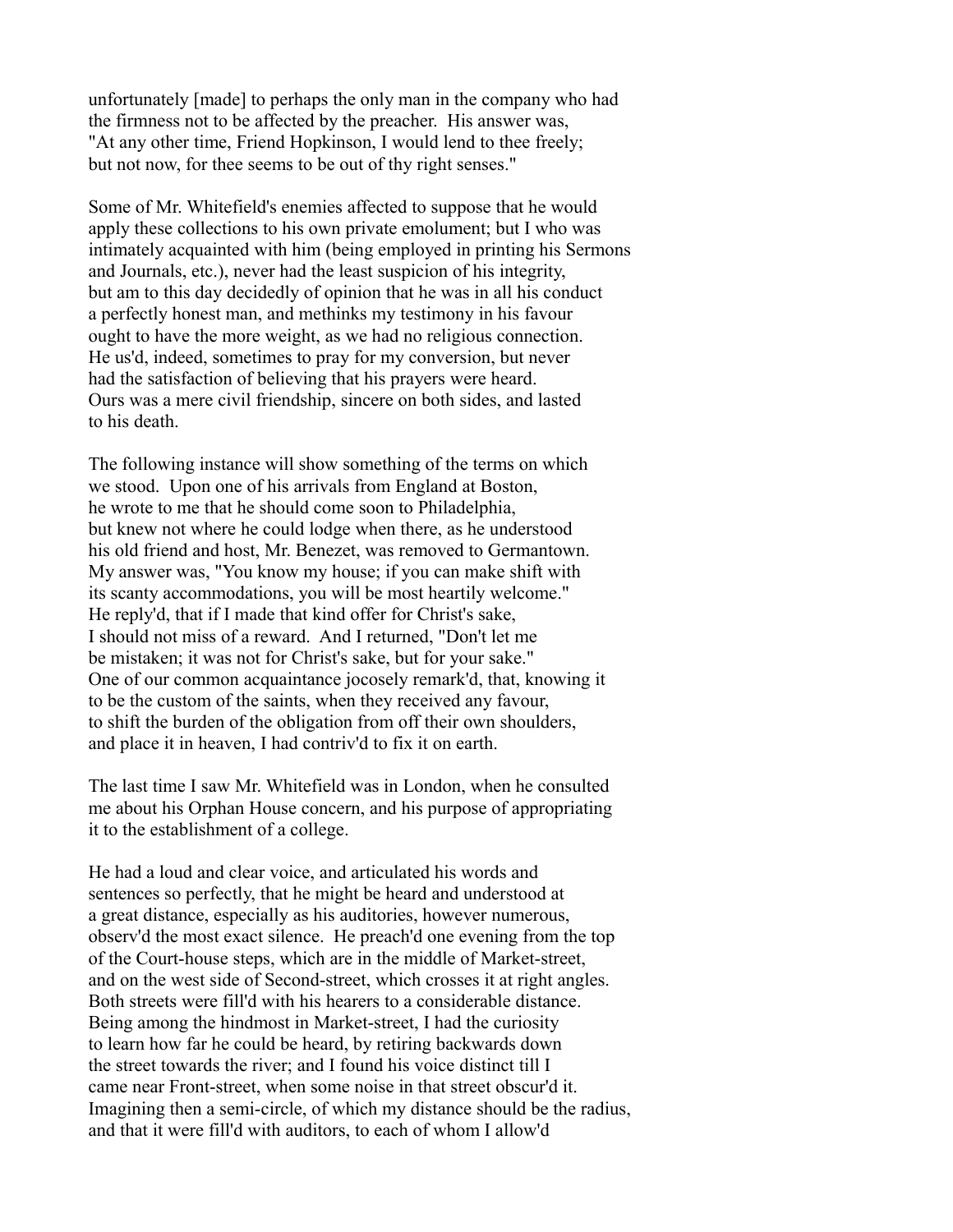two square feet, I computed that he might well be heard by more than thirty thousand. This reconcil'd me to the newspaper accounts of his having preach'd to twenty-five thousand people in the fields, and to the antient histories of generals haranguing whole armies, of which I had sometimes doubted.

By hearing him often, I came to distinguish easily between sermons newly compos'd, and those which he had often preach'd in the course of his travels. His delivery of the latter was so improv'd by frequent repetitions that every accent, every emphasis, every modulation of voice, was so perfectly well turn'd and well plac'd, that, without being interested in the subject, one could not help being pleas'd with the discourse; a pleasure of much the same kind with that receiv'd from an excellent piece of musick. This is an advantage itinerant preachers have over those who are stationary, as the latter can not well improve their delivery of a sermon by so many rehearsals.

His writing and printing from time to time gave great advantage to his enemies; unguarded expressions, and even erroneous opinions, delivered in preaching, might have been afterwards explain'd or qualifi'd by supposing others that might have accompani'd them, or they might have been deny'd; but litera scripta monet. Critics attack'd his writings violently, and with so much appearance of reason as to diminish the number of his votaries and prevent their encrease; so that I am of opinion if he had never written any thing, he would have left behind him a much more numerous and important sect, and his reputation might in that case have been still growing, even after his death, as there being nothing of his writing on which to found a censure and give him a lower character, his proselytes would be left at liberty to feign for him as great a variety of excellence as their enthusiastic admiration might wish him to have possessed.

My business was now continually augmenting, and my circumstances growing daily easier, my newspaper having become very profitable, as being for a time almost the only one in this and the neighbouring provinces. I experienced, too, the truth of the observation, "that after getting the first hundred pound, it is more easy to get the second," money itself being of a prolific nature.

The partnership at Carolina having succeeded, I was encourag'd to engage in others, and to promote several of my workmen, who had behaved well, by establishing them with printing-houses in different colonies, on the same terms with that in Carolina. Most of them did well, being enabled at the end of our term, six years, to purchase the types of me and go on working for themselves, by which means several families were raised. Partnerships often finish in quarrels; but I was happy in this, that mine were all carried on and ended amicably, owing, I think, a good deal to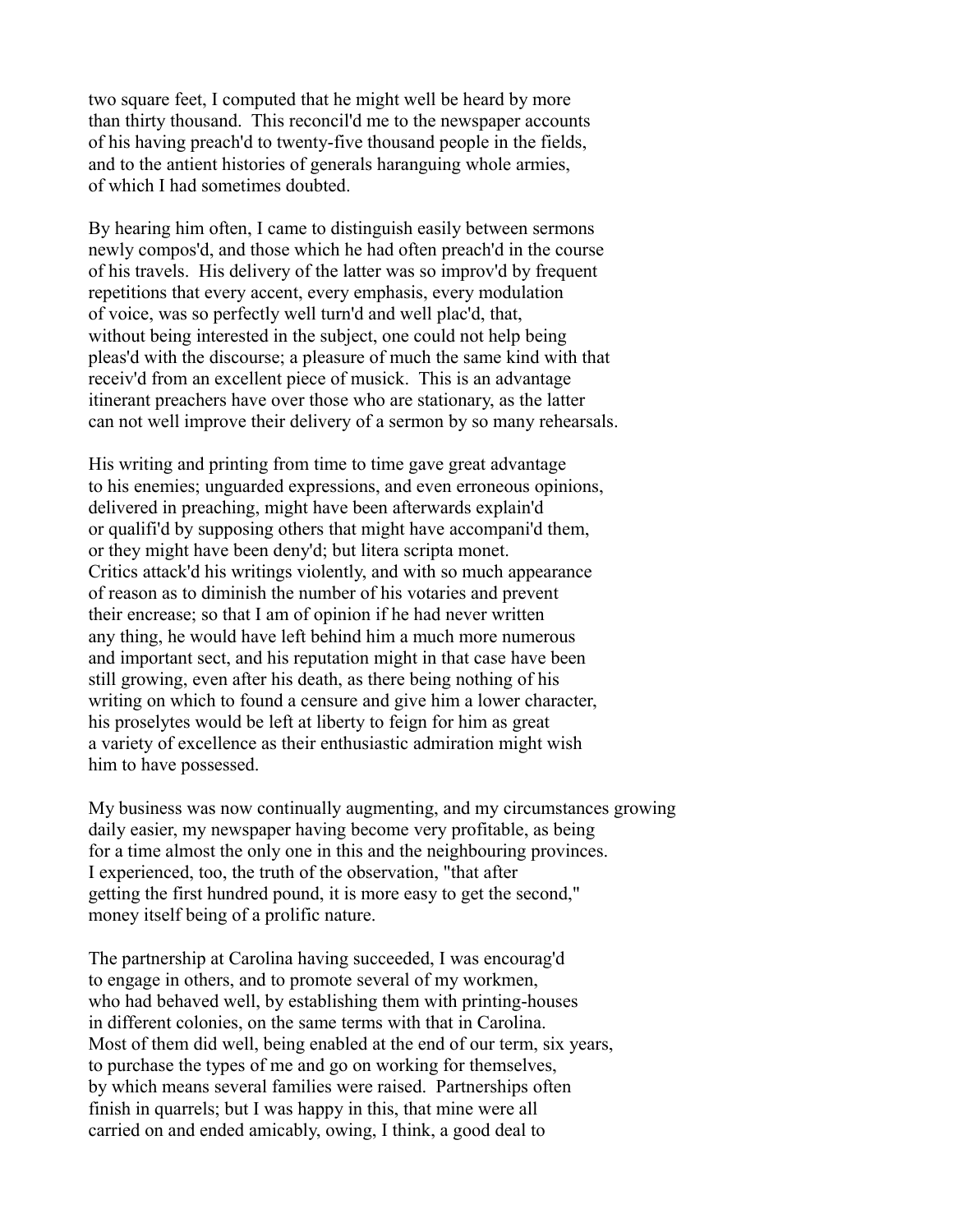the precaution of having very explicitly settled, in our articles, every thing to be done by or expected from each partner, so that there was nothing to dispute, which precaution I would therefore recommend to all who enter into partnerships; for, whatever esteem partners may have for, and confidence in each other at the time of the contract, little jealousies and disgusts may arise, with ideas of inequality in the care and burden of the business, etc., which are attended often with breach of friendship and of the connection, perhaps with lawsuits and other disagreeable consequences.

I had, on the whole, abundant reason to be satisfied with my being established in Pennsylvania. There were, however, two things that I regretted, there being no provision for defense, nor for a compleat education of youth; no militia, nor any college. I therefore, in 1743, drew up a proposal for establishing an academy; and at that time, thinking the Reverend Mr. Peters, who was out of employ, a fit person to superintend such an institution, I communicated the project to him; but he, having more profitable views in the service of the proprietaries, which succeeded, declin'd the undertaking; and, not knowing another at that time suitable for such a trust, I let the scheme lie a while dormant. I succeeded better the next year, 1744, in proposing and establishing a Philosophical Society. The paper I wrote for that purpose will be found among my writings, when collected.

With respect to defense, Spain having been several years at war against Great Britain, and being at length join'd by France, which brought us into great danger; and the laboured and long-continued endeavour of our governor, Thomas, to prevail with our Quaker Assembly to pass a militia law, and make other provisions for the security of the province, having proved abortive, I determined to try what might be done by a voluntary association of the people. To promote this, I first wrote and published a pamphlet, entitled PLAIN TRUTH, in which I stated our defenceless situation in strong lights, with the necessity of union and discipline for our defense, and promis'd to propose in a few days an association, to be generally signed for that purpose. The pamphlet had a sudden and surprising effect. I was call'd upon for the instrument of association, and having settled the draft of it with a few friends, I appointed a meeting of the citizens in the large building before mentioned. The house was pretty full; I had prepared a number of printed copies, and provided pens and ink dispers'd all over the room. I harangued them a little on the subject, read the paper, and explained it, and then distributed the copies, which were eagerly signed, not the least objection being made.

When the company separated, and the papers were collected, we found above twelve hundred hands; and, other copies being dispersed in the country, the subscribers amounted at length to upward of ten thousand. These all furnished themselves as soon as they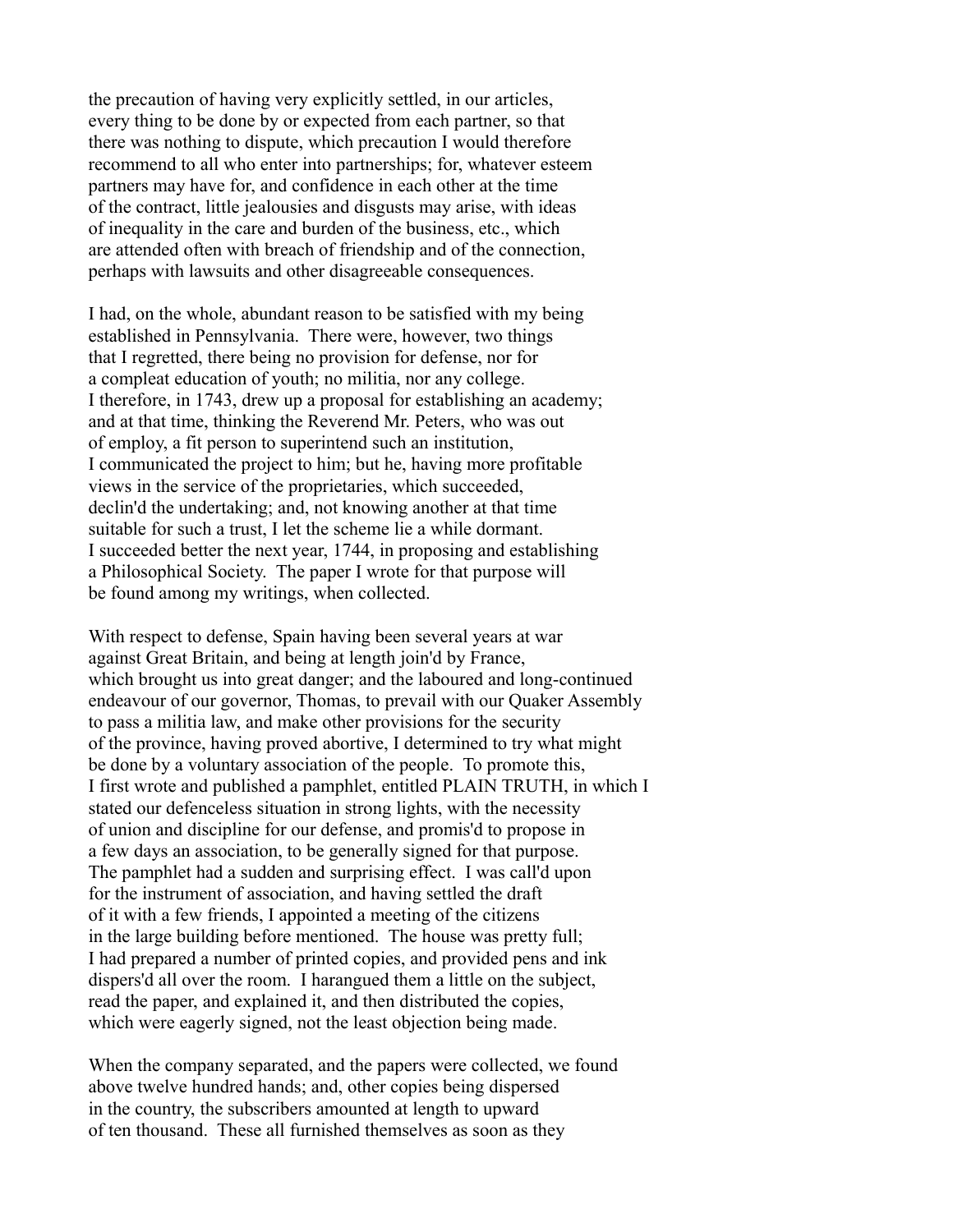could with arms, formed themselves into companies and regiments, chose their own officers, and met every week to be instructed in the manual exercise, and other parts of military discipline. The women, by subscriptions among themselves, provided silk colors, which they presented to the companies, painted with different devices and mottos, which I supplied.

The officers of the companies composing the Philadelphia regiment, being met, chose me for their colonel; but, conceiving myself unfit, I declin'd that station, and recommended Mr. Lawrence, a fine person, and man of influence, who was accordingly appointed. I then propos'd a lottery to defray the expense of building a battery below the town, and furnishing it with cannon. It filled expeditiously, and the battery was soon erected, the merlons being fram'd of logs and fill'd with earth. We bought some old cannon from Boston, but, these not being sufficient, we wrote to England for more, soliciting, at the same time, our proprietaries for some assistance, tho' without much expectation of obtaining it.

Meanwhile, Colonel Lawrence, William Allen, Abram Taylor, Esqr., and myself were sent to New York by the associators, commission'd to borrow some cannon of Governor Clinton. He at first refus'd us peremptorily; but at dinner with his council, where there was great drinking of Madeira wine, as the custom of that place then was, he softened by degrees, and said he would lend us six. After a few more bumpers he advanc'd to ten; and at length he very good-naturedly conceded eighteen. They were fine cannon, eighteen-pounders, with their carriages, which we soon transported and mounted on our battery, where the associators kept a nightly guard while the war lasted, and among the rest I regularly took my turn of duty there as a common soldier.

My activity in these operations was agreeable to the governor and council; they took me into confidence, and I was consulted by them in every measure wherein their concurrence was thought useful to the association. Calling in the aid of religion, I propos'd to them the proclaiming a fast, to promote reformation, and implore the blessing of Heaven on our undertaking. They embrac'd the motion; but, as it was the first fast ever thought of in the province, the secretary had no precedent from which to draw the proclamation. My education in New England, where a fast is proclaimed every year, was here of some advantage: I drew it in the accustomed stile, it was translated into German, printed in both languages, and divulg'd thro' the province. This gave the clergy of the different sects an opportunity of influencing their congregations to join in the association, and it would probably have been general among all but Quakers if the peace had not soon interven'd.

It was thought by some of my friends that, by my activity in these affairs, I should offend that sect, and thereby lose my interest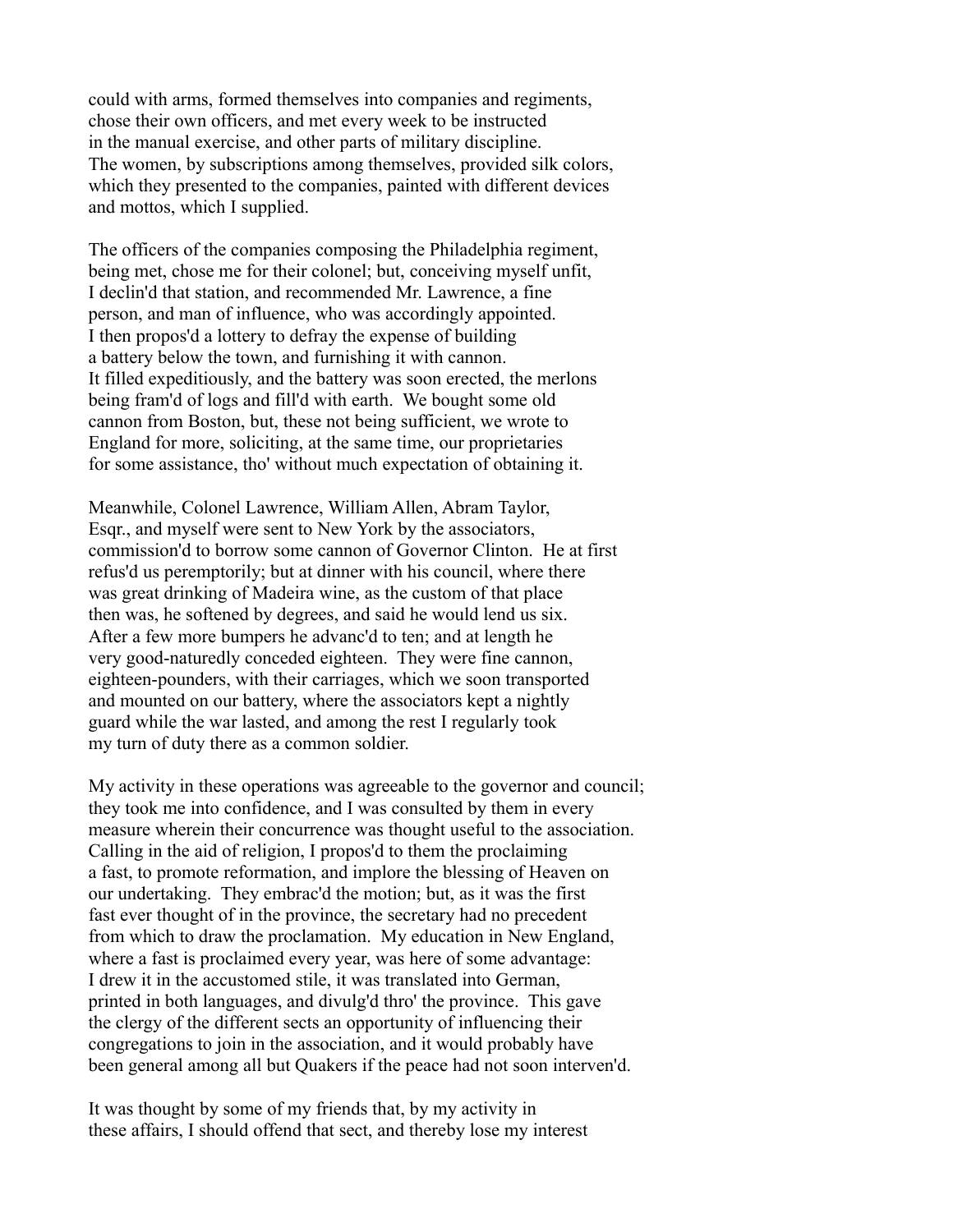in the Assembly of the province, where they formed a great majority. A young gentleman who had likewise some friends in the House, and wished to succeed me as their clerk, acquainted me that it was decided to displace me at the next election; and he, therefore, in good will, advis'd me to resign, as more consistent with my honour than being turn'd out. My answer to him was, that I had read or heard of some public man who made it a rule never to ask for an office, and never to refuse one when offer'd to him. "I approve," says I, "of his rule, and will practice it with a small addition; I shall never ask, never refuse, nor ever resign an office. If they will have my office of clerk to dispose of to another, they shall take it from me. I will not, by giving it up, lose my right of some time or other making reprisals on my adversaries." I heard, however, no more of this; I was chosen again unanimously as usual at the next election. Possibly, as they dislik'd my late intimacy with the members of council, who had join'd the governors in all the disputes about military preparations, with which the House had long been harass'd, they might have been pleas'd if I would voluntarily have left them; but they did not care to displace me on account merely of my zeal for the association, and they could not well give another reason.

Indeed I had some cause to believe that the defense of the country was not disagreeable to any of them, provided they were not requir'd to assist in it. And I found that a much greater number of them than I could have imagined, tho' against offensive war, were clearly for the defensive. Many pamphlets pro and con were publish'd on the subject, and some by good Quakers, in favour of defense, which I believe convinc'd most of their younger people.

A transaction in our fire company gave me some insight into their prevailing sentiments. It had been propos'd that we should encourage the scheme for building a battery by laying out the present stock, then about sixty pounds, in tickets of the lottery. By our rules, no money could be dispos'd of till the next meeting after the proposal. The company consisted of thirty members, of which twenty-two were Quakers, and eight only of other persuasions. We eight punctually attended the meeting; but, tho' we thought that some of the Quakers would join us, we were by no means sure of a majority. Only one Quaker, Mr. James Morris, appear'd to oppose the measure. He expressed much sorrow that it had ever been propos'd, as he said Friends were all against it, and it would create such discord as might break up the company. We told him that we saw no reason for that; we were the minority, and if Friends were against the measure, and outvoted us, we must and should, agreeably to the usage of all societies, submit. When the hour for business arriv'd it was mov'd to put the vote; he allow'd we might then do it by the rules, but, as he could assure us that a number of members intended to be present for the purpose of opposing it, it would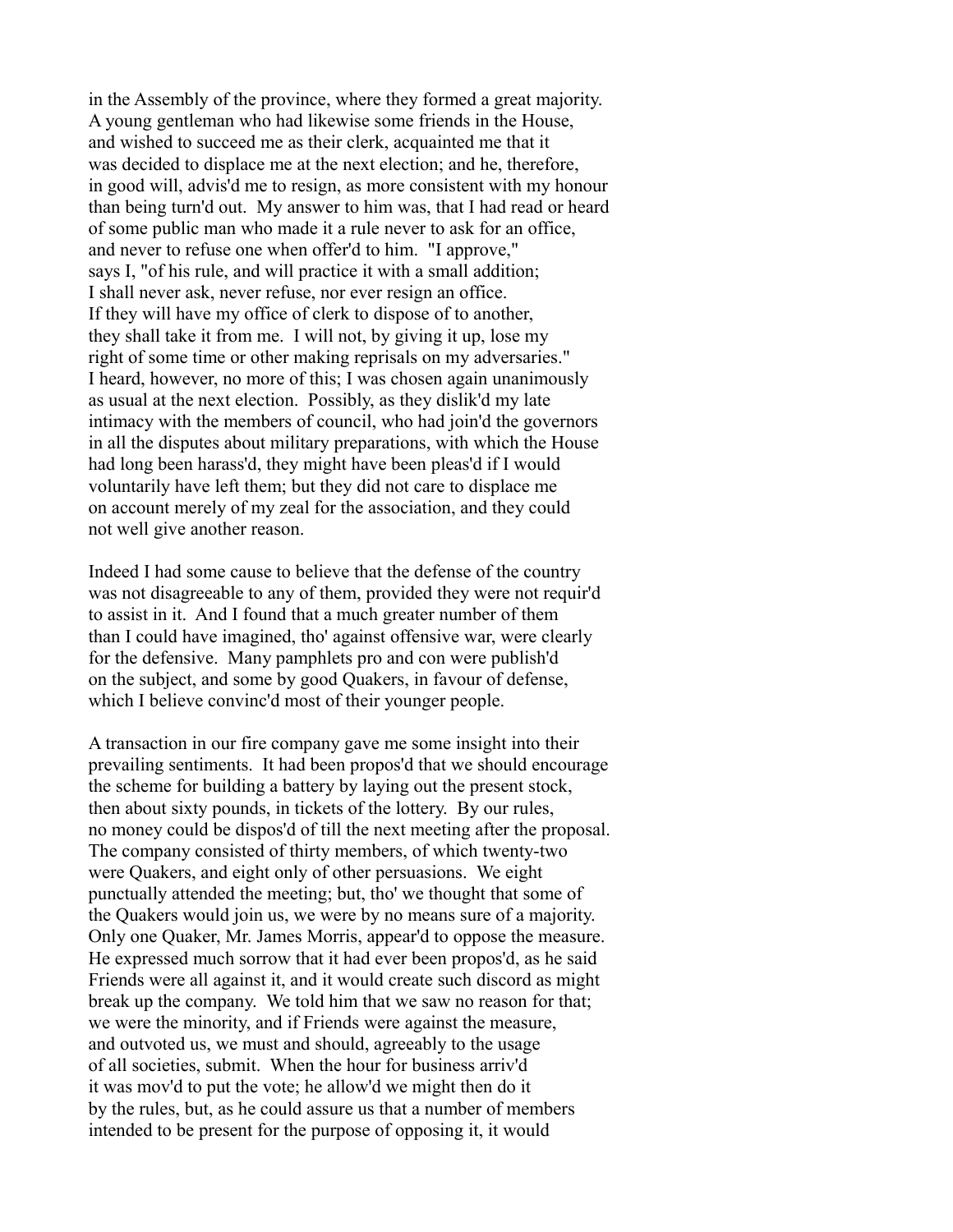be but candid to allow a little time for their appearing.

While we were disputing this, a waiter came to tell me two gentlemen below desir'd to speak with me. I went down, and found they were two of our Quaker members. They told me there were eight of them assembled at a tavern just by; that they were determin'd to come and vote with us if there should be occasion, which they hop'd would not be the case, and desir'd we would not call for their assistance if we could do without it, as their voting for such a measure might embroil them with their elders and friends. Being thus secure of a majority, I went up, and after a little seeming hesitation, agreed to a delay of another hour. This Mr. Morris allow'd to be extreamly fair. Not one of his opposing friends appear'd, at which he express'd great surprize; and, at the expiration of the hour, we carry'd the resolution eight to one; and as, of the twenty-two Quakers, eight were ready to vote with us, and thirteen, by their absence, manifested that they were not inclin'd to oppose the measure, I afterward estimated the proportion of Quakers sincerely against defense as one to twenty-one only; for these were all regular members of that society, and in good reputation among them, and had due notice of what was propos'd at that meeting.

The honorable and learned Mr. Logan, who had always been of that sect, was one who wrote an address to them, declaring his approbation of defensive war, and supporting his opinion by many strong arguments. He put into my hands sixty pounds to be laid out in lottery tickets for the battery, with directions to apply what prizes might be drawn wholly to that service. He told me the following anecdote of his old master, William Penn, respecting defense. He came over from England, when a young man, with that proprietary, and as his secretary. It was war-time, and their ship was chas'd by an armed vessel, suppos'd to be an enemy. Their captain prepar'd for defense; but told William Penn and his company of Quakers, that he did not expect their assistance, and they might retire into the cabin, which they did, except James Logan, who chose to stay upon deck, and was quarter'd to a gun. The suppos'd enemy prov'd a friend, so there was no fighting; but when the secretary went down to communicate the intelligence, William Penn rebuk'd him severely for staying upon deck, and undertaking to assist in defending the vessel, contrary to the principles of Friends, especially as it had not been required by the captain. This reproof, being before all the company, piqu'd the secretary, who answer'd, "I being thy servant, why did thee not order me to come down? But thee was willing enough that I should stay and help to fight the ship when thee thought there was danger."

My being many years in the Assembly, the majority of which were constantly Quakers, gave me frequent opportunities of seeing the embarrassment given them by their principle against war,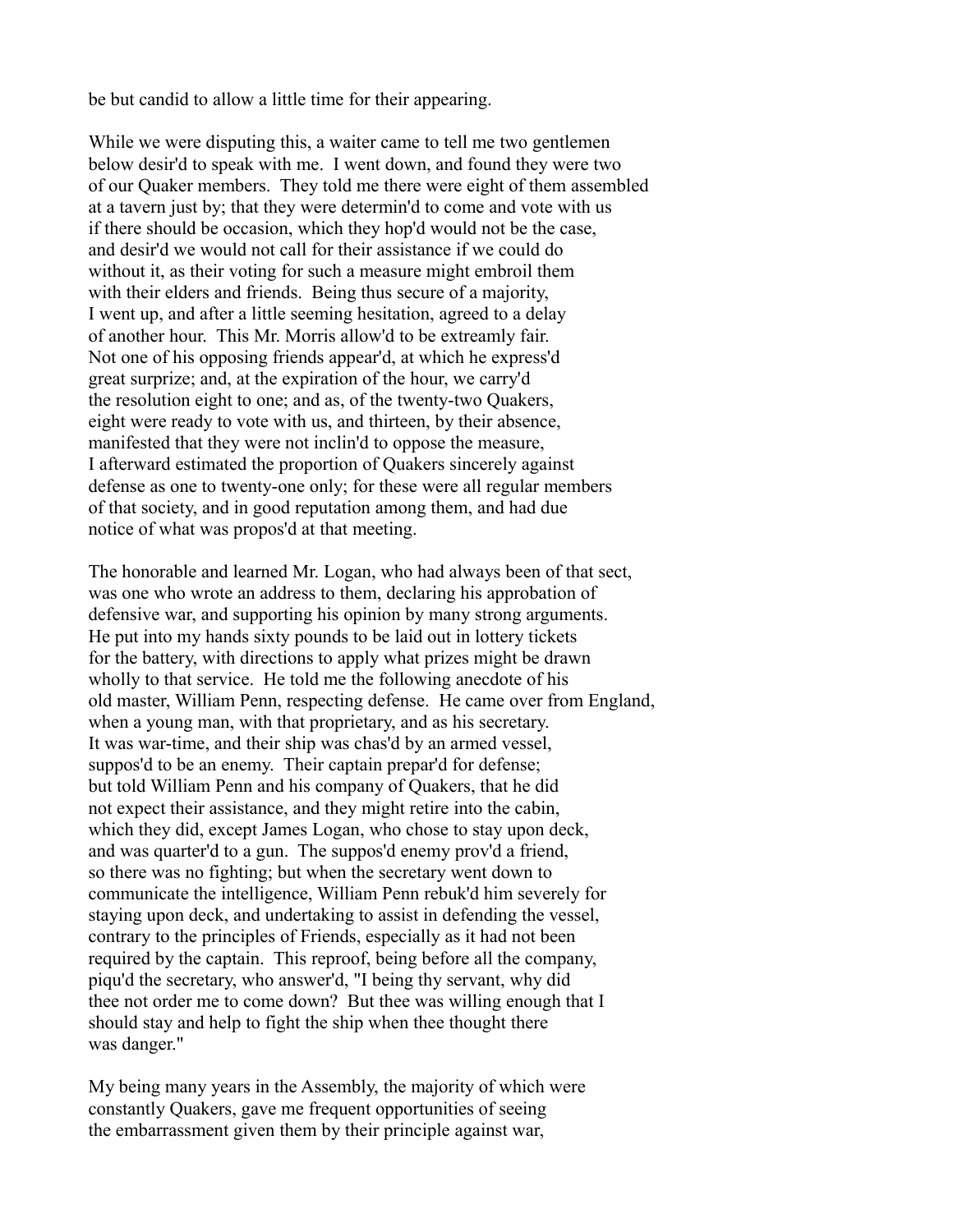whenever application was made to them, by order of the crown, to grant aids for military purposes. They were unwilling to offend government, on the one hand, by a direct refusal; and their friends, the body of the Quakers, on the other, by a compliance contrary to their principles; hence a variety of evasions to avoid complying, and modes of disguising the compliance when it became unavoidable. The common mode at last was, to grant money under the phrase of its being "for the king's use," and never to inquire how it was applied.

But, if the demand was not directly from the crown, that phrase was found not so proper, and some other was to be invented. As, when powder was wanting (I think it was for the garrison at Louisburg), and the government of New England solicited a grant of some from Pennsilvania, which was much urg'd on the House by Governor Thomas, they could not grant money to buy powder, because that was an ingredient of war; but they voted an aid to New England of three thousand pounds, to he put into the hands of the governor, and appropriated it for the purchasing of bread, flour, wheat, or other grain. Some of the council, desirous of giving the House still further embarrassment, advis'd the governor not to accept provision, as not being the thing he had demanded; but be reply'd, "I shall take the money, for I understand very well their meaning; other grain is gunpowder," which he accordingly bought, and they never objected to it. <10>

<10> See the votes.--[Marg. note.]

It was in allusion to this fact that, when in our fire company we feared the success of our proposal in favour of the lottery, and I had said to my friend Mr. Syng, one of our members, "If we fail, let us move the purchase of a fire-engine with the money; the Quakers can have no objection to that; and then, if you nominate me and I you as a committee for that purpose, we will buy a great gun, which is certainly a fire-engine." "I see," says he, "you have improv'd by being so long in the Assembly; your equivocal project would be just a match for their wheat or other grain."

These embarrassments that the Quakers suffer'd from having establish'd and published it as one of their principles that no kind of war was lawful, and which, being once published, they could not afterwards, however they might change their minds, easily get rid of, reminds me of what I think a more prudent conduct in another sect among us, that of the Dunkers. I was acquainted with one of its founders, Michael Welfare, soon after it appear'd. He complain'd to me that they were grievously calumniated by the zealots of other persuasions, and charg'd with abominable principles and practices, to which they were utter strangers. I told him this had always been the case with new sects, and that, to put a stop to such abuse, I imagin'd it might be well to publish the articles of their belief, and the rules of their discipline.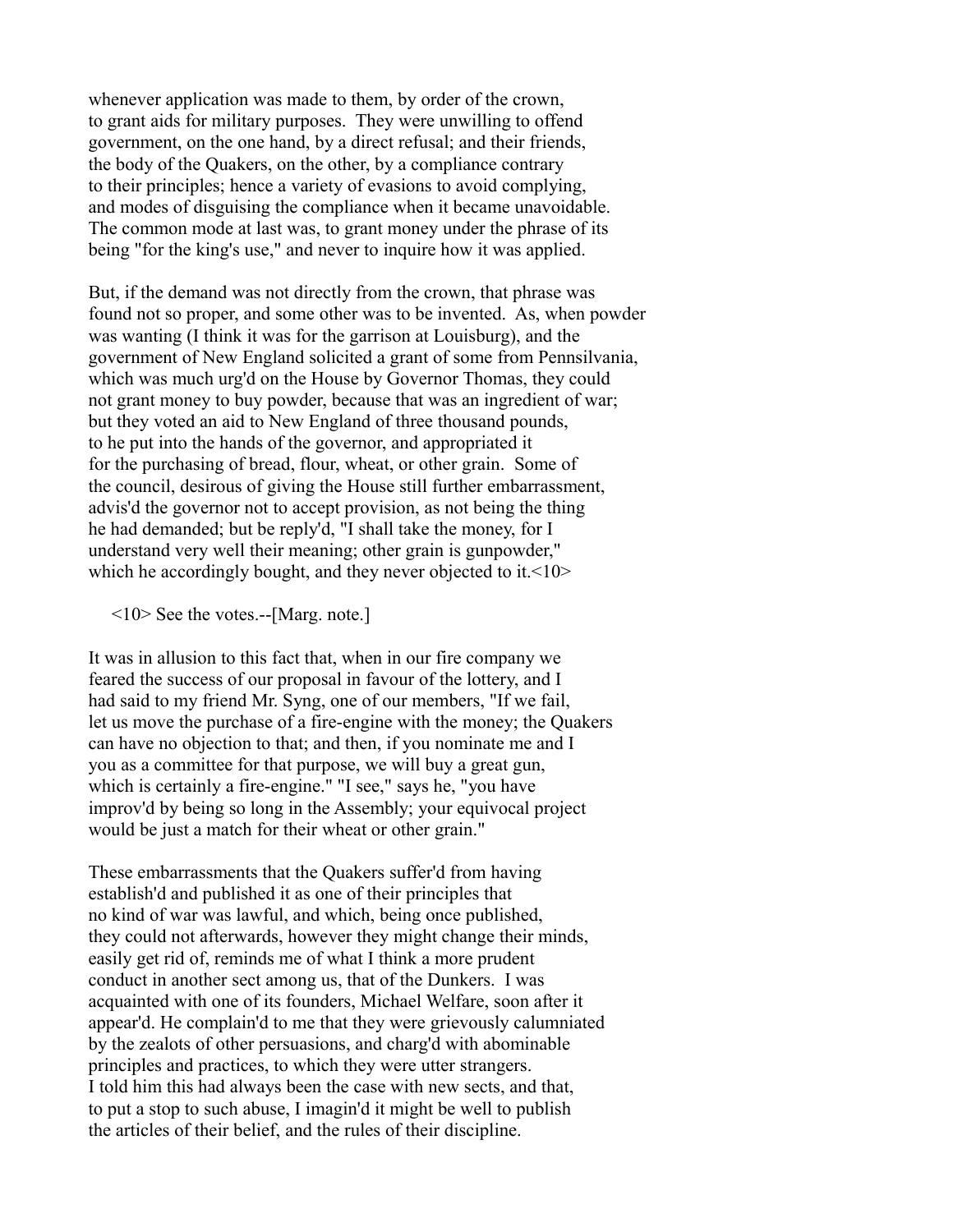He said that it had been propos'd among them, but not agreed to, for this reason: "When we were first drawn together as a society," says he, "it had pleased God to enlighten our minds so far as to see that some doctrines, which we once esteemed truths, were errors; and that others, which we had esteemed errors, were real truths. From time to time He has been pleased to afford us farther light, and our principles have been improving, and our errors diminishing. Now we are not sure that we are arrived at the end of this progression, and at the perfection of spiritual or theological knowledge; and we fear that, if we should once print our confession of faith, we should feel ourselves as if bound and confin'd by it, and perhaps be unwilling to receive farther improvement, and our successors still more so, as conceiving what we their elders and founders had done, to be something sacred, never to be departed from."

This modesty in a sect is perhaps a singular instance in the history of mankind, every other sect supposing itself in possession of all truth, and that those who differ are so far in the wrong; like a man traveling in foggy weather, those at some distance before him on the road he sees wrapped up in the fog, as well as those behind him, and also the people in the fields on each side, but near him all appears clear, tho' in truth he is as much in the fog as any of them. To avoid this kind of embarrassment, the Quakers have of late years been gradually declining the public service in the Assembly and in the magistracy, choosing rather to quit their power than their principle.

In order of time, I should have mentioned before, that having, in 1742, invented an open stove for the better warming of rooms, and at the same time saving fuel, as the fresh air admitted was warmed in entering, I made a present of the model to Mr. Robert Grace, one of my early friends, who, having an iron-furnace, found the casting of the plates for these stoves a profitable thing, as they were growing in demand. To promote that demand, I wrote and published a pamphlet, entitled "An Account of the new-invented Pennsylvania Fireplaces; wherein their Construction and Manner of Operation is particularly explained; their Advantages above every other Method of warming Rooms demonstrated; and all Objections that have been raised against the Use of them answered and obviated," etc. This pamphlet had a good effect. Gov'r. Thomas was so pleas'd with the construction of this stove, as described in it, that he offered to give me a patent for the sole vending of them for a term of years; but I declin'd it from a principle which has ever weighed with me on such occasions, viz., That, as we enjoy great advantages from the inventions of others, we should be glad of an opportunity to serve others by any invention of ours; and this we should do freely and generously.

An ironmonger in London however, assuming a good deal of my pamphlet, and working it up into his own, and making some small changes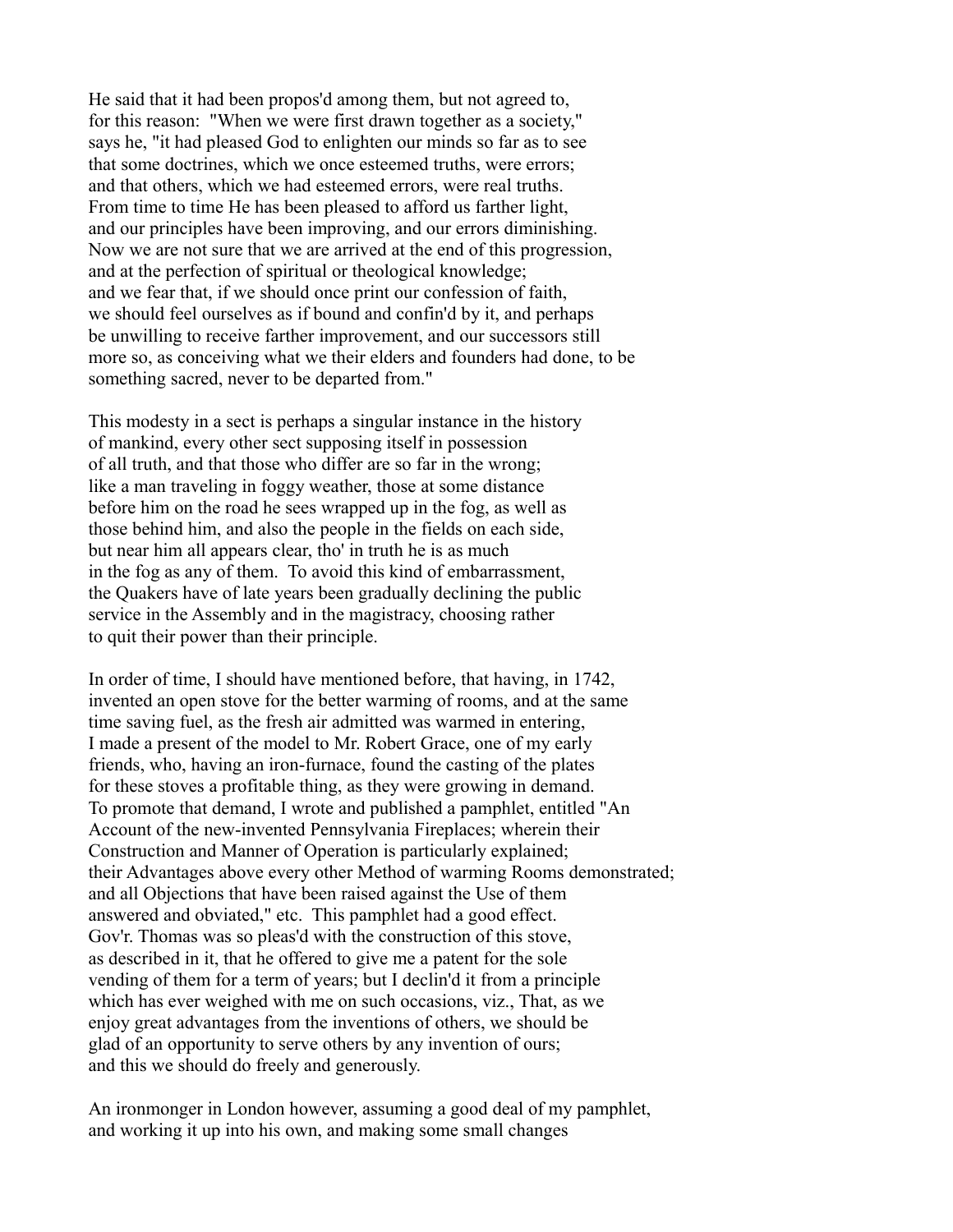in the machine, which rather hurt its operation, got a patent for it there, and made, as I was told, a little fortune by it. And this is not the only instance of patents taken out for my inventions by others, tho' not always with the same success, which I never contested, as having no desire of profiting by patents myself, and hating disputes. The use of these fireplaces in very many houses, both of this and the neighbouring colonies, has been, and is, a great saving of wood to the inhabitants.

Peace being concluded, and the association business therefore at an end, I turn'd my thoughts again to the affair of establishing an academy. The first step I took was to associate in the design a number of active friends, of whom the Junto furnished a good part; the next was to write and publish a pamphlet, entitled Proposals Relating to the Education of Youth in Pennsylvania. This I distributed among the principal inhabitants gratis; and as soon as I could suppose their minds a little prepared by the perusal of it, I set on foot a subscription for opening and supporting an academy; it was to be paid in quotas yearly for five years; by so dividing it, I judg'd the subscription might be larger, and I believe it was so, amounting to no less, if I remember right, than five thousand pounds.

In the introduction to these proposals, I stated their publication, not as an act of mine, but of some publick-spirited gentlemen, avoiding as much as I could, according to my usual rule, the presenting myself to the publick as the author of any scheme for their benefit.

The subscribers, to carry the project into immediate execution, chose out of their number twenty-four trustees, and appointed Mr. Francis, then attorney-general, and myself to draw up constitutions for the government of the academy; which being done and signed, a house was hired, masters engag'd, and the schools opened, I think, in the same year, 1749.

The scholars increasing fast, the house was soon found too small, and we were looking out for a piece of ground, properly situated, with intention to build, when Providence threw into our way a large house ready built, which, with a few alterations, might well serve our purpose. This was the building before mentioned, erected by the hearers of Mr. Whitefield, and was obtained for us in the following manner.

It is to be noted that the contributions to this building being made by people of different sects, care was taken in the nomination of trustees, in whom the building and ground was to be vested, that a predominancy should not be given to any sect, lest in time that predominancy might be a means of appropriating the whole to the use of such sect, contrary to the original intention. It was therefore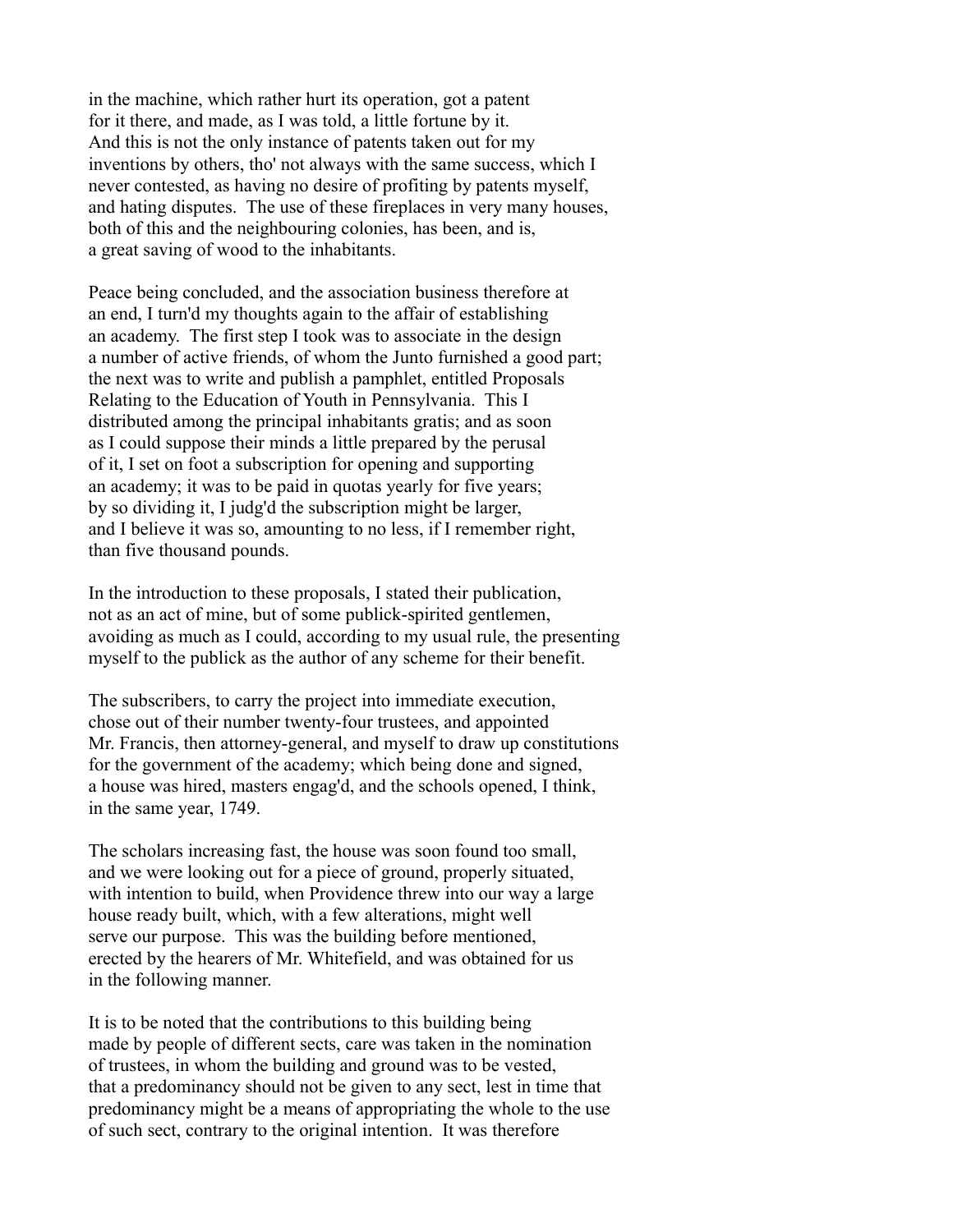that one of each sect was appointed, viz., one Church-of-England man, one Presbyterian, one Baptist, one Moravian, etc., those, in case of vacancy by death, were to fill it by election from among the contributors. The Moravian happen'd not to please his colleagues, and on his death they resolved to have no other of that sect. The difficulty then was, how to avoid having two of some other sect, by means of the new choice.

Several persons were named, and for that reason not agreed to. At length one mention'd me, with the observation that I was merely an honest man, and of no sect at all, which prevail'd with them to chuse me. The enthusiasm which existed when the house was built had long since abated, and its trustees had not been able to procure fresh contributions for paying the ground-rent, and discharging some other debts the building had occasion'd, which embarrass'd them greatly. Being now a member of both setts of trustees, that for the building and that for the Academy, I had a good opportunity of negotiating with both, and brought them finally to an agreement, by which the trustees for the building were to cede it to those of the academy, the latter undertaking to discharge the debt, to keep for ever open in the building a large hall for occasional preachers, according to the original intention, and maintain a free- school for the instruction of poor children. Writings were accordingly drawn, and on paying the debts the trustees of the academy were put in possession of the premises; and by dividing the great and lofty hall into stories, and different rooms above and below for the several schools, and purchasing some additional ground, the whole was soon made fit for our purpose, and the scholars remov'd into the building. The care and trouble of agreeing with the workmen, purchasing materials, and superintending the work, fell upon me; and I went thro' it the more cheerfully, as it did not then interfere with my private business, having the year before taken a very able, industrious, and honest partner, Mr. David Hall, with whose character I was well acquainted, as he had work'd for me four years. He took off my hands all care of the printing-office, paying me punctually my share of the profits. This partnership continued eighteen years, successfully for us both.

The trustees of the academy, after a while, were incorporated by a charter from the governor; their funds were increas'd by contributions in Britain and grants of land from the proprietaries, to which the Assembly has since made considerable addition; and thus was established the present University of Philadelphia. I have been continued one of its trustees from the beginning, now near forty years, and have had the very great pleasure of seeing a number of the youth who have receiv'd their education in it, distinguish'd by their improv'd abilities, serviceable in public stations and ornaments to their country.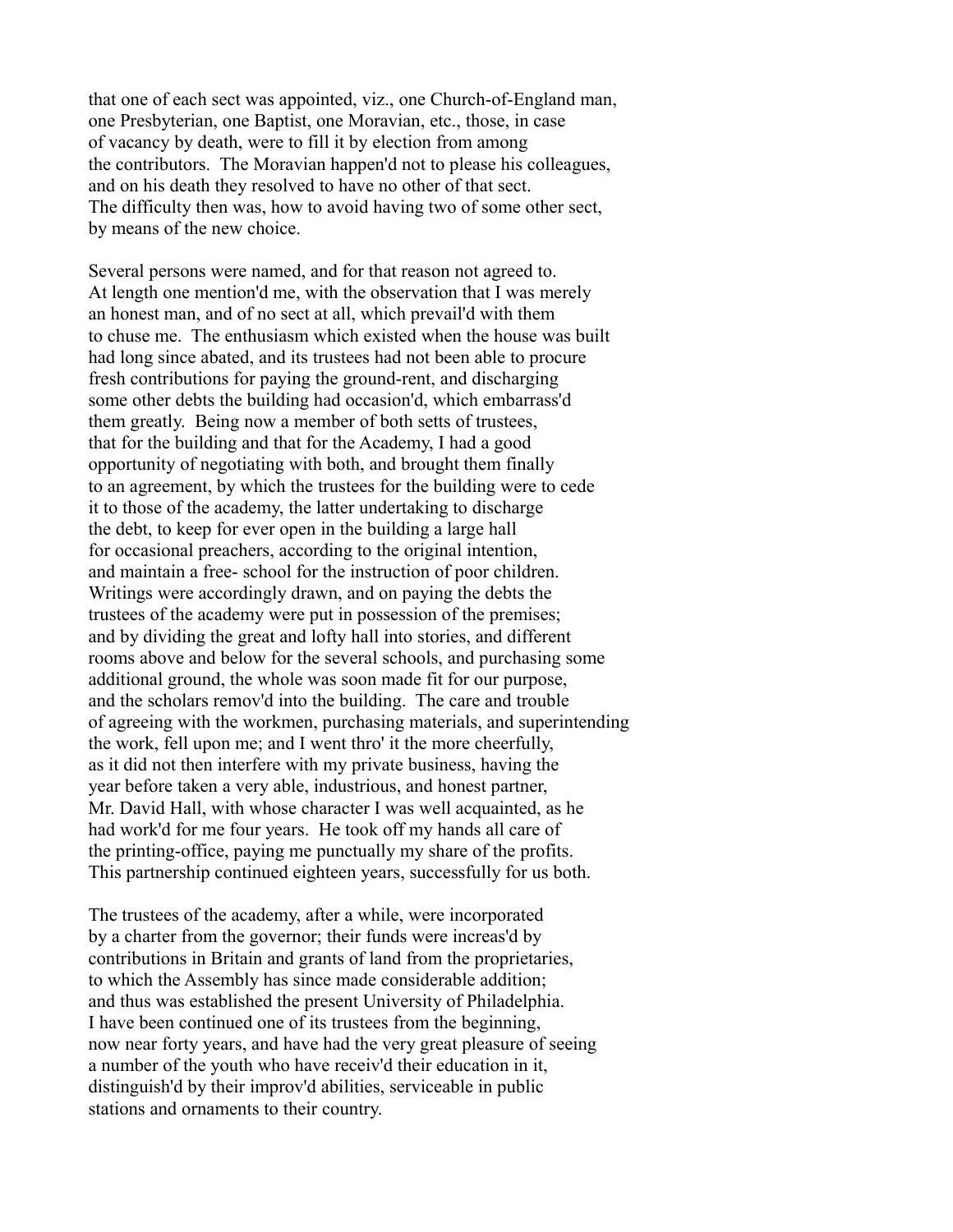When I disengaged myself, as above mentioned, from private business, I flatter'd myself that, by the sufficient tho' moderate fortune I had acquir'd, I had secured leisure during the rest of my life for philosophical studies and amusements. I purchased all Dr. Spence's apparatus, who had come from England to lecture here, and I proceeded in my electrical experiments with great alacrity; but the publick, now considering me as a man of leisure, laid hold of me for their purposes, every part of our civil government, and almost at the same time, imposing some duty upon me. The governor put me into the commission of the peace; the corporation of the city chose me of the common council, and soon after an alderman; and the citizens at large chose me a burgess to represent them in Assembly. This latter station was the more agreeable to me, as I was at length tired with sitting there to hear debates, in which, as clerk, I could take no part, and which were often so unentertaining that I was induc'd to amuse myself with making magic squares or circles, or any thing to avoid weariness; and I conceiv'd my becoming a member would enlarge my power of doing good. I would not, however, insinuate that my ambition was not flatter'd by all these promotions; it certainly was; for, considering my low beginning, they were great things to me; and they were still more pleasing, as being so many spontaneous testimonies of the public good opinion, and by me entirely unsolicited.

The office of justice of the peace I try'd a little, by attending a few courts, and sitting on the bench to hear causes; but finding that more knowledge of the common law than I possess'd was necessary to act in that station with credit, I gradually withdrew from it, excusing myself by my being oblig'd to attend the higher duties of a legislator in the Assembly. My election to this trust was repeated every year for ten years, without my ever asking any elector for his vote, or signifying, either directly or indirectly, any desire of being chosen. On taking my seat in the House, my son was appointed their clerk.

The year following, a treaty being to be held with the Indians at Carlisle, the governor sent a message to the House, proposing that they should nominate some of their members, to be join'd with some members of council, as commissioners for that purpose. <11> The House named the speaker (Mr. Norris) and myself; and, being commission'd, we went to Carlisle, and met the Indians accordingly.

 <11> See the votes to have this more correctly. --[Marg. note.]

As those people are extreamly apt to get drunk, and, when so, are very quarrelsome and disorderly, we strictly forbad the selling any liquor to them; and when they complain'd of this restriction, we told them that if they would continue sober during the treaty,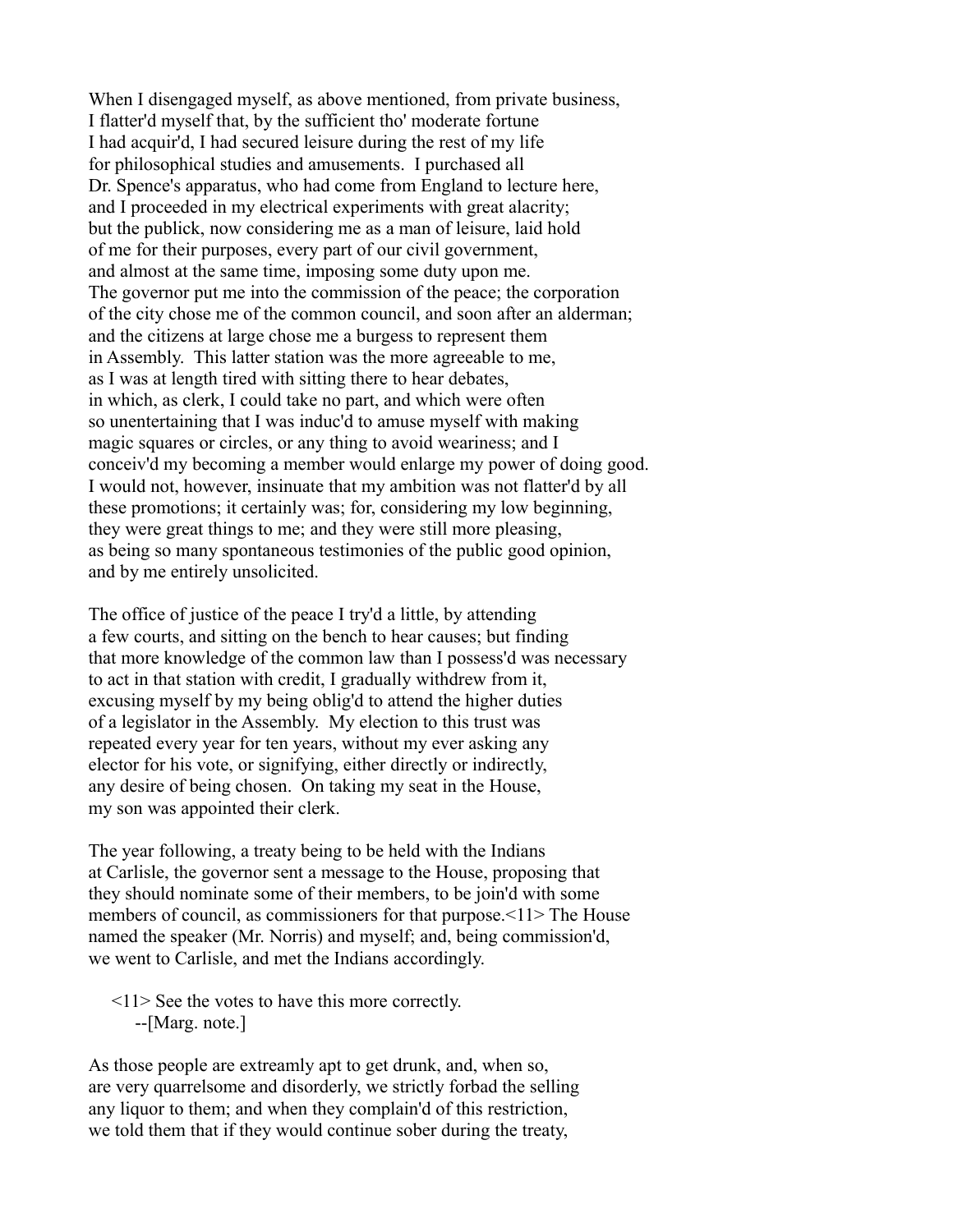we would give them plenty of rum when business was over. They promis'd this, and they kept their promise, because they could get no liquor, and the treaty was conducted very orderly, and concluded to mutual satisfaction. They then claim'd and receiv'd the rum; this was in the afternoon; they were near one hundred men, women, and children, and were lodg'd in temporary cabins, built in the form of a square, just without the town. In the evening, hearing a great noise among them, the commissioners walk'd out to see what was the matter. We found they had made a great bonfire in the middle of the square; they were all drunk, men and women, quarreling and fighting. Their dark-colour'd bodies, half naked, seen only by the gloomy light of the bonfire, running after and beating one another with firebrands, accompanied by their horrid yellings, form'd a scene the most resembling our ideas of hell that could well be imagin'd; there was no appeasing the tumult, and we retired to our lodging. At midnight a number of them came thundering at our door, demanding more rum, of which we took no notice.

The next day, sensible they had misbehav'd in giving us that disturbance, they sent three of their old counselors to make their apology. The orator acknowledg'd the fault, but laid it upon the rum; and then endeavored to excuse the rum by saying, "The Great Spirit, who made all things, made every thing for some use, and whatever use he design'd any thing for, that use it should always be put to. Now, when he made rum, he said 'Let this be for the Indians to get drunk with,' and it must be so." And, indeed, if it be the design of Providence to extirpate these savages in order to make room for cultivators of the earth, it seems not improbable that rum may be the appointed means. It has already annihilated all the tribes who formerly inhabited the sea-coast.

In 1751, Dr. Thomas Bond, a particular friend of mine, conceived the idea of establishing a hospital in Philadelphia (a very beneficent design, which has been ascrib'd to me, but was originally his), for the reception and cure of poor sick persons, whether inhabitants of the province or strangers. He was zealous and active in endeavouring to procure subscriptions for it, but the proposal being a novelty in America, and at first not well understood, he met with but small success.

At length he came to me with the compliment that he found there was no such thing as carrying a public-spirited project through without my being concern'd in it. "For," says he, "I am often ask'd by those to whom I propose subscribing, Have you consulted Franklin upon this business? And what does he think of it? And when I tell them that I have not (supposing it rather out of your line), they do not subscribe, but say they will consider of it." I enquired into the nature and probable utility of his scheme, and receiving from him a very satisfactory explanation, I not only subscrib'd to it myself, but engag'd heartily in the design of procuring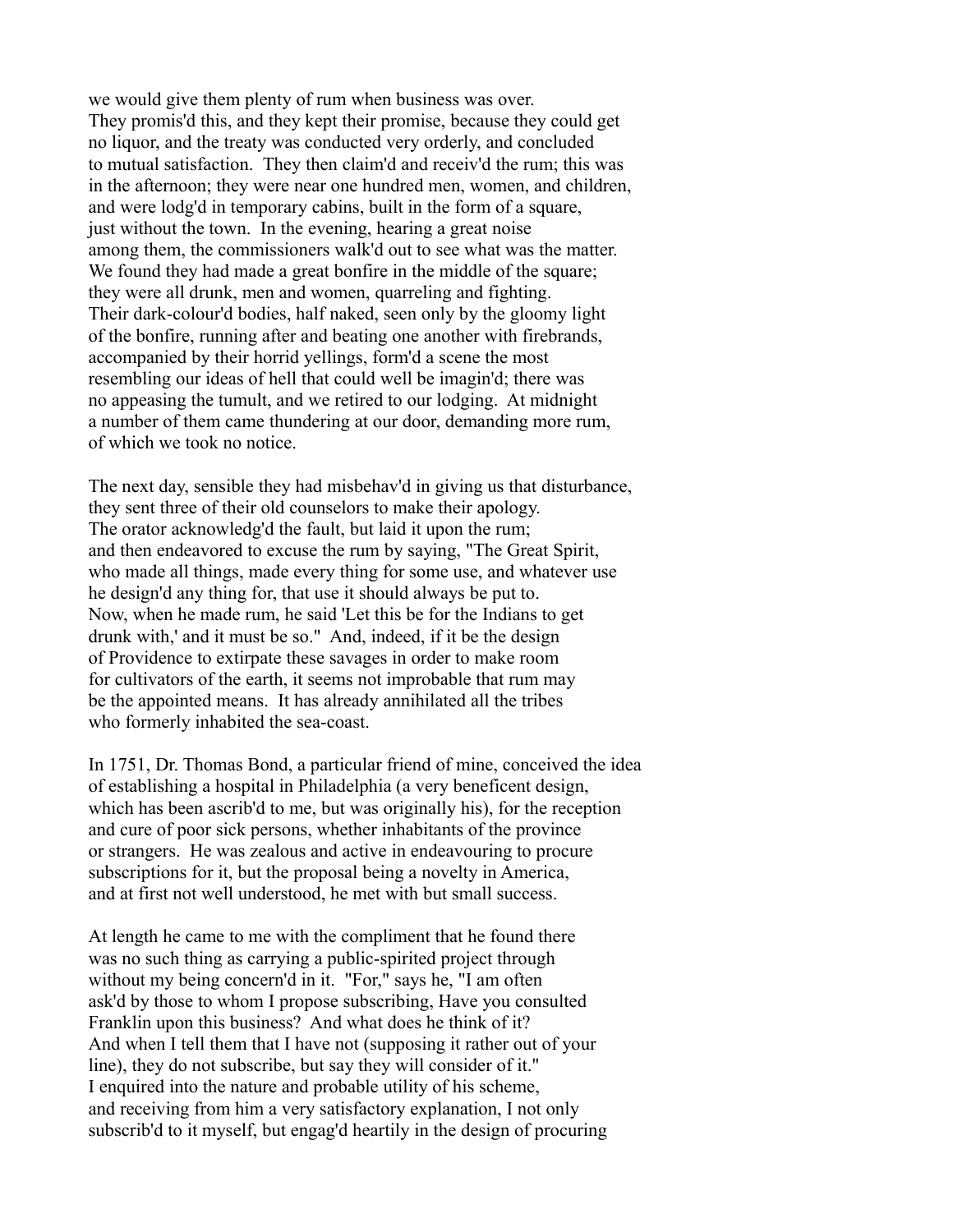subscriptions from others. Previously, however, to the solicitation, I endeavoured to prepare the minds of the people by writing on the subject in the newspapers, which was my usual custom in such cases, but which he had omitted.

The subscriptions afterwards were more free and generous; but, beginning to flag, I saw they would be insufficient without some assistance from the Assembly, and therefore propos'd to petition for it, which was done. The country members did not at first relish the project; they objected that it could only be serviceable to the city, and therefore the citizens alone should be at the expense of it; and they doubted whether the citizens themselves generally approv'd of it. My allegation on the contrary, that it met with such approbation as to leave no doubt of our being able to raise two thousand pounds by voluntary donations, they considered as a most extravagant supposition, and utterly impossible.

On this I form'd my plan; and asking leave to bring in a bill for incorporating the contributors according to the prayer of their petition, and granting them a blank sum of money, which leave was obtained chiefly on the consideration that the House could throw the bill out if they did not like it, I drew it so as to make the important clause a conditional one, viz., "And be it enacted, by the authority aforesaid, that when the said contributors shall have met and chosen their managers and treasurer, and shall have raised by their contributions a capital stock of ----- value (the yearly interest of which is to be applied to the accommodating of the sick poor in the said hospital, free of charge for diet, attendance, advice, and medicines), and shall make the same appear to the satisfaction of the speaker of the Assembly for the time being, that then it shall and may be lawful for the said speaker, and be is hereby required, to sign an order on the provincial treasurer for the payment of two thousand pounds, in two yearly payments, to the treasurer of the said hospital, to be applied to the founding, building, and finishing of the same."

This condition carried the bill through; for the members, who had oppos'd the grant, and now conceiv'd they might have the credit of being charitable without the expence, agreed to its passage; and then, in soliciting subscriptions among the people, we urg'd the conditional promise of the law as an additional motive to give, since every man's donation would be doubled; thus the clause work'd both ways. The subscriptions accordingly soon exceeded the requisite sum, and we claim'd and receiv'd the public gift, which enabled us to carry the design into execution. A convenient and handsome building was soon erected; the institution has by constant experience been found useful, and flourishes to this day; and I do not remember any of my political manoeuvres, the success of which gave me at the time more pleasure, or wherein, after thinking of it, I more easily excus'd myself for having made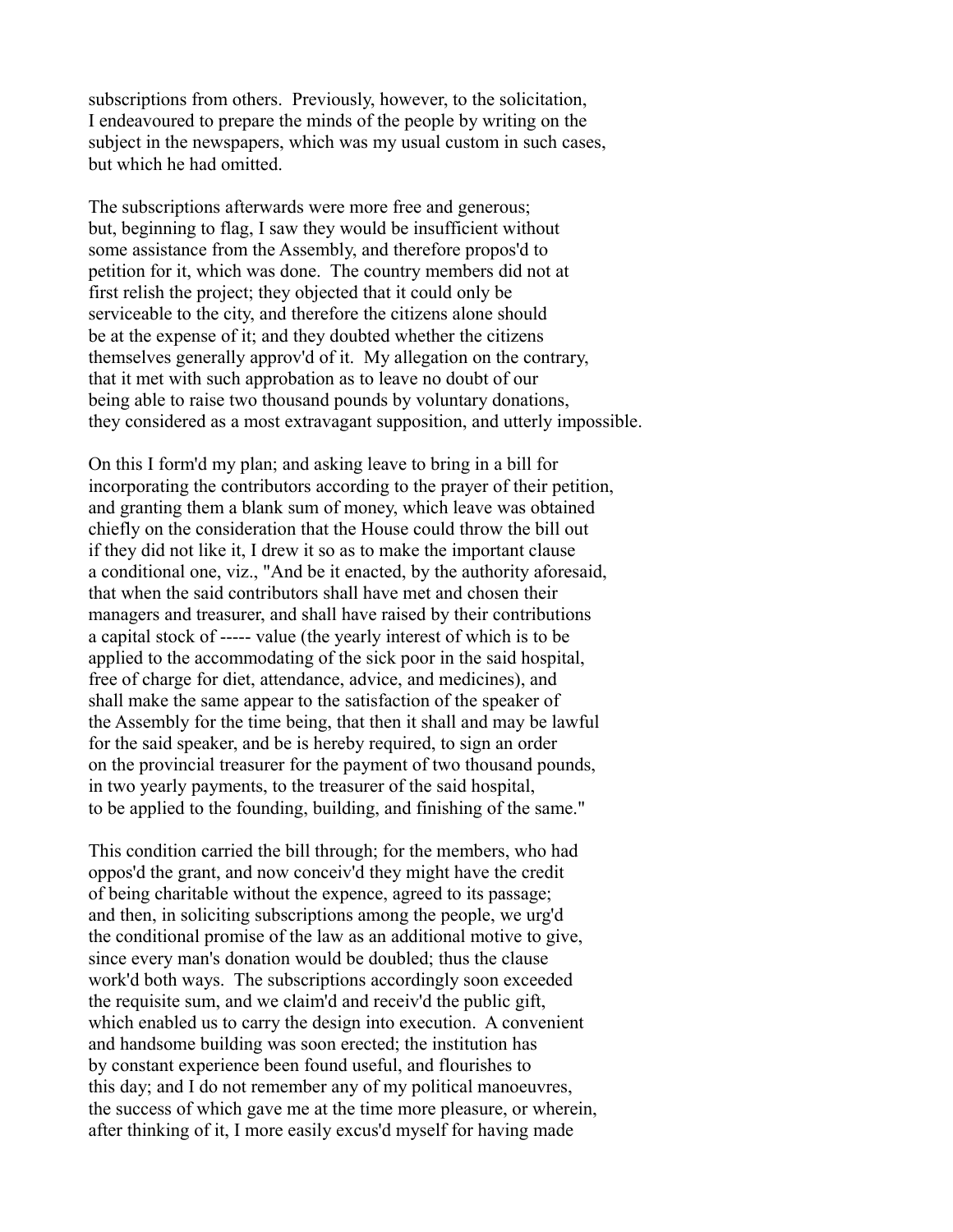some use of cunning.

It was about this time that another projector, the Rev. Gilbert Tennent, came to me with a request that I would assist him in procuring a subscription for erecting a new meeting-house. It was to he for the use of a congregation he had gathered among the Presbyterians, who were originally disciples of Mr. Whitefield. Unwilling to make myself disagreeable to my fellow-citizens by too frequently soliciting their contributions, I absolutely refus'd. He then desired I would furnish him with a list of the names of persons I knew by experience to be generous and public-spirited. I thought it would be unbecoming in me, after their kind compliance with my solicitations, to mark them out to be worried by other beggars, and therefore refus'd also to give such a list. He then desir'd I would at least give him my advice. "That I will readily do," said I; "and, in the first place, I advise you to apply to all those whom you know will give something; next, to those whom you are uncertain whether they will give any thing or not, and show them the list of those who have given; and, lastly, do not neglect those who you are sure will give nothing, for in some of them you may be mistaken." He laugh'd and thank'd me, and said he would take my advice. He did so, for he ask'd of everybody, and he obtained a much larger sum than he expected, with which he erected the capacious and very elegant meeting-house that stands in Arch-street.

Our city, tho' laid out with a beautiful regularity, the streets large, strait, and crossing each other at right angles, had the disgrace of suffering those streets to remain long unpav'd, and in wet weather the wheels of heavy carriages plough'd them into a quagmire, so that it was difficult to cross them; and in dry weather the dust was offensive. I had liv'd near what was call'd the Jersey Market, and saw with pain the inhabitants wading in mud while purchasing their provisions. A strip of ground down the middle of that market was at length pav'd with brick, so that, being once in the market, they had firm footing, but were often over shoes in dirt to get there. By talking and writing on the subject, I was at length instrumental in getting the street pav'd with stone between the market and the brick'd foot-pavement, that was on each side next the houses. This, for some time, gave an easy access to the market dry-shod; but, the rest of the street not being pav'd, whenever a carriage came out of the mud upon this pavement, it shook off and left its dirt upon it, and it was soon cover'd with mire, which was not remov'd, the city as yet having no scavengers.

After some inquiry I found a poor industrious man, who was willing to undertake keeping the pavement clean, by sweeping it twice a week, carrying off the dirt from before all the neighbours' doors, for the sum of sixpence per month, to be paid by each house. I then wrote and printed a paper setting forth the advantages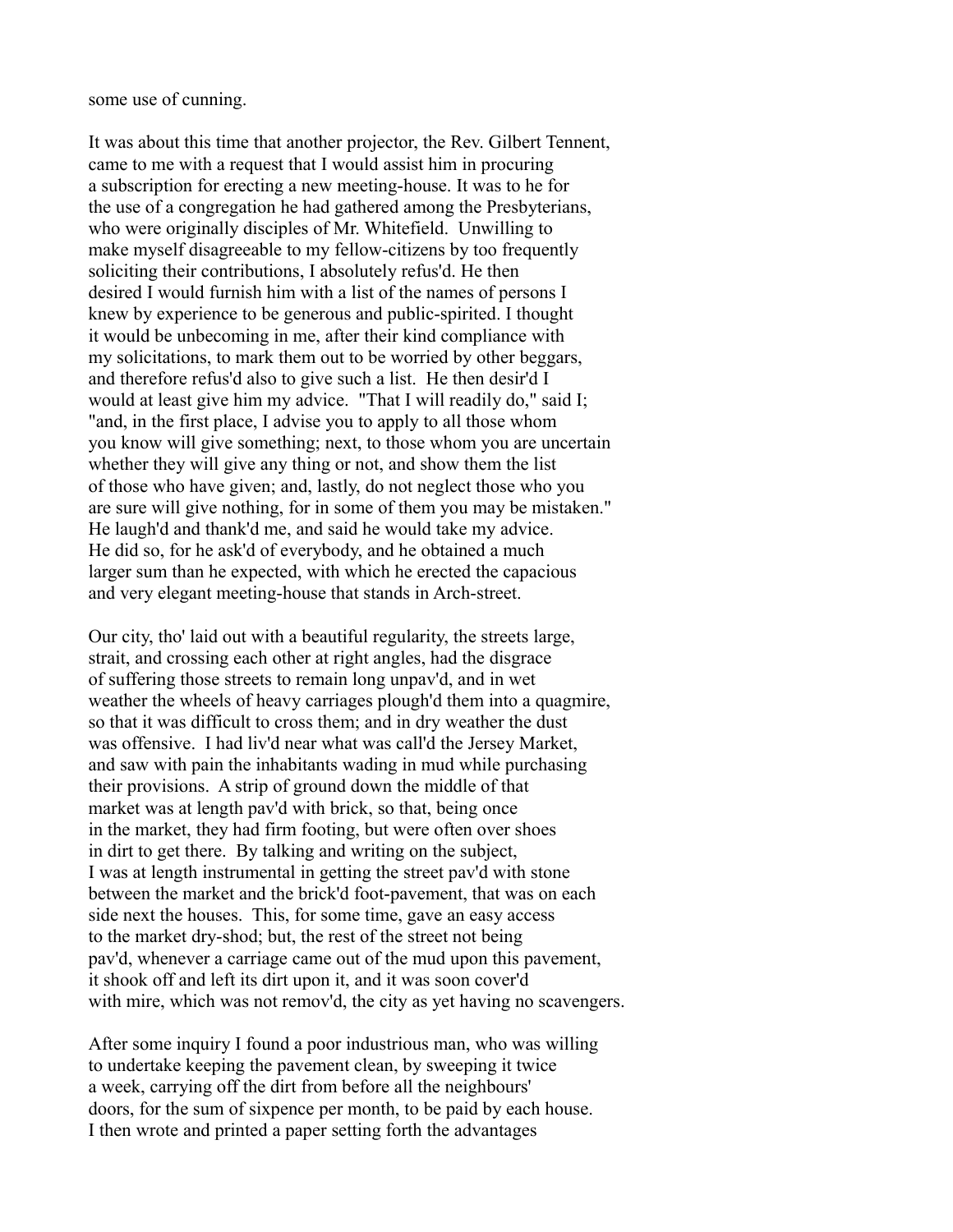to the neighbourhood that might be obtain'd by this small expense; the greater ease in keeping our houses clean, so much dirt not being brought in by people's feet; the benefit to the shops by more custom, etc., etc., as buyers could more easily get at them; and by not having, in windy weather, the dust blown in upon their goods, etc., etc. I sent one of these papers to each house, and in a day or two went round to see who would subscribe an agreement to pay these sixpences; it was unanimously sign'd, and for a time well executed. All the inhabitants of the city were delighted with the cleanliness of the pavement that surrounded the market, it being a convenience to all, and this rais'd a general desire to have all the streets paved, and made the people more willing to submit to a tax for that purpose.

After some time I drew a bill for paving the city, and brought it into the Assembly. It was just before I went to England, in 1757, and did not pass till I was gone.<12> and then with an alteration in the mode of assessment, which I thought not for the better, but with an additional provision for lighting as well as paving the streets, which was a great improvement. It was by a private person, the late Mr. John Clifton, his giving a sample of the utility of lamps, by placing one at his door, that the people were first impress'd with the idea of enlighting all the city. The honour of this public benefit has also been ascrib'd to me but it belongs truly to that gentleman. I did but follow his example, and have only some merit to claim respecting the form of our lamps, as differing from the globe lamps we were at first supply'd with from London. Those we found inconvenient in these respects: they admitted no air below; the smoke, therefore, did not readily go out above, but circulated in the globe, lodg'd on its inside, and soon obstructed the light they were intended to afford; giving, besides, the daily trouble of wiping them clean; and an accidental stroke on one of them would demolish it, and render it totally useless. I therefore suggested the composing them of four flat panes, with a long funnel above to draw up the smoke, and crevices admitting air below, to facilitate the ascent of the smoke; by this means they were kept clean, and did not grow dark in a few hours, as the London lamps do, but continu'd bright till morning, and an accidental stroke would generally break but a single pane, easily repair'd.

<12> See votes.

I have sometimes wonder'd that the Londoners did not, from the effect holes in the bottom of the globe lamps us'd at Vauxhall have in keeping them clean, learn to have such holes in their street lamps. But, these holes being made for another purpose, viz., to communicate flame more suddenly to the wick by a little flax hanging down thro' them, the other use, of letting in air, seems not to have been thought of; and therefore, after the lamps have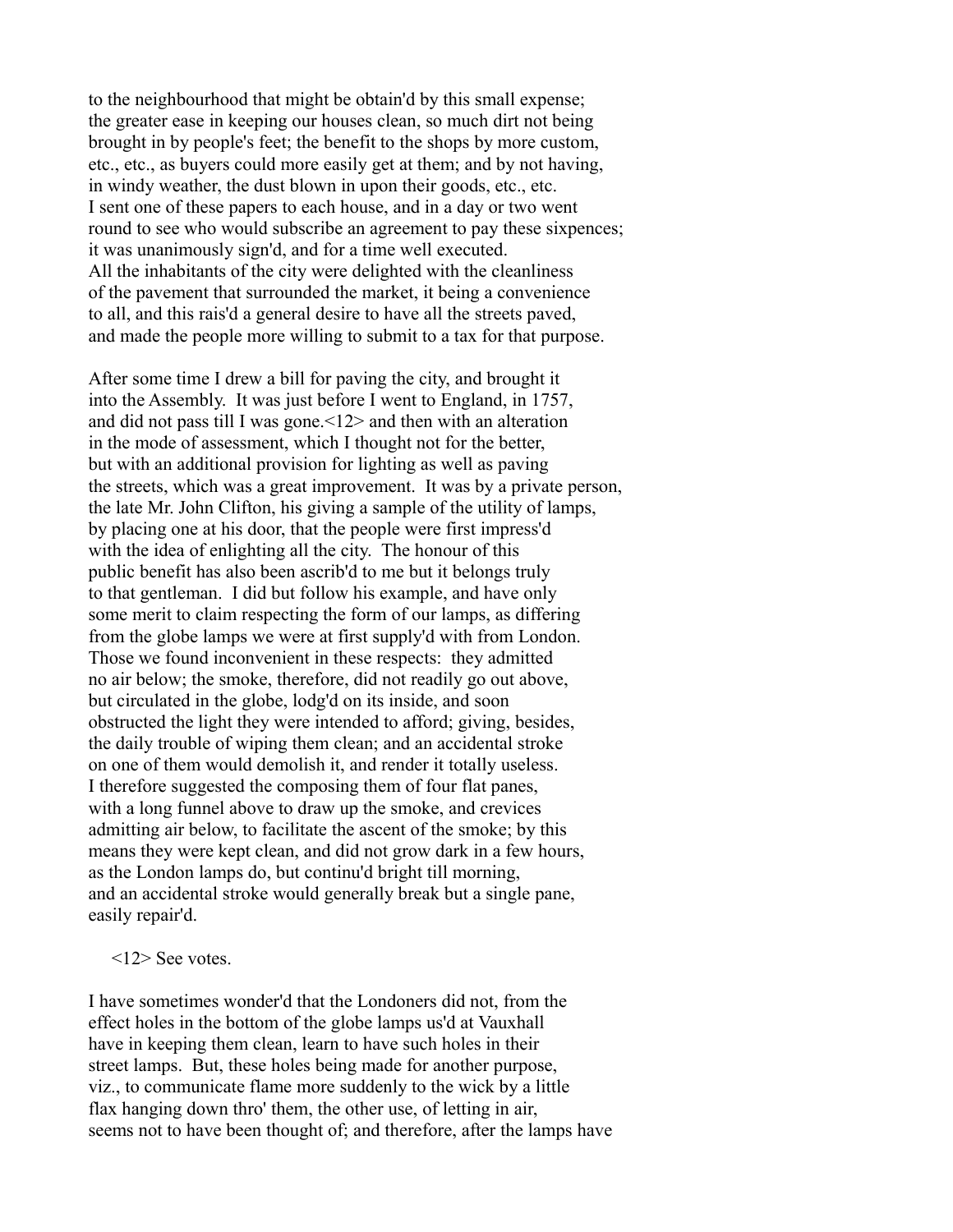been lit a few hours, the streets of London are very poorly illuminated.

The mention of these improvements puts me in mind of one I propos'd, when in London, to Dr. Fothergill, who was among the best men I have known, and a great promoter of useful projects. I had observ'd that the streets, when dry, were never swept, and the light dust carried away; but it was suffer'd to accumulate till wet weather reduc'd it to mud, and then, after lying some days so deep on the pavement that there was no crossing but in paths kept clean by poor people with brooms, it was with great labour rak'd together and thrown up into carts open above, the sides of which suffer'd some of the slush at every jolt on the pavement to shake out and fall, sometimes to the annoyance of foot-passengers. The reason given for not sweeping the dusty streets was, that the dust would fly into the windows of shops and houses.

An accidental occurrence had instructed me how much sweeping might be done in a little time. I found at my door in Craven-street, one morning, a poor woman sweeping my pavement with a birch broom; she appeared very pale and feeble, as just come out of a fit of sickness. I ask'd who employ'd her to sweep there; she said, "Nobody, but I am very poor and in distress, and I sweeps before gentlefolkses doors, and hopes they will give me something." I bid her sweep the whole street clean, and I would give her a shilling; this was at nine o'clock; at 12 she came for the shilling. From the slowness I saw at first in her working, I could scarce believe that the work was done so soon, and sent my servant to examine it, who reported that the whole street was swept perfectly clean, and all the dust plac'd in the gutter, which was in the middle; and the next rain wash'd it quite away, so that the pavement and even the kennel were perfectly clean.

I then judg'd that, if that feeble woman could sweep such a street in three hours, a strong, active man might have done it in half the time. And here let me remark the convenience of having but one gutter in such a narrow street, running down its middle, instead of two, one on each side, near the footway; for where all the rain that falls on a street runs from the sides and meets in the middle, it forms there a current strong enough to wash away all the mud it meets with; but when divided into two channels, it is often too weak to cleanse either, and only makes the mud it finds more fluid, so that the wheels of carriages and feet of horses throw and dash it upon the foot-pavement, which is thereby rendered foul and slippery, and sometimes splash it upon those who are walking. My proposal, communicated to the good doctor, was as follows:

"For the more effectual cleaning and keeping clean the streets of London and Westminster, it is proposed that the several watchmen be contracted with to have the dust swept up in dry seasons, and the mud rak'd up at other times, each in the several streets and lanes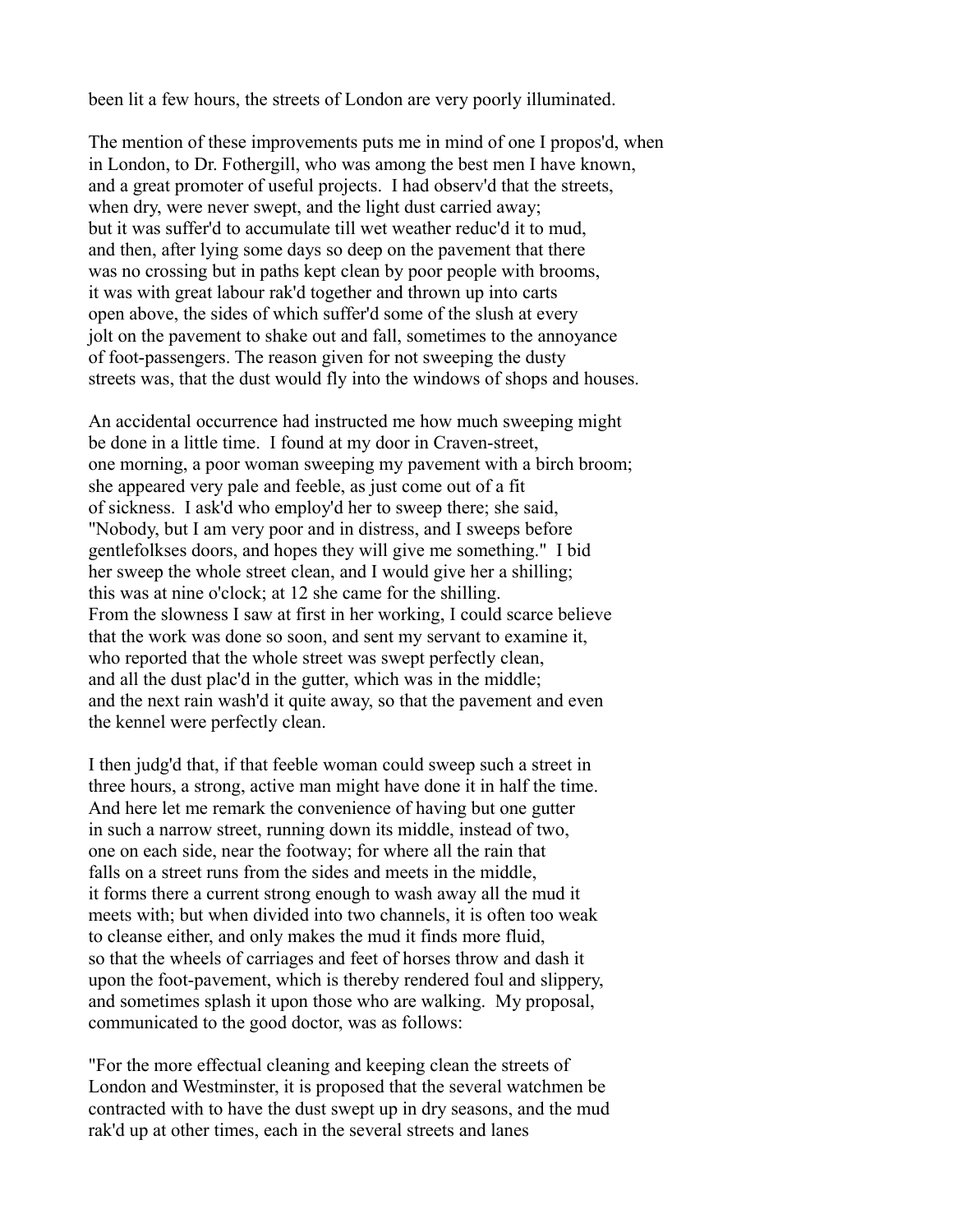of his round; that they be furnish'd with brooms and other proper instruments for these purposes, to be kept at their respective stands, ready to furnish the poor people they may employ in the service.

"That in the dry summer months the dust be all swept up into heaps at proper distances, before the shops and windows of houses are usually opened, when the scavengers, with close-covered carts, shall also carry it all away.

"That the mud, when rak'd up, be not left in heaps to be spread abroad again by the wheels of carriages and trampling of horses, but that the scavengers be provided with bodies of carts, not plac'd high upon wheels, but low upon sliders, with lattice bottoms, which, being cover'd with straw, will retain the mud thrown into them, and permit the water to drain from it, whereby it will become much lighter, water making the greatest part of its weight; these bodies of carts to be plac'd at convenient distances, and the mud brought to them in wheel-barrows; they remaining where plac'd till the mud is drain'd, and then horses brought to draw them away."

I have since had doubts of the practicability of the latter part of this proposal, on account of the narrowness of some streets, and the difficulty of placing the draining-sleds so as not to encumber too much the passage; but I am still of opinion that the former, requiring the dust to be swept up and carry'd away before the shops are open, is very practicable in the summer, when the days are long; for, in walking thro' the Strand and Fleet-street one morning at seven o'clock, I observ'd there was not one shop open, tho' it had been daylight and the sun up above three hours; the inhabitants of London chusing voluntarily to live much by candle-light, and sleep by sunshine, and yet often complain, a little absurdly, of the duty on candles and the high price of tallow.

Some may think these trifling matters not worth minding or relating; but when they consider that tho' dust blown into the eyes of a single person, or into a single shop on a windy day, is but of small importance, yet the great number of the instances in a populous city, and its frequent repetitions give it weight and consequence, perhaps they will not censure very severely those who bestow some attention to affairs of this seemingly low nature. Human felicity is produc'd not so much by great pieces of good fortune that seldom happen, as by little advantages that occur every day. Thus, if you teach a poor young man to shave himself, and keep his razor in order, you may contribute more to the happiness of his life than in giving him a thousand guineas. The money may be soon spent, the regret only remaining of having foolishly consumed it; but in the other case, he escapes the frequent vexation of waiting for barbers, and of their sometimes dirty fingers, offensive breaths, and dull razors; he shaves when most convenient to him, and enjoys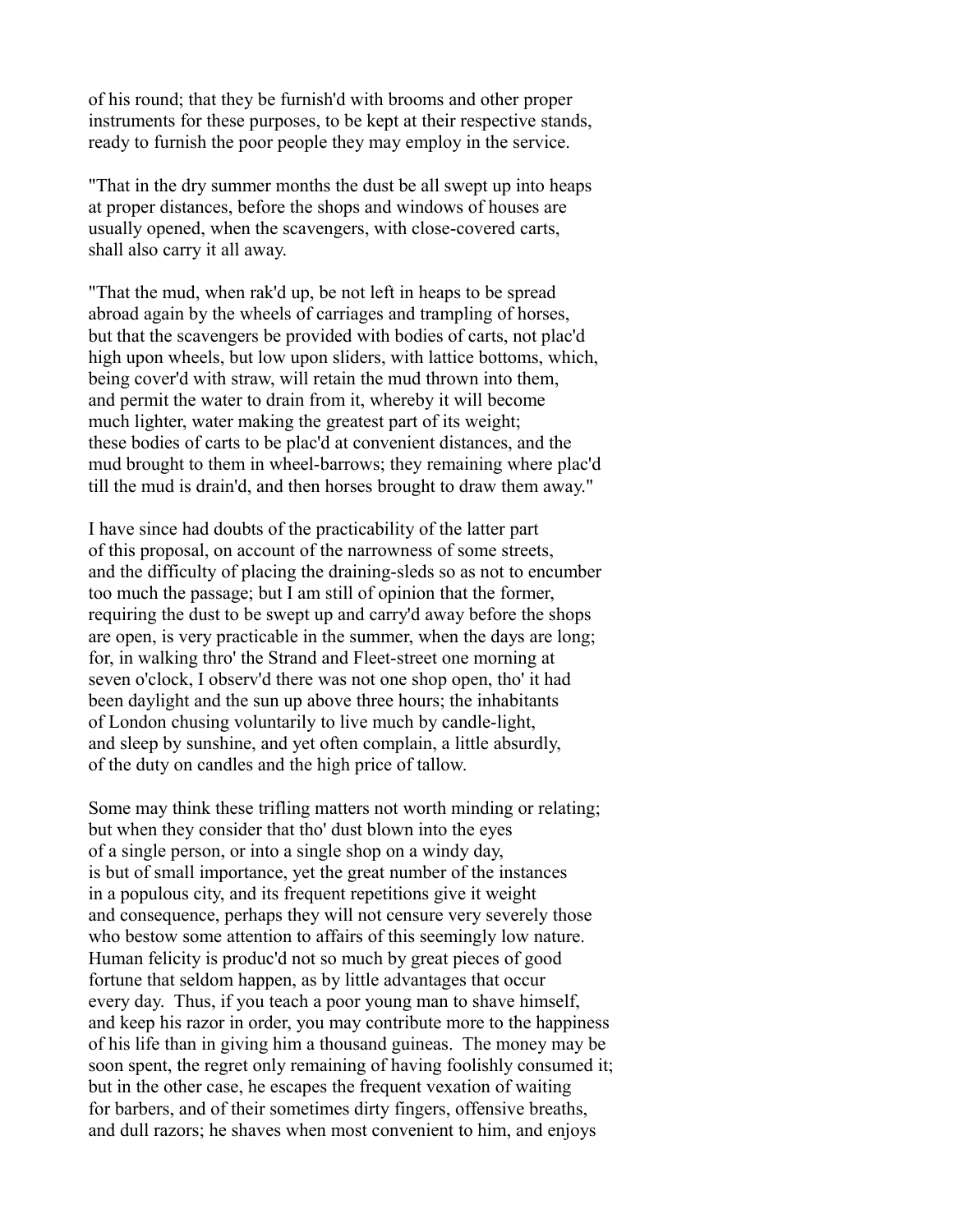daily the pleasure of its being done with a good instrument. With these sentiments I have hazarded the few preceding pages, hoping they may afford hints which some time or other may be useful to a city I love, having lived many years in it very happily, and perhaps to some of our towns in America.

Having been for some time employed by the postmaster-general of America as his comptroller in regulating several offices, and bringing the officers to account, I was, upon his death in 1753, appointed, jointly with Mr. William Hunter, to succeed him, by a commission from the postmaster-general in England. The American office never had hitherto paid any thing to that of Britain. We were to have six hundred pounds a year between us, if we could make that sum out of the profits of the office. To do this, a variety of improvements were necessary; some of these were inevitably at first expensive, so that in the first four years the office became above nine hundred pounds in debt to us. But it soon after began to repay us; and before I was displac'd by a freak of the ministers, of which I shall speak hereafter, we had brought it to yield three times as much clear revenue to the crown as the postoffice of Ireland. Since that imprudent transaction, they have receiv'd from it- not one farthing!

The business of the postoffice occasion'd my taking a journey this year to New England, where the College of Cambridge, of their own motion, presented me with the degree of Master of Arts. Yale College, in Connecticut, had before made me a similar compliment. Thus, without studying in any college, I came to partake of their honours. They were conferr'd in consideration of my improvements and discoveries in the electric branch of natural philosophy.

In 1754, war with France being again apprehended, a congress of commissioners from the different colonies was, by an order of the Lords of Trade, to be assembled at Albany, there to confer with the chiefs of the Six Nations concerning the means of defending both their country and ours. Governor Hamilton, having receiv'd this order, acquainted the House with it, requesting they would furnish proper presents for the Indians, to be given on this occasion; and naming the speaker (Mr. Norris) and myself to join Mr. Thomas Penn and Mr. Secretary Peters as commissioners to act for Pennsylvania. The House approv'd the nomination, and provided the goods for the present, and tho' they did not much like treating out of the provinces; and we met the other commissioners at Albany about the middle of June.

In our way thither, I projected and drew a plan for the union of all the colonies under one government, so far as might be necessary for defense, and other important general purposes. As we pass'd thro' New York, I had there shown my project to Mr. James Alexander and Mr. Kennedy, two gentlemen of great knowledge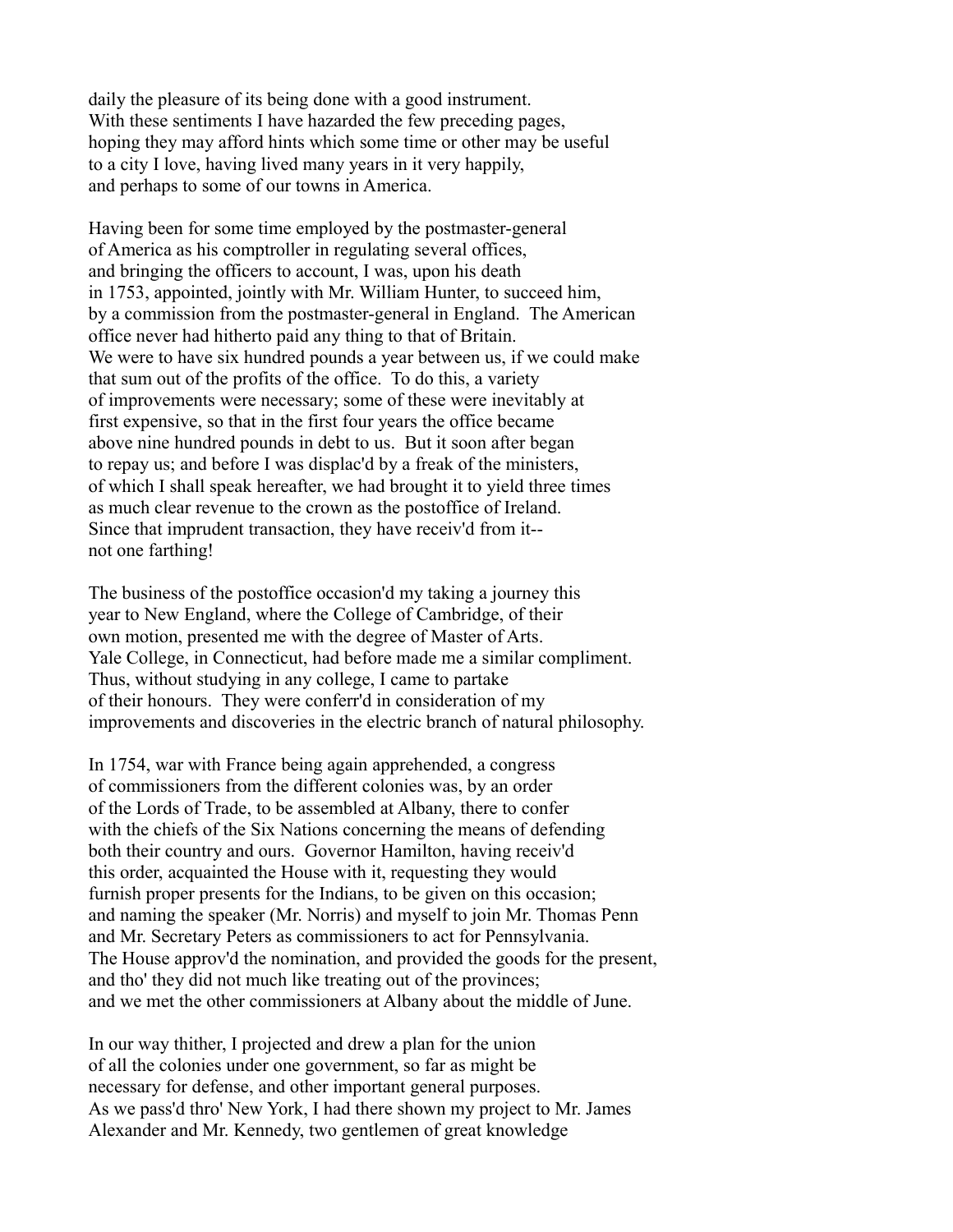in public affairs, and, being fortified by their approbation, I ventur'd to lay it before the Congress. It then appeared that several of the commissioners had form'd plans of the same kind. A previous question was first taken, whether a union should be established, which pass'd in the affirmative unanimously. A committee was then appointed, one member from each colony, to consider the several plans and report. Mine happen'd to be preferr'd, and, with a few amendments, was accordingly reported.

By this plan the general government was to be administered by a president-general, appointed and supported by the crown, and a grand council was to be chosen by the representatives of the people of the several colonies, met in their respective assemblies. The debates upon it in Congress went on daily, hand in hand with the Indian business. Many objections and difficulties were started, but at length they were all overcome, and the plan was unanimously agreed to, and copies ordered to be transmitted to the Board of Trade and to the assemblies of the several provinces. Its fate was singular: the assemblies did not adopt it, as they all thought there was too much prerogative in it, and in England it was judg'd to have too much of the democratic.

The Board of Trade therefore did not approve of it, nor recommend it for the approbation of his majesty; but another scheme was form'd, supposed to answer the same purpose better, whereby the governors of the provinces, with some members of their respective councils, were to meet and order the raising of troops, building of forts, etc., and to draw on the treasury of Great Britain for the expense, which was afterwards to be refunded by an act of Parliament laying a tax on America. My plan, with my reasons in support of it, is to be found among my political papers that are printed.

Being the winter following in Boston, I had much conversation with Governor Shirley upon both the plans. Part of what passed between us on the occasion may also be seen among those papers. The different and contrary reasons of dislike to my plan makes me suspect that it was really the true medium; and I am still of opinion it would have been happy for both sides the water if it had been adopted. The colonies, so united, would have been sufficiently strong to have defended themselves; there would then have been no need of troops from England; of course, the subsequent pretence for taxing America, and the bloody contest it occasioned, would have been avoided. But such mistakes are not new; history is full of the errors of states and princes.

 Look round the habitable world, how few Know their own good, or, knowing it, pursue!

Those who govern, having much business on their hands, do not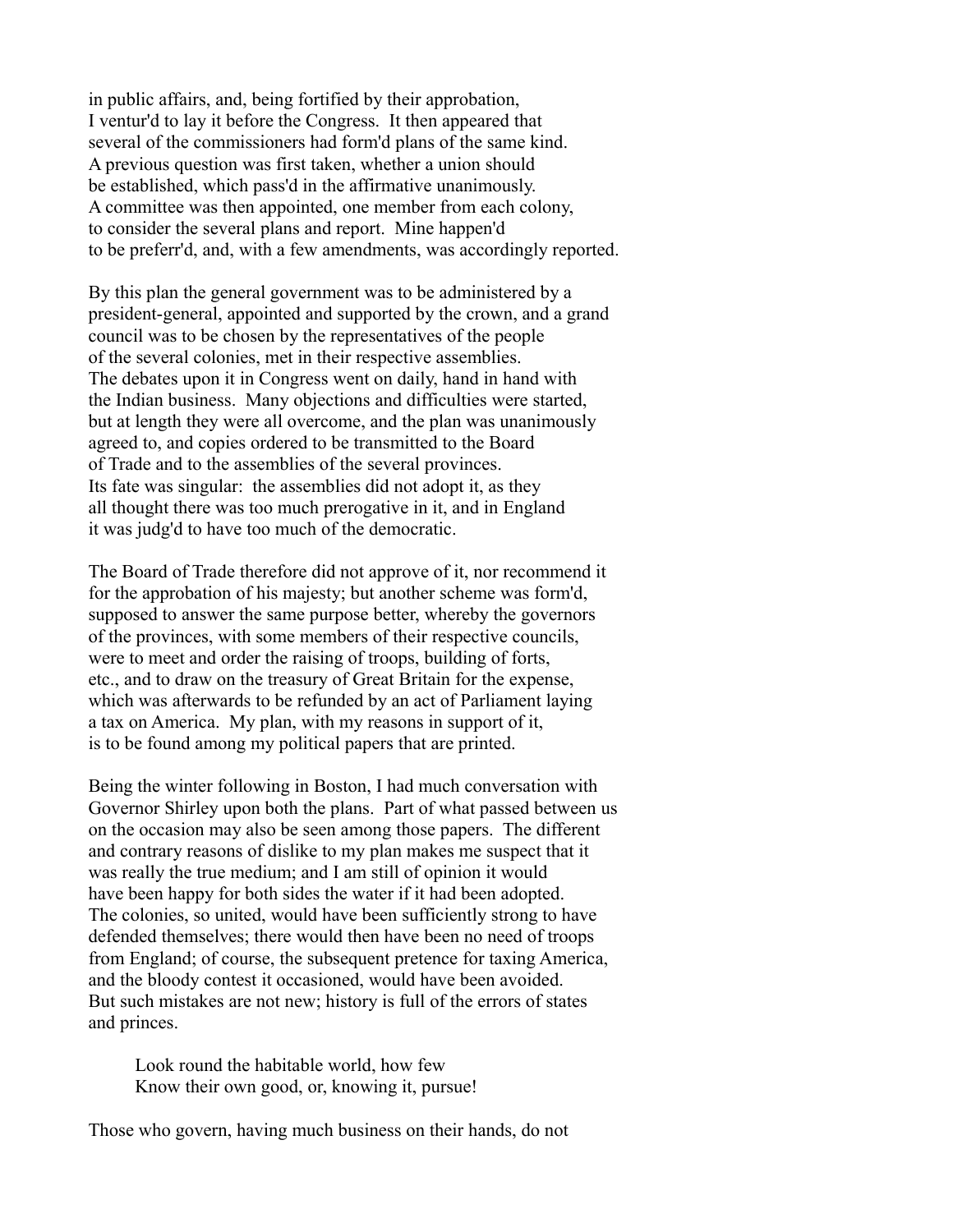generally like to take the trouble of considering and carrying into execution new projects. The best public measures are therefore seldom adopted from previous wisdom, but forc'd by the occasion.

The Governor of Pennsylvania, in sending it down to the Assembly, express'd his approbation of the plan, "as appearing to him to be drawn up with great clearness and strength of judgment, and therefore recommended it as well worthy of their closest and most serious attention." The House, however, by the management of a certain member, took it up when I happen'd to be absent, which I thought not very fair, and reprobated it without paying any attention to it at all, to my no small mortification.

In my journey to Boston this year, I met at New York with our new governor, Mr. Morris, just arriv'd there from England, with whom I had been before intimately acquainted. He brought a commission to supersede Mr. Hamilton, who, tir'd with the disputes his proprietary instructions subjected him to, had resign'd. Mr. Morris ask'd me if I thought he must expect as uncomfortable an administration. I said, "No; you may, on the contrary, have a very comfortable one, if you will only take care not to enter into any dispute with the Assembly." "My dear friend," says he, pleasantly, "how can you advise my avoiding disputes? You know I love disputing; it is one of my greatest pleasures; however, to show the regard I have for your counsel, I promise you I will, if possible, avoid them." He had some reason for loving to dispute, being eloquent, an acute sophister, and, therefore, generally successful in argumentative conversation. He had been brought up to it from a boy, his father, as I have heard, accustoming his children to dispute with one another for his diversion, while sitting at table after dinner; but I think the practice was not wise; for, in the course of my observation, these disputing, contradicting, and confuting people are generally unfortunate in their affairs. They get victory sometimes, but they never get good will, which would be of more use to them. We parted, he going to Philadelphia, and I to Boston.

In returning, I met at New York with the votes of the Assembly, by which it appear'd that, notwithstanding his promise to me, he and the House were already in high contention; and it was a continual battle between them as long as he retain'd the government. I had my share of it; for, as soon as I got back to my seat in the Assembly, I was put on every committee for answering his speeches and messages, and by the committees always desired to make the drafts. Our answers, as well as his messages, were often tart, and sometimes indecently abusive; and, as he knew I wrote for the Assembly, one might have imagined that, when we met, we could hardly avoid cutting throats; but he was so good-natur'd a man that no personal difference between him and me was occasion'd by the contest, and we often din'd together.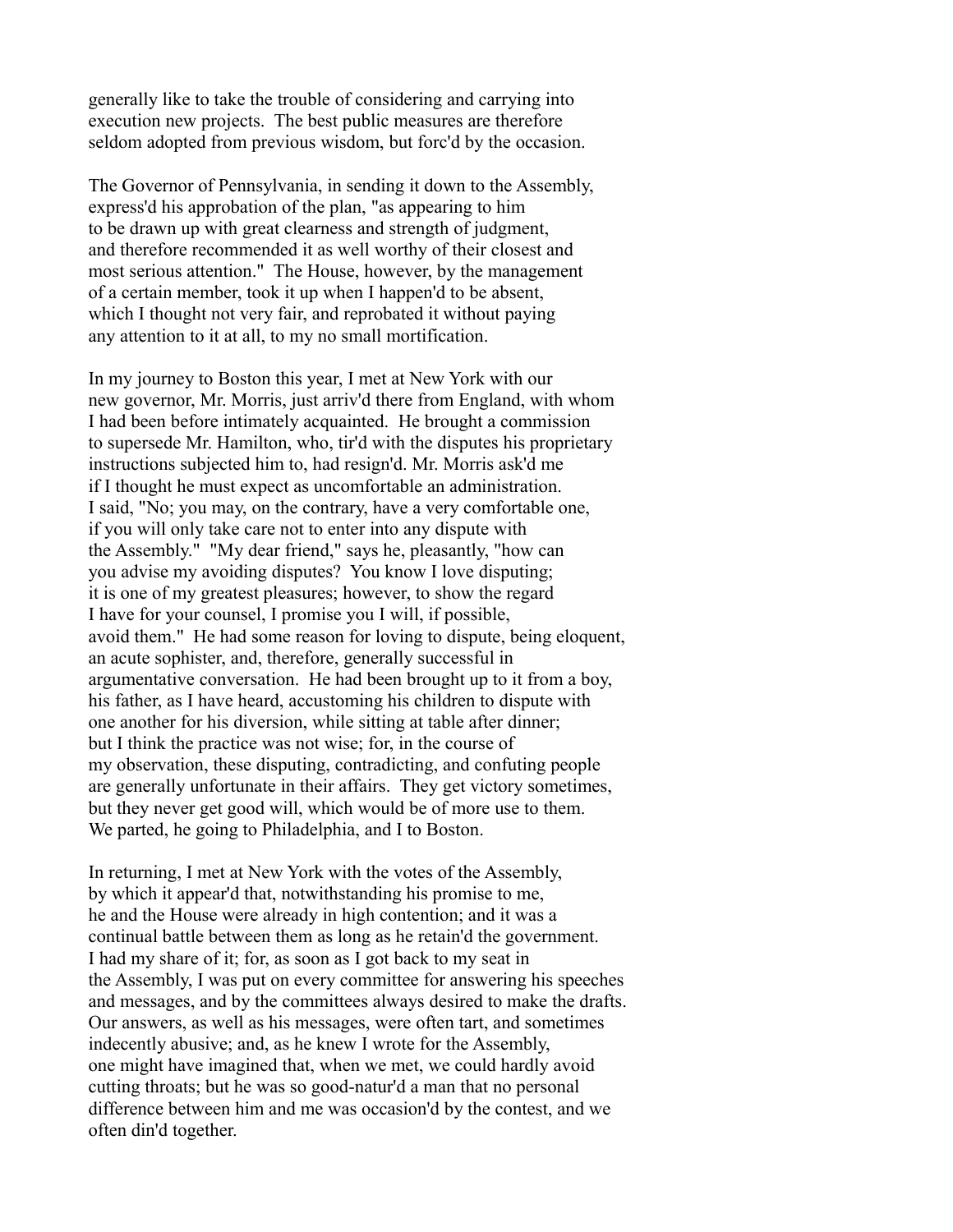One afternoon, in the height of this public quarrel, we met in the street. "Franklin," says he, "you must go home with me and spend the evening; I am to have some company that you will like;" and, taking me by the arm, he led me to his house. In gay conversation over our wine, after supper, he told us, jokingly, that he much admir'd the idea of Sancho Panza, who, when it was proposed to give him a government, requested it might be a government of blacks, as then, if he could not agree with his people, he might sell them. One of his friends, who sat next to me, says, "Franklin, why do you continue to side with these damn'd Quakers? Had not you better sell them? The proprietor would give you a good price." "The governor," says I, "has not yet blacked them enough." He, indeed, had labored hard to blacken the Assembly in all his messages, but they wip'd off his coloring as fast as he laid it on, and plac'd it, in return, thick upon his own face; so that, finding he was likely to be negrofied himself, he, as well as Mr. Hamilton, grew tir'd of the contest, and quitted the government.

<13>These public quarrels were all at bottom owing to the proprietaries, our hereditary governors, who, when any expense was to be incurred for the defense of their province, with incredible meanness instructed their deputies to pass no act for levying the necessary taxes, unless their vast estates were in the same act expressly excused; and they had even taken bonds of these deputies to observe such instructions. The Assemblies for three years held out against this injustice, tho' constrained to bend at last. At length Captain Denny, who was Governor Morris's successor, ventured to disobey those instructions; how that was brought about I shall show hereafter.

<13> My acts in Morris's time, military, etc.--[Marg. note.]

But I am got forward too fast with my story: there are still some transactions to be mention'd that happened during the administration of Governor Morris.

War being in a manner commenced with France, the government of Massachusetts Bay projected an attack upon Crown Point, and sent Mr. Quincy to Pennsylvania, and Mr. Pownall, afterward Governor Pownall, to New York, to solicit assistance. As I was in the Assembly, knew its temper, and was Mr. Quincy's countryman, he appli'd to me for my influence and assistance. I dictated his address to them, which was well receiv'd. They voted an aid of ten thousand pounds, to be laid out in provisions. But the governor refusing his assent to their bill (which included this with other sums granted for the use of the crown), unless a clause were inserted exempting the proprietary estate from bearing any part of the tax that would be necessary, the Assembly, tho' very desirous of making their grant to New England effectual, were at a loss how to accomplish it.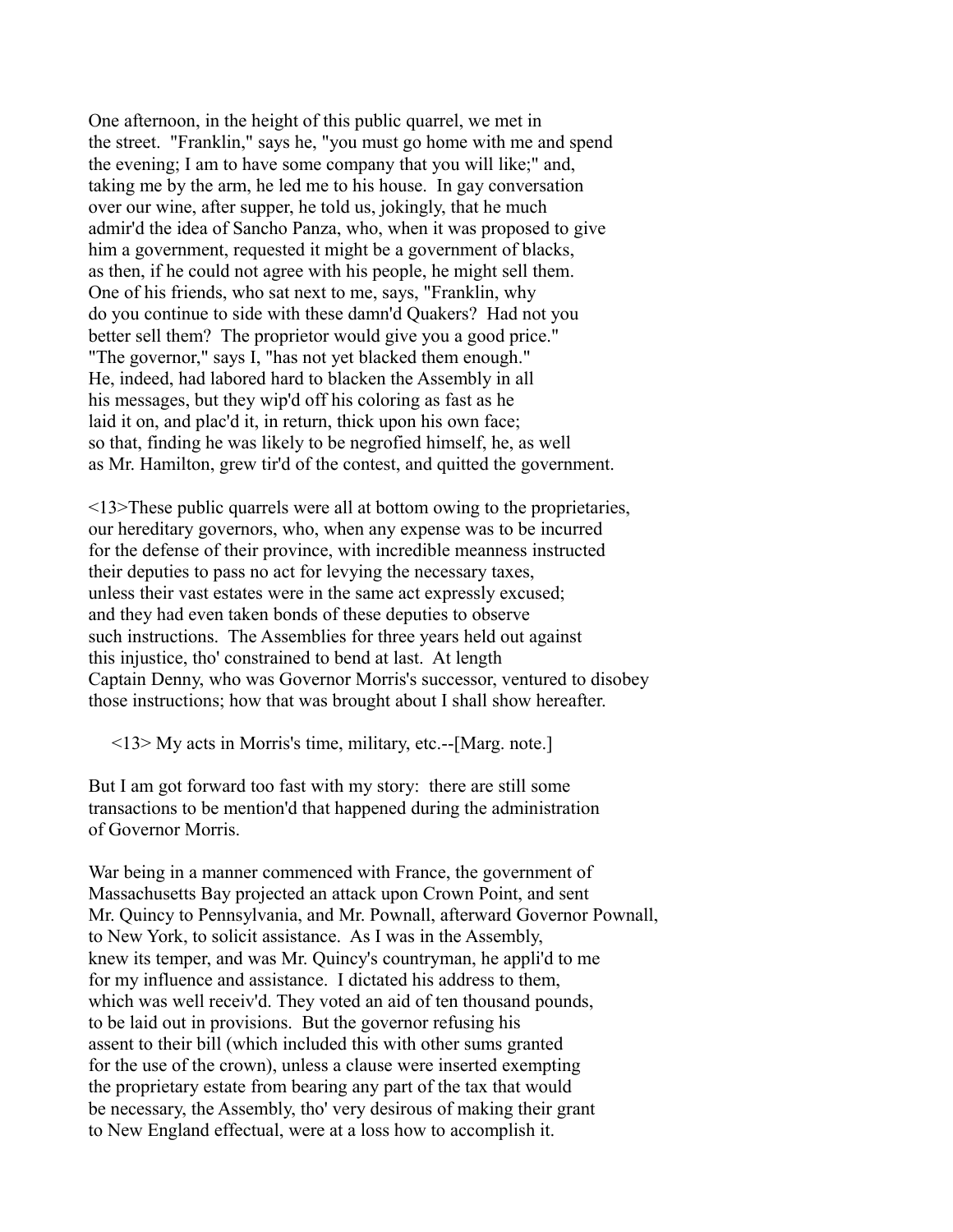Mr. Quincy labored hard with the governor to obtain his assent, but he was obstinate.

I then suggested a method of doing the business without the governor, by orders on the trustees of the Loan Office, which, by law, the Assembly had the right of drawing. There was, indeed, little or no money at that time in the office, and therefore I propos'd that the orders should be payable in a year, and to bear an interest of five per cent. With these orders I suppos'd the provisions might easily be purchas'd. The Assembly, with very little hesitation, adopted the proposal. The orders were immediately printed, and I was one of the committee directed to sign and dispose of them. The fund for paying them was the interest of all the paper currency then extant in the province upon loan, together with the revenue arising from the excise, which being known to be more than sufficient, they obtain'd instant credit, and were not only receiv'd in payment for the provisions, but many money'd people, who had cash lying by them, vested it in those orders, which they found advantageous, as they bore interest while upon hand, and might on any occasion be used as money; so that they were eagerly all bought up, and in a few weeks none of them were to be seen. Thus this important affair was by my means compleated. My Quincy return'd thanks to the Assembly in a handsome memorial, went home highly pleas'd with the success of his embassy, and ever after bore for me the most cordial and affectionate friendship.

The British government, not chusing to permit the union of the colonies as propos'd at Albany, and to trust that union with their defense, lest they should thereby grow too military, and feel their own strength, suspicions and jealousies at this time being entertain'd of them, sent over General Braddock with two regiments of regular English troops for that purpose. He landed at Alexandria, in Virginia, and thence march'd to Frederictown, in Maryland, where he halted for carriages. Our Assembly apprehending, from some information, that he had conceived violent prejudices against them, as averse to the service, wish'd me to wait upon him, not as from them, but as postmaster-general, under the guise of proposing to settle with him the mode of conducting with most celerity and certainty the despatches between him and the governors of the several provinces, with whom he must necessarily have continual correspondence, and of which they propos'd to pay the expense. My son accompanied me on this journey.

We found the general at Frederictown, waiting impatiently for the return of those he had sent thro' the back parts of Maryland and Virginia to collect waggons. I stayed with him several days, din'd with him daily, and had full opportunity of removing all his prejudices, by the information of what the Assembly had before his arrival actually done, and were still willing to do, to facilitate his operations. When I was about to depart, the returns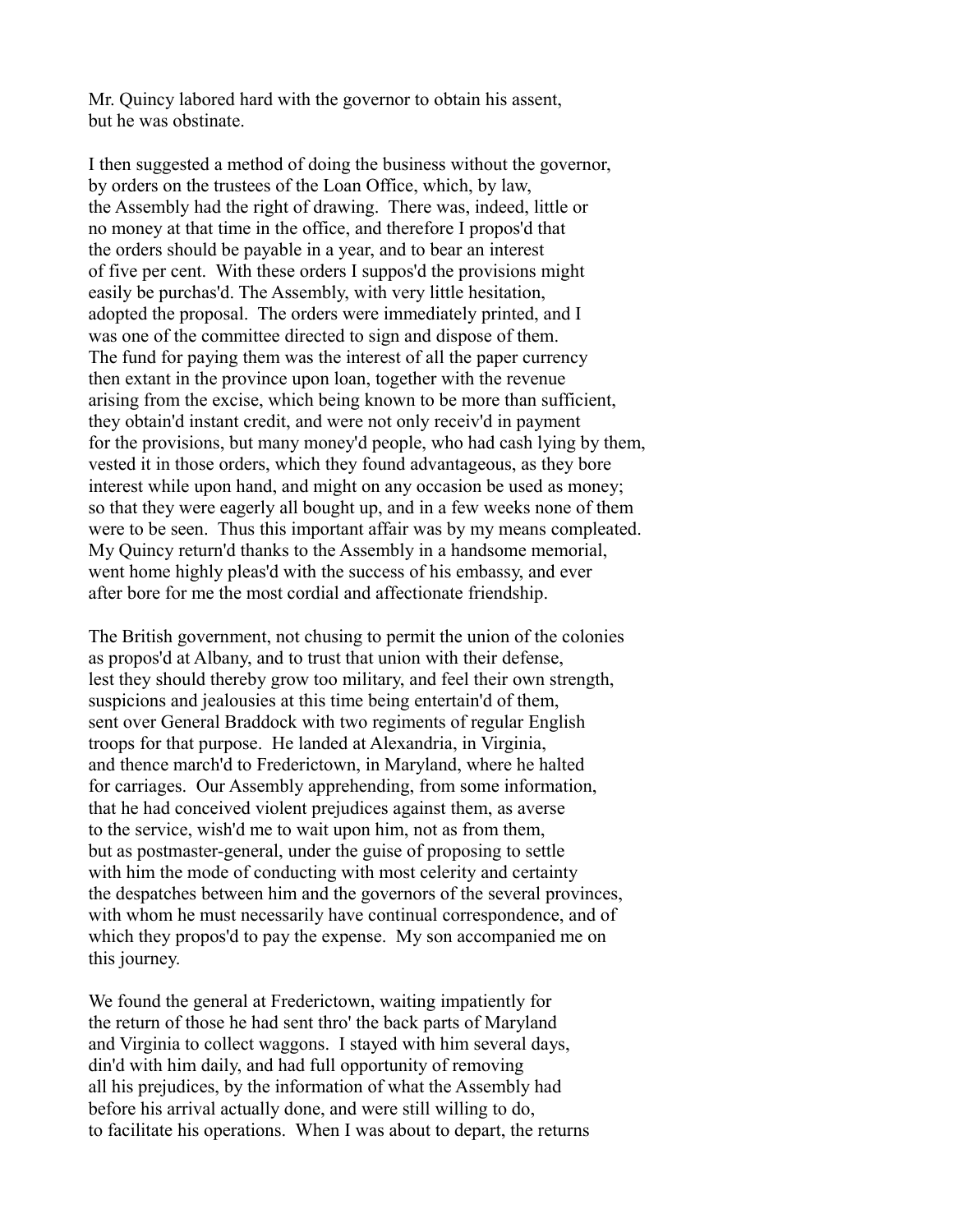of waggons to be obtained were brought in, by which it appear'd that they amounted only to twenty-five, and not all of those were in serviceable condition. The general and all the officers were surpris'd, declar'd the expedition was then at an end, being impossible, and exclaim'd against the ministers for ignorantly landing them in a country destitute of the means of conveying their stores, baggage, etc., not less than one hundred and fifty waggons being necessary.

I happened to say I thought it was a pity they had not been landed rather in Pennsylvania, as in that country almost every farmer had his waggon. The general eagerly laid hold of my words, and said, "Then you, sir, who are a man of interest there, can probably procure them for us; and I beg you will undertake it." I ask'd what terms were to be offer'd the owners of the waggons; and I was desir'd to put on paper the terms that appeared to me necessary. This I did, and they were agreed to, and a commission and instructions accordingly prepar'd immediately. What those terms were will appear in the advertisement I publish'd as soon as I arriv'd at Lancaster, which being, from the great and sudden effect it produc'd, a piece of some curiosity, I shall insert it at length, as follows:

## "ADVERTISEMENT. "LANCASTER, April 26, 1755.

"Whereas, one hundred and fifty waggons, with four horses to each waggon, and fifteen hundred saddle or pack horses, are wanted for the service of his majesty's forces now about to rendezvous at Will's Creek, and his excellency General Braddock having been pleased to empower me to contract for the hire of the same, I hereby give notice that I shall attend for that purpose at Lancaster from this day to next Wednesday evening, and at York from next Thursday morning till Friday evening, where I shall be ready to agree for waggons and teams, or single horses, on the following terms, viz.: I. That there shall be paid for each waggon, with four good horses and a driver, fifteen shillings per diem; and for each able horse with a pack-saddle, or other saddle and furniture, two shillings per diem; and for each able horse without a saddle, eighteen pence per diem. 2. That the pay commence from the time of their joining the forces at Will's Creek, which must be on or before the 20th of May ensuing, and that a reasonable allowance be paid over and above for the time necessary for their travelling to Will's Creek and home again after their discharge. 3. Each waggon and team, and every saddle or pack horse, is to be valued by indifferent persons chosen between me and the owner; and in case of the loss of any waggon, team, or other horse in the service, the price according to such valuation is to be allowed and paid. 4. Seven days' pay is to be advanced and paid in hand by me to the owner of each waggon and team, or horse, at the time of contracting, if required, and the remainder to be paid by General Braddock, or by the paymaster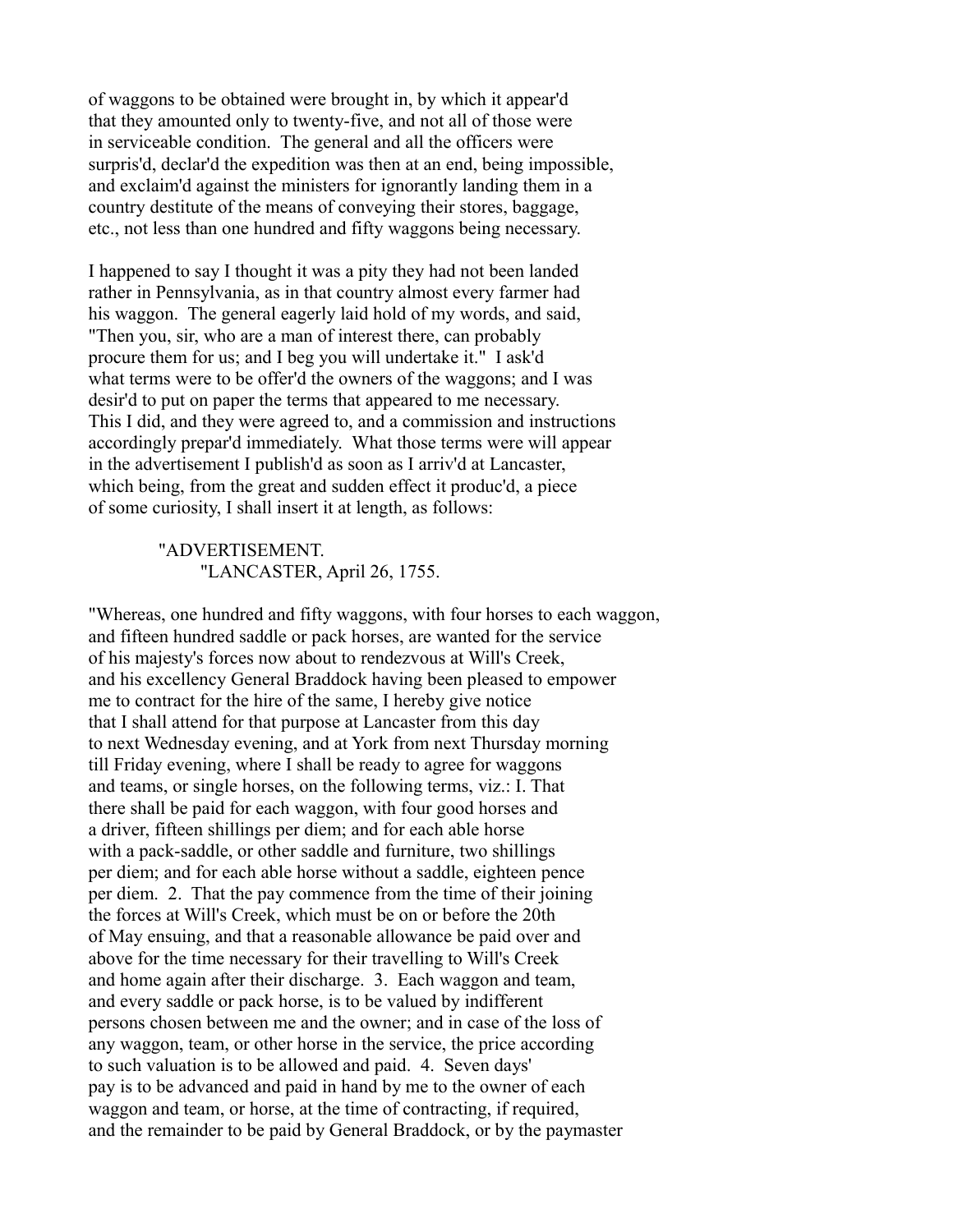of the army, at the time of their discharge, or from time to time, as it shall be demanded. 5. No drivers of waggons, or persons taking care of the hired horses, are on any account to be called upon to do the duty of soldiers, or be otherwise employed than in conducting or taking care of their carriages or horses. 6. All oats, Indian corn, or other forage that waggons or horses bring to the camp, more than is necessary for the subsistence of the horses, is to be taken for the use of the army, and a reasonable price paid for the same.

"Note.--My son, William Franklin, is empowered to enter into like contracts with any person in Cumberland county. "B. FRANKLIN."

 "To the inhabitants of the Counties of Lancaster, York and Cumberland.

"Friends and Countrymen,

"Being occasionally at the camp at Frederic a few days since, I found the general and officers extremely exasperated on account of their not being supplied with horses and carriages, which had been expected from this province, as most able to furnish them; but, through the dissensions between our governor and Assembly, money had not been provided, nor any steps taken for that purpose.

"It was proposed to send an armed force immediately into these counties, to seize as many of the best carriages and horses as should be wanted, and compel as many persons into the service as would be necessary to drive and take care of them.

"I apprehended that the progress of British soldiers through these counties on such an occasion, especially considering the temper they are in, and their resentment against us, would be attended with many and great inconveniences to the inhabitants, and therefore more willingly took the trouble of trying first what might be done by fair and equitable means. The people of these back counties have lately complained to the Assembly that a sufficient currency was wanting; you have an opportunity of receiving and dividing among you a very considerable sum; for, if the service of this expedition should continue, as it is more than probable it will, for one hundred and twenty days, the hire of these waggons and horses will amount to upward of thirty thousand pounds, which will be paid you in silver and gold of the king's money.

"The service will be light and easy, for the army will scarce march above twelve miles per day, and the waggons and baggage-horses, as they carry those things that are absolutely necessary to the welfare of the army, must march with the army, and no faster; and are, for the army's sake, always placed where they can be most secure,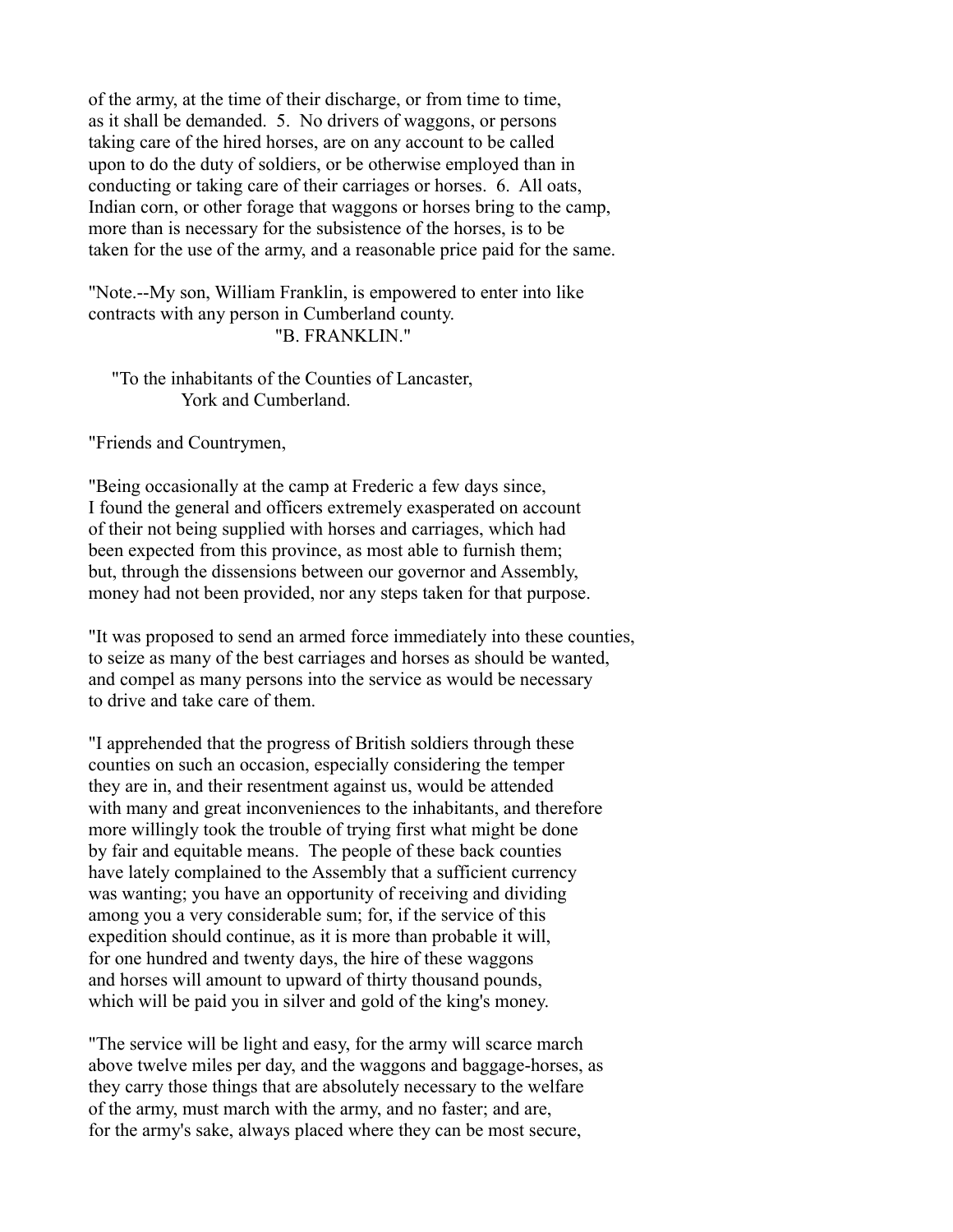whether in a march or in a camp.

"If you are really, as I believe you are, good and loyal subjects to his majesty, you may now do a most acceptable service, and make it easy to yourselves; for three or four of such as can not separately spare from the business of their plantations a waggon and four horses and a driver, may do it together, one furnishing the waggon, another one or two horses, and another the driver, and divide the pay proportionately between you; but if you do not this service to your king and country voluntarily, when such good pay and reasonable terms are offered to you, your loyalty will be strongly suspected. The king's business must be done; so many brave troops, come so far for your defense, must not stand idle through your backwardness to do what may be reasonably expected from you; waggons and horses must be had; violent measures will probably be used, and you will be left to seek for a recompense where you can find it, and your case, perhaps, be little pitied or regarded.

"I have no particular interest in this affair, as, except the satisfaction of endeavoring to do good, I shall have only my labour for my pains. If this method of obtaining the waggons and horses is not likely to succeed, I am obliged to send word to the general in fourteen days; and I suppose Sir John St. Clair, the hussar, with a body of soldiers, will immediately enter the province for the purpose, which I shall be sorry to hear, because I am very sincerely and truly your friend and well-wisher, B. FRANKLIN."

I received of the general about eight hundred pounds, to be disbursed in advance-money to the waggon owners, etc.; but, that sum being insufficient, I advanc'd upward of two hundred pounds more, and in two weeks the one hundred and fifty waggons, with two hundred and fifty-nine carrying horses, were on their march for the camp. The advertisement promised payment according to the valuation, in case any waggon or horse should be lost. The owners, however, alleging they did not know General Braddock, or what dependence might be had on his promise, insisted on my bond for the performance, which I accordingly gave them.

While I was at the camp, supping one evening with the officers of Colonel Dunbar's regiment, he represented to me his concern for the subalterns, who, he said, were generally not in affluence, and could ill afford, in this dear country, to lay in the stores that might be necessary in so long a march, thro' a wilderness, where nothing was to be purchas'd. I commiserated their case, and resolved to endeavor procuring them some relief. I said nothing, however, to him of my intention, but wrote the next morning to the committee of the Assembly, who had the disposition of some public money, warmly recommending the case of these officers to their consideration,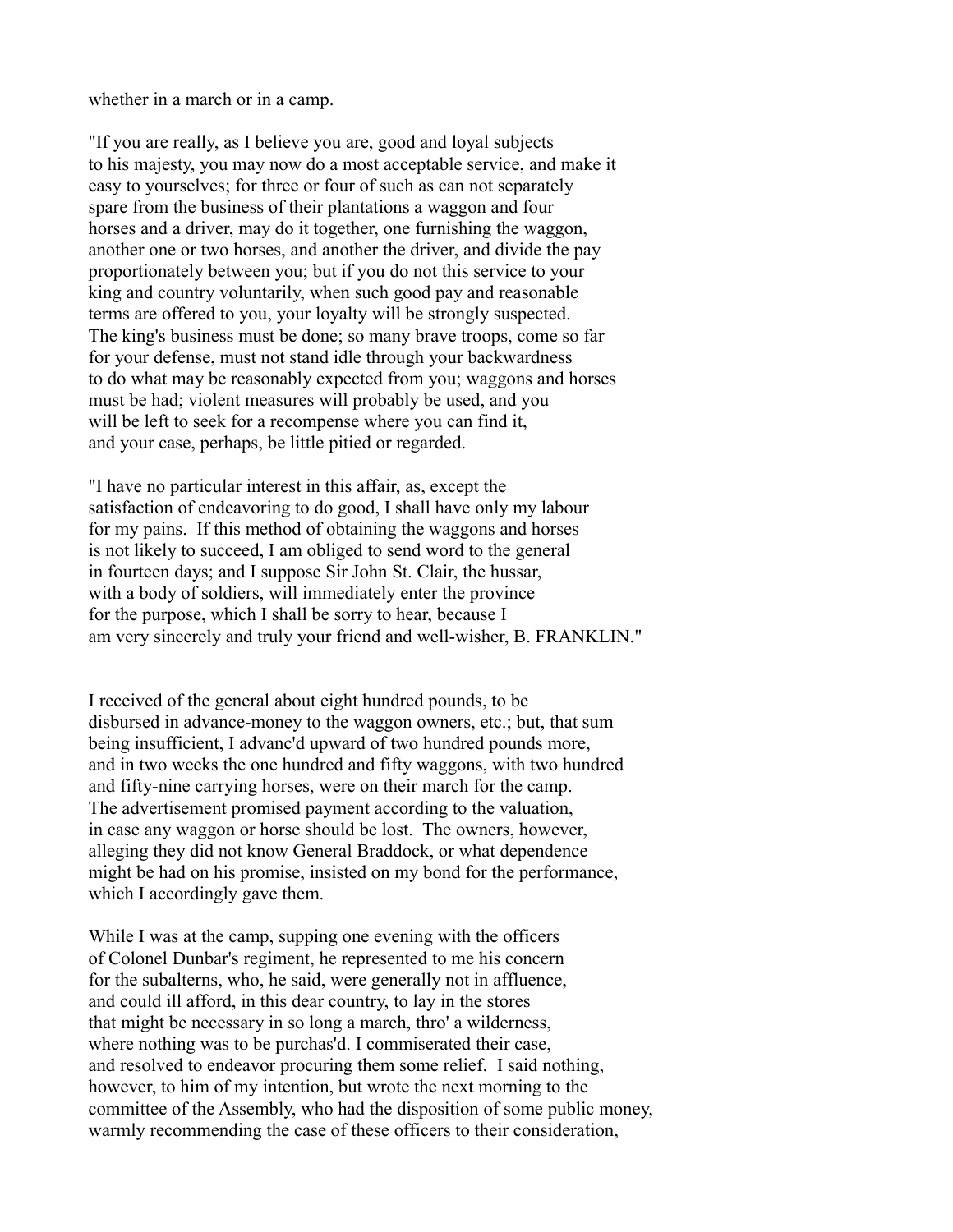and proposing that a present should be sent them of necessaries and refreshments. My son, who had some experience of a camp life, and of its wants, drew up a list for me, which I enclos'd in my letter. The committee approv'd, and used such diligence that, conducted by my son, the stores arrived at the camp as soon as the waggons. They consisted of twenty parcels, each containing

6 lbs. loaf sugar. 1 Gloucester cheese. 6 lbs. good Muscovado do. 1 kegg containing 20 lbs. good 1 lb. good green tea. butter. 1 lb. good bohea do. 2 doz. old Madeira wine. 6 lbs. good ground coffee. 2 gallons Jamaica spirits. 6 lbs. chocolate. 1 bottle flour of mustard. 1-2 cwt. best white biscuit. 2 well-cur'd hams. 1-2 lb. pepper. 1-2 dozen dry'd tongues. 1 quart best white wine vinegar 6 lbs. rice. 6 lbs. raisins.

These twenty parcels, well pack'd, were placed on as many horses, each parcel, with the horse, being intended as a present for one officer. They were very thankfully receiv'd, and the kindness acknowledg'd by letters to me from the colonels of both regiments, in the most grateful terms. The general, too, was highly satisfied with my conduct in procuring him the waggons, etc., and readily paid my account of disbursements, thanking me repeatedly, and requesting my farther assistance in sending provisions after him. I undertook this also, and was busily employ'd in it till we heard of his defeat, advancing for the service of my own money, upwards of one thousand pounds sterling, of which I sent him an account. It came to his hands, luckily for me, a few days before the battle, and he return'd me immediately an order on the paymaster for the round sum of one thousand pounds, leaving the remainder to the next account. I consider this payment as good luck, having never been able to obtain that remainder, of which more hereafter.

This general was, I think, a brave man, and might probably have made a figure as a good officer in some European war. But he had too much self-confidence, too high an opinion of the validity of regular troops, and too mean a one of both Americans and Indians. George Croghan, our Indian interpreter, join'd him on his march with one hundred of those people, who might have been of great use to his army as guides, scouts, etc., if he had treated them kindly; but he slighted and neglected them, and they gradually left him.

In conversation with him one day, he was giving me some account of his intended progress. "After taking Fort Duquesne," says he, "I am to proceed to Niagara; and, having taken that, to Frontenac, if the season will allow time; and I suppose it will, for Duquesne can hardly detain me above three or four days; and then I see nothing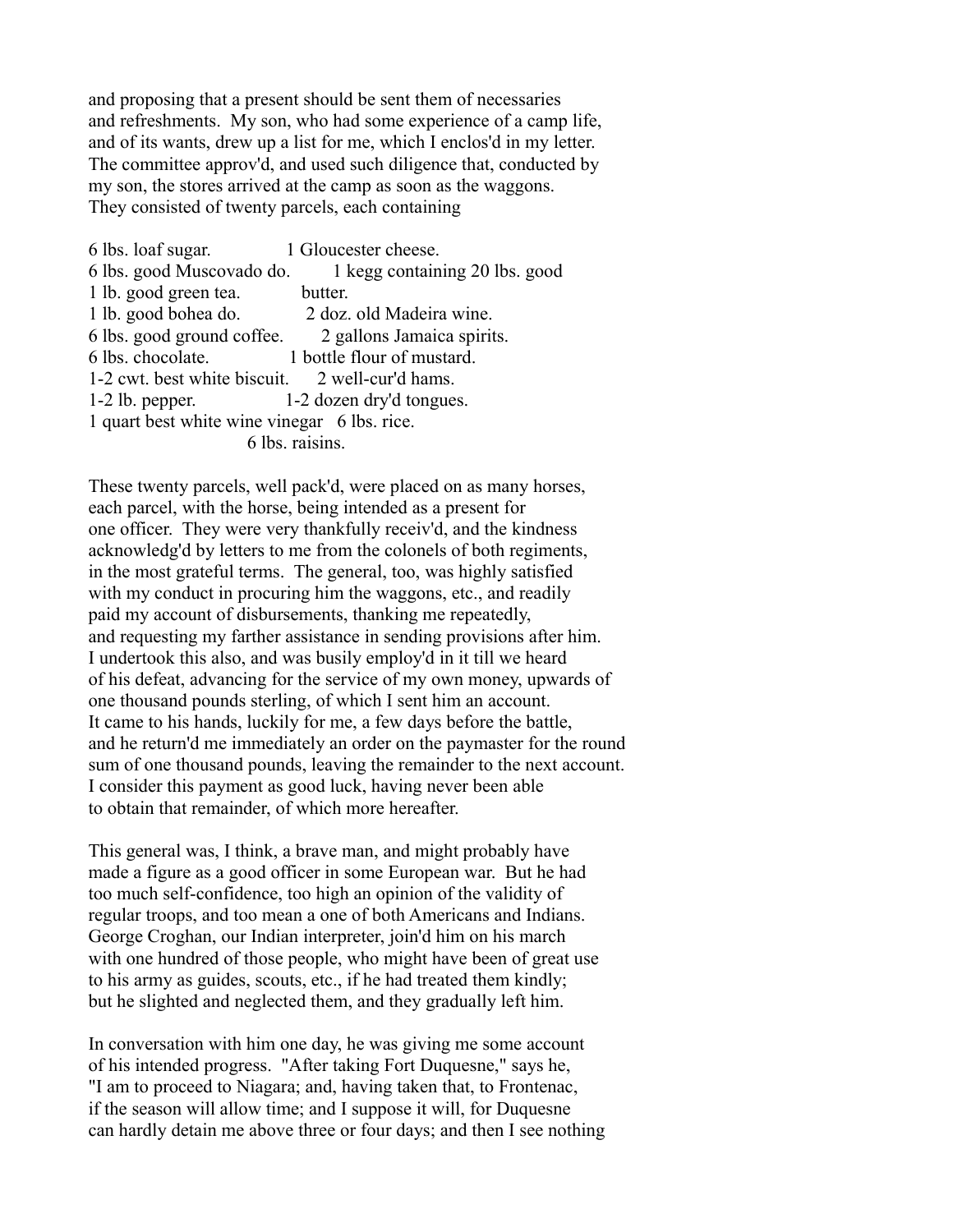that can obstruct my march to Niagara." Having before revolv'd in my mind the long line his army must make in their march by a very narrow road, to be cut for them thro' the woods and bushes, and also what I had read of a former defeat of fifteen hundred French, who invaded the Iroquois country, I had conceiv'd some doubts and some fears for the event of the campaign. But I ventur'd only to say, "To be sure, sir, if you arrive well before Duquesne, with these fine troops, so well provided with artillery, that place not yet compleatly fortified, and as we hear with no very strong garrison, can probably make but a short resistance. The only danger I apprehend of obstruction to your march is from ambuscades of Indians, who, by constant practice, are dexterous in laying and executing them; and the slender line, near four miles long, which your army must make, may expose it to be attack'd by surprise in its flanks, and to be cut like a thread into several pieces, which, from their distance, can not come up in time to support each other."

He smil'd at my ignorance, and reply'd, "These savages may, indeed, be a formidable enemy to your raw American militia, but upon the king's regular and disciplin'd troops, sir, it is impossible they should make any impression." I was conscious of an impropriety in my disputing with a military man in matters of his profession, and said no more. The enemy, however, did not take the advantage of his army which I apprehended its long line of march expos'd it to, but let it advance without interruption till within nine miles of the place; and then, when more in a body (for it had just passed a river, where the front had halted till all were come over), and in a more open part of the woods than any it had pass'd, attack'd its advanced guard by a heavy fire from behind trees and bushes, which was the first intelligence the general had of an enemy's being near him. This guard being disordered, the general hurried the troops up to their assistance, which was done in great confusion, thro' waggons, baggage, and cattle; and presently the fire came upon their flank: the officers, being on horseback, were more easily distinguish'd, pick'd out as marks, and fell very fast; and the soldiers were crowded together in a huddle, having or hearing no orders, and standing to be shot at till two-thirds of them were killed; and then, being seiz'd with a panick, the whole fled with precipitation.

The waggoners took each a horse out of his team and scamper'd; their example was immediately followed by others; so that all the waggons, provisions, artillery, and stores were left to the enemy. The general, being wounded, was brought off with difficulty; his secretary, Mr. Shirley, was killed by his side; and out of eighty-six officers, sixty-three were killed or wounded, and seven hundred and fourteen men killed out of eleven hundred. These eleven hundred had been picked men from the whole army; the rest had been left behind with Colonel Dunbar, who was to follow with the heavier part of the stores, provisions, and baggage.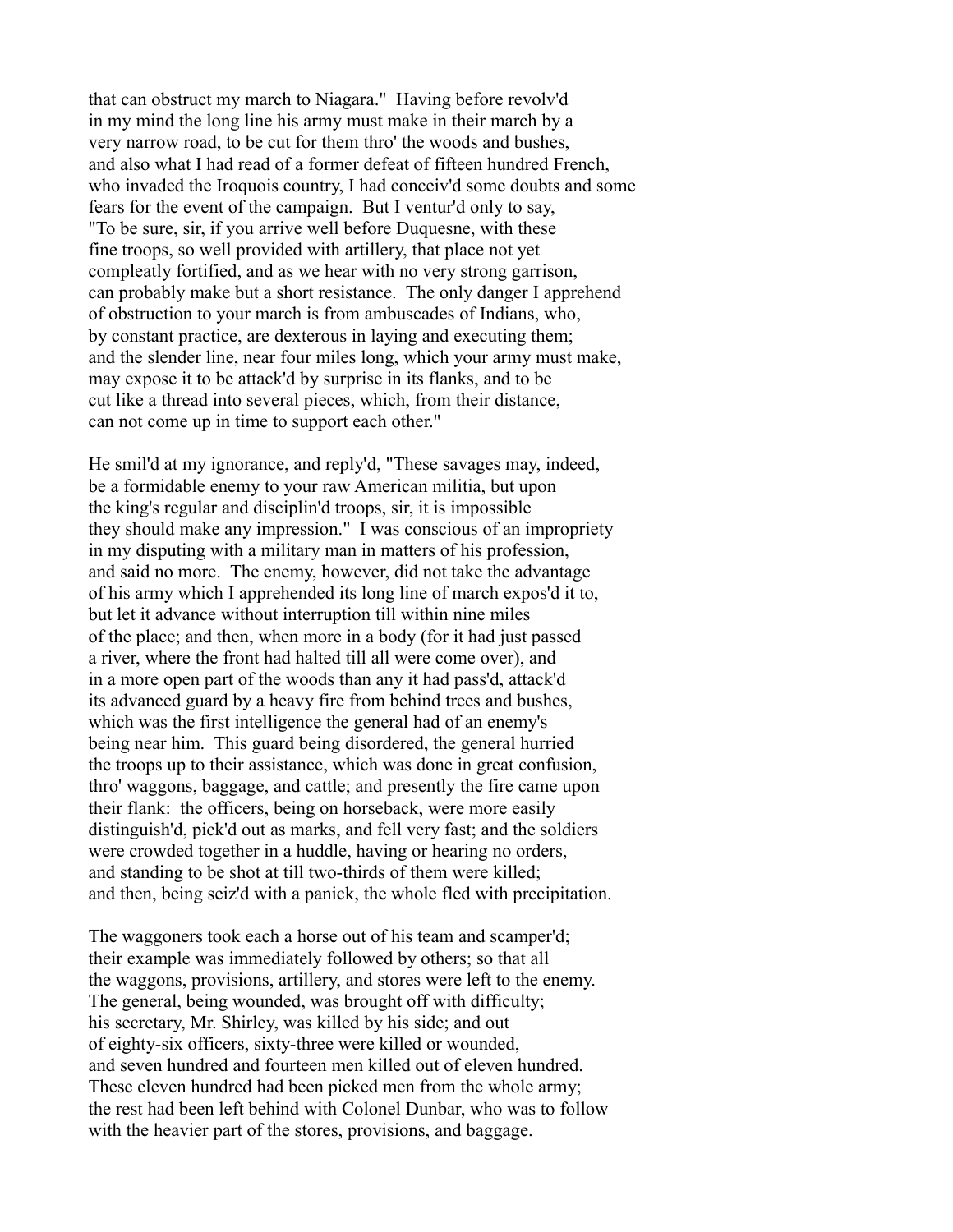The flyers, not being pursu'd, arriv'd at Dunbar's camp, and the panick they brought with them instantly seiz'd him and all his people; and, tho' he had now above one thousand men, and the enemy who bad beaten Braddock did not at most exceed four hundred Indians and French together, instead of proceeding, and endeavoring to recover some of the lost honour, he ordered all the stores, ammunition, etc., to be destroy'd, that he might have more horses to assist his flight towards the settlements, and less lumber to remove. He was there met with requests from the governors of Virginia, Maryland, and Pennsylvania, that he would post his troops on the frontiers, so as to afford some protection to the inhabitants; but he continu'd his hasty march thro' all the country, not thinking himself safe till he arriv'd at Philadelphia, where the inhabitants could protect him. This whole transaction gave us Americans the first suspicion that our exalted ideas of the prowess of British regulars had not been well founded.

In their first march, too, from their landing till they got beyond the settlements, they had plundered and stripped the inhabitants, totally ruining some poor families, besides insulting, abusing, and confining the people if they remonstrated. This was enough to put us out of conceit of such defenders, if we had really wanted any. How different was the conduct of our French friends in 1781, who, during a march thro' the most inhabited part of our country from Rhode Island to Virginia, near seven hundred miles, occasioned not the smallest complaint for the loss of a pig, a chicken, or even an apple.

Captain Orme, who was one of the general's aids-de-camp, and, being grievously wounded, was brought off with him, and continu'd with him to his death, which happen'd in a few days, told me that he was totally silent all the first day, and at night only said, "Who would have thought it?" That he was silent again the following day, saying only at last, "We shall better know how to deal with them another time;" and dy'd in a few minutes after.

The secretary's papers, with all the general's orders, instructions, and correspondence, falling into the enemy's hands, they selected and translated into French a number of the articles, which they printed, to prove the hostile intentions of the British court before the declaration of war. Among these I saw some letters of the general to the ministry, speaking highly of the great service I had rendered the army, and recommending me to their notice. David Hume, too, who was some years after secretary to Lord Hertford, when minister in France, and afterward to General Conway, when secretary of state, told me he had seen among the papers in that office, letters from Braddock highly recommending me. But, the expedition having been unfortunate, my service, it seems, was not thought of much value, for those recommendations were never of any use to me.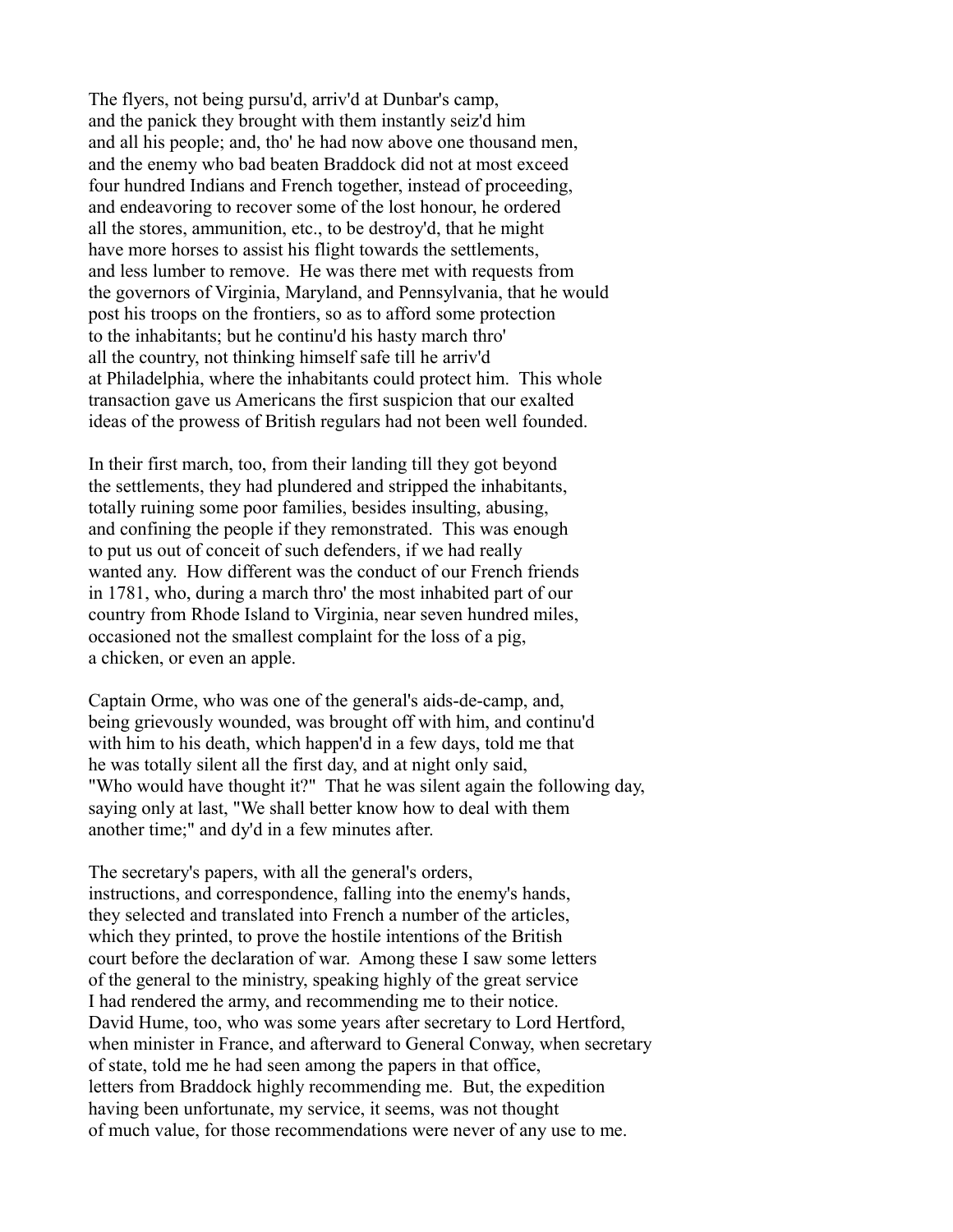As to rewards from himself, I ask'd only one, which was, that he would give orders to his officers not to enlist any more of our bought servants, and that he would discharge such as had been already enlisted. This he readily granted, and several were accordingly return'd to their masters, on my application. Dunbar, when the command devolv'd on him, was not so generous. He being at Philadelphia, on his retreat, or rather flight, I apply'd to him for the discharge of the servants of three poor farmers of Lancaster county that he had enlisted, reminding him of the late general's orders on that bead. He promised me that, if the masters would come to him at Trenton, where he should be in a few days on his march to New York, he would there deliver their men to them. They accordingly were at the expense and trouble of going to Trenton, and there he refus'd to perform his promise, to their great loss and disappointment.

As soon as the loss of the waggons and horses was generally known, all the owners came upon me for the valuation which I had given bond to pay. Their demands gave me a great deal of trouble, my acquainting them that the money was ready in the paymaster's hands, but that orders for paying it must first be obtained from General Shirley, and my assuring them that I had apply'd to that general by letter; but, he being at a distance, an answer could not soon be receiv'd, and they must have patience, all this was not sufficient to satisfy, and some began to sue me. General Shirley at length relieved me from this terrible situation by appointing commissioners to examine the claims, and ordering payment. They amounted to near twenty thousand pound, which to pay would have ruined me.

Before we had the news of this defeat, the two Doctors Bond came to me with a subscription paper for raising money to defray the expense of a grand firework, which it was intended to exhibit at a rejoicing on receipt of the news of our taking Fort Duquesne. I looked grave, and said it would, I thought, be time enough to prepare for the rejoicing when we knew we should have occasion to rejoice. They seem'd surpris'd that I did not immediately comply with their proposal. "Why the d--l!" says one of them, "you surely don't suppose that the fort will not be taken?" "I don't know that it will not be taken, but I know that the events of war are subject to great uncertainty." I gave them the reasons of my doubting; the subscription was dropt, and the projectors thereby missed the mortification they would have undergone if the firework had been prepared. Dr. Bond, on some other occasion afterward, said that he did not like Franklin's forebodings.

Governor Morris, who had continually worried the Assembly with message after message before the defeat of Braddock, to beat them into the making of acts to raise money for the defense of the province, without taxing, among others, the proprietary estates, and had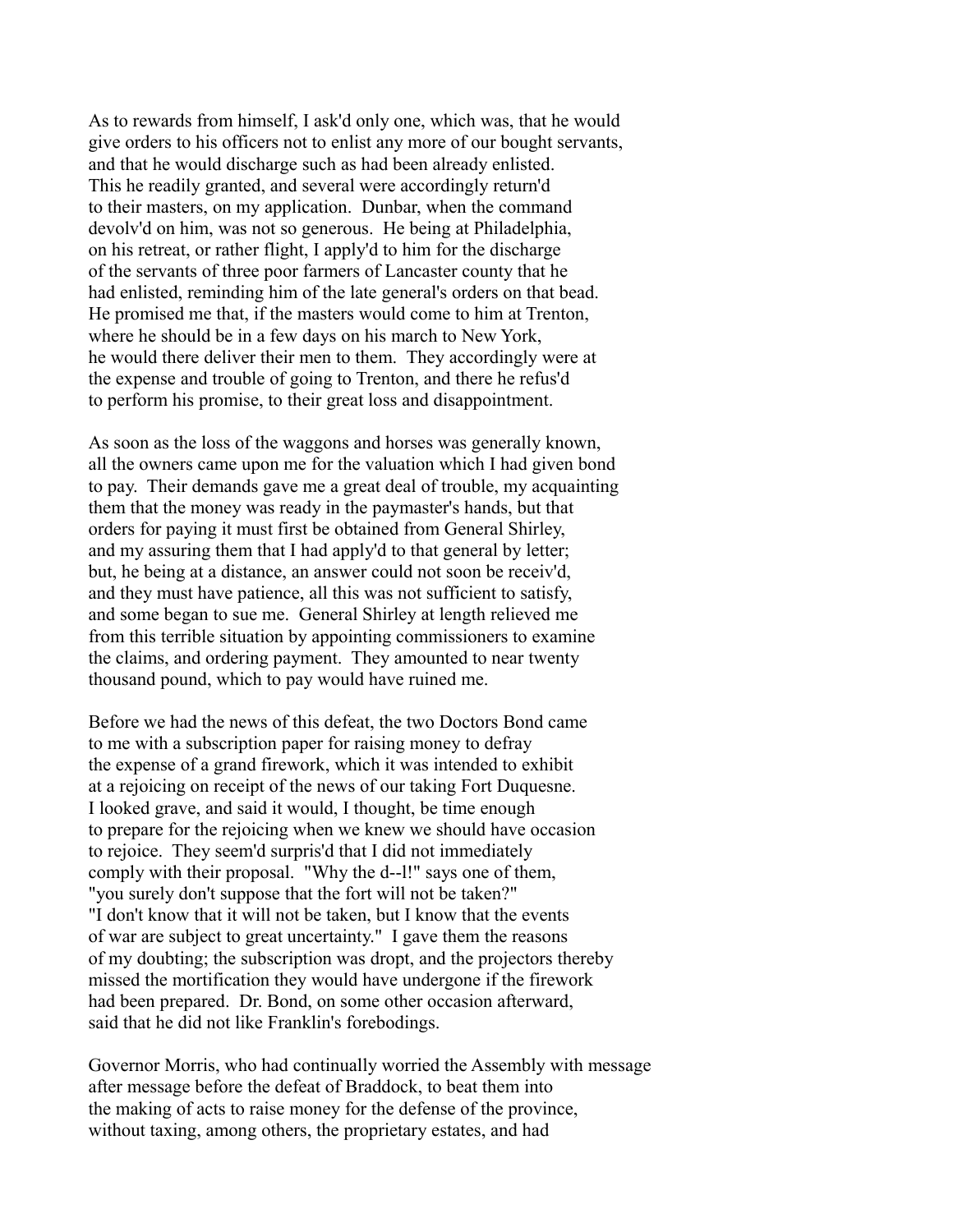rejected all their bills for not having such an exempting clause, now redoubled his attacks with more hope of success, the danger and necessity being greater. The Assembly, however, continu'd firm, believing they had justice on their side, and that it would be giving up an essential right if they suffered the governor to amend their money-bills. In one of the last, indeed, which was for granting fifty thousand pounds, his propos'd amendment was only of a single word. The bill expressed "that all estates, real and personal, were to be taxed, those of the proprietaries not excepted." His amendment was, for not read only: a small, but very material alteration. However, when the news of this disaster reached England, our friends there, whom we had taken care to furnish with all the Assembly's answers to the governor's messages, rais'd a clamor against the proprietaries for their meanness and injustice in giving their governor such instructions; some going so far as to say that, by obstructing the defense of their province, they forfeited their right to it. They were intimidated by this, and sent orders to their receiver-general to add five thousand pounds of their money to whatever sum might be given by the Assembly for such purpose.

This, being notified to the House, was accepted in lieu of their share of a general tax, and a new bill was form'd, with an exempting clause, which passed accordingly. By this act I was appointed one of the commissioners for disposing of the money, sixty thousand pounds. I had been active in modelling the bill and procuring its passage, and had, at the same time, drawn a bill for establishing and disciplining of a voluntary militia, which I carried thro' the House without much difficulty, as care was taken in it to leave the Quakers at their liberty. To promote the association necessary to form the militia, I wrote a dialogue,<14> stating and answering all the objections I could think of to such a militia, which was printed, and had, as I thought, great effect.

## <14> This dialogue and the militia act are in the "Gentleman's Magazine" for February and March, 1756. --[Marg. note.]

While the several companies in the city and country were forming and learning their exercise, the governor prevail'd with me to take charge of our North-western frontier, which was infested by the enemy, and provide for the defense of the inhabitants by raising troops and building a line of forts. I undertook this military business, tho' I did not conceive myself well qualified for it. He gave me a commission with full powers, and a parcel of blank commissions for officers, to be given to whom I thought fit. I had but little difficulty in raising men, having soon five hundred and sixty under my command. My son, who had in the preceding war been an officer in the army rais'd against Canada, was my aid-de-camp, and of great use to me.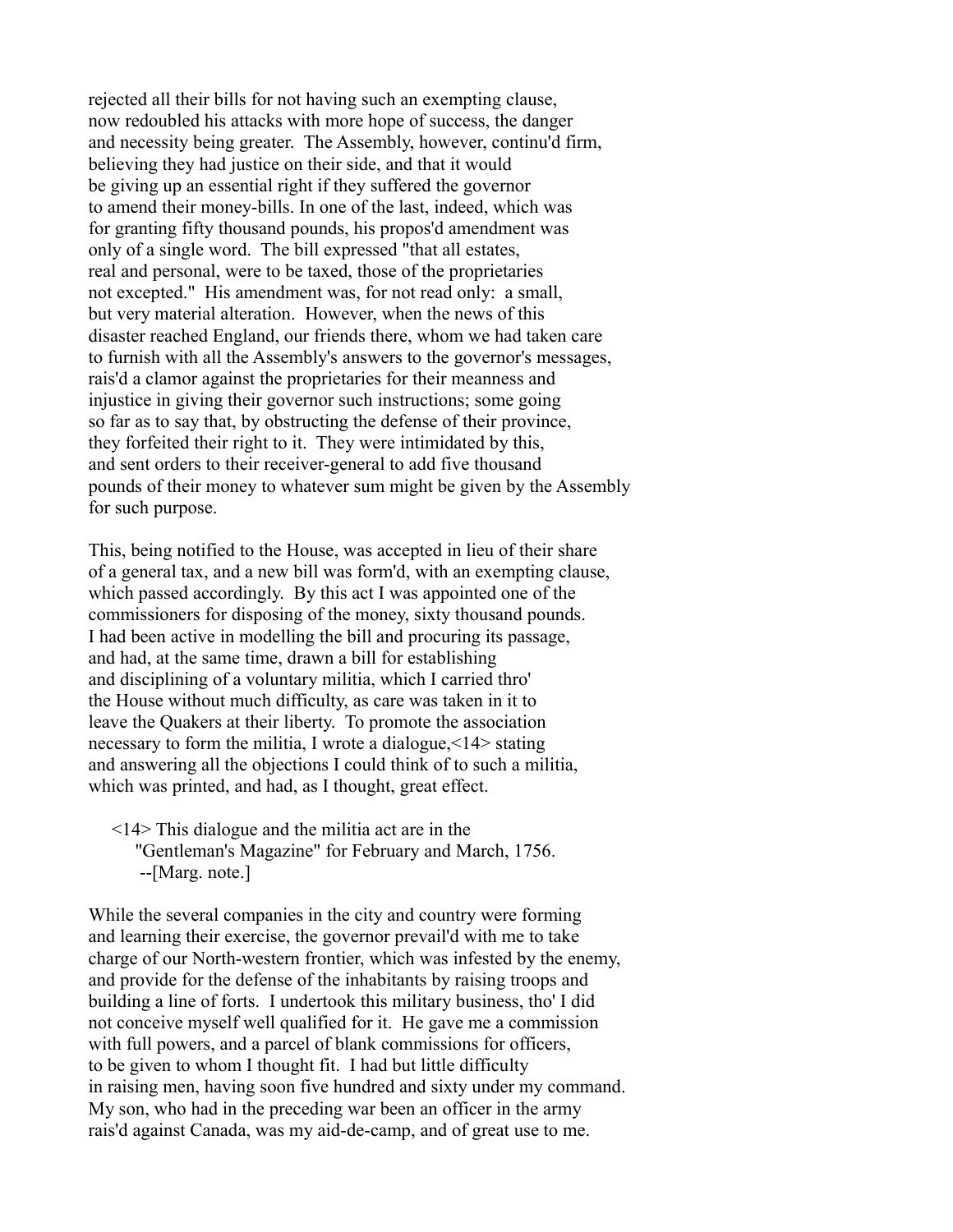The Indians had burned Gnadenhut, a village settled by the Moravians, and massacred the inhabitants; but the place was thought a good situation for one of the forts.

In order to march thither, I assembled the companies at Bethlehem, the chief establishment of those people. I was surprised to find it in so good a posture of defense; the destruction of Gnadenhut had made them apprehend danger. The principal buildings were defended by a stockade; they had purchased a quantity of arms and ammunition from New York, and had even plac'd quantities of small paving stones between the windows of their high stone houses, for their women to throw down upon the heads of any Indians that should attempt to force into them. The armed brethren, too, kept watch, and reliev'd as methodically as in any garrison town. In conversation with the bishop, Spangenberg, I mention'd this my surprise; for, knowing they had obtained an act of Parliament exempting them from military duties in the colonies, I had suppos'd they were conscientiously scrupulous of bearing arms. He answer'd me that it was not one of their established principles, but that, at the time of their obtaining that act, it was thought to be a principle with many of their people. On this occasion, however, they, to their surprise, found it adopted by but a few. It seems they were either deceiv'd in themselves, or deceiv'd the Parliament; but common sense, aided by present danger, will sometimes be too strong for whimsical opinions.

It was the beginning of January when we set out upon this business of building forts. I sent one detachment toward the Minisink, with instructions to erect one for the security of that upper part of the country, and another to the lower part, with similar instructions; and I concluded to go myself with the rest of my force to Gnadenhut, where a fort was tho't more immediately necessary. The Moravians procur'd me five waggons for our tools, stores, baggage, etc.

Just before we left Bethlehem, eleven farmers, who had been driven from their plantations by the Indians, came to me requesting a supply of firearms, that they might go back and fetch off their cattle. I gave them each a gun with suitable ammunition. We had not march'd many miles before it began to rain, and it continued raining all day; there were no habitations on the road to shelter us, till we arriv'd near night at the house of a German, where, and in his barn, we were all huddled together, as wet as water could make us. It was well we were not attack'd in our march, for our arms were of the most ordinary sort, and our men could not keep their gun locks dry. The Indians are dextrous in contrivances for that purpose, which we had not. They met that day the eleven poor farmers above mentioned, and killed ten of them. The one who escap'd inform'd that his and his companions' guns would not go off, the priming being wet with the rain.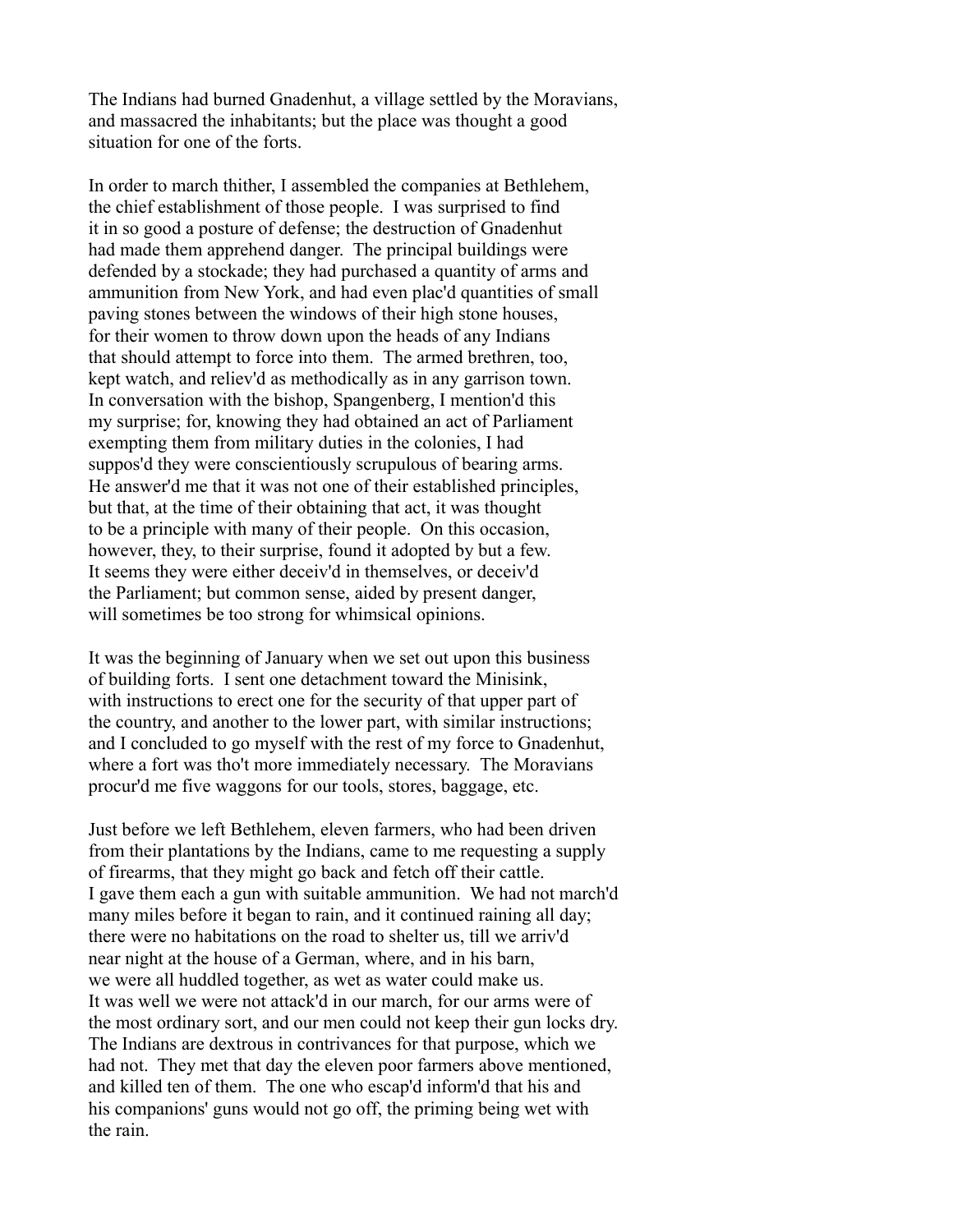The next day being fair, we continu'd our march, and arriv'd at the desolated Gnadenhut. There was a saw-mill near, round which were left several piles of boards, with which we soon hutted ourselves; an operation the more necessary at that inclement season, as we had no tents. Our first work was to bury more effectually the dead we found there, who had been half interr'd by the country people.

The next morning our fort was plann'd and mark'd out, the circumference measuring four hundred and fifty-five feet, which would require as many palisades to be made of trees, one with another, of a foot diameter each. Our axes, of which we had seventy, were immediately set to work to cut down trees, and, our men being dextrous in the use of them, great despatch was made. Seeing the trees fall so fast, I had the curiosity to look at my watch when two men began to cut at a pine; in six minutes they had it upon the ground, and I found it of fourteen inches diameter. Each pine made three palisades of eighteen feet long, pointed at one end. While these were preparing, our other men dug a trench all round, of three feet deep, in which the palisades were to be planted; and, our waggons, the bodys being taken off, and the fore and hind wheels separated by taking out the pin which united the two parts of the perch, we had ten carriages, with two horses each, to bring the palisades from the woods to the spot. When they were set up, our carpenters built a stage of boards all round within, about six feet high, for the men to stand on when to fire thro' the loopholes. We had one swivel gun, which we mounted on one of the angles, and fir'd it as soon as fix'd, to let the Indians know, if any were within hearing, that we had such pieces; and thus our fort, if such a magnificent name may be given to so miserable a stockade, was finish'd in a week, though it rain'd so hard every other day that the men could not work.

This gave me occasion to observe, that, when men are employ'd, they are best content'd; for on the days they worked they were good-natur'd and cheerful, and, with the consciousness of having done a good day's work, they spent the evening jollily; but on our idle days they were mutinous and quarrelsome, finding fault with their pork, the bread, etc., and in continual ill-humor, which put me in mind of a sea-captain, whose rule it was to keep his men constantly at work; and, when his mate once told him that they had done every thing, and there was nothing further to employ them about, "Oh," says he, "Make them scour the anchor."

This kind of fort, however contemptible, is a sufficient defense against Indians, who have no cannon. Finding ourselves now posted securely, and having a place to retreat to on occasion, we ventur'd out in parties to scour the adjacent country. We met with no Indians, but we found the places on the neighboring hills where they had lain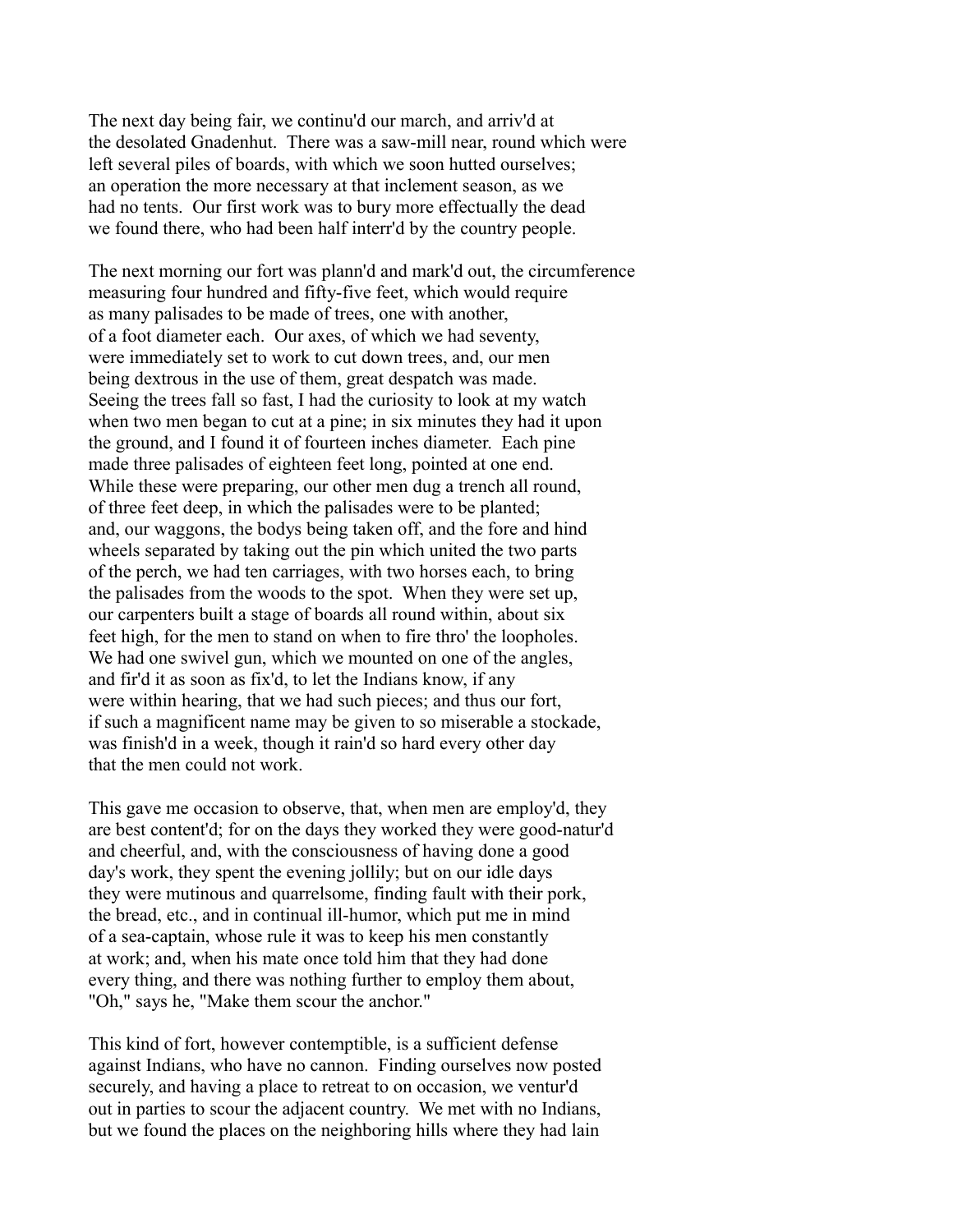to watch our proceedings. There was an art in their contrivance of those places, that seems worth mention. It being winter, a fire was necessary for them; but a common fire on the surface of the ground would by its light have discovered their position at a distance. They had therefore dug holes in the ground about three feet diameter, and somewhat deeper; we saw where they had with their hatchets cut off the charcoal from the sides of burnt logs lying in the woods. With these coals they had made small fires in the bottom of the holes, and we observ'd among the weeds and grass the prints of their bodies, made by their laying all round, with their legs hanging down in the holes to keep their feet warm, which, with them, is an essential point. This kind of fire, so manag'd, could not discover them, either by its light, flame, sparks, or even smoke: it appear'd that their number was not great, and it seems they saw we were too many to be attacked by them with prospect of advantage.

We had for our chaplain a zealous Presbyterian minister, Mr. Beatty, who complained to me that the men did not generally attend his prayers and exhortations. When they enlisted, they were promised, besides pay and provisions, a gill of rum a day, which was punctually serv'd out to them, half in the morning, and the other half in the evening; and I observ'd they were as punctual in attending to receive it; upon which I said to Mr. Beatty, "It is, perhaps, below the dignity of your profession to act as steward of the rum, but if you were to deal it out and only just after prayers, you would have them all about you." He liked the tho't, undertook the office, and, with the help of a few hands to measure out the liquor, executed it to satisfaction, and never were prayers more generally and more punctually attended; so that I thought this method preferable to the punishment inflicted by some military laws for non-attendance on divine service.

I had hardly finish'd this business, and got my fort well stor'd with provisions, when I receiv'd a letter from the governor, acquainting me that he had call'd the Assembly, and wished my attendance there, if the posture of affairs on the frontiers was such that my remaining there was no longer necessary. My friends, too, of the Assembly, pressing me by their letters to be, if possible, at the meeting, and my three intended forts being now compleated, and the inhabitants contented to remain on their farms under that protection, I resolved to return; the more willingly, as a New England officer, Colonel Clapham, experienced in Indian war, being on a visit to our establishment, consented to accept the command. I gave him a commission, and, parading the garrison, had it read before them, and introduc'd him to them as an officer who, from his skill in military affairs, was much more fit to command them than myself; and, giving them a little exhortation, took my leave. I was escorted as far as Bethlehem, where I rested a few days to recover from the fatigue I had undergone. The first night, being in a good bed, I could hardly sleep, it was so different from my hard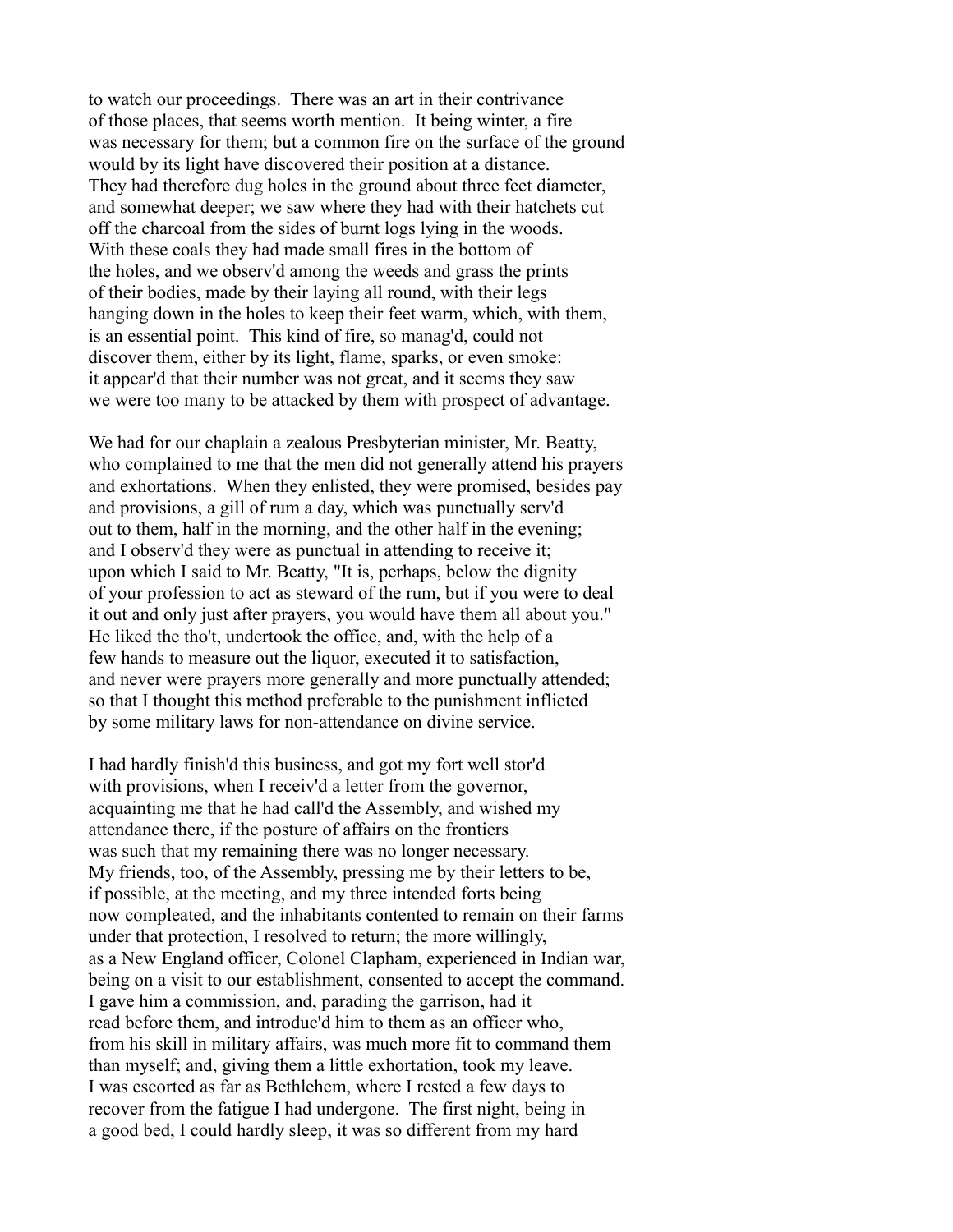lodging on the floor of our hut at Gnaden wrapt only in a blanket or two.

While at Bethlehem, I inquir'd a little into the practice of the Moravians: some of them had accompanied me, and all were very kind to me. I found they work'd for a common stock, eat at common tables, and slept in common dormitories, great numbers together. In the dormitories I observed loopholes, at certain distances all along just under the ceiling, which I thought judiciously placed for change of air. I was at their church, where I was entertain'd with good musick, the organ being accompanied with violins, hautboys, flutes, clarinets, etc. I understood that their sermons were not usually preached to mixed congregations of men, women, and children, as is our common practice, but that they assembled sometimes the married men, at other times their wives, then the young men, the young women, and the little children, each division by itself. The sermon I heard was to the latter, who came in and were plac'd in rows on benches; the boys under the conduct of a young man, their tutor, and the girls conducted by a young woman. The discourse seem'd well adapted to their capacities, and was deliver'd in a pleasing, familiar manner, coaxing them, as it were, to be good. They behav'd very orderly, but looked pale and unhealthy, which made me suspect they were kept too much within doors, or not allow'd sufficient exercise.

I inquir'd concerning the Moravian marriages, whether the report was true that they were by lot. I was told that lots were us'd only in particular cases; that generally, when a young man found himself dispos'd to marry, he inform'd the elders of his class, who consulted the elder ladies that govern'd the young women. As these elders of the different sexes were well acquainted with the tempers and dispositions of their respective pupils, they could best judge what matches were suitable, and their judgments were generally acquiesc'd in; but if, for example, it should happen that two or three young women were found to be equally proper for the young man, the lot was then recurred to. I objected, if the matches are not made by the mutual choice of the parties, some of them may chance to be very unhappy. "And so they may," answer'd my informer, "if you let the parties chuse for themselves;" which, indeed, I could not deny.

Being returned to Philadelphia, I found the association went on swimmingly, the inhabitants that were not Quakers having pretty generally come into it, formed themselves into companies, and chose their captains, lieutenants, and ensigns, according to the new law. Dr. B. visited me, and gave me an account of the pains he had taken to spread a general good liking to the law, and ascribed much to those endeavors. I had had the vanity to ascribe all to my Dialogue; however, not knowing but that he might be in the right, I let him enjoy his opinion, which I take to be generally the best way in such cases. The officers, meeting, chose me to be colonel of the regiment,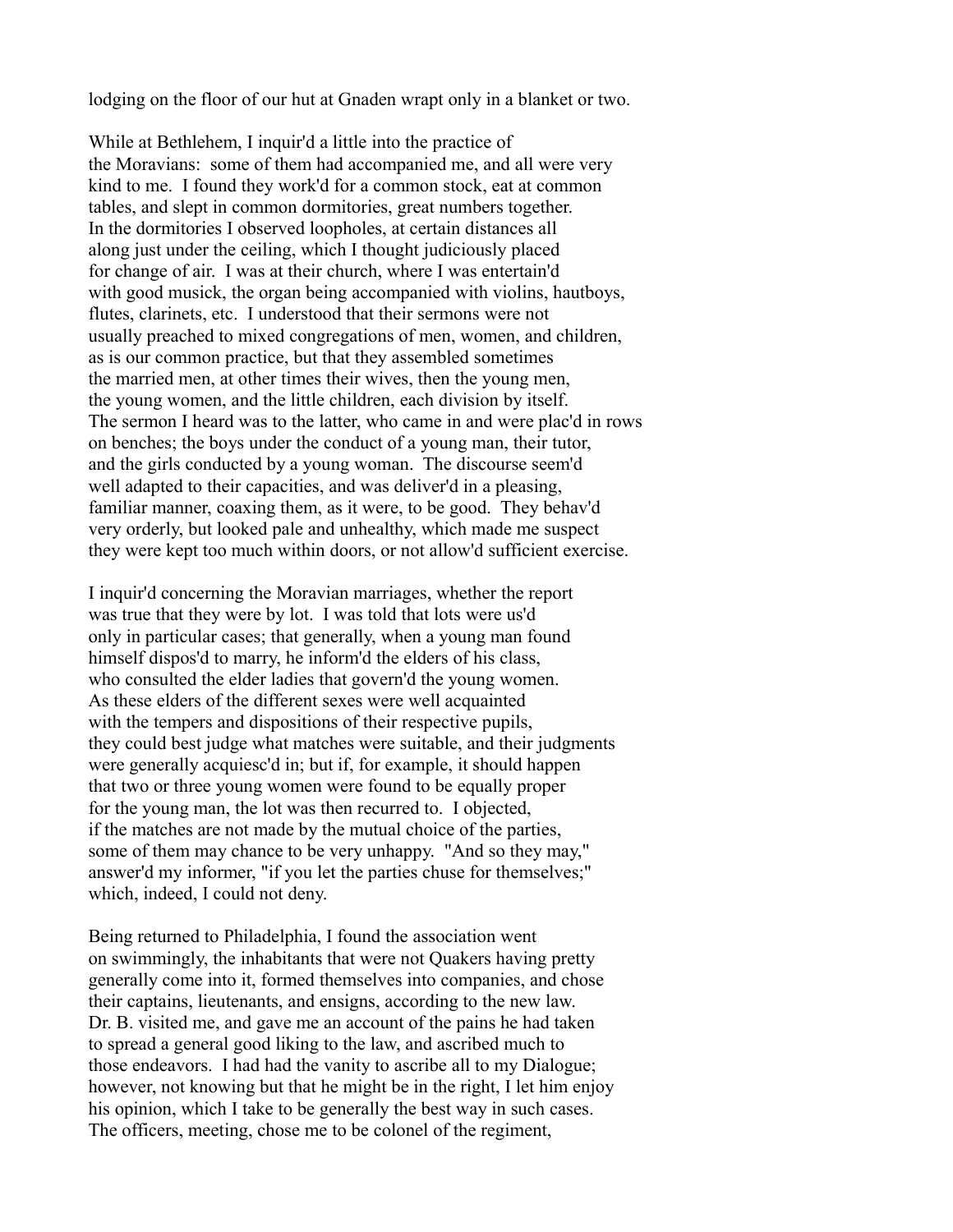which I this time accepted. I forget how many companies we had, but we paraded about twelve hundred well-looking men, with a company of artillery, who had been furnished with six brass field-pieces, which they had become so expert in the use of as to fire twelve times in a minute. The first time I reviewed my regiment they accompanied me to my house, and would salute me with some rounds fired before my door, which shook down and broke several glasses of my electrical apparatus. And my new honour proved not much less brittle; for all our commissions were soon after broken by a repeal of the law in England.

During this short time of my colonelship, being about to set out on a journey to Virginia, the officers of my regiment took it into their heads that it would be proper for them to escort me out of town, as far as the Lower Ferry. Just as I was getting on horseback they came to my door, between thirty and forty, mounted, and all in their uniforms. I had not been previously acquainted with the project, or I should have prevented it, being naturally averse to the assuming of state on any occasion; and I was a good deal chagrin'd at their appearance, as I could not avoid their accompanying me. What made it worse was, that, as soon as we began to move, they drew their swords and rode with them naked all the way. Somebody wrote an account of this to the proprietor, and it gave him great offense. No such honor had been paid him when in the province, nor to any of his governors; and he said it was only proper to princes of the blood royal, which may be true for aught I know, who was, and still am, ignorant of the etiquette in such cases.

This silly affair, however, greatly increased his rancour against me, which was before not a little, on account of my conduct in the Assembly respecting the exemption of his estate from taxation, which I had always oppos'd very warmly, and not without severe reflections on his meanness and injustice of contending for it. He accused me to the ministry as being the great obstacle to the king's service, preventing, by my influence in the House, the proper form of the bills for raising money, and he instanced this parade with my officers as a proof of my having an intention to take the government of the province out of his hands by force. He also applied to Sir Everard Fawkener, the postmaster-general, to deprive me of my office; but it had no other effect than to procure from Sir Everard a gentle admonition.

Notwithstanding the continual wrangle between the governor and the House, in which I, as a member, had so large a share, there still subsisted a civil intercourse between that gentleman and myself, and we never had any personal difference. I have sometimes since thought that his little or no resentment against me, for the answers it was known I drew up to his messages, might be the effect of professional habit, and that, being bred a lawyer, he might consider us both as merely advocates for contending clients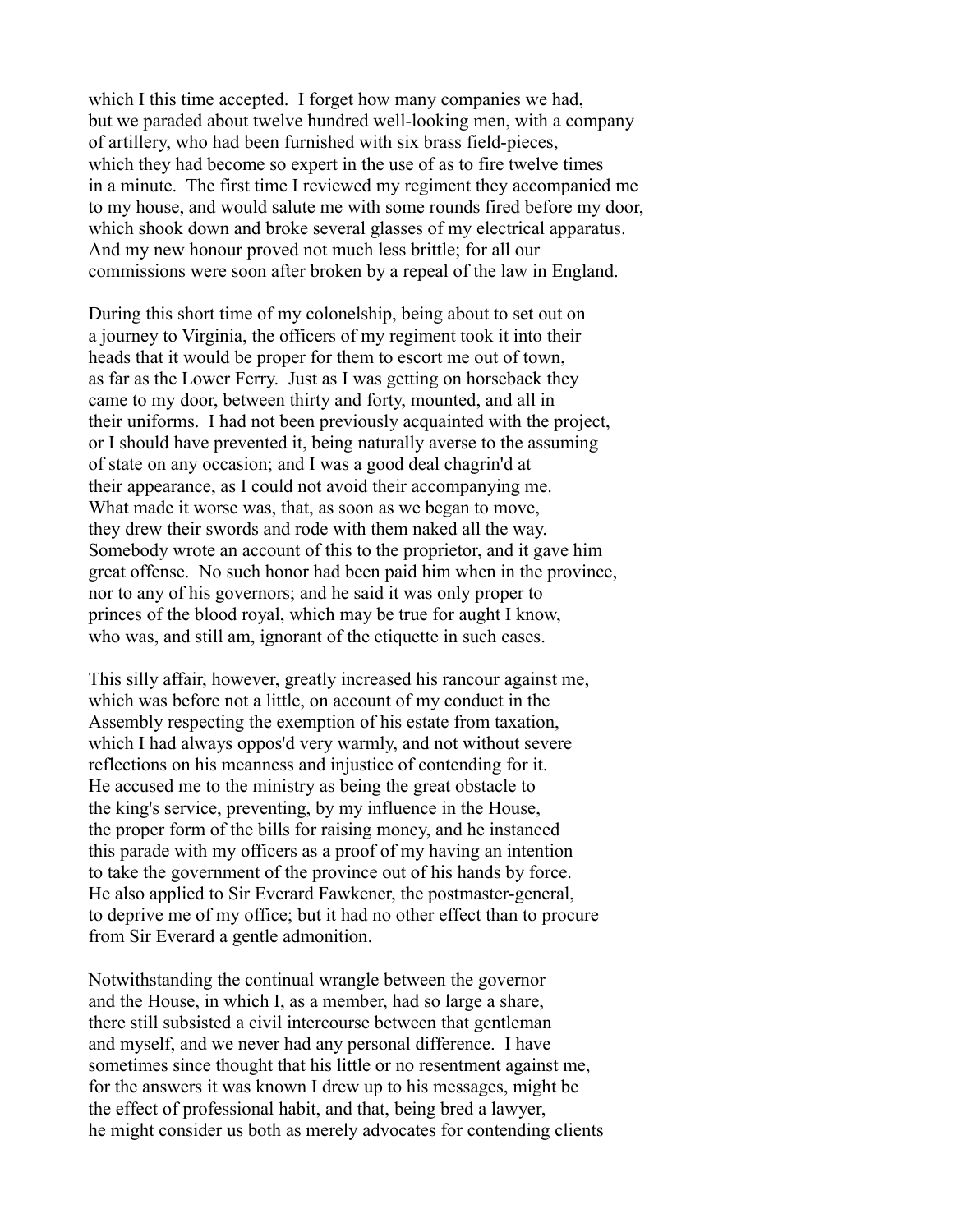in a suit, he for the proprietaries and I for the Assembly. He would, therefore, sometimes call in a friendly way to advise with me on difficult points, and sometimes, tho' not often, take my advice.

We acted in concert to supply Braddock's army with provisions; and, when the shocking news arrived of his defeat, the governor sent in haste for me, to consult with him on measures for preventing the desertion of the back counties. I forget now the advice I gave; but I think it was, that Dunbar should be written to, and prevail'd with, if possible, to post his troops on the frontiers for their protection, till, by re-enforcements from the colonies, he might be able to proceed on the expedition. And, after my return from the frontier, he would have had me undertake the conduct of such an expedition with provincial troops, for the reduction of Fort Duquesne, Dunbar and his men being otherwise employed; and he proposed to commission me as general. I had not so good an opinion of my military abilities as he profess'd to have, and I believe his professions must have exceeded his real sentiments; but probably he might think that my popularity would facilitate the raising of the men, and my influence in Assembly, the grant of money to pay them, and that, perhaps, without taxing the proprietary estate. Finding me not so forward to engage as he expected, the project was dropt, and he soon after left the government, being superseded by Captain Denny.

Before I proceed in relating the part I had in public affairs under this new governor's administration, it may not be amiss here to give some account of the rise and progress of my philosophical reputation.

In 1746, being at Boston, I met there with a Dr. Spence, who was lately arrived from Scotland, and show'd me some electric experiments. They were imperfectly perform'd, as he was not very expert; but, being on a subject quite new to me, they equally surpris'd and pleased me. Soon after my return to Philadelphia, our library company receiv'd from Mr. P. Collinson, Fellow of the Royal Society of London, a present of a glass tube, with some account of the use of it in making such experiments. I eagerly seized the opportunity of repeating what I had seen at Boston; and, by much practice, acquir'd great readiness in performing those, also, which we had an account of from England, adding a number of new ones. I say much practice, for my house was continually full, for some time, with people who came to see these new wonders.

To divide a little this incumbrance among my friends, I caused a number of similar tubes to be blown at our glass-house, with which they furnish'd themselves, so that we had at length several performers. Among these, the principal was Mr. Kinnersley, an ingenious neighbor, who, being out of business, I encouraged to undertake showing the experiments for money, and drew up for him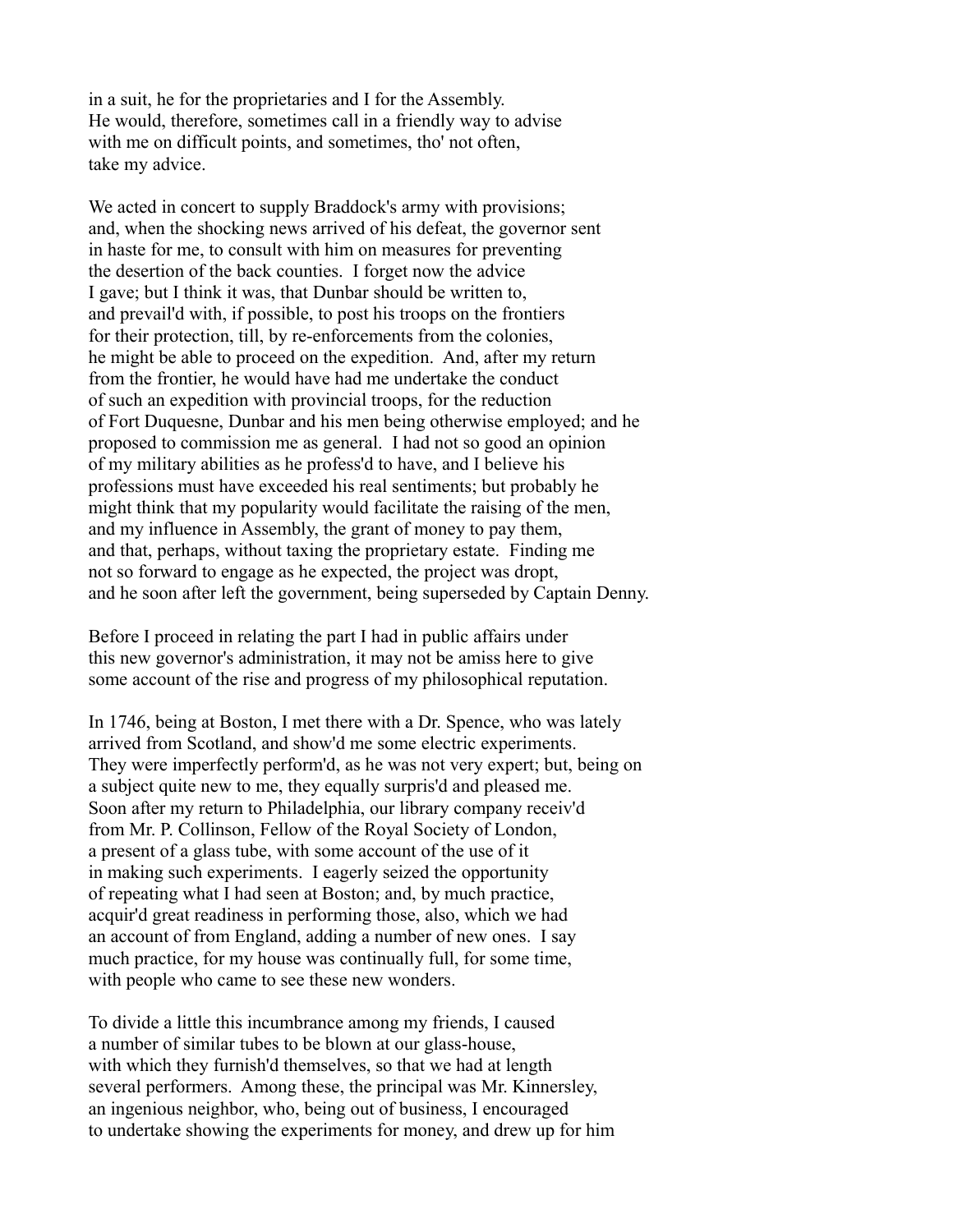two lectures, in which the experiments were rang'd in such order, and accompanied with such explanations in such method, as that the foregoing should assist in comprehending the following. He procur'd an elegant apparatus for the purpose, in which all the little machines that I had roughly made for myself were nicely form'd by instrument-makers. His lectures were well attended, and gave great satisfaction; and after some time he went thro' the colonies, exhibiting them in every capital town, and pick'd up some money. In the West India islands, indeed, it was with difficulty the experiments could be made, from the general moisture of the air.

Oblig'd as we were to Mr. Collinson for his present of the tube, etc., I thought it right he should be inform'd of our success in using it, and wrote him several letters containing accounts of our experiments. He got them read in the Royal Society, where they were not at first thought worth so much notice as to be printed in their Transactions. One paper, which I wrote for Mr. Kinnersley, on the sameness of lightning with electricity, I sent to Dr. Mitchel, an acquaintance of mine, and one of the members also of that society, who wrote me word that it had been read, but was laughed at by the connoisseurs. The papers, however, being shown to Dr. Fothergill, he thought them of too much value to be stifled, and advis'd the printing of them. Mr. Collinson then gave them to Cave for publication in his Gentleman's Magazine; but he chose to print them separately in a pamphlet, and Dr. Fothergill wrote the preface. Cave, it seems, judged rightly for his profit, for by the additions that arrived afterward they swell'd to a quarto volume, which has had five editions, and cost him nothing for copy-money.

It was, however, some time before those papers were much taken notice of in England. A copy of them happening to fall into the hands of the Count de Buffon, a philosopher deservedly of great reputation in France, and, indeed, all over Europe, he prevailed with M. Dalibard to translate them into French, and they were printed at Paris. The publication offended the Abbe Nollet, preceptor in Natural Philosophy to the royal family, and an able experimenter, who had form'd and publish'd a theory of electricity, which then had the general vogue. He could not at first believe that such a work came from America, and said it must have been fabricated by his enemies at Paris, to decry his system. Afterwards, having been assur'd that there really existed such a person as Franklin at Philadelphia, which he had doubted, he wrote and published a volume of Letters, chiefly address'd to me, defending his theory, and denying the verity of my experiments, and of the positions deduc'd from them.

I once purpos'd answering the abbe, and actually began the answer; but, on consideration that my writings contain'd a description of experiments which any one might repeat and verify, and if not to be verifi'd, could not be defended; or of observations offer'd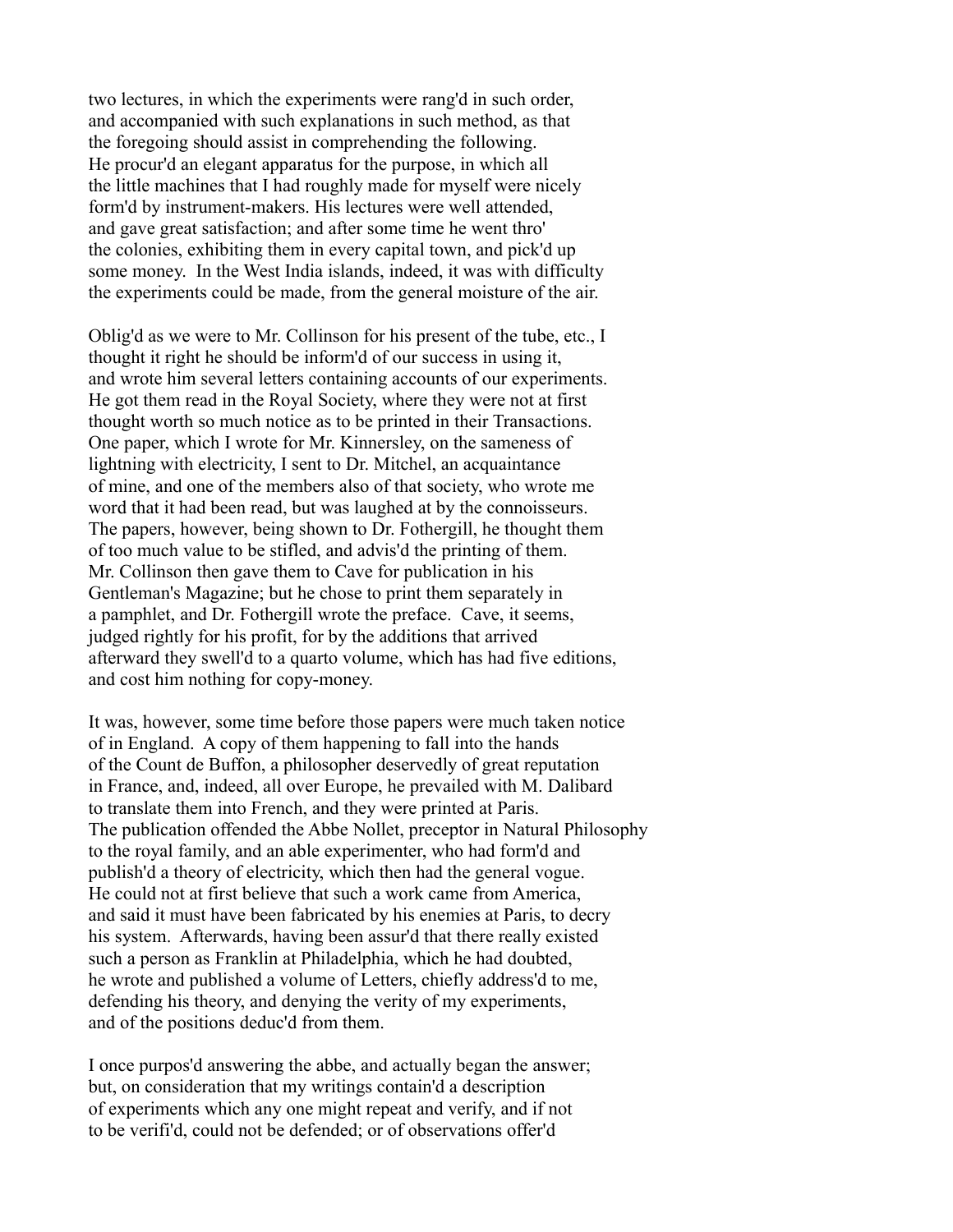as conjectures, and not delivered dogmatically, therefore not laying me under any obligation to defend them; and reflecting that a dispute between two persons, writing in different languages, might be lengthened greatly by mistranslations, and thence misconceptions of one another's meaning, much of one of the abbe's letters being founded on an error in the translation, I concluded to let my papers shift for themselves, believing it was better to spend what time I could spare from public business in making new experiments, than in disputing about those already made. I therefore never answered M. Nollet, and the event gave me no cause to repent my silence; for my friend M. le Roy, of the Royal Academy of Sciences, took up my cause and refuted him; my book was translated into the Italian, German, and Latin languages; and the doctrine it contain'd was by degrees universally adopted by the philosophers of Europe, in preference to that of the abbe; so that he lived to see himself the last of his sect, except Monsieur B----, of Paris, his eleve and immediate disciple.

What gave my book the more sudden and general celebrity, was the success of one of its proposed experiments, made by Messrs. Dalibard and De Lor at Marly, for drawing lightning from the clouds. This engag'd the public attention every where. M. de Lor, who had an apparatus for experimental philosophy, and lectur'd in that branch of science, undertook to repeat what he called the Philadelphia Experiments; and, after they were performed before the king and court, all the curious of Paris flocked to see them. I will not swell this narrative with an account of that capital experiment, nor of the infinite pleasure I receiv'd in the success of a similar one I made soon after with a kite at Philadelphia, as both are to be found in the histories of electricity.

Dr. Wright, an English physician, when at Paris, wrote to a friend, who was of the Royal Society, an account of the high esteem my experiments were in among the learned abroad, and of their wonder that my writings had been so little noticed in England. The society, on this, resum'd the consideration of the letters that had been read to them; and the celebrated Dr. Watson drew up a summary account of them, and of all I had afterwards sent to England on the subject, which be accompanied with some praise of the writer. This summary was then printed in their Transactions; and some members of the society in London, particularly the very ingenious Mr. Canton, having verified the experiment of procuring lightning from the clouds by a pointed rod, and acquainting them with the success, they soon made me more than amends for the slight with which they had before treated me. Without my having made any application for that honor, they chose me a member, and voted that I should be excus'd the customary payments, which would have amounted to twenty-five guineas; and ever since have given me their Transactions gratis. They also presented me with the gold medal of Sir Godfrey Copley for the year 1753,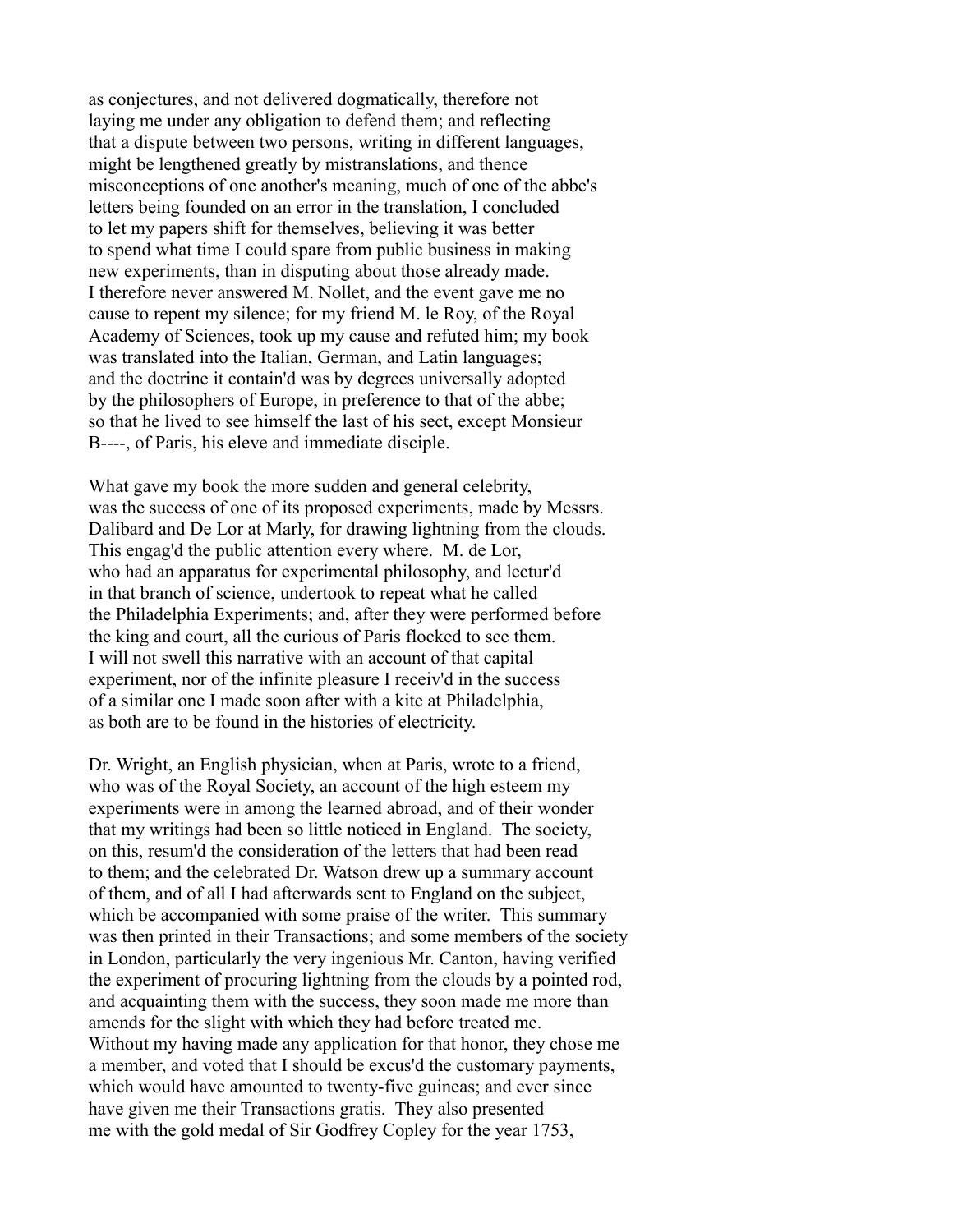the delivery of which was accompanied by a very handsome speech of the president, Lord Macclesfield, wherein I was highly honoured.

Our new governor, Captain Denny, brought over for me the before-mentioned medal from the Royal Society, which he presented to me at an entertainment given him by the city. He accompanied it with very polite expressions of his esteem for me, having, as he said, been long acquainted with my character. After dinner, when the company, as was customary at that time, were engag'd in drinking, he took me aside into another room, and acquainted me that he had been advis'd by his friends in England to cultivate a friendship with me, as one who was capable of giving him the best advice, and of contributing most effectually to the making his administration easy; that he therefore desired of all things to have a good understanding with me, and he begg'd me to be assur'd of his readiness on all occasions to render me every service that might be in his power. He said much to me, also, of the proprietor's good disposition towards the province, and of the advantage it might be to us all, and to me in particular, if the opposition that had been so long continu'd to his measures was dropt, and harmony restor'd between him and the people; in effecting which, it was thought no one could be more serviceable than myself; and I might depend on adequate acknowledgments and recompenses, etc., etc. The drinkers, finding we did not return immediately to the table, sent us a decanter of Madeira, which the governor made liberal use of, and in proportion became more profuse of his solicitations and promises.

My answers were to this purpose: that my circumstances, thanks to God, were such as to make proprietary favours unnecessary to me; and that, being a member of the Assembly, I could not possibly accept of any; that, however, I had no personal enmity to the proprietary, and that, whenever the public measures he propos'd should appear to be for the good of the people, no one should espouse and forward them more zealously than myself; my past opposition having been founded on this, that the measures which had been urged were evidently intended to serve the proprietary interest, with great prejudice to that of the people; that I was much obliged to him (the governor) for his professions of regard to me, and that he might rely on every thing in my power to make his administration as easy as possible, hoping at the same time that he had not brought with him the same unfortunate instruction his predecessor had been hamper'd with.

On this he did not then explain himself; but when he afterwards came to do business with the Assembly, they appear'd again, the disputes were renewed, and I was as active as ever in the opposition, being the penman, first, of the request to have a communication of the instructions, and then of the remarks upon them, which may be found in the votes of the time, and in the Historical Review I afterward publish'd. But between us personally no enmity arose;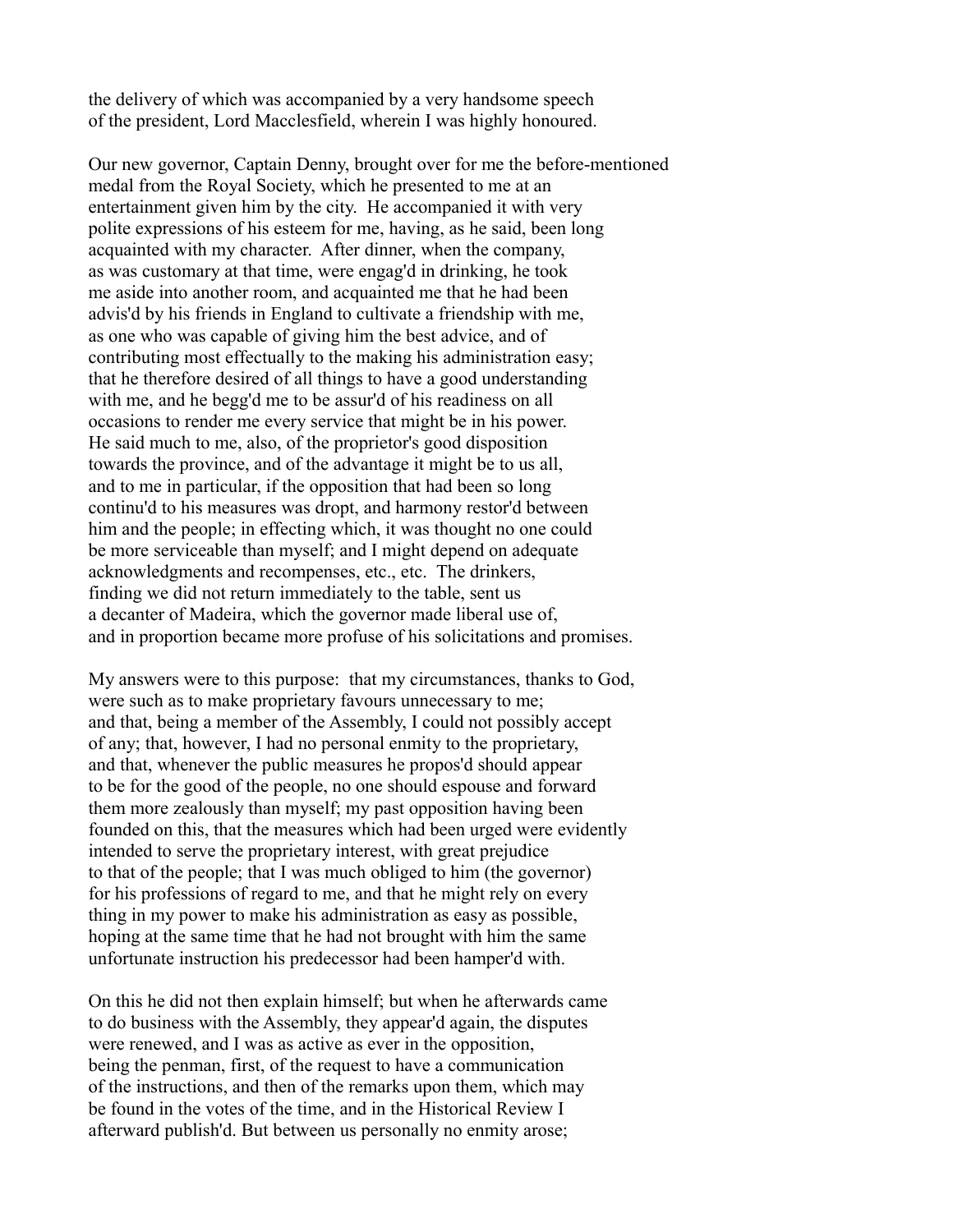we were often together; he was a man of letters, had seen much of the world, and was very entertaining and pleasing in conversation. He gave me the first information that my old friend Jas. Ralph was still alive; that he was esteem'd one of the best political writers in England; had been employ'd in the dispute between Prince Frederic and the king, and had obtain'd a pension of three hundred a year; that his reputation was indeed small as a poet, Pope having damned his poetry in the Dunciad; but his prose was thought as good as any man's.

<15>The Assembly finally finding the proprietary obstinately persisted in manacling their deputies with instructions inconsistent not only with the privileges of the people, but with the service of the crown, resolv'd to petition the king against them, and appointed me their agent to go over to England, to present and support the petition. The House had sent up a bill to the governor, granting a sum of sixty thousand pounds for the king's use (ten thousand pounds of which was subjected to the orders of the then general, Lord Loudoun), which the governor absolutely refus'd to pass, in compliance with his instructions.

 <15> The many unanimous resolves of the Assembly- what date?-- [Marg. note.]

I had agreed with Captain Morris, of the paquet at New York, for my passage, and my stores were put on board, when Lord Loudoun arriv'd at Philadelphia, expressly, as he told me, to endeavor an accommodation between the governor and Assembly, that his majesty's service might not be obstructed by their dissensions. Accordingly, he desir'd the governor and myself to meet him, that he might hear what was to be said on both sides. We met and discuss'd the business. In behalf of the Assembly, I urg'd all the various arguments that may be found in the public papers of that time, which were of my writing, and are printed with the minutes of the Assembly; and the governor pleaded his instructions; the bond he had given to observe them, and his ruin if he disobey'd, yet seemed not unwilling to hazard himself if Lord Loudoun would advise it. This his lordship did not chuse to do, though I once thought I had nearly prevail'd with him to do it; but finally he rather chose to urge the compliance of the Assembly; and he entreated me to use my endeavours with them for that purpose, declaring that he would spare none of the king's troops for the defense of our frontiers, and that, if we did not continue to provide for that defense ourselves, they must remain expos'd to the enemy.

I acquainted the House with what had pass'd, and, presenting them with a set of resolutions I had drawn up, declaring our rights, and that we did not relinquish our claim to those rights, but only suspended the exercise of them on this occasion thro' force,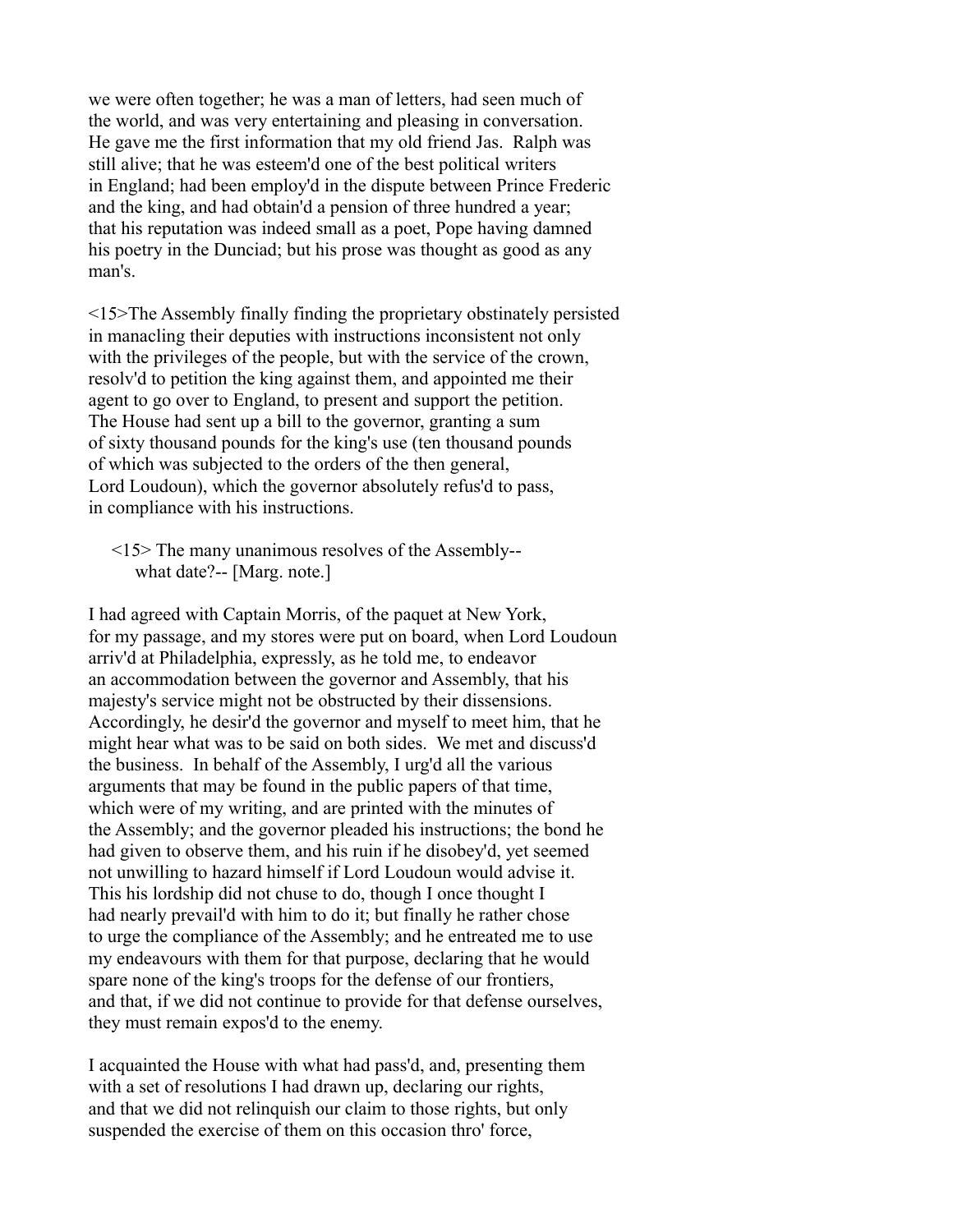against which we protested, they at length agreed to drop that bill, and frame another conformable to the proprietary instructions. This of course the governor pass'd, and I was then at liberty to proceed on my voyage. But, in the meantime, the paquet had sailed with my sea-stores, which was some loss to me, and my only recompense was his lordship's thanks for my service, all the credit of obtaining the accommodation falling to his share.

He set out for New York before me; and, as the time for dispatching the paquet-boats was at his disposition, and there were two then remaining there, one of which, he said, was to sail very soon, I requested to know the precise time, that I might not miss her by any delay of mine. His answer was, "I have given out that she is to sail on Saturday next; but I may let you know, entre nous, that if you are there by Monday morning, you will be in time, but do not delay longer." By some accidental hinderance at a ferry, it was Monday noon before I arrived, and I was much afraid she might have sailed, as the wind was fair; but I was soon made easy by the information that she was still in the harbor, and would not move till the next day. One would imagine that I was now on the very point of departing for Europe. I thought so; but I was not then so well acquainted with his lordship's character, of which indecision was one of the strongest features. I shall give some instances. It was about the beginning of April that I came to New York, and I think it was near the end of June before we sail'd. There were then two of the paquet-boats, which had been long in port, but were detained for the general's letters, which were always to be ready to-morrow. Another paquet arriv'd; she too was detain'd; and, before we sail'd, a fourth was expected. Ours was the first to be dispatch'd, as having been there longest. Passengers were engag'd in all, and some extremely impatient to be gone, and the merchants uneasy about their letters, and the orders they had given for insurance (it being war time) for fall goods! but their anxiety avail'd nothing; his lordship's letters were not ready; and yet whoever waited on him found him always at his desk, pen in hand, and concluded he must needs write abundantly.

Going myself one morning to pay my respects, I found in his antechamber one Innis, a messenger of Philadelphia, who had come from thence express with a paquet from Governor Denny for the General. He delivered to me some letters from my friends there, which occasion'd my inquiring when he was to return, and where be lodg'd, that I might send some letters by him. He told me he was order'd to call to-morrow at nine for the general's answer to the governor, and should set off immediately. I put my letters into his hands the same day. A fortnight after I met him again in the same place. "So, you are soon return'd, Innis?" "Returned! no, I am not gone yet." "How so?" "I have called here by order every morning these two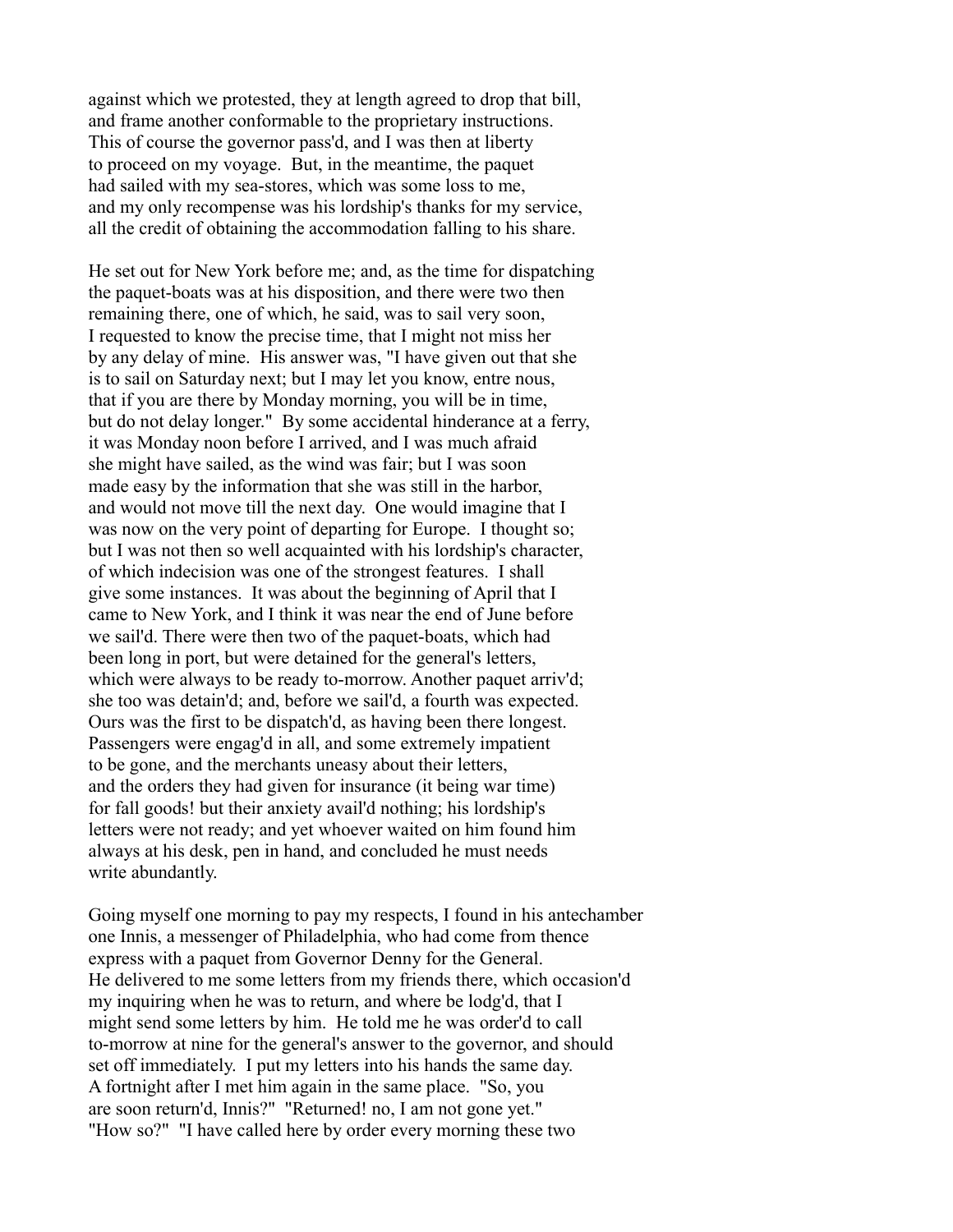weeks past for his lordship's letter, and it is not yet ready." "Is it possible, when he is so great a writer? for I see him constantly at his escritoire." "Yes," says Innis, "but he is like St. George on the signs, always on horseback, and never rides on!" This observation of the messenger was, it seems, well founded; for, when in England, I understood that Mr. Pitt gave it as one reason for removing this general, and sending Generals Amherst and Wolfe, that the minister never heard from him, and could not know what he was doing.

This daily expectation of sailing, and all the three paquets going down to Sandy Hook, to join the fleet there, the passengers thought it best to be on board, lest by a sudden order the ships should sail, and they be left behind. There, if I remember right, we were about six weeks, consuming our sea-stores, and oblig'd to procure more. At length the fleet sail'd, the General and all his army on board, bound to Louisburg, with intent to besiege and take that fortress; all the paquet-boats in company ordered to attend the General's ship, ready to receive his dispatches when they should be ready. We were out five days before we got a letter with leave to part, and then our ship quitted the fleet and steered for England. The other two paquets he still detained, carried them with him to Halifax, where he stayed some time to exercise the men in sham attacks upon sham forts, then alter'd his mind as to besieging Louisburg, and return'd to New York, with all his troops, together with the two paquets above mentioned, and all their passengers! During his absence the French and savages had taken Fort George, on the frontier of that province, and the savages had massacred many of the garrison after capitulation.

I saw afterwards in London Captain Bonnell, who commanded one of those paquets. He told me that, when he had been detain'd a month, he acquainted his lordship that his ship was grown foul, to a degree that must necessarily hinder her fast sailing, a point of consequence for a paquet-boat, and requested an allowance of time to heave her down and clean her bottom. He was asked how long time that would require. He answer'd, three days. The general replied, "If you can do it in one day, I give leave; otherwise not; for you must certainly sail the day after to-morrow." So he never obtain'd leave, though detained afterwards from day to day during full three months.

I saw also in London one of Bonnell's passengers, who was so enrag'd against his lordship for deceiving and detaining him so long at New York, and then carrying him to Halifax and back again, that he swore he would sue for damages. Whether he did or not, I never heard; but, as he represented the injury to his affairs, it was very considerable.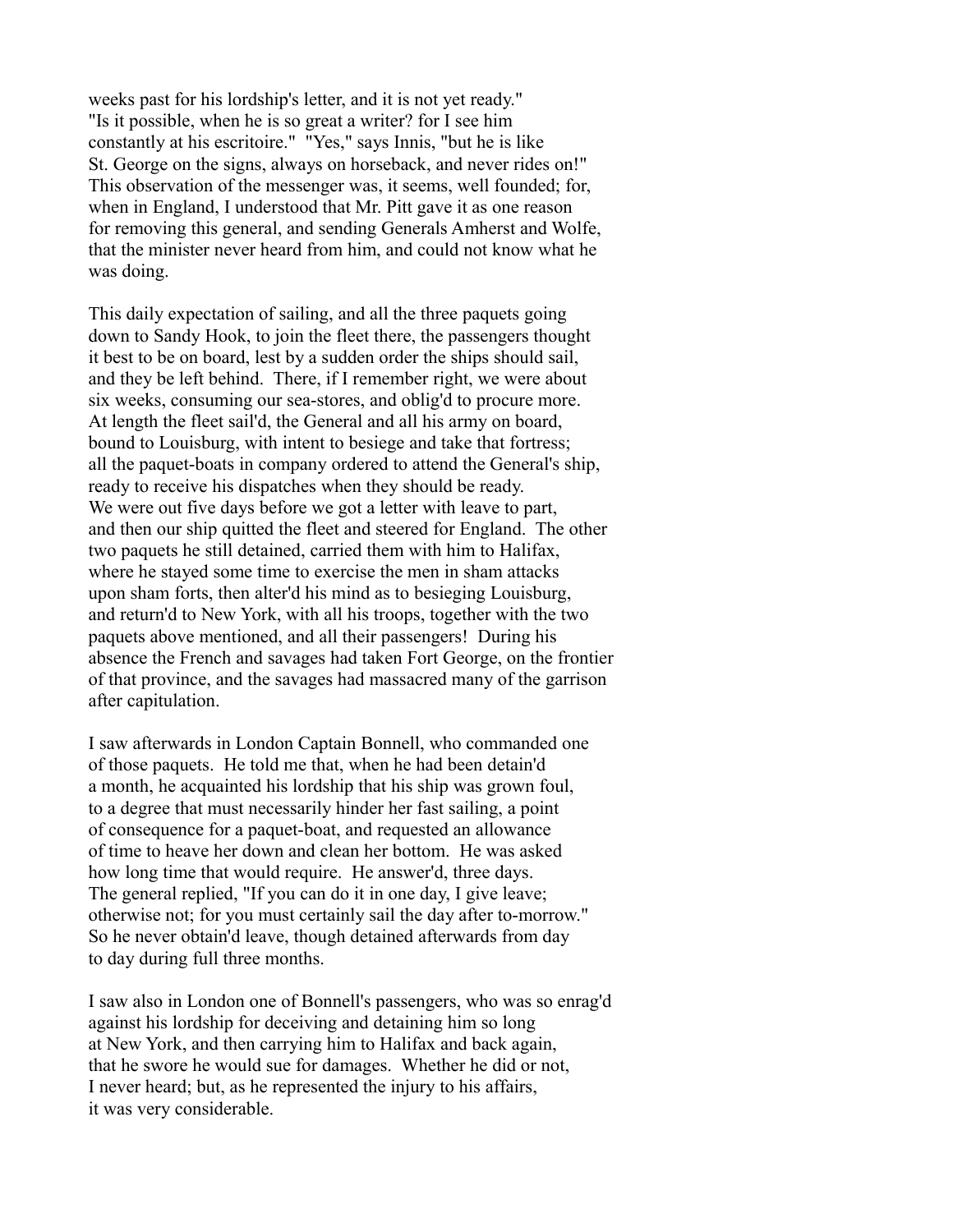On the whole, I wonder'd much how such a man came to be intrusted with so important a business as the conduct of a great army; but, having since seen more of the great world, and the means of obtaining, and motives for giving places, my wonder is diminished. General Shirley, on whom the command of the army devolved upon the death of Braddock, would, in my opinion, if continued in place, have made a much better campaign than that of Loudoun in 1757, which was frivolous, expensive, and disgraceful to our nation beyond conception; for, tho' Shirley was not a bred soldier, he was sensible and sagacious in himself, and attentive to good advice from others, capable of forming judicious plans, and quick and active in carrying them into execution. Loudoun, instead of defending the colonies with his great army, left them totally expos'd while he paraded idly at Halifax, by which means Fort George was lost, besides, he derang'd all our mercantile operations, and distress'd our trade, by a long embargo on the exportation of provisions, on pretence of keeping supplies from being obtain'd by the enemy, but in reality for beating down their price in favor of the contractors, in whose profits, it was said, perhaps from suspicion only, he had a share. And, when at length the embargo was taken off, by neglecting to send notice of it to Charlestown, the Carolina fleet was detain'd near three months longer, whereby their bottoms were so much damaged by the worm that a great part of them foundered in their passage home.

Shirley was, I believe, sincerely glad of being relieved from so burdensome a charge as the conduct of an army must be to a man unacquainted with military business. I was at the entertainment given by the city of New York to Lord Loudoun, on his taking upon him the command. Shirley, tho' thereby superseded, was present also. There was a great company of officers, citizens, and strangers, and, some chairs having been borrowed in the neighborhood, there was one among them very low, which fell to the lot of Mr. Shirley. Perceiving it as I sat by him, I said, "They have given you, sir, too low a seat." "No matter," says he, "Mr. Franklin, I find a low seat the easiest."

While I was, as afore mention'd, detain'd at New York, I receiv'd all the accounts of the provisions, etc., that I had furnish'd to Braddock, some of which accounts could not sooner be obtain'd from the different persons I had employ'd to assist in the business. I presented them to Lord Loudoun, desiring to be paid the ballance. He caus'd them to be regularly examined by the proper officer, who, after comparing every article with its voucher, certified them to be right; and the balance due for which his lordship promis'd to give me an order on the paymaster. This was, however, put off from time to time; and, tho' I call'd often for it by appointment, I did not get it. At length, just before my departure, he told me he had, on better consideration, concluded not to mix his accounts with those of his predecessors. "And you," says he, "when in England, have only to exhibit your accounts at the treasury, and you will be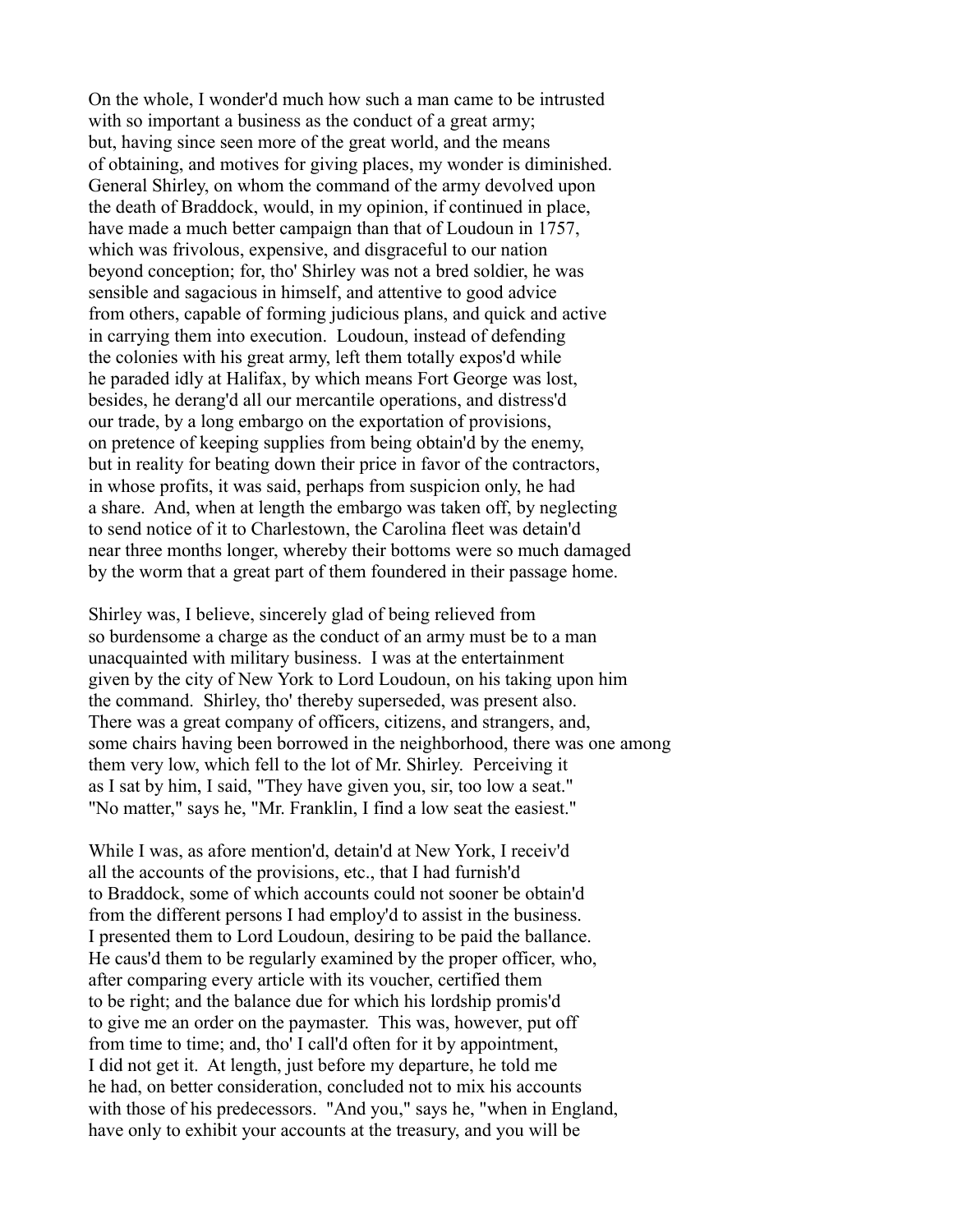paid immediately."

I mention'd, but without effect, the great and unexpected expense I had been put to by being detain'd so long at New York, as a reason for my desiring to be presently paid; and on my observing that it was not right I should be put to any further trouble or delay in obtaining the money I had advanc'd, as I charged no commission for my service, "0, sir," says he, "you must not think of persuading us that you are no gainer; we understand better those affairs, and know that every one concerned in supplying the army finds means, in the doing it, to fill his own pockets." I assur'd him that was not my case, and that I had not pocketed a farthing; but he appear'd clearly not to believe me; and, indeed, I have since learnt that immense fortunes are often made in such employments. As to my ballance, I am not paid it to this day, of which more hereafter.

Our captain of the paquet had boasted much, before we sailed, of the swiftness of his ship; unfortunately, when we came to sea, she proved the dullest of ninety-six sail, to his no small mortification. After many conjectures respecting the cause, when we were near another ship almost as dull as ours, which, however, gain'd upon us, the captain ordered all hands to come aft, and stand as near the ensign staff as possible. We were, passengers included, about forty persons. While we stood there, the ship mended her pace, and soon left her neighbour far behind, which prov'd clearly what our captain suspected, that she was loaded too much by the head. The casks of water, it seems, had been all plac'd forward; these he therefore order'd to be mov'd further aft, on which the ship recover'd her character, and proved the sailer in the fleet.

The captain said she had once gone at the rate of thirteen knots, which is accounted thirteen miles per hour. We had on board, as a passenger, Captain Kennedy, of the Navy, who contended that it was impossible, and that no ship ever sailed so fast, and that there must have been some error in the division of the log-line, or some mistake in heaving the log. A wager ensu'd between the two captains, to be decided when there should be sufficient wind. Kennedy thereupon examin'd rigorously the log-line, and, being satisfi'd with that, he determin'd to throw the log himself. Accordingly some days after, when the wind blew very fair and fresh, and the captain of the paquet, Lutwidge, said he believ'd she then went at the rate of thirteen knots, Kennedy made the experiment, and own'd his wager lost.

The above fact I give for the sake of the following observation. It has been remark'd, as an imperfection in the art of ship-building, that it can never be known, till she is tried, whether a new ship will or will not be a good sailer; for that the model of a good-sailing ship has been exactly follow'd in a new one, which has prov'd, on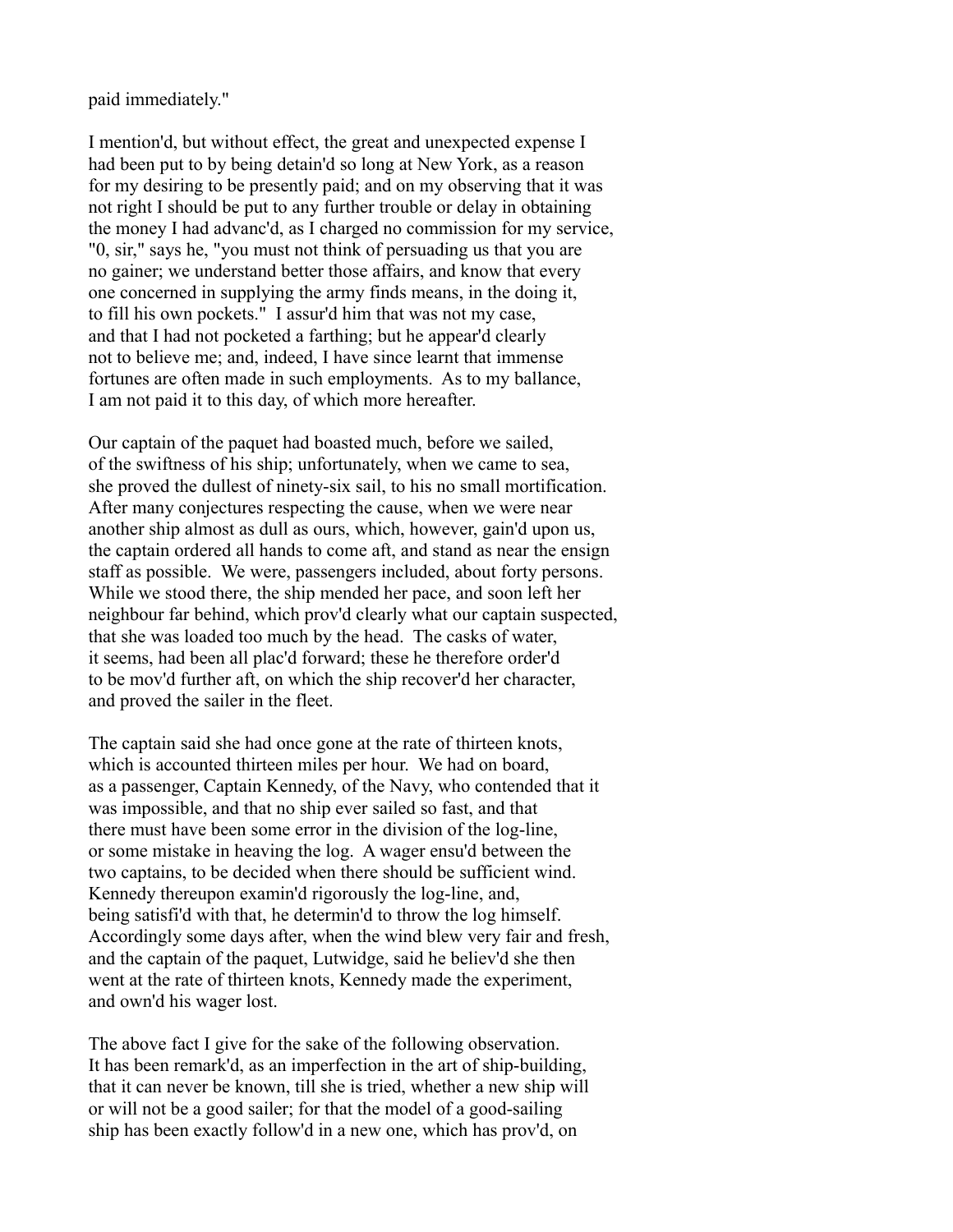the contrary, remarkably dull. I apprehend that this may partly be occasion'd by the different opinions of seamen respecting the modes of lading, rigging, and sailing of a ship; each has his system; and the same vessel, laden by the judgment and orders of one captain, shall sail better or worse than when by the orders of another. Besides, it scarce ever happens that a ship is form'd, fitted for the sea, and sail'd by the same person. One man builds the hull, another rigs her, a third lades and sails her. No one of these has the advantage of knowing all the ideas and experience of the others, and, therefore, can not draw just conclusions from a combination of the whole.

Even in the simple operation of sailing when at sea, I have often observ'd different judgments in the officers who commanded the successive watches, the wind being the same. One would have the sails trimm'd sharper or flatter than another, so that they seem'd to have no certain rule to govern by. Yet I think a set of experiments might be instituted, first, to determine the most proper form of the hull for swift sailing; next, the best dimensions and properest place for the masts: then the form and quantity of sails, and their position, as the wind may be; and, lastly, the disposition of the lading. This is an age of experiments, and I think a set accurately made and combin'd would be of great use. I am persuaded, therefore, that ere long some ingenious philosopher will undertake it, to whom I wish success.

We were several times chas'd in our passage, but outsail'd every thing, and in thirty days had soundings. We had a good observation, and the captain judg'd himself so near our port, Falmouth, that, if we made a good run in the night, we might be off the mouth of that harbor in the morning, and by running in the night might escape the notice of the enemy's privateers, who often crus'd near the entrance of the channel. Accordingly, all the sail was set that we could possibly make, and the wind being very fresh and fair, we went right before it, and made great way. The captain, after his observation, shap'd his course, as he thought, so as to pass wide of the Scilly Isles; but it seems there is sometimes a strong indraught setting up St. George's Channel, which deceives seamen and caused the loss of Sir Cloudesley Shovel's squadron. This indraught was probably the cause of what happened to us.

We had a watchman plac'd in the bow, to whom they often called, "Look well out before there," and he as often answered, "Ay ay; " but perhaps had his eyes shut, and was half asleep at the time, they sometimes answering, as is said, mechanically; for he did not see a light just before us, which had been hid by the studdingsails from the man at the helm, and from the rest of the watch, but by an accidental yaw of the ship was discover'd, and occasion'd a great alarm, we being very near it, the light appearing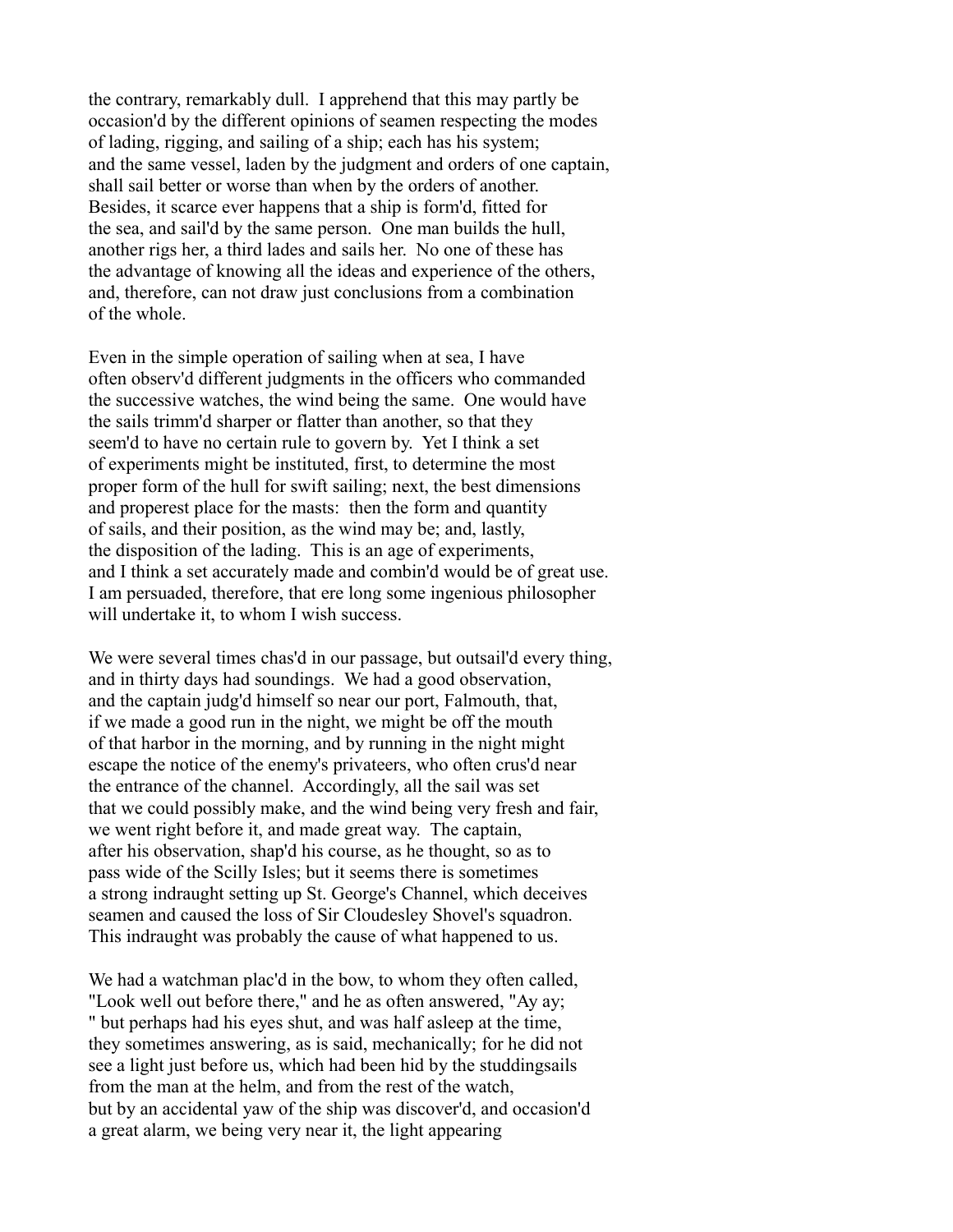to me as big as a cart-wheel. It was midnight, and our captain fast asleep; but Captain Kennedy, jumping upon deck, and seeing the danger, ordered the ship to wear round, all sails standing; an operation dangerous to the masts, but it carried us clear, and we escaped shipwreck, for we were running right upon the rocks on which the light-house was erected. This deliverance impressed me strongly with the utility of light-houses, and made me resolve to encourage the building more of them in America, if I should live to return there.

In the morning it was found by the soundings, etc., that we were near our port, but a thick fog hid the land from our sight. About nine o'clock the fog began to rise, and seem'd to be lifted up from the water like the curtain at a play-house, discovering underneath, the town of Falmouth, the vessels in its harbor, and the fields that surrounded it. This was a most pleasing spectacle to those who had been so long without any other prospects than the uniform view of a vacant ocean, and it gave us the more pleasure as we were now free from the anxieties which the state of war occasion'd.

I set out immediately, with my son, for London, and we only stopt a little by the way to view Stonehenge on Salisbury Plain, and Lord Pembroke's house and gardens, with his very curious antiquities at Wilton. We arrived in London the 27th of July, 1757.<16>

 <16> Here terminates the Autobiography, as published by Wm. Temple Franklin and his successors. What follows was written in the last year of Dr. Franklin's life, and was first printed (in English) in Mr. Bigelow's edition of 1868.--ED.

AS SOON as I was settled in a lodging Mr. Charles had provided for me, I went to visit Dr. Fothergill, to whom I was strongly recommended, and whose counsel respecting my proceedings I was advis'd to obtain. He was against an immediate complaint to government, and thought the proprietaries should first be personally appli'd to, who might possibly be induc'd by the interposition and persuasion of some private friends, to accommodate matters amicably. I then waited on my old friend and correspondent, Mr. Peter Collinson, who told me that John Hanbury, the great Virginia merchant, had requested to be informed when I should arrive, that he might carry me to Lord Granville's, who was then President of the Council and wished to see me as soon as possible. I agreed to go with him the next morning. Accordingly Mr. Hanbury called for me and took me in his carriage to that nobleman's, who receiv'd me with great civility; and after some questions respecting the present state of affairs in America and discourse thereupon, he said to me: "You Americans have wrong ideas of the nature of your constitution; you contend that the king's instructions to his governors are not laws, and think yourselves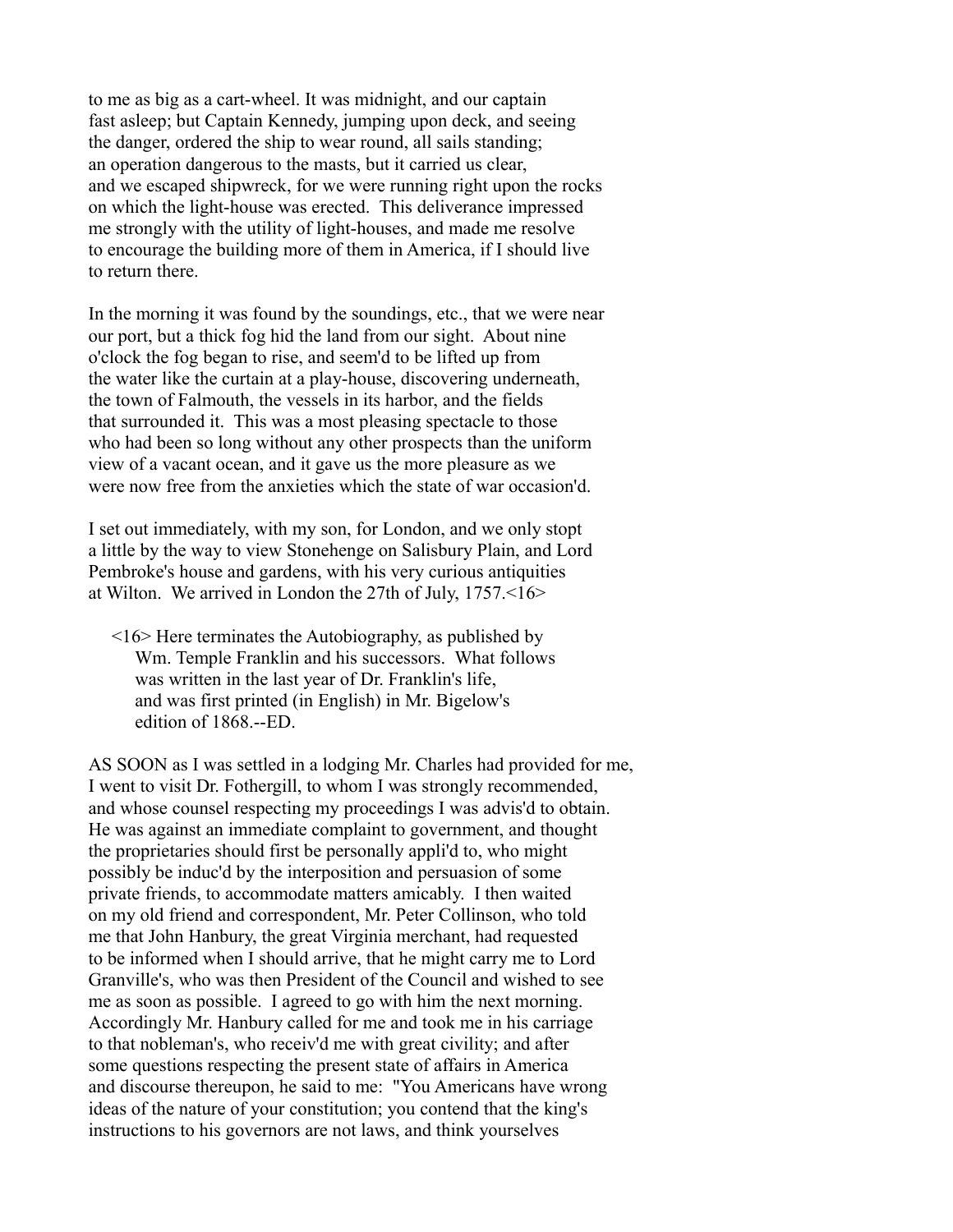at liberty to regard or disregard them at your own discretion. But those instructions are not like the pocket instructions given to a minister going abroad, for regulating his conduct in some trifling point of ceremony. They are first drawn up by judges learned in the laws; they are then considered, debated, and perhaps amended in Council, after which they are signed by the king. They are then, so far as they relate to you, the law of the land, for the king is the LEGISLATOR OF THE COLONIES." I told his lordship this was new doctrine to me. I had always understood from our charters that our laws were to be made by our Assemblies, to be presented indeed to the king for his royal assent, but that being once given the king could not repeal or alter them. And as the Assemblies could not make permanent laws without his assent, so neither could he make a law for them without theirs. He assur'd me I was totally mistaken. I did not think so, however, and his lordship's conversation having a little alarm'd me as to what might be the sentiments of the court concerning us, I wrote it down as soon as I return'd to my lodgings. I recollected that about 20 years before, a clause in a bill brought into Parliament by the ministry had propos'd to make the king's instructions laws in the colonies, but the clause was thrown out by the Commons, for which we adored them as our friends and friends of liberty, till by their conduct towards us in 1765 it seem'd that they had refus'd that point of sovereignty to the king only that they might reserve it for themselves.

After some days, Dr. Fothergill having spoken to the proprietaries, they agreed to a meeting with me at Mr. T. Penn's house in Spring Garden. The conversation at first consisted of mutual declarations of disposition to reasonable accommodations, but I suppose each party had its own ideas of what should be meant by reasonable. We then went into consideration of our several points of complaint, which I enumerated. The proprietaries justify'd their conduct as well as they could, and I the Assembly's. We now appeared very wide, and so far from each other in our opinions as to discourage all hope of agreement. However, it was concluded that I should give them the heads of our complaints in writing, and they promis'd then to consider them. I did so soon after, but they put the paper into the hands of their solicitor, Ferdinand John Paris, who managed for them all their law business in their great suit with the neighbouring proprietary of Maryland, Lord Baltimore, which had subsisted 70 years, and wrote for them all their papers and messages in their dispute with the Assembly. He was a proud, angry man, and as I had occasionally in the answers of the Assembly treated his papers with some severity, they being really weak in point of argument and haughty in expression, he had conceived a mortal enmity to me, which discovering itself whenever we met, I declin'd the proprietary's proposal that he and I should discuss the heads of complaint between our two selves,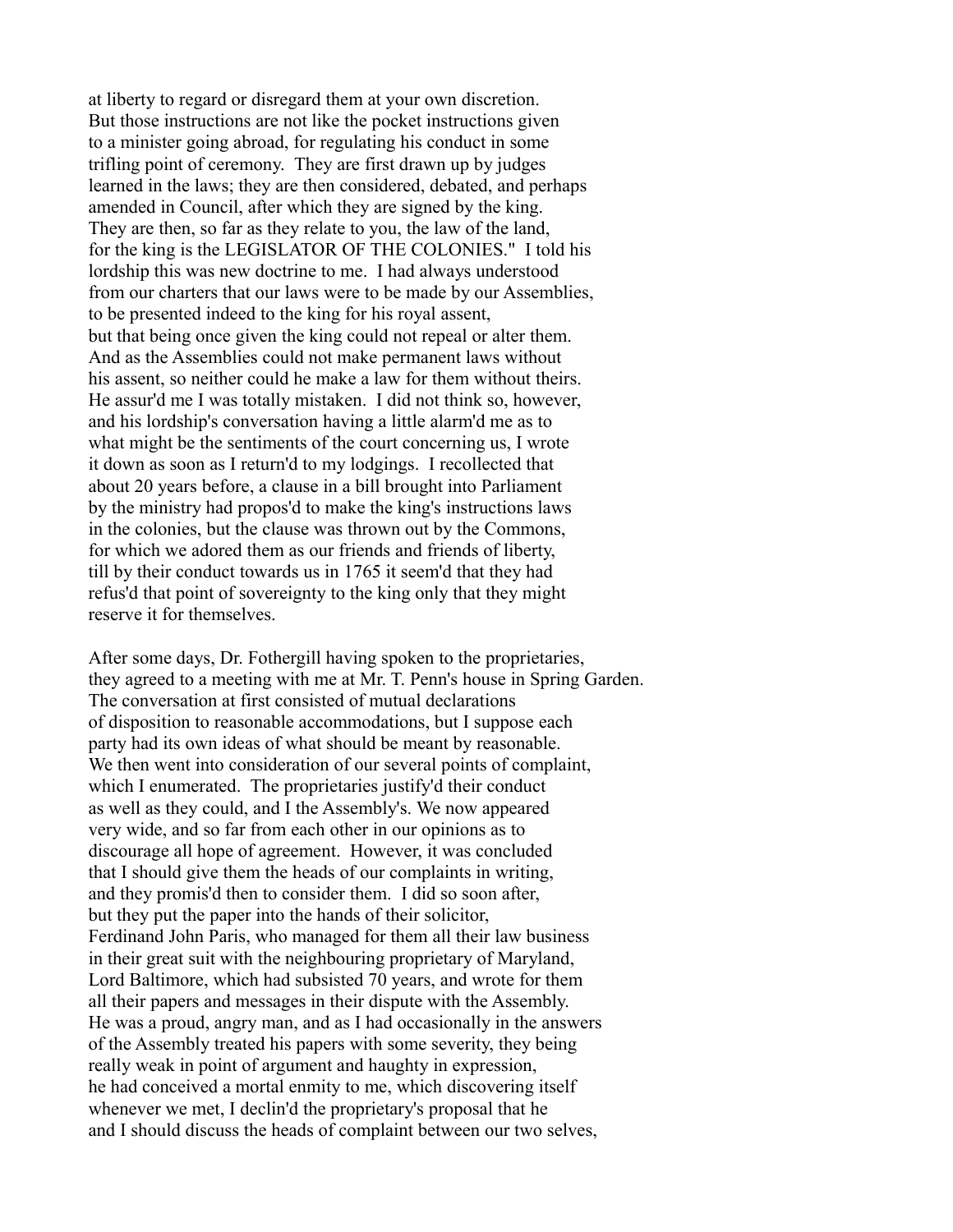and refus'd treating with any one but them. They then by his advice put the paper into the hands of the Attorney and Solicitor-General for their opinion and counsel upon it, where it lay unanswered a year wanting eight days, during which time I made frequent demands of an answer from the proprietaries, but without obtaining any other than that they had not yet received the opinion of the Attorney and Solicitor-General. What it was when they did receive it I never learnt, for they did not communicate it to me, but sent a long message to the Assembly drawn and signed by Paris, reciting my paper, complaining of its want of formality, as a rudeness on my part, and giving a flimsy justification of their conduct, adding that they should be willing to accommodate matters if the Assembly would send out some person of candour to treat with them for that purpose, intimating thereby that I was not such.

The want of formality or rudeness was, probably, my not having address'd the paper to them with their assum'd titles of True and Absolute Proprietaries of the Province of Pennsylvania, which I omitted as not thinking it necessary in a paper, the intention of which was only to reduce to a certainty by writing, what in conversation I had delivered viva voce.

But during this delay, the Assembly having prevailed with Gov'r Denny to pass an act taxing the proprietary estate in common with the estates of the people, which was the grand point in dispute, they omitted answering the message.

When this act however came over, the proprietaries, counselled by Paris, determined to oppose its receiving the royal assent. Accordingly they petition'd the king in Council, and a hearing was appointed in which two lawyers were employ'd by them against the act, and two by me in support of it. They alledg'd that the act was intended to load the proprietary estate in order to spare those of the people, and that if it were suffer'd to continue in force, and the proprietaries who were in odium with the people, left to their mercy in proportioning the taxes, they would inevitably be ruined. We reply'd that the act had no such intention, and would have no such effect. That the assessors were honest and discreet men under an oath to assess fairly and equitably, and that any advantage each of them might expect in lessening his own tax by augmenting that of the proprietaries was too trifling to induce them to perjure themselves. This is the purport of what I remember as urged by both sides, except that we insisted strongly on the mischievous consequences that must attend a repeal, for that the money, L100,000, being printed and given to the king's use, expended in his service, and now spread among the people, the repeal would strike it dead in their hands to the ruin of many, and the total discouragement of future grants, and the selfishness of the proprietors in soliciting such a general catastrophe, merely from a groundless fear of their estate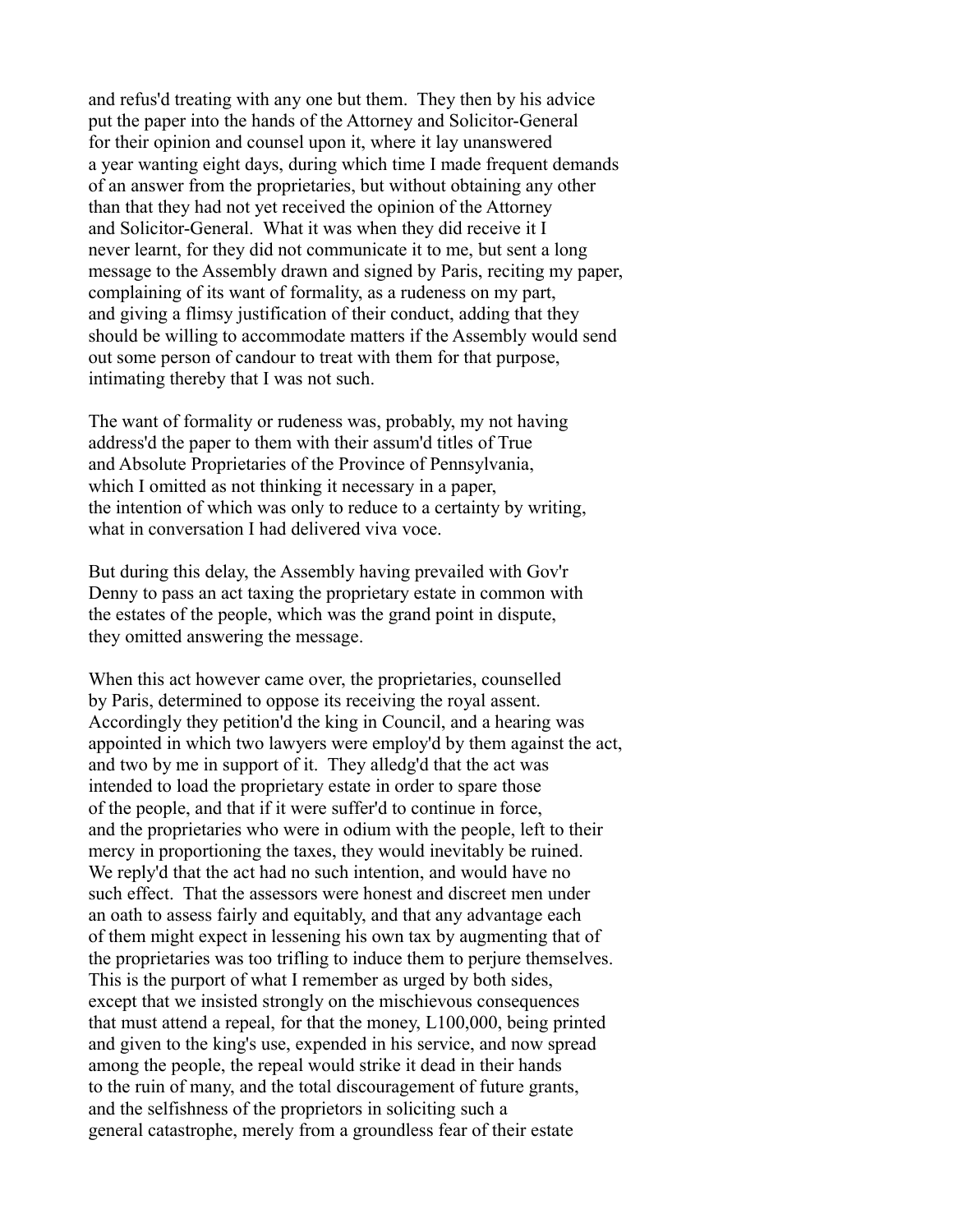being taxed too highly, was insisted on in the strongest terms. On this, Lord Mansfield, one of the counsel rose, and beckoning me took me into the clerk's chamber, while the lawyers were pleading, and asked me if I was really of opinion that no injury would be done the proprietary estate in the execution of the act. I said certainly. "Then," says he, "you can have little objection to enter into an engagement to assure that point." I answer'd, "None at all." He then call'd in Paris, and after some discourse, his lordship's proposition was accepted on both sides; a paper to the purpose was drawn up by the Clerk of the Council, which I sign'd with Mr. Charles, who was also an Agent of the Province for their ordinary affairs, when Lord Mansfield returned to the Council Chamber, where finally the law was allowed to pass. Some changes were however recommended and we also engaged they should be made by a subsequent law, but the Assembly did not think them necessary; for one year's tax having been levied by the act before the order of Council arrived, they appointed a committee to examine the proceedings of the assessors, and on this committee they put several particular friends of the proprietaries. After a full enquiry, they unanimously sign'd a report that they found the tax had been assess'd with perfect equity.

The Assembly looked into my entering into the first part of the engagement, as an essential service to the Province, since it secured the credit of the paper money then spread over all the country. They gave me their thanks in form when I return'd. But the proprietaries were enraged at Governor Denny for having pass'd the act, and turn'd him out with threats of suing him for breach of instructions which he had given bond to observe. He, however, having done it at the instance of the General, and for His Majesty's service, and having some powerful interest at court, despis'd the threats and they were never put in execution. . . . [Unfinished].

## CHIEF EVENTS IN FRANKLIN'S LIFE

[Ending, as it does, with the year 1757, the autobiography leaves important facts un-recorded. It has seemed advisable, therefore, to detail the chief events in Franklin's life, from the beginning, in the following list:

- 1706 He is born, in Boston, and baptized in the Old South Church.
- 1714 At the age of eight, enters the Grammar School.
- 1716 Becomes his father's assistant in the tallow-chandlery business.
- 1718 Apprenticed to his brother James, printer.
- 1721 Writes ballads and peddles them, in printed form, in the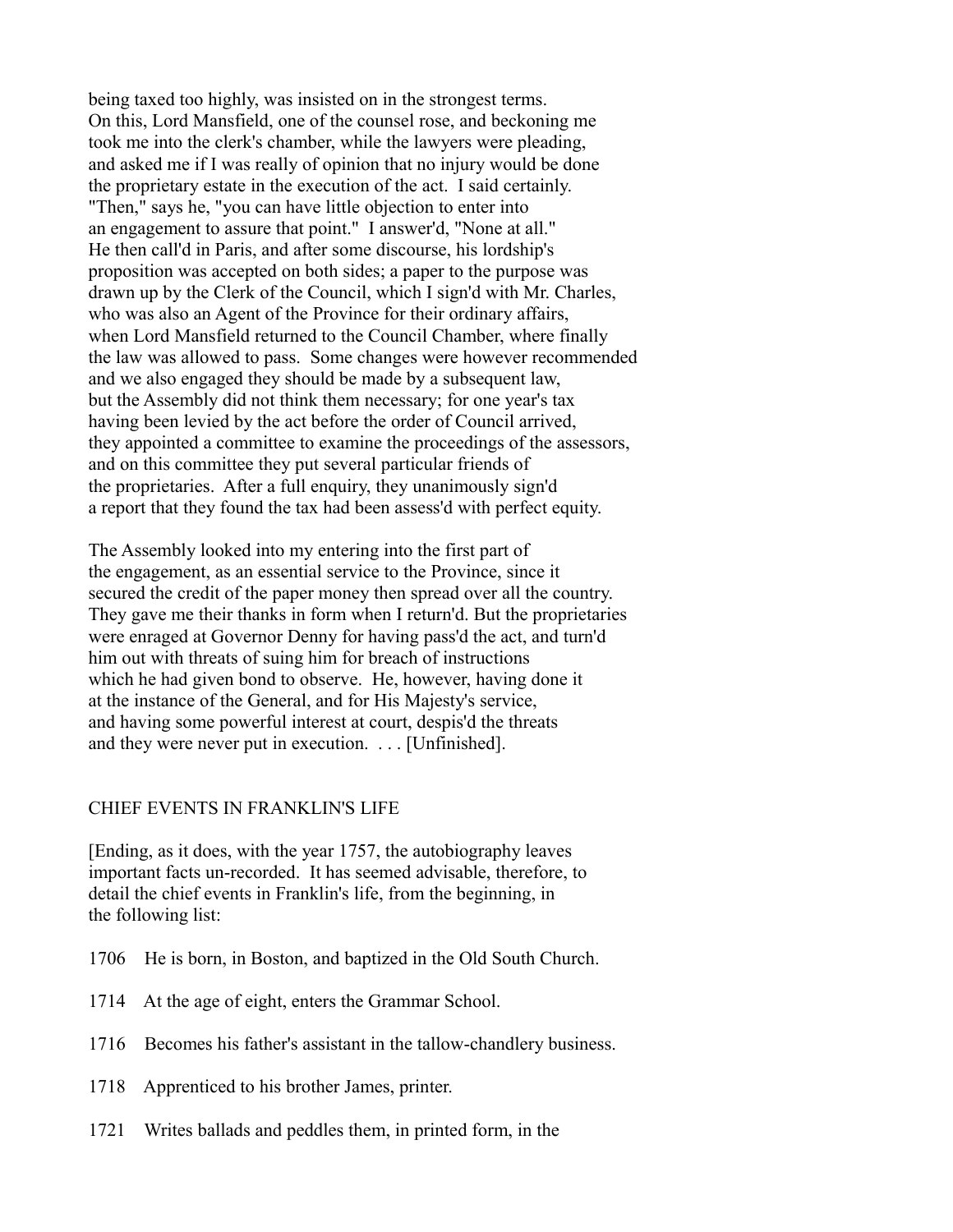streets; contributes, anonymously, to the "New England Courant," and temporarily edits that paper; becomes a free-thinker, and a vegetarian.

- 1723 Breaks his indenture and removes to Philadelphia; obtaining employment in Keimer's printing-office; abandons vegetarianism.
- 1724 Is persuaded by Governor Keith to establish himself independently, and goes to London to buy type; works at his trade there, and publishes "Dissertation on Liberty and Necessity, Pleasure and Pain."
- 1726 Returns to Philadelphia; after serving as clerk in a dry goods store, becomes manager of Keimer's printing-house.
- 1727 Founds the Junto, or "Leathern Apron" Club.
- 1728 With Hugh Meredith, opens a printing-office.
- 1729 Becomes proprietor and editor of the "Pennsylvania Gazette"; prints, anonymously, "Nature and Necessity of a Paper Currency"; opens a stationer's shop.
- 1730 Marries Rebecca Read.
- 1731 Founds the Philadelphia Library.
- 1732 Publishes the first number of "Poor Richard's Almanac" under the pseudonym of "Richard Saunders." The Almanac, which continued for twenty-five years to contain his witty, worldly-wise sayings, played a very large part in bringing together and molding the American character which was at that time made up of so many diverse and scattered types.
- 1738 Begins to study French, Italian, Spanish, and Latin.
- 1736 Chosen clerk of the General Assembly; forms the Union Fire Company of Philadelphia.
- 1737 Elected to the Assembly; appointed Deputy Postmaster-General; plans a city police.
- 1742 Invents the open, or "Franklin," stove.
- 1743 Proposes a plan for an Academy, which is adopted 1749 and develops into the University of Pennsylvania.
- 1744 Establishes the American Philosophical Society.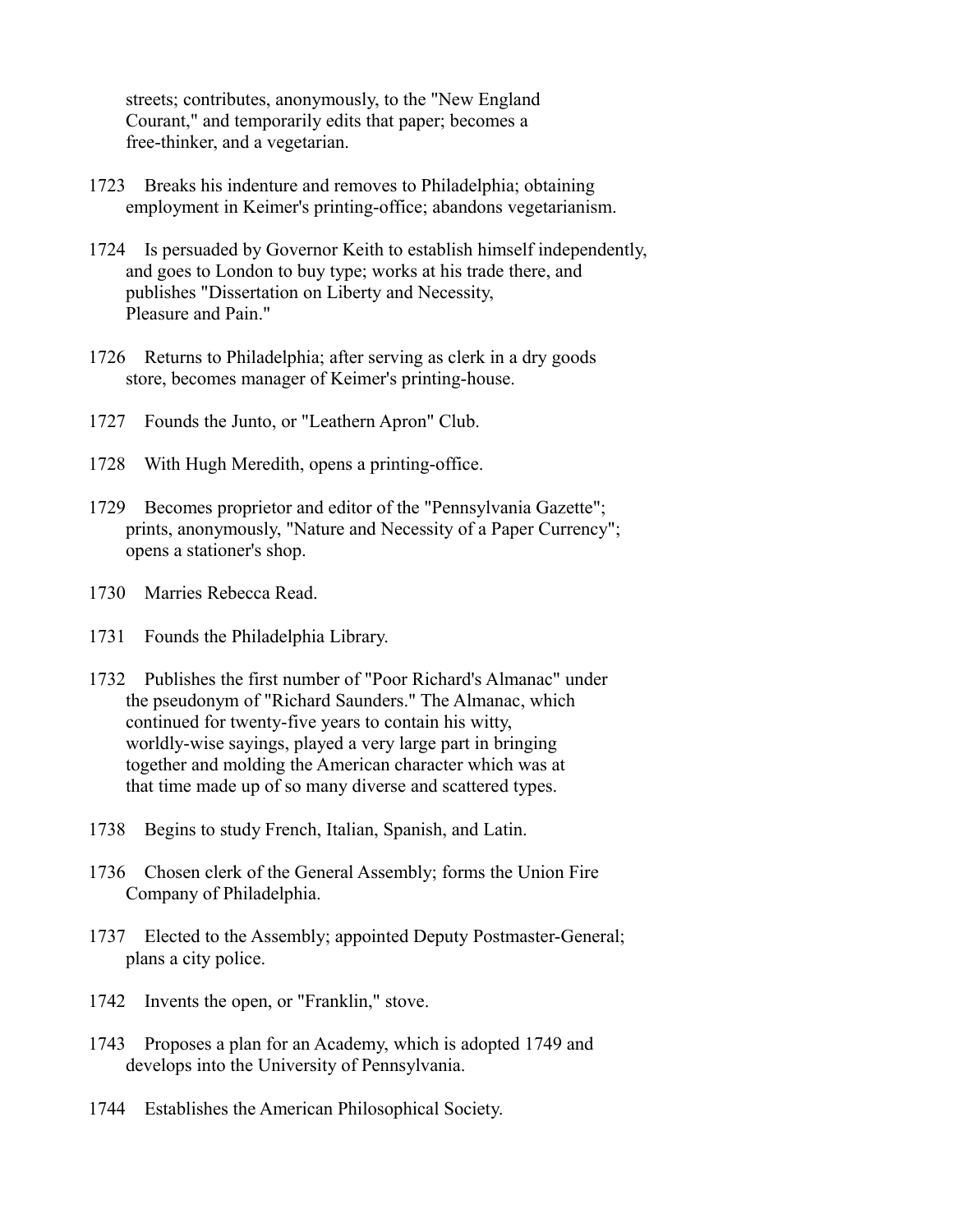- 1746 Publishes a pamphlet, "Plain Truth," on the necessity for disciplined defense, and forms a military company; begins electrical experiments.
- 1748 Sells out his printing business; is appointed on the Commission of the Peace, chosen to the Common Council, and to the Assembly.
- 1749 Appointed a Commissioner to trade with the Indians.
- 1751 Aids in founding a hospital.
- 1752 Experiments with a kite and discovers that lightning is an electrical discharge.
- 1753 Awarded the Copley medal for this discovery, and elected a member of the Royal Society; receives the degree of M.A. from Yale and Harvard. Appointed joint Postmaster-General.
- 1754 Appointed one of the Commissioners from Pennsylvania to the Colonial Congress at Albany; proposes a plan for the union of the colonies.
- 1755 Pledges his personal property in order that supplies may be raised for Braddock's army; obtains a grant from the Assembly in aid of the Crown Point expedition; carries through a bill establishing a voluntary militia; is appointed Colonel, and takes the field.
- 1757 Introduces a bill in the Assembly for paving the streets of Philadelphia; publishes his famous "Way to Wealth"; goes to England to plead the cause of the Assembly against the Proprietaries; remains as agent for Pennsylvania; enjoys the friendship of the scientific and literary men of the kingdom.

[HERE THE AUTOBIOGRAPHY BREAKS OFF]

- 1760 Secures from the Privy Council, by a compromise, a decision obliging the Proprietary estates to contribute to the public revenue.
- 1762 Receives the degree of LL.D. from Oxford and Edinburgh; returns to America.
- 1763 Makes a five months' tour of the northern colonies for the Purpose of inspecting the post-offices.
- 1764 Defeated by the Penn faction for reelection to the Assembly; sent to England as agent for Pennsylvania.